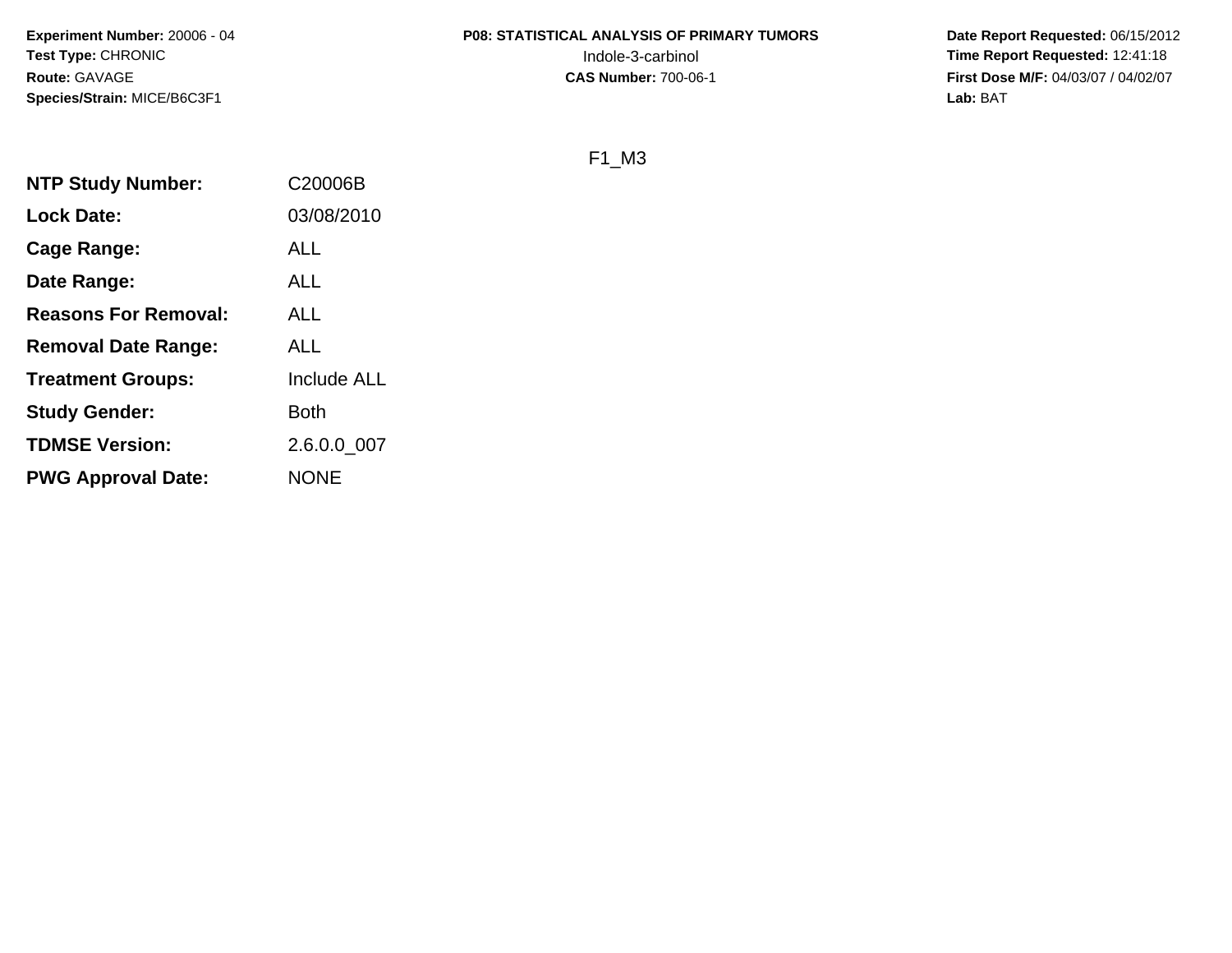**P08: STATISTICAL ANALYSIS OF PRIMARY TUMORS**

 **Date Report Requested:** 06/15/2012 Indole-3-carbinol **Time Report Requested:** 12:41:18 **First Dose M/F:** 04/03/07 / 04/02/07<br>**Lab:** BAT **Lab:** BAT

#### **HISTORICAL CONTROL STUDIESFrom May 2011 report**

#### **SAME ROUTE**

 99031-04 -- Ginkgo biloba extract (GAVAGE CORN OIL)88105-04 -- Isoeugenol (GAVAGE CORN OIL) 20007-06 -- Kava kava extract (GAVAGE CORN OIL)99023-04 -- beta-Myrcene (GAVAGE CORN OIL) 20107-04 -- N,N-Dimethyl-p-toluidine (GAVAGE CORN OIL)99020-06 -- Pulegone (GAVAGE CORN OIL)88148-07 -- 3,3',4,4'-Tetrachloroazobenzene (GAVAGE CORN OIL)

#### **ALL ROUTES**

 99024-08 -- Androstenedione (GAVAGE METHYLCELLULOSE) 99037-06 -- alpha/beta Thujone mixture (GAVAGE METHYLCELLULOSE)99028-06 -- bis(2-Chloroethoxy)methane (SKIN ETHANOL)20011-06 -- 1-Bromopropane (INHALATION AIR) 99027-04 -- Chromium picolinate monohydrate (ORAL FEED)05174-06 -- Cresols (ORAL FEED) 97003-08 -- 1,2-Dibromo-2,4-dicyanobutane (SKIN ETHANOL)99017-06 -- Diethylamine (INHALATION AIR) 99031-04 -- Ginkgo biloba extract (GAVAGE CORN OIL)20005-06 -- Ginseng (GAVAGE WATER) 99007-06 -- Goldenseal root powder (ORAL FEED)88105-04 -- Isoeugenol (GAVAGE CORN OIL) 20007-06 -- Kava kava extract (GAVAGE CORN OIL) 95003-06 -- Methyl trans-styryl ketone (SKIN ETHANOL)20008-04 -- Milk thistle extract (ORAL FEED) 99023-04 -- beta-Myrcene (GAVAGE CORN OIL) 20107-04 -- N,N-Dimethyl-p-toluidine (GAVAGE CORN OIL)20009-04 -- beta-Picoline (ORAL WATER) 99020-06 -- Pulegone (GAVAGE CORN OIL)99032-04 -- Pyrogallol (SKIN ETHANOL)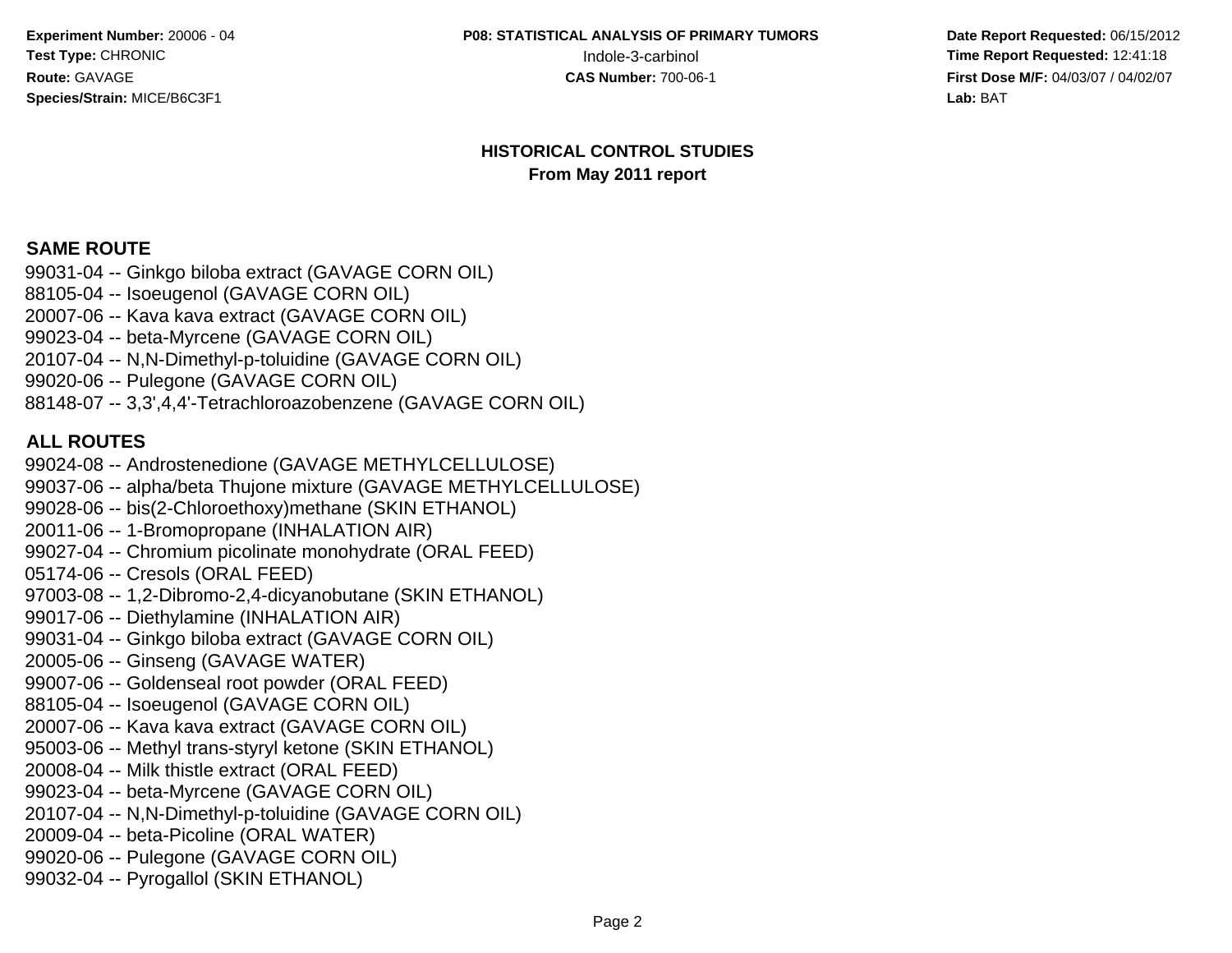**P08: STATISTICAL ANALYSIS OF PRIMARY TUMORS**

 **Date Report Requested:** 06/15/2012 Indole-3-carbinol **Time Report Requested:** 12:41:18 **First Dose M/F:** 04/03/07 / 04/02/07 Lab: BAT **Lab:** BAT

#### **HISTORICAL CONTROL STUDIESFrom May 2011 report**

20114-06 -- Sodium dichromate dihydrate (VI) (ORAL WATER) 88148-07 -- 3,3',4,4'-Tetrachloroazobenzene (GAVAGE CORN OIL)93025-06 -- Tetralin (INHALATION AIR)88133-08 -- Trimethylolpropane triacrylate (SKIN ACETONE)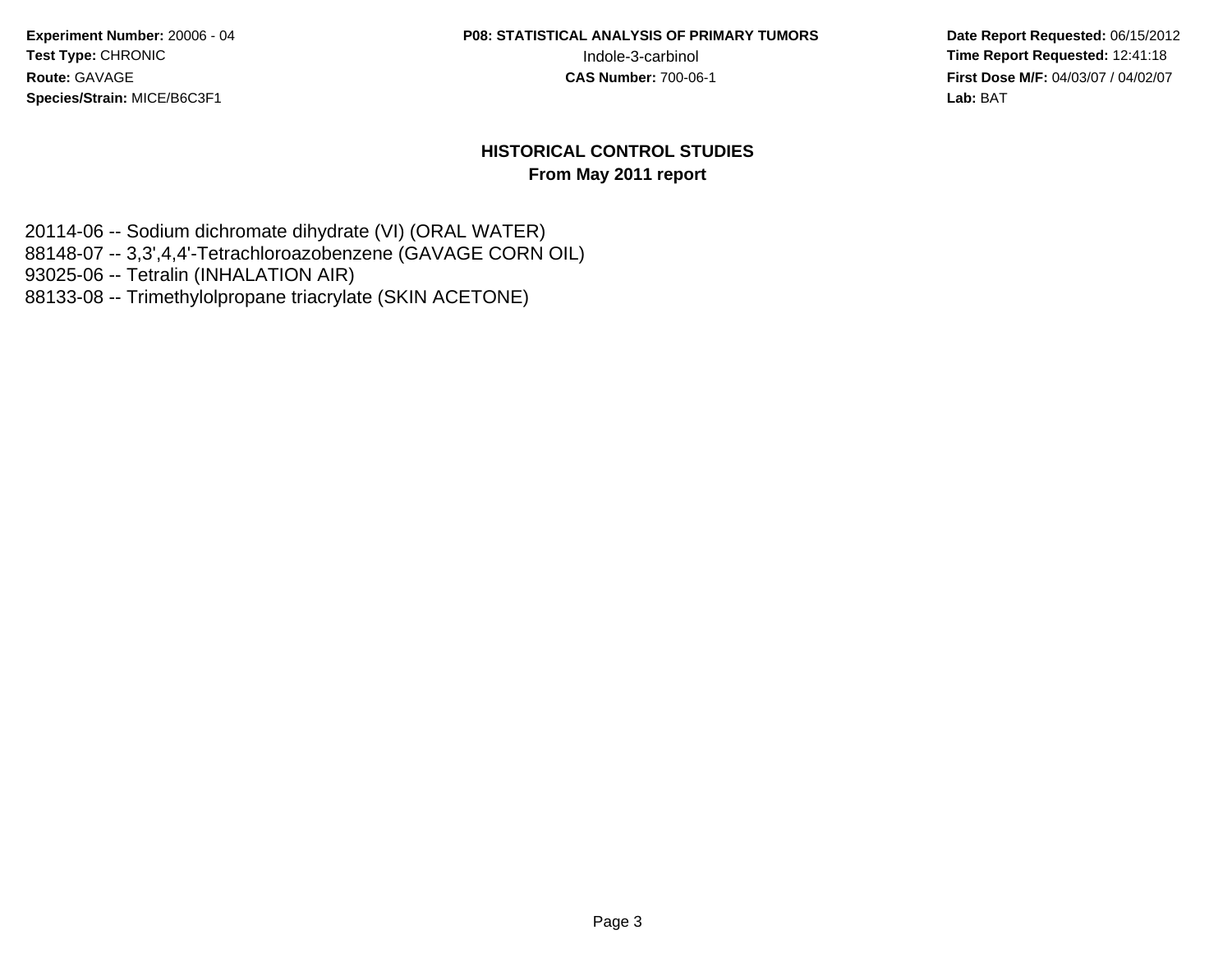**Date Report Requested:** 06/15/2012 **First Dose M/F:** 04/03/07 / 04/02/07<br>**Lab:** BAT **Lab:** BAT

# **FOR ALL DOSES THE TUMOR RATES IN THE FOLLOWING TISSUES/ORGANS ARE BASED ON NUMBER OF TISSUES EXAMINED.IN OTHER TISSUES/ORGANS RATES ARE BASED ON THE NUMBER OF ANIMALS NECROPSIED.**

Adrenal CortexLiverLung Ovary Pituitary GlandTestes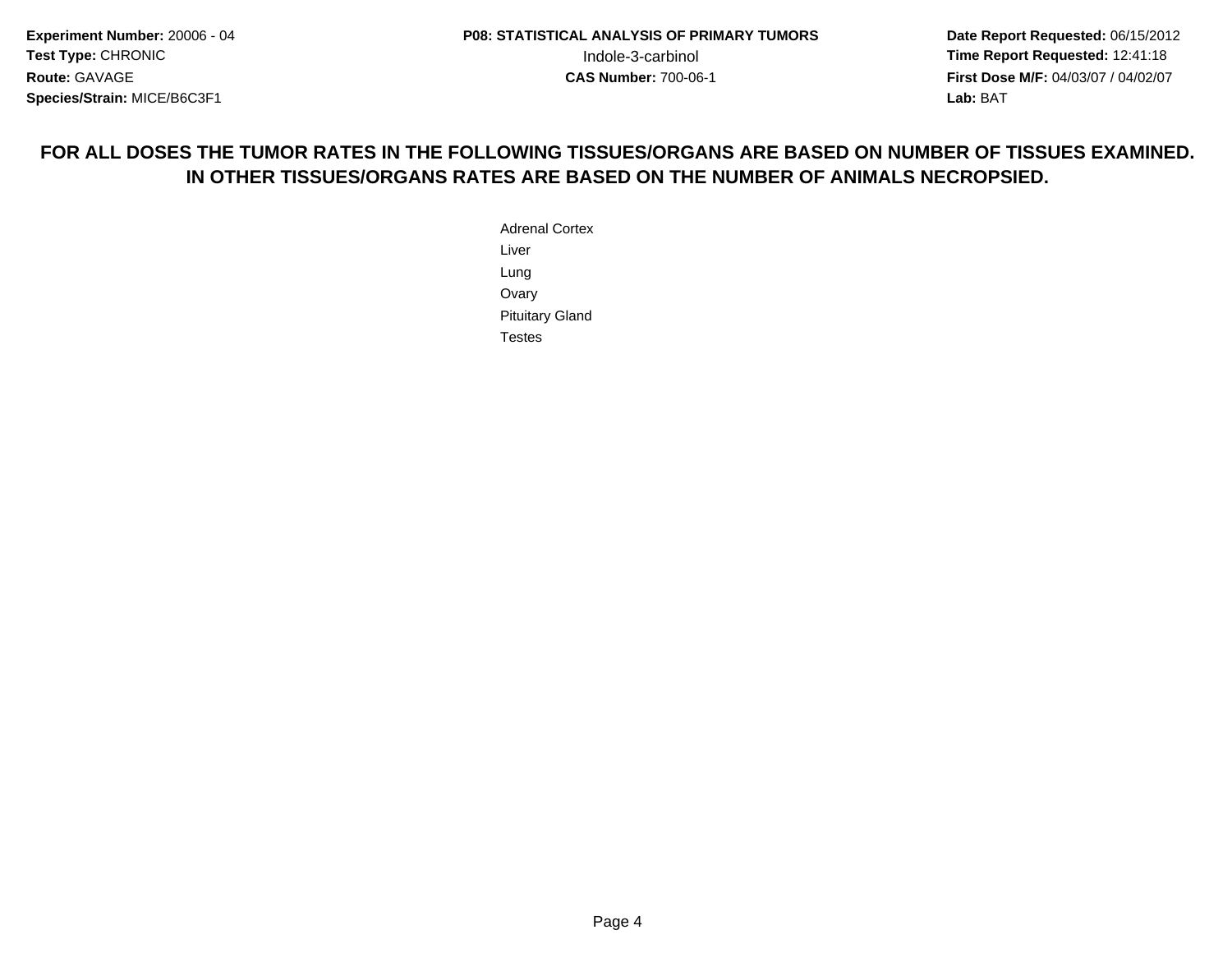**Date Report Requested:** 06/15/2012 Indole-3-carbinol **Time Report Requested:** 12:41:18 **First Dose M/F:** 04/03/07 / 04/02/07<br>**Lab:** BAT **Lab:** BAT

#### **SUMMARY OF STATISTICALLY SIGNIFICANT (P<=.05) RESULTS IN THE ANALYSIS OF INDOLE-3-CARBINOL**

#### **MALE MICE**

#### **Organ**

Intestine Small: DuodenumIntestine Small: Site Unspecified

Liver

All Organs

#### **FEMALE MICE**

#### **Organ**

Adrenal CortexHarderian Gland

Liver**Uterus** All Organs

#### **Morphology**

 Carcinoma Adenoma Carcinoma Carcinoma or Adenoma Hepatoblastoma Hepatocellular Adenoma Hepatocellular Carcinoma Hepatocellular Carcinoma or Hepatoblastoma Hepatocellular Carcinoma or Hepatocellular Adenoma Hepatocellular Carcinoma, Hepatocellular Adenoma, or Hepatoblastoma Benign Tumors Malignant TumorsMalignant and Benign Tumors

#### **Morphology**

 AdenomaAdenoma d Adenoma<br>Adenoma Carcinoma or Adenoma Hepatocellular Adenoma Polyp Stromal Malignant Tumors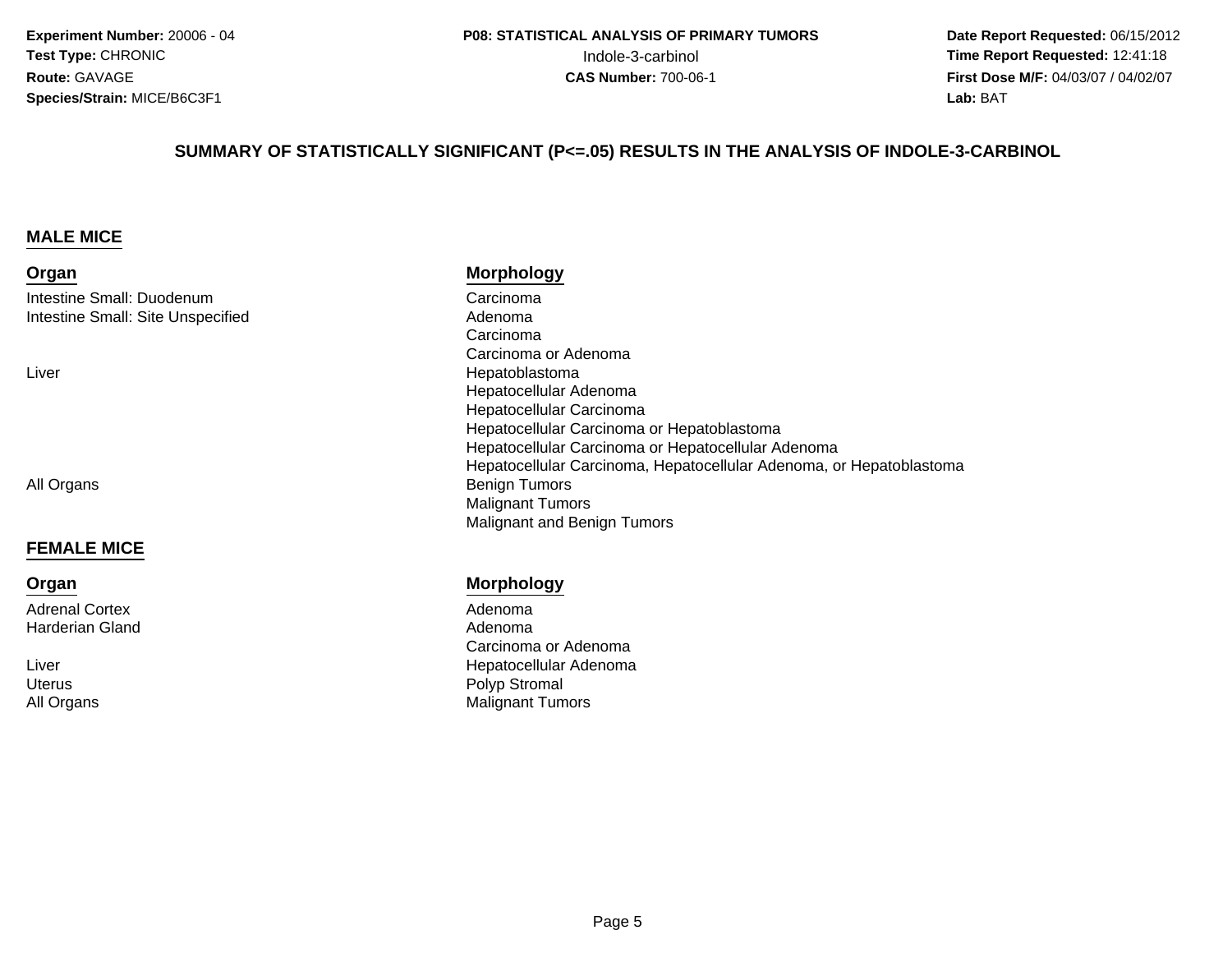| <b>Males</b>                     |              |            |             |                   |  |
|----------------------------------|--------------|------------|-------------|-------------------|--|
| <b>DOSE</b>                      | 0 mg/kg      | 62.5 mg/kg | 125 mg/kg   | 250 mg/kg         |  |
|                                  |              |            |             |                   |  |
| <b>Adrenal Cortex</b><br>Adenoma |              |            |             |                   |  |
| <b>TUMOR RATES</b>               |              |            |             |                   |  |
| <b>OVERALL</b> (a)               | 0/50(0%)     | 0/50(0%)   | 2/50(4%)    | 0/50(0%)          |  |
| POLY-3 RATE (b)                  | 0/39.76      | 0/44.97    | 2/43.59     | 0/43.47           |  |
| POLY-3 PERCENT (g)               | 0%           | 0%         | 4.6%        | 0%                |  |
| <b>TERMINAL (d)</b>              | 0/26(0%)     | 0/31(0%)   | 2/32(6%)    | 0/32(0%)          |  |
| <b>FIRST INCIDENCE</b>           | ---          | ---        | 730 (T)     | $\qquad \qquad -$ |  |
| <b>HC TUMORS SAME ROUTE</b>      | 13/350 (4%)  |            |             |                   |  |
| <b>HC TUMORS ALL ROUTES</b>      | 74/1145 (7%) |            |             |                   |  |
| <b>STATISTICAL TESTS</b>         |              |            |             |                   |  |
| POLY <sub>3</sub>                | $P = 0.621$  | (e)        | $P = 0.258$ | (e)               |  |
| <b>POLY 1.5</b>                  | $P = 0.611$  | (e)        | $P = 0.249$ | (e)               |  |
| POLY <sub>6</sub>                | $P = 0.632$  | (e)        | $P = 0.267$ | (e)               |  |
| <b>COCH-ARM / FISHERS</b>        | $P = 0.595$  | (e)        | $P = 0.247$ | (e)               |  |
| <b>MAX-ISO-POLY-3</b>            | $P = 0.287$  | (e)        | $P = 0.096$ | (e)               |  |
| <b>HISTCONT SAME RTE</b>         | $P = 1.000$  | (e)        | $P = 1.000$ | (e)               |  |
| <b>HISTCONT ALL RTES</b>         | (h)          | (e)        | (h)         | (e)               |  |
| <b>CURR VS HC SAME RTE</b>       | $P = 0.212$  |            |             |                   |  |
| <b>CURR VS HC ALL RTES</b>       | $P = 0.091$  |            |             |                   |  |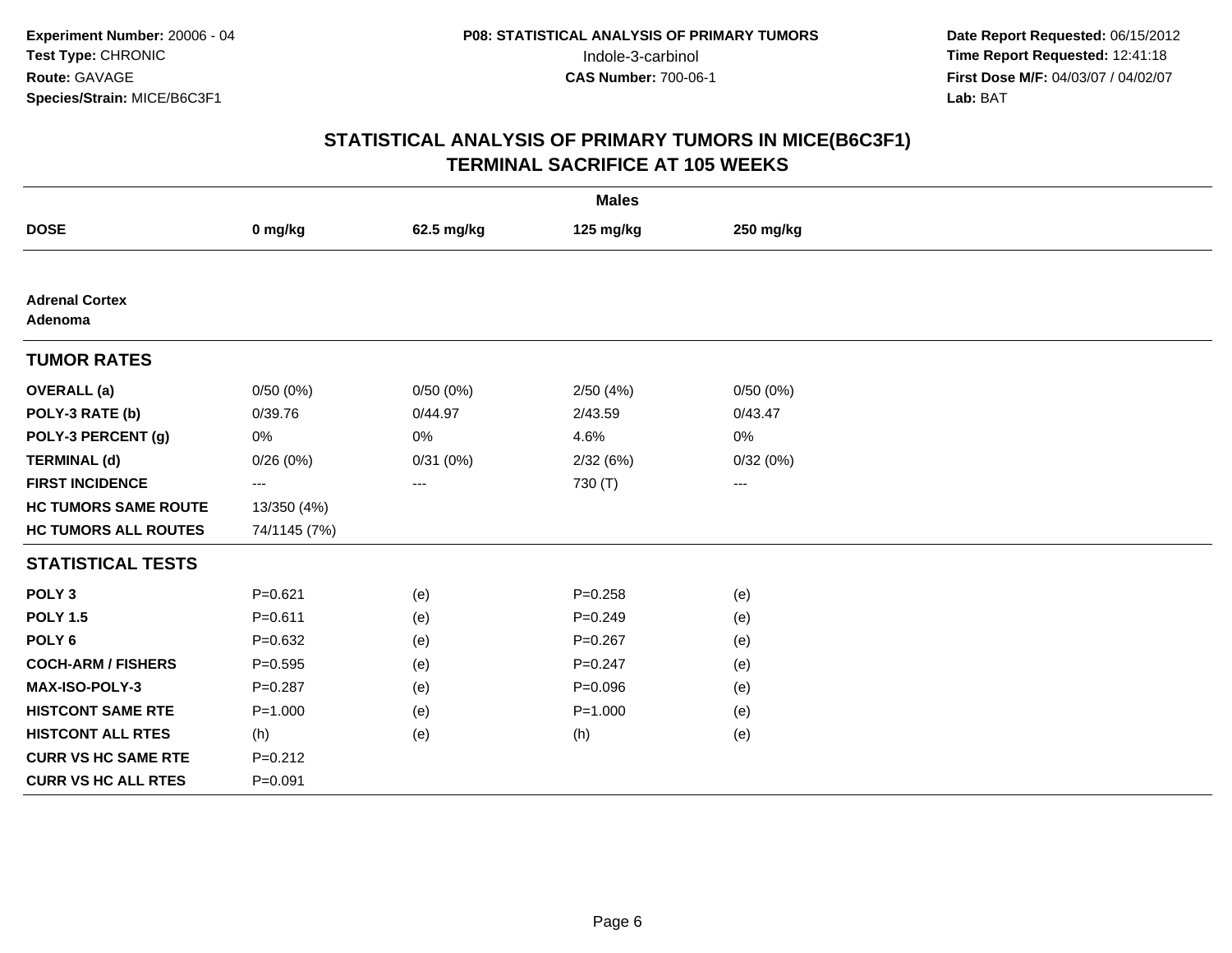| <b>Males</b>                      |                |             |             |             |  |
|-----------------------------------|----------------|-------------|-------------|-------------|--|
| <b>DOSE</b>                       | 0 mg/kg        | 62.5 mg/kg  | 125 mg/kg   | 250 mg/kg   |  |
|                                   |                |             |             |             |  |
| <b>Harderian Gland</b><br>Adenoma |                |             |             |             |  |
| <b>TUMOR RATES</b>                | $\#$           | #           | #           | #           |  |
| <b>OVERALL</b> (a)                | 6/50 (12%)     | 7/50 (14%)  | 7/50 (14%)  | 3/50(6%)    |  |
| POLY-3 RATE (b)                   | 6/41.41        | 7/45.43     | 7/44.98     | 3/44.61     |  |
| POLY-3 PERCENT (g)                | 14.5%          | 15.4%       | 15.6%       | 6.7%        |  |
| <b>TERMINAL (d)</b>               | 2/26(8%)       | 5/31 (16%)  | 4/32 (13%)  | 1/32(3%)    |  |
| <b>FIRST INCIDENCE</b>            | 463            | 616         | 437         | 437         |  |
| <b>HC TUMORS SAME ROUTE</b>       | 49/350 (14%)   |             |             |             |  |
| <b>HC TUMORS ALL ROUTES</b>       | 149/1150 (13%) |             |             |             |  |
| <b>STATISTICAL TESTS</b>          |                |             |             |             |  |
| POLY <sub>3</sub>                 | P=0.144N       | $P = 0.571$ | $P = 0.564$ | P=0.205N    |  |
| <b>POLY 1.5</b>                   | P=0.156N       | $P = 0.544$ | $P = 0.536$ | P=0.220N    |  |
| POLY <sub>6</sub>                 | P=0.133N       | $P=0.597$   | $P = 0.590$ | P=0.191N    |  |
| <b>COCH-ARM / FISHERS</b>         | P=0.174N       | $P = 0.500$ | $P = 0.500$ | P=0.243N    |  |
| <b>MAX-ISO-POLY-3</b>             | P=0.216N       | $P=0.453$   | $P=0.446$   | P=0.129N    |  |
| <b>HISTCONT SAME RTE</b>          | (h)            | (h)         | (h)         | (h)         |  |
| <b>HISTCONT ALL RTES</b>          | $P = 1.000$    | $P = 1.000$ | $P = 1.000$ | $P = 1.000$ |  |
| <b>CURR VS HC SAME RTE</b>        | $P = 0.836$    |             |             |             |  |
| <b>CURR VS HC ALL RTES</b>        | $P=0.997$      |             |             |             |  |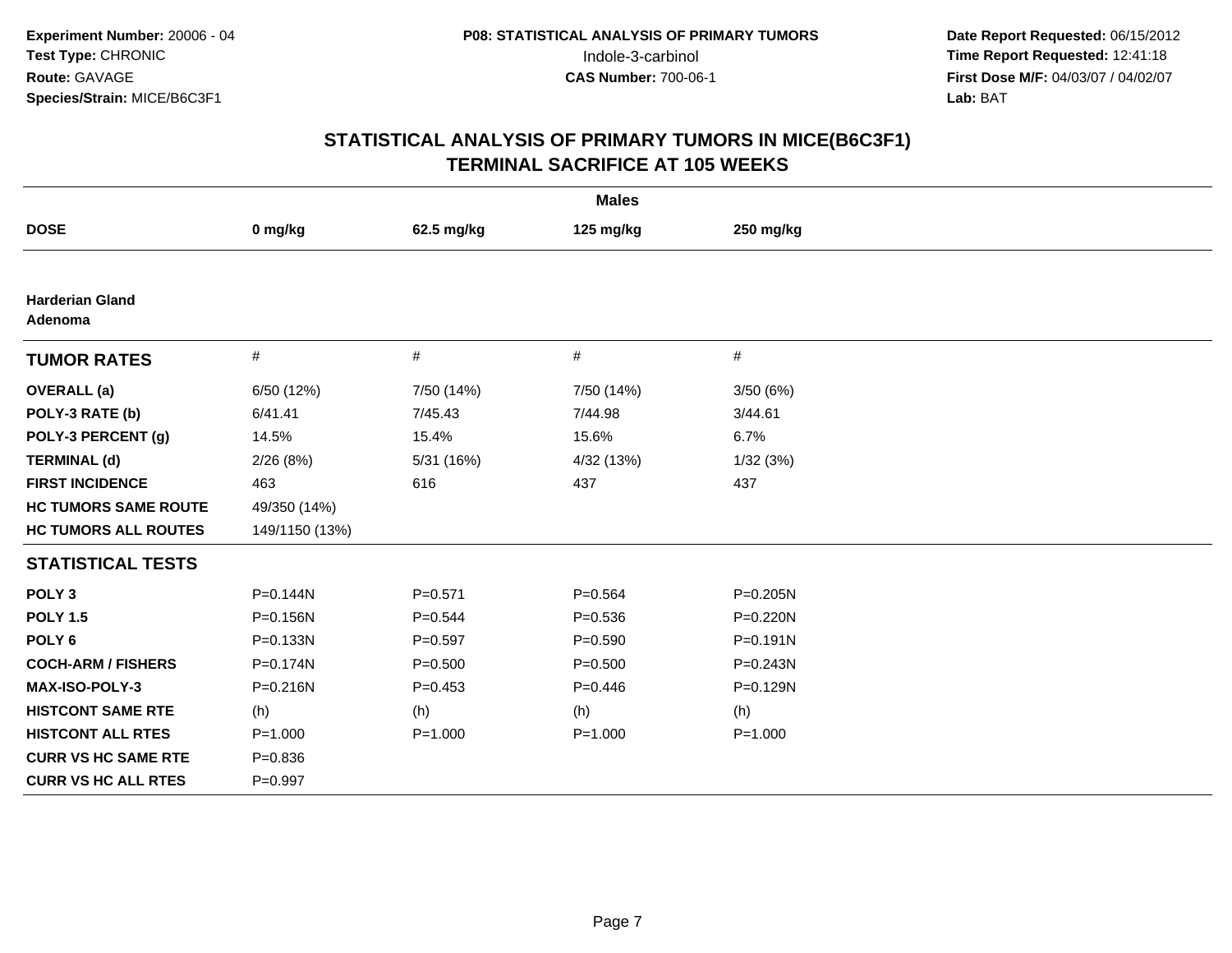|                                                |                |             | <b>Males</b> |              |
|------------------------------------------------|----------------|-------------|--------------|--------------|
| <b>DOSE</b>                                    | 0 mg/kg        | 62.5 mg/kg  | 125 mg/kg    | 250 mg/kg    |
|                                                |                |             |              |              |
| <b>Harderian Gland</b><br>Carcinoma or Adenoma |                |             |              |              |
| <b>TUMOR RATES</b>                             | $\#$           | #           | #            | #            |
| <b>OVERALL</b> (a)                             | 7/50 (14%)     | 8/50 (16%)  | 7/50 (14%)   | 4/50 (8%)    |
| POLY-3 RATE (b)                                | 7/41.99        | 8/45.51     | 7/44.98      | 4/44.61      |
| POLY-3 PERCENT (g)                             | 16.7%          | 17.6%       | 15.6%        | 9%           |
| <b>TERMINAL (d)</b>                            | 2/26(8%)       | 5/31 (16%)  | 4/32 (13%)   | 2/32(6%)     |
| <b>FIRST INCIDENCE</b>                         | 463            | 616         | 437          | 437          |
| <b>HC TUMORS SAME ROUTE</b>                    | 57/350 (16%)   |             |              |              |
| <b>HC TUMORS ALL ROUTES</b>                    | 184/1150 (16%) |             |              |              |
| <b>STATISTICAL TESTS</b>                       |                |             |              |              |
| POLY <sub>3</sub>                              | P=0.152N       | $P = 0.568$ | $P = 0.560N$ | P=0.226N     |
| <b>POLY 1.5</b>                                | $P = 0.162N$   | $P = 0.542$ | $P = 0.583N$ | P=0.239N     |
| POLY <sub>6</sub>                              | P=0.143N       | $P = 0.591$ | $P = 0.539N$ | $P = 0.212N$ |
| <b>COCH-ARM / FISHERS</b>                      | P=0.178N       | $P = 0.500$ | $P = 0.613N$ | P=0.262N     |
| <b>MAX-ISO-POLY-3</b>                          | P=0.244N       | $P = 0.456$ | P=0.444N     | P=0.147N     |
| <b>HISTCONT SAME RTE</b>                       | (h)            | (h)         | (h)          | (h)          |
| <b>HISTCONT ALL RTES</b>                       | (h)            | (h)         | (h)          | (h)          |
| <b>CURR VS HC SAME RTE</b>                     | $P = 0.800$    |             |              |              |
| <b>CURR VS HC ALL RTES</b>                     | $P=0.850$      |             |              |              |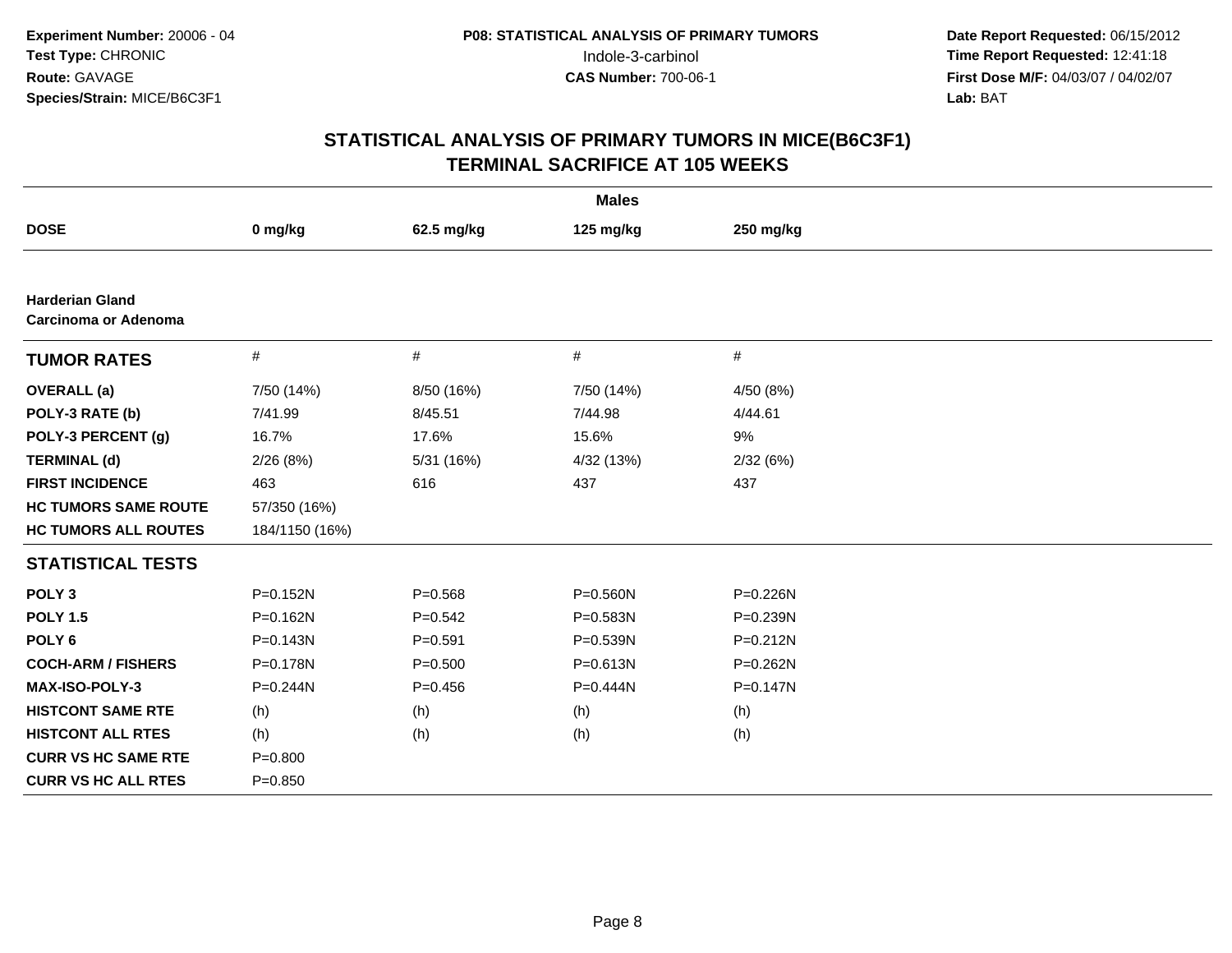| <b>Males</b>                                |              |              |                   |              |  |
|---------------------------------------------|--------------|--------------|-------------------|--------------|--|
| <b>DOSE</b>                                 | 0 mg/kg      | 62.5 mg/kg   | 125 mg/kg         | 250 mg/kg    |  |
|                                             |              |              |                   |              |  |
| <b>Intestine Small: Duodenum</b><br>Adenoma |              |              |                   |              |  |
| <b>TUMOR RATES</b>                          | #            | $\#$         | $\#$              | $\#$         |  |
| <b>OVERALL</b> (a)                          | 2/50(4%)     | 0/50(0%)     | 0/50(0%)          | 1/50(2%)     |  |
| POLY-3 RATE (b)                             | 2/39.76      | 0/44.97      | 0/43.59           | 1/43.47      |  |
| POLY-3 PERCENT (g)                          | 5%           | 0%           | 0%                | 2.3%         |  |
| <b>TERMINAL (d)</b>                         | 2/26(8%)     | 0/31(0%)     | 0/32(0%)          | 1/32(3%)     |  |
| <b>FIRST INCIDENCE</b>                      | 730 (T)      | ---          | $\qquad \qquad -$ | 730 (T)      |  |
| <b>HC TUMORS SAME ROUTE</b>                 | 1/350 (0%)   |              |                   |              |  |
| <b>HC TUMORS ALL ROUTES</b>                 | 3/1150 (0%)  |              |                   |              |  |
| <b>STATISTICAL TESTS</b>                    |              |              |                   |              |  |
| POLY <sub>3</sub>                           | $P = 0.480N$ | $P = 0.211N$ | $P = 0.217N$      | $P = 0.469N$ |  |
| <b>POLY 1.5</b>                             | P=0.473N     | $P = 0.221N$ | P=0.226N          | $P = 0.481N$ |  |
| POLY <sub>6</sub>                           | P=0.489N     | $P = 0.201N$ | P=0.209N          | $P = 0.455N$ |  |
| <b>COCH-ARM / FISHERS</b>                   | $P = 0.461N$ | $P = 0.247N$ | $P = 0.247N$      | $P = 0.500N$ |  |
| MAX-ISO-POLY-3                              | $P = 0.127N$ | P=0.075N     | P=0.075N          | P=0.263N     |  |
| <b>HISTCONT SAME RTE</b>                    | $P=0.055$    | $P = 1.000$  | $P = 1.000$       | $P=0.222$    |  |
| <b>HISTCONT ALL RTES</b>                    | $P=0.026*$   | $P = 1.000$  | $P = 1.000$       | $P = 0.103$  |  |
| <b>CURR VS HC SAME RTE</b>                  | P=0.004**    |              |                   |              |  |
| <b>CURR VS HC ALL RTES</b>                  | P<0.001**    |              |                   |              |  |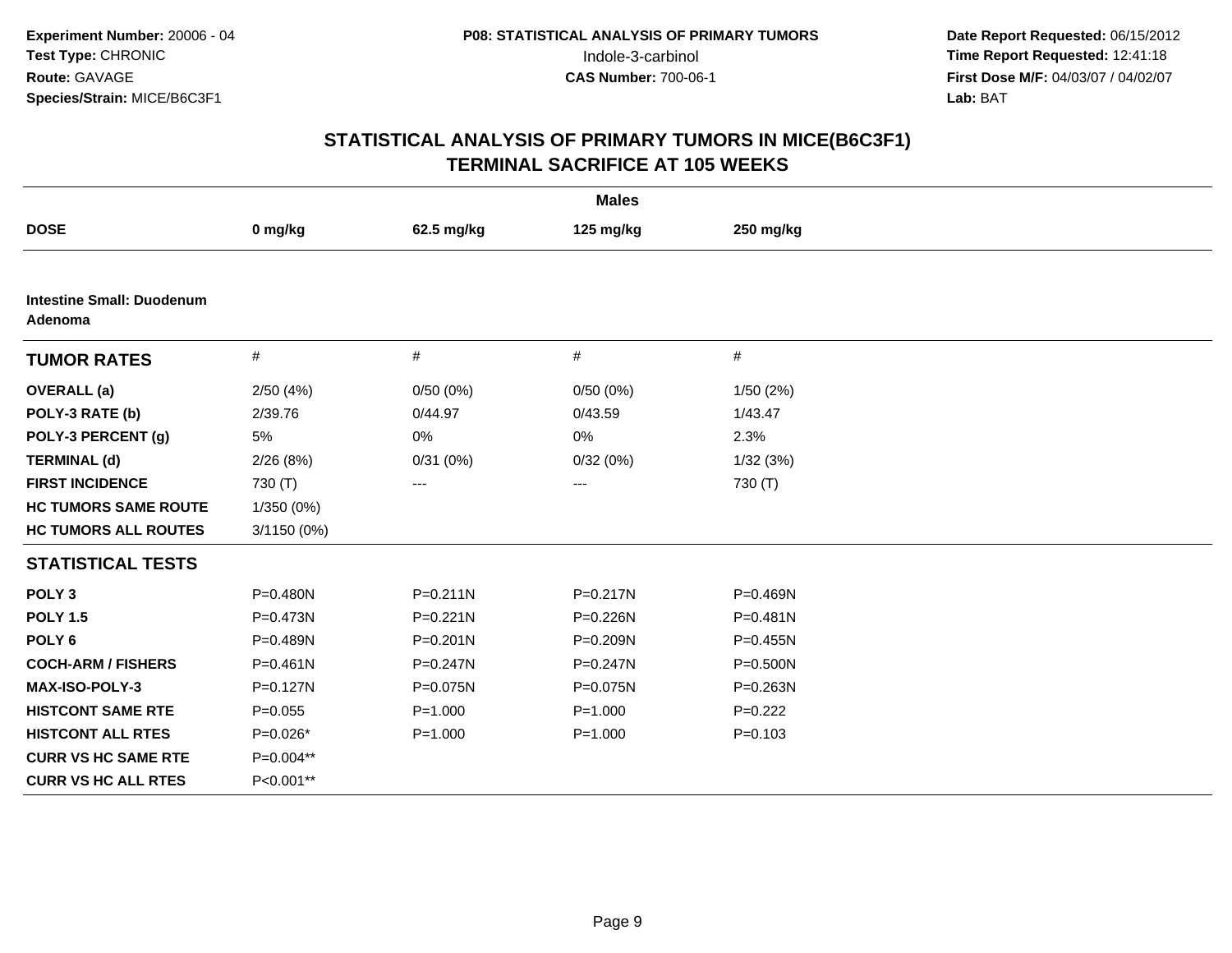| <b>Males</b>                                  |                   |            |           |             |  |
|-----------------------------------------------|-------------------|------------|-----------|-------------|--|
| <b>DOSE</b>                                   | 0 mg/kg           | 62.5 mg/kg | 125 mg/kg | 250 mg/kg   |  |
|                                               |                   |            |           |             |  |
| <b>Intestine Small: Duodenum</b><br>Carcinoma |                   |            |           |             |  |
| <b>TUMOR RATES</b>                            | $\#$              | $\#$       | $\#$      | $\#$        |  |
| <b>OVERALL</b> (a)                            | 0/50(0%)          | 0/50(0%)   | 0/50(0%)  | 2/50(4%)    |  |
| POLY-3 RATE (b)                               | 0/39.76           | 0/44.97    | 0/43.59   | 2/43.47     |  |
| POLY-3 PERCENT (g)                            | 0%                | 0%         | 0%        | 4.6%        |  |
| <b>TERMINAL (d)</b>                           | 0/26(0%)          | 0/31(0%)   | 0/32(0%)  | 2/32 (6%)   |  |
| <b>FIRST INCIDENCE</b>                        | $\qquad \qquad -$ | ---        | ---       | 730 (T)     |  |
| <b>HC TUMORS SAME ROUTE</b>                   | 0/350(0%)         |            |           |             |  |
| <b>HC TUMORS ALL ROUTES</b>                   | 1/1150 (0%)       |            |           |             |  |
| <b>STATISTICAL TESTS</b>                      |                   |            |           |             |  |
| POLY <sub>3</sub>                             | $P=0.046*$        | (e)        | (e)       | $P = 0.257$ |  |
| <b>POLY 1.5</b>                               | P=0.046*          | (e)        | (e)       | $P = 0.249$ |  |
| POLY <sub>6</sub>                             | $P=0.047*$        | (e)        | (e)       | $P = 0.266$ |  |
| <b>COCH-ARM / FISHERS</b>                     | $P=0.046*$        | (e)        | (e)       | $P = 0.247$ |  |
| MAX-ISO-POLY-3                                | P=0.049*          | (e)        | (e)       | $P = 0.095$ |  |
| <b>HISTCONT SAME RTE</b>                      | P=0.005**         | (e)        | (e)       | P=0.006**   |  |
| <b>HISTCONT ALL RTES</b>                      | P<0.001**         | (e)        | (e)       | P<0.001**   |  |
| <b>CURR VS HC SAME RTE</b>                    | $P = 1.000$       |            |           |             |  |
| <b>CURR VS HC ALL RTES</b>                    | $P = 0.635$       |            |           |             |  |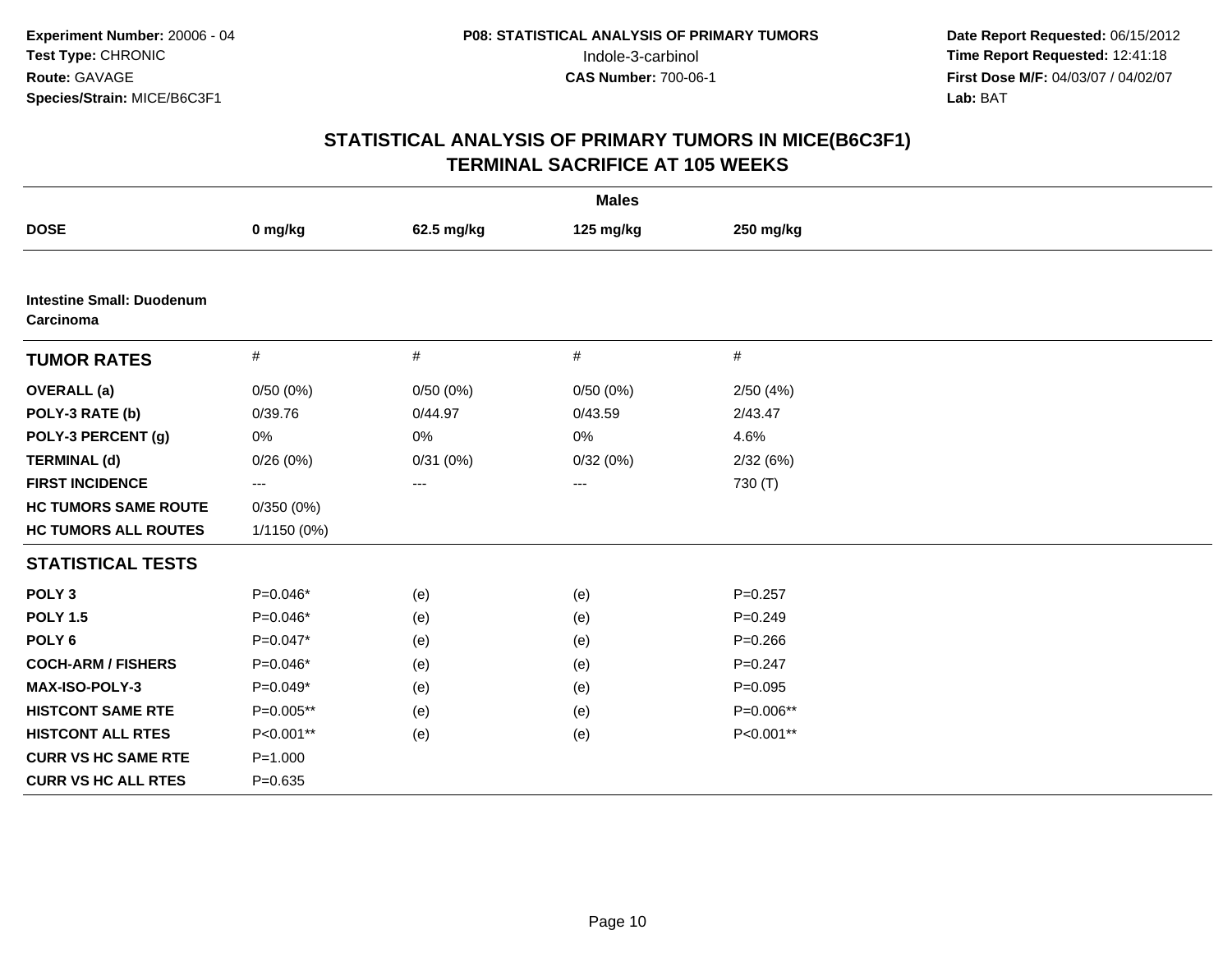| <b>Males</b>                                        |             |                   |              |              |  |
|-----------------------------------------------------|-------------|-------------------|--------------|--------------|--|
| <b>DOSE</b>                                         | 0 mg/kg     | 62.5 mg/kg        | 125 mg/kg    | 250 mg/kg    |  |
|                                                     |             |                   |              |              |  |
| <b>Intestine Small: Site Unspecified</b><br>Adenoma |             |                   |              |              |  |
| <b>TUMOR RATES</b>                                  | $\#$        | #                 | $\#$         | $\#$         |  |
| <b>OVERALL</b> (a)                                  | 3/50(6%)    | 0/50(0%)          | 1/50(2%)     | 1/50(2%)     |  |
| POLY-3 RATE (b)                                     | 3/39.77     | 0/44.97           | 1/43.59      | 1/43.47      |  |
| POLY-3 PERCENT (g)                                  | 7.5%        | 0%                | 2.3%         | 2.3%         |  |
| <b>TERMINAL (d)</b>                                 | 2/26(8%)    | 0/31(0%)          | 1/32(3%)     | 1/32(3%)     |  |
| <b>FIRST INCIDENCE</b>                              | 728         | $\qquad \qquad -$ | 730 (T)      | 730 (T)      |  |
| <b>HC TUMORS SAME ROUTE</b>                         | 2/350 (1%)  |                   |              |              |  |
| <b>HC TUMORS ALL ROUTES</b>                         | 5/1150 (0%) |                   |              |              |  |
| <b>STATISTICAL TESTS</b>                            |             |                   |              |              |  |
| POLY <sub>3</sub>                                   | P=0.308N    | P=0.098N          | P=0.273N     | P=0.274N     |  |
| <b>POLY 1.5</b>                                     | P=0.303N    | P=0.106N          | P=0.287N     | $P = 0.286N$ |  |
| POLY <sub>6</sub>                                   | P=0.313N    | $P = 0.091N$      | P=0.259N     | P=0.260N     |  |
| <b>COCH-ARM / FISHERS</b>                           | P=0.296N    | $P = 0.121N$      | P=0.309N     | P=0.309N     |  |
| MAX-ISO-POLY-3                                      | P=0.096N    | P=0.037N*         | $P = 0.143N$ | P=0.143N     |  |
| <b>HISTCONT SAME RTE</b>                            | $P=0.277$   | $P = 1.000$       | $P=0.403$    | $P=0.402$    |  |
| <b>HISTCONT ALL RTES</b>                            | $P=0.072$   | $P = 1.000$       | $P = 0.248$  | $P = 0.247$  |  |
| <b>CURR VS HC SAME RTE</b>                          | P<0.001**   |                   |              |              |  |
| <b>CURR VS HC ALL RTES</b>                          | P<0.001**   |                   |              |              |  |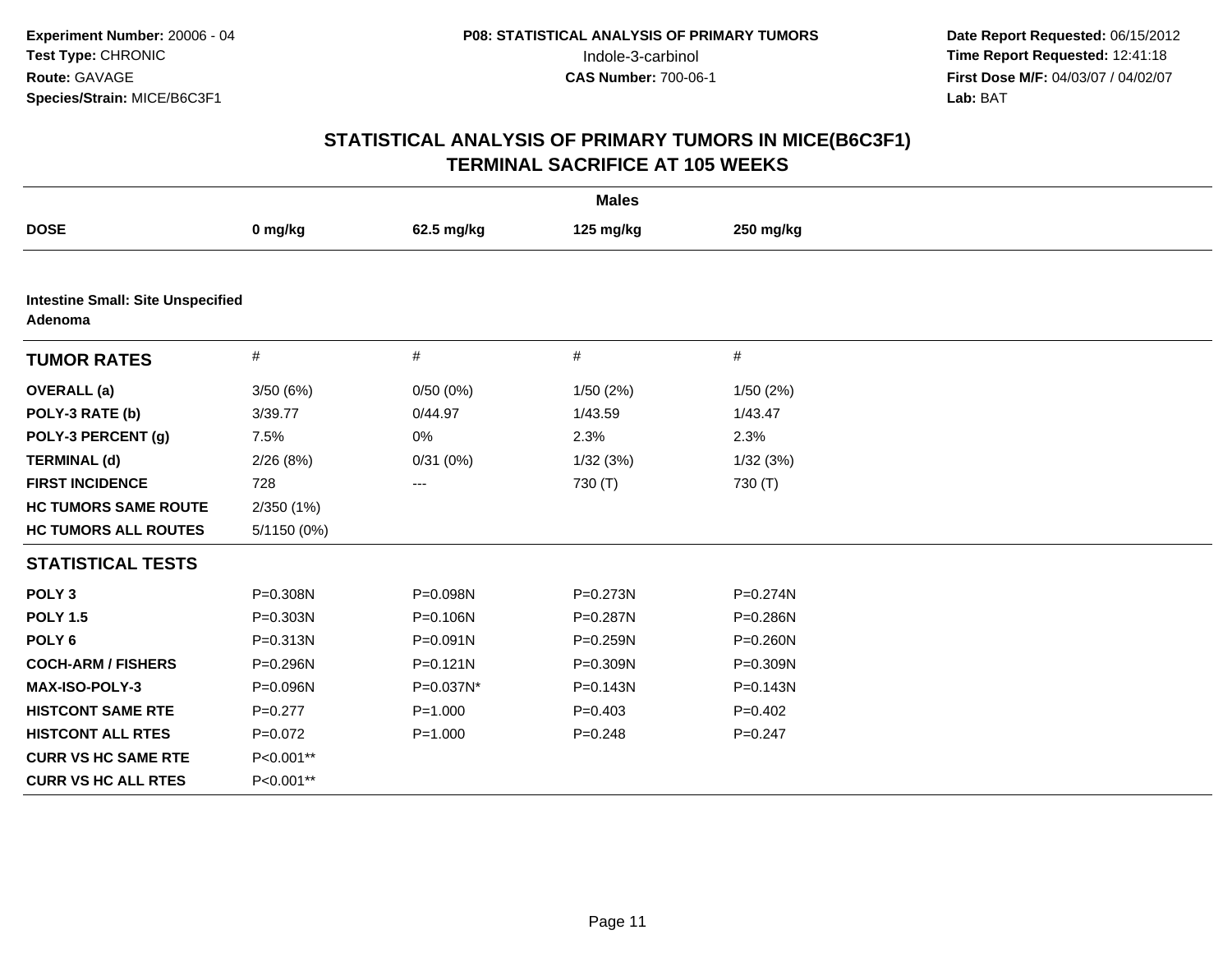| <b>Males</b>                                          |                   |            |                   |             |  |
|-------------------------------------------------------|-------------------|------------|-------------------|-------------|--|
| <b>DOSE</b>                                           | 0 mg/kg           | 62.5 mg/kg | 125 mg/kg         | 250 mg/kg   |  |
|                                                       |                   |            |                   |             |  |
| <b>Intestine Small: Site Unspecified</b><br>Carcinoma |                   |            |                   |             |  |
| <b>TUMOR RATES</b>                                    | $\#$              | #          | $\#$              | $\#$        |  |
| <b>OVERALL</b> (a)                                    | 0/50(0%)          | 0/50(0%)   | 0/50(0%)          | 2/50(4%)    |  |
| POLY-3 RATE (b)                                       | 0/39.76           | 0/44.97    | 0/43.59           | 2/43.47     |  |
| POLY-3 PERCENT (g)                                    | $0\%$             | 0%         | 0%                | 4.6%        |  |
| <b>TERMINAL (d)</b>                                   | 0/26(0%)          | 0/31(0%)   | 0/32(0%)          | 2/32(6%)    |  |
| <b>FIRST INCIDENCE</b>                                | $\qquad \qquad -$ | $---$      | $\qquad \qquad -$ | 730 (T)     |  |
| <b>HC TUMORS SAME ROUTE</b>                           | 4/350 (1%)        |            |                   |             |  |
| <b>HC TUMORS ALL ROUTES</b>                           | 23/1150 (2%)      |            |                   |             |  |
| <b>STATISTICAL TESTS</b>                              |                   |            |                   |             |  |
| POLY <sub>3</sub>                                     | $P=0.046*$        | (e)        | (e)               | $P = 0.257$ |  |
| <b>POLY 1.5</b>                                       | P=0.046*          | (e)        | (e)               | $P = 0.249$ |  |
| POLY <sub>6</sub>                                     | $P=0.047*$        | (e)        | (e)               | $P = 0.266$ |  |
| <b>COCH-ARM / FISHERS</b>                             | P=0.046*          | (e)        | (e)               | $P = 0.247$ |  |
| MAX-ISO-POLY-3                                        | $P=0.049*$        | (e)        | (e)               | $P=0.095$   |  |
| <b>HISTCONT SAME RTE</b>                              | $P = 0.085$       | (e)        | (e)               | $P = 0.111$ |  |
| <b>HISTCONT ALL RTES</b>                              | $P = 0.326$       | (e)        | (e)               | $P = 0.281$ |  |
| <b>CURR VS HC SAME RTE</b>                            | $P = 0.538$       |            |                   |             |  |
| <b>CURR VS HC ALL RTES</b>                            | $P = 0.470$       |            |                   |             |  |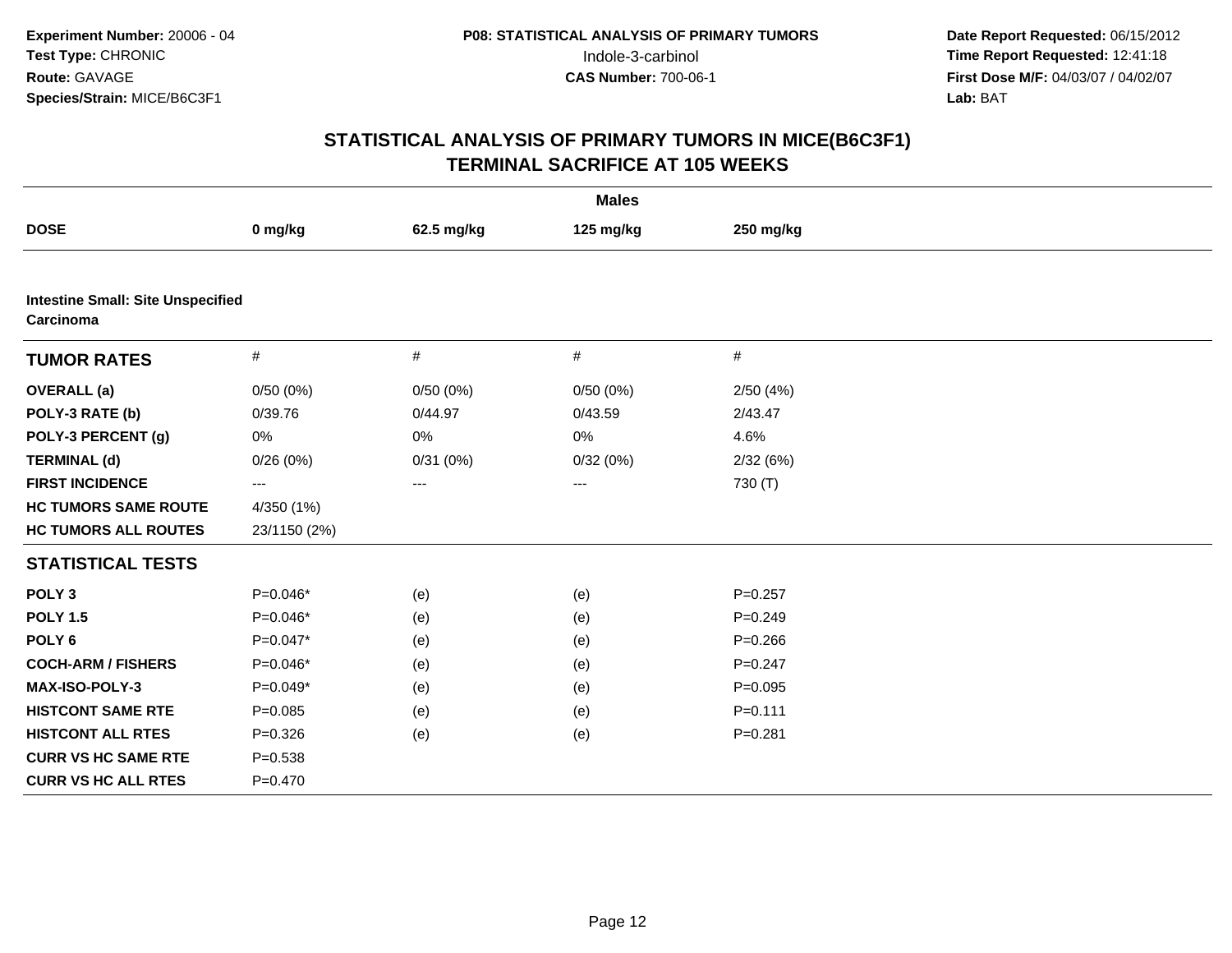| <b>Males</b>                                                     |              |              |              |              |  |
|------------------------------------------------------------------|--------------|--------------|--------------|--------------|--|
| <b>DOSE</b>                                                      | 0 mg/kg      | 62.5 mg/kg   | 125 mg/kg    | 250 mg/kg    |  |
|                                                                  |              |              |              |              |  |
| <b>Intestine Small: Site Unspecified</b><br>Carcinoma or Adenoma |              |              |              |              |  |
| <b>TUMOR RATES</b>                                               | $\#$         | $\#$         | $\#$         | $\#$         |  |
| <b>OVERALL</b> (a)                                               | 3/50(6%)     | 0/50(0%)     | 1/50(2%)     | 3/50(6%)     |  |
| POLY-3 RATE (b)                                                  | 3/39.77      | 0/44.97      | 1/43.59      | 3/43.47      |  |
| POLY-3 PERCENT (g)                                               | 7.5%         | 0%           | 2.3%         | 6.9%         |  |
| <b>TERMINAL (d)</b>                                              | 2/26(8%)     | 0/31(0%)     | 1/32(3%)     | 3/32 (9%)    |  |
| <b>FIRST INCIDENCE</b>                                           | 728          | $---$        | 730 (T)      | 730 (T)      |  |
| <b>HC TUMORS SAME ROUTE</b>                                      | 6/350(2%)    |              |              |              |  |
| <b>HC TUMORS ALL ROUTES</b>                                      | 28/1150 (2%) |              |              |              |  |
| <b>STATISTICAL TESTS</b>                                         |              |              |              |              |  |
| POLY <sub>3</sub>                                                | $P=0.415$    | P=0.098N     | $P = 0.273N$ | $P = 0.621N$ |  |
| <b>POLY 1.5</b>                                                  | $P = 0.418$  | P=0.106N     | P=0.287N     | $P = 0.638N$ |  |
| POLY <sub>6</sub>                                                | $P = 0.413$  | $P = 0.091N$ | P=0.259N     | $P = 0.603N$ |  |
| <b>COCH-ARM / FISHERS</b>                                        | $P=0.423$    | $P = 0.121N$ | P=0.309N     | $P = 0.661N$ |  |
| <b>MAX-ISO-POLY-3</b>                                            | $P = 0.263N$ | P=0.037N*    | $P = 0.143N$ | $P = 0.456N$ |  |
| <b>HISTCONT SAME RTE</b>                                         | $P=0.093$    | $P = 1.000$  | $P = 1.000$  | $P=0.073$    |  |
| <b>HISTCONT ALL RTES</b>                                         | $P = 0.156$  | $P = 1.000$  | $P = 1.000$  | $P = 0.090$  |  |
| <b>CURR VS HC SAME RTE</b>                                       | $P=0.049*$   |              |              |              |  |
| <b>CURR VS HC ALL RTES</b>                                       | $P = 0.092$  |              |              |              |  |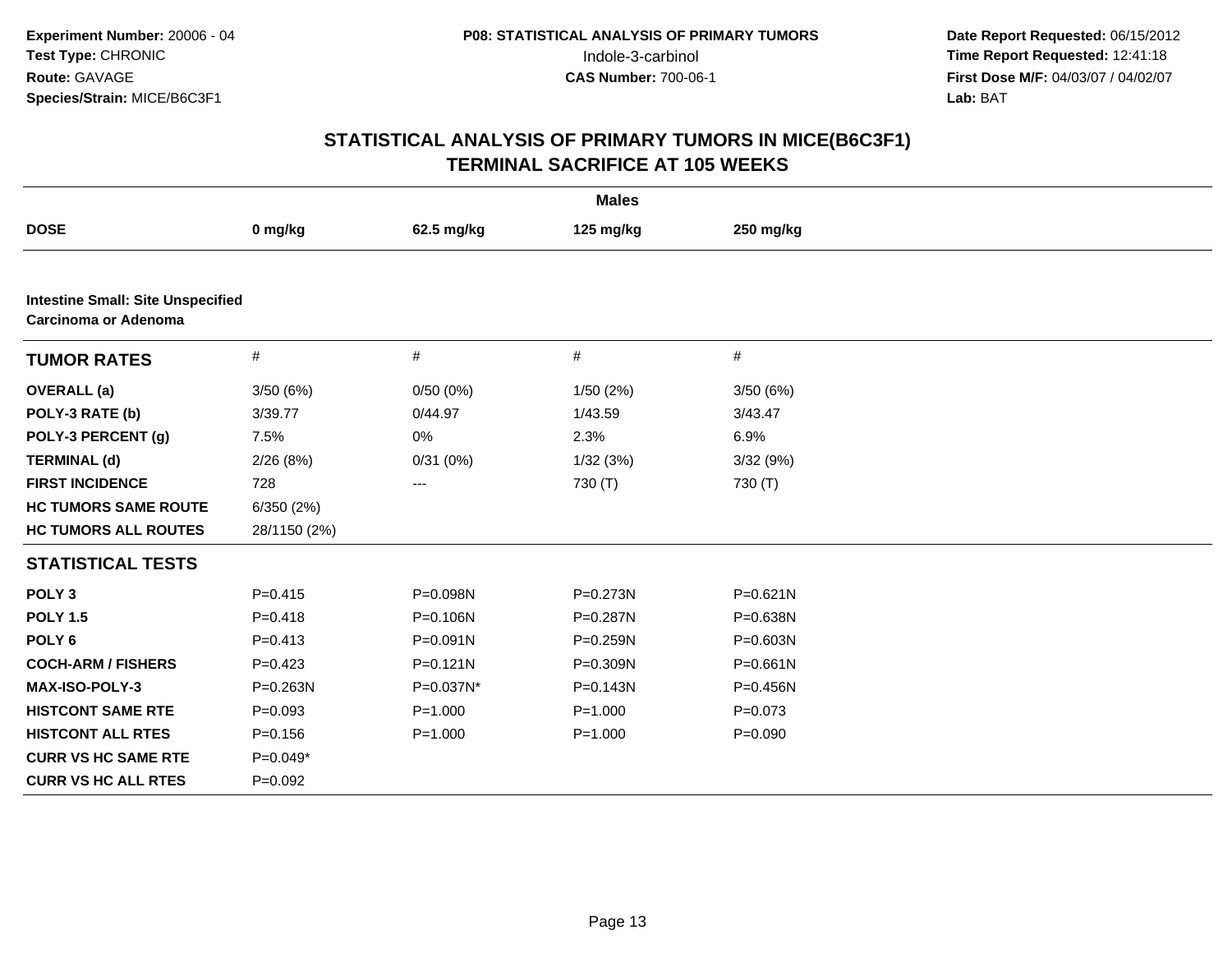| <b>Males</b>                |              |              |             |              |  |
|-----------------------------|--------------|--------------|-------------|--------------|--|
| <b>DOSE</b>                 | 0 mg/kg      | 62.5 mg/kg   | 125 mg/kg   | 250 mg/kg    |  |
|                             |              |              |             |              |  |
| Liver<br>Hemangiosarcoma    |              |              |             |              |  |
| <b>TUMOR RATES</b>          |              |              |             |              |  |
| <b>OVERALL</b> (a)          | 4/50 (8%)    | 4/50 (8%)    | 1/49(2%)    | 3/50 (6%)    |  |
| POLY-3 RATE (b)             | 4/40.14      | 4/45.62      | 1/43.38     | 3/44.36      |  |
| POLY-3 PERCENT (g)          | 10%          | 8.8%         | 2.3%        | 6.8%         |  |
| <b>TERMINAL (d)</b>         | 2/26(8%)     | 1/31(3%)     | 0/32(0%)    | 0/32(0%)     |  |
| <b>FIRST INCIDENCE</b>      | 626          | 630          | 596         | 495          |  |
| <b>HC TUMORS SAME ROUTE</b> | 27/350 (8%)  |              |             |              |  |
| <b>HC TUMORS ALL ROUTES</b> | 57/1149 (5%) |              |             |              |  |
| <b>STATISTICAL TESTS</b>    |              |              |             |              |  |
| POLY <sub>3</sub>           | $P = 0.321N$ | $P = 0.571N$ | P=0.155N    | P=0.445N     |  |
| <b>POLY 1.5</b>             | $P = 0.330N$ | $P = 0.600N$ | P=0.168N    | P=0.467N     |  |
| POLY <sub>6</sub>           | P=0.312N     | $P = 0.543N$ | P=0.143N    | $P = 0.422N$ |  |
| <b>COCH-ARM / FISHERS</b>   | P=0.345N     | $P = 0.643N$ | P=0.187N    | P=0.500N     |  |
| <b>MAX-ISO-POLY-3</b>       | $P = 0.291N$ | P=0.428N     | P=0.078N    | P=0.307N     |  |
| <b>HISTCONT SAME RTE</b>    | $P = 1.000$  | $P = 1.000$  | $P = 1.000$ | $P = 1.000$  |  |
| <b>HISTCONT ALL RTES</b>    | $P=0.672$    | $P = 0.286$  | $P = 1.000$ | $P = 0.497$  |  |
| <b>CURR VS HC SAME RTE</b>  | $P = 0.816$  |              |             |              |  |
| <b>CURR VS HC ALL RTES</b>  | $P = 0.274$  |              |             |              |  |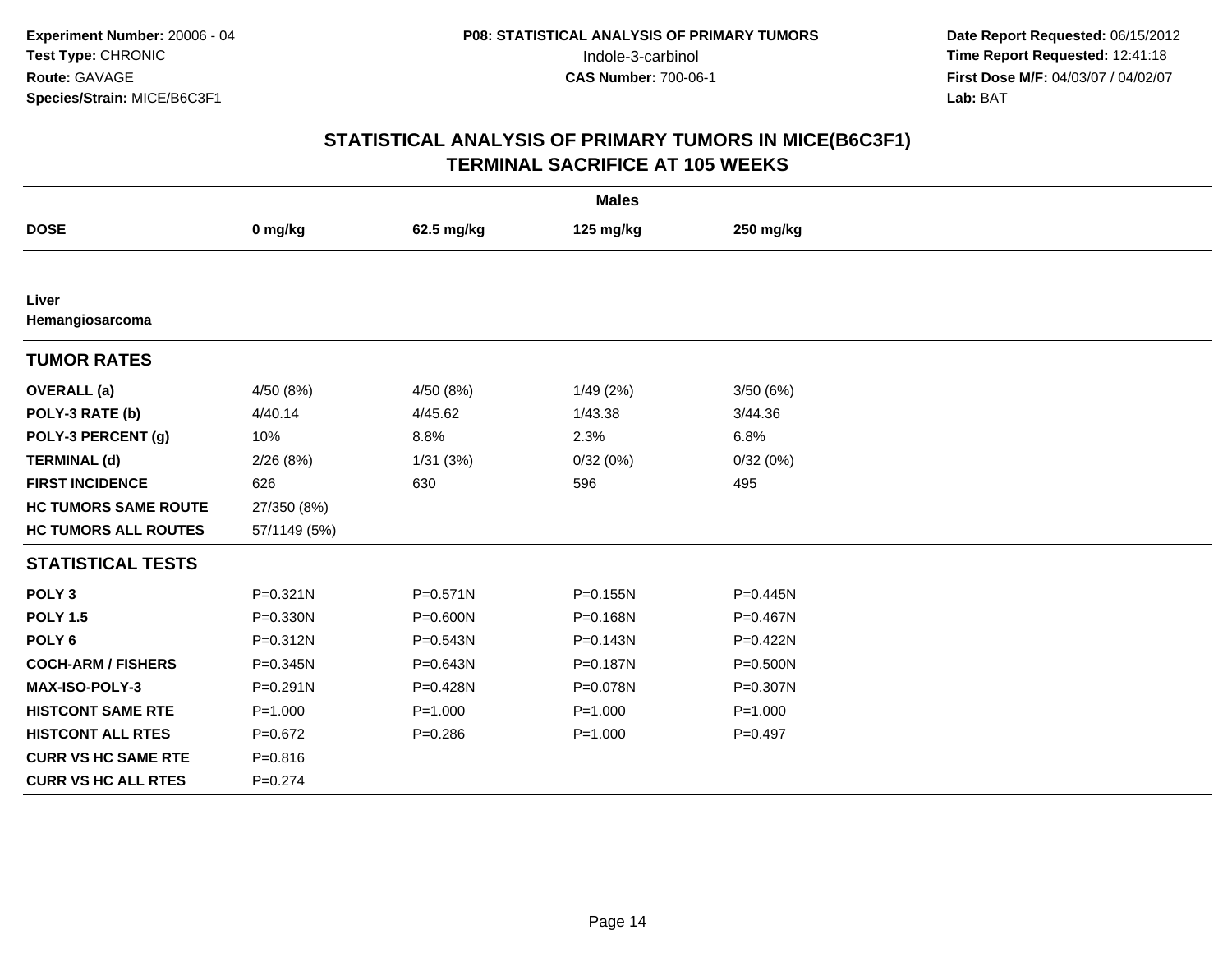| <b>Males</b>                |              |             |             |             |  |
|-----------------------------|--------------|-------------|-------------|-------------|--|
| <b>DOSE</b>                 | 0 mg/kg      | 62.5 mg/kg  | 125 mg/kg   | 250 mg/kg   |  |
|                             |              |             |             |             |  |
| Liver<br>Hepatoblastoma     |              |             |             |             |  |
| <b>TUMOR RATES</b>          |              |             |             |             |  |
| <b>OVERALL</b> (a)          | 3/50 (6%)    | 4/50 (8%)   | 4/49 (8%)   | 14/50 (28%) |  |
| POLY-3 RATE (b)             | 3/39.76      | 4/44.97     | 4/43.04     | 14/44.24    |  |
| POLY-3 PERCENT (g)          | 7.6%         | 8.9%        | 9.3%        | 31.6%       |  |
| <b>TERMINAL (d)</b>         | 3/26 (12%)   | 4/31 (13%)  | 3/32 (9%)   | 10/32 (31%) |  |
| <b>FIRST INCIDENCE</b>      | 730 (T)      | 730 (T)     | 702         | 617         |  |
| <b>HC TUMORS SAME ROUTE</b> | 14/350 (4%)  |             |             |             |  |
| <b>HC TUMORS ALL ROUTES</b> | 61/1149 (5%) |             |             |             |  |
| <b>STATISTICAL TESTS</b>    |              |             |             |             |  |
| POLY <sub>3</sub>           | P<0.001**    | $P = 0.567$ | $P = 0.543$ | P=0.005**   |  |
| <b>POLY 1.5</b>             | P<0.001**    | $P = 0.541$ | $P = 0.519$ | P=0.004**   |  |
| POLY <sub>6</sub>           | P<0.001**    | $P=0.592$   | $P = 0.569$ | P=0.007**   |  |
| <b>COCH-ARM / FISHERS</b>   | P<0.001**    | $P = 0.500$ | $P=0.489$   | $P=0.003**$ |  |
| MAX-ISO-POLY-3              | P<0.001**    | $P=0.415$   | $P = 0.391$ | $P=0.003**$ |  |
| <b>HISTCONT SAME RTE</b>    | P<0.001**    | $P=0.123$   | $P = 0.107$ | P<0.001**   |  |
| <b>HISTCONT ALL RTES</b>    | P<0.001**    | $P = 0.370$ | $P = 0.351$ | P<0.001**   |  |
| <b>CURR VS HC SAME RTE</b>  | $P = 0.435$  |             |             |             |  |
| <b>CURR VS HC ALL RTES</b>  | $P=0.709$    |             |             |             |  |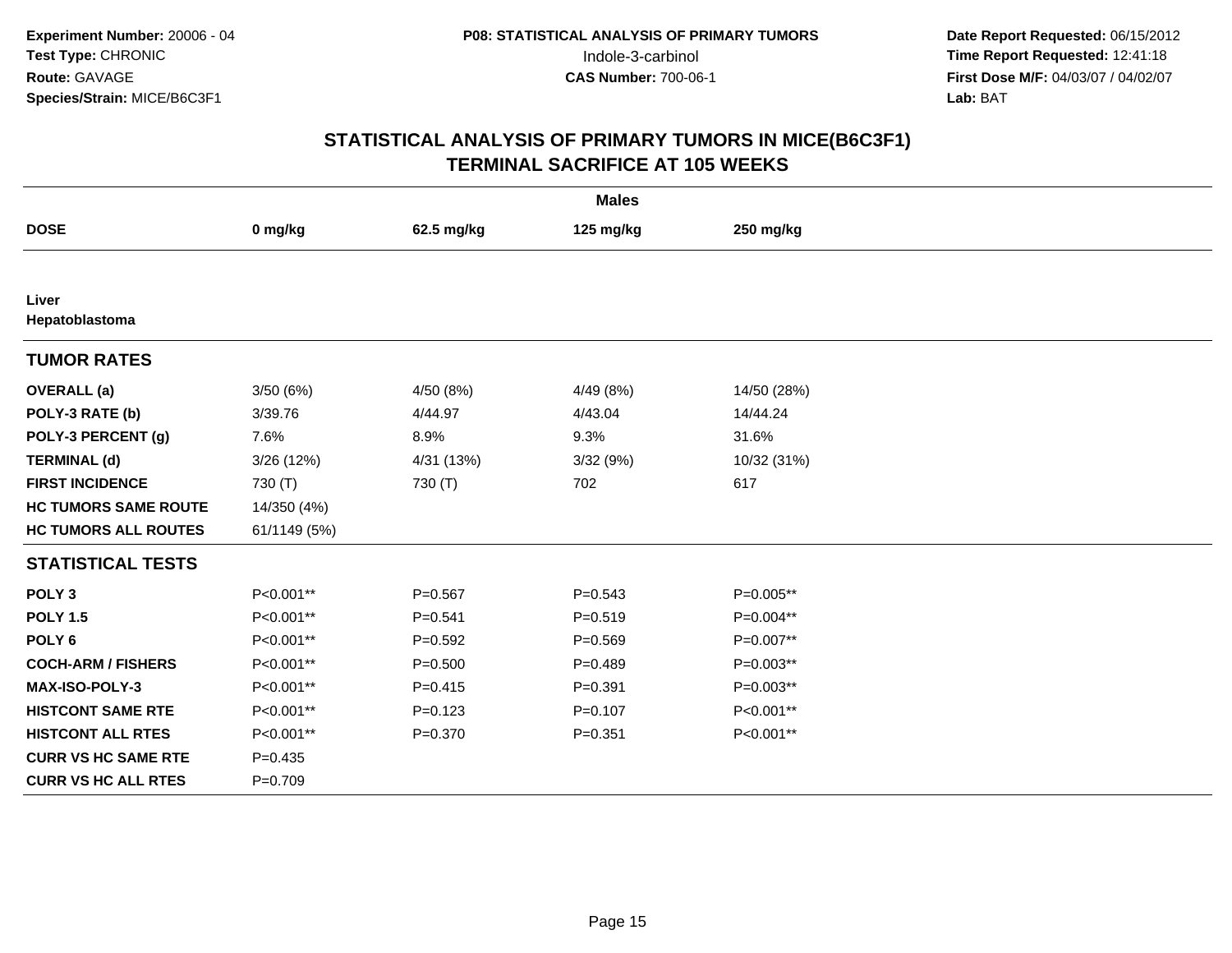| <b>Males</b>                    |                |             |             |             |  |
|---------------------------------|----------------|-------------|-------------|-------------|--|
| <b>DOSE</b>                     | 0 mg/kg        | 62.5 mg/kg  | 125 mg/kg   | 250 mg/kg   |  |
|                                 |                |             |             |             |  |
| Liver<br>Hepatocellular Adenoma |                |             |             |             |  |
| <b>TUMOR RATES</b>              |                |             |             |             |  |
| <b>OVERALL</b> (a)              | 26/50 (52%)    | 32/50 (64%) | 31/49 (63%) | 41/50 (82%) |  |
| POLY-3 RATE (b)                 | 26/41.88       | 32/48.11    | 31/45.67    | 41/48.03    |  |
| POLY-3 PERCENT (g)              | 62.1%          | 66.5%       | 67.9%       | 85.4%       |  |
| <b>TERMINAL (d)</b>             | 19/26 (73%)    | 21/31 (68%) | 23/32 (72%) | 28/32 (88%) |  |
| <b>FIRST INCIDENCE</b>          | 463            | 381         | 437         | 385         |  |
| <b>HC TUMORS SAME ROUTE</b>     | 181/350 (52%)  |             |             |             |  |
| <b>HC TUMORS ALL ROUTES</b>     | 658/1149 (57%) |             |             |             |  |
| <b>STATISTICAL TESTS</b>        |                |             |             |             |  |
| POLY <sub>3</sub>               | P=0.005**      | $P = 0.411$ | $P = 0.360$ | P=0.006**   |  |
| <b>POLY 1.5</b>                 | P=0.003**      | $P = 0.293$ | $P = 0.263$ | P=0.003**   |  |
| POLY <sub>6</sub>               | P=0.008**      | $P = 0.550$ | $P = 0.483$ | $P=0.016*$  |  |
| <b>COCH-ARM / FISHERS</b>       | P<0.001**      | $P = 0.156$ | $P = 0.176$ | P<0.001**   |  |
| MAX-ISO-POLY-3                  | P=0.007**      | $P = 0.335$ | $P = 0.286$ | P=0.004**   |  |
| <b>HISTCONT SAME RTE</b>        | P<0.001**      | $P = 0.078$ | $P = 0.061$ | $P=0.002**$ |  |
| <b>HISTCONT ALL RTES</b>        | $P=0.021*$     | $P=0.352$   | $P = 0.308$ | $P=0.011*$  |  |
| <b>CURR VS HC SAME RTE</b>      | $P = 0.520$    |             |             |             |  |
| <b>CURR VS HC ALL RTES</b>      | $P = 0.996$    |             |             |             |  |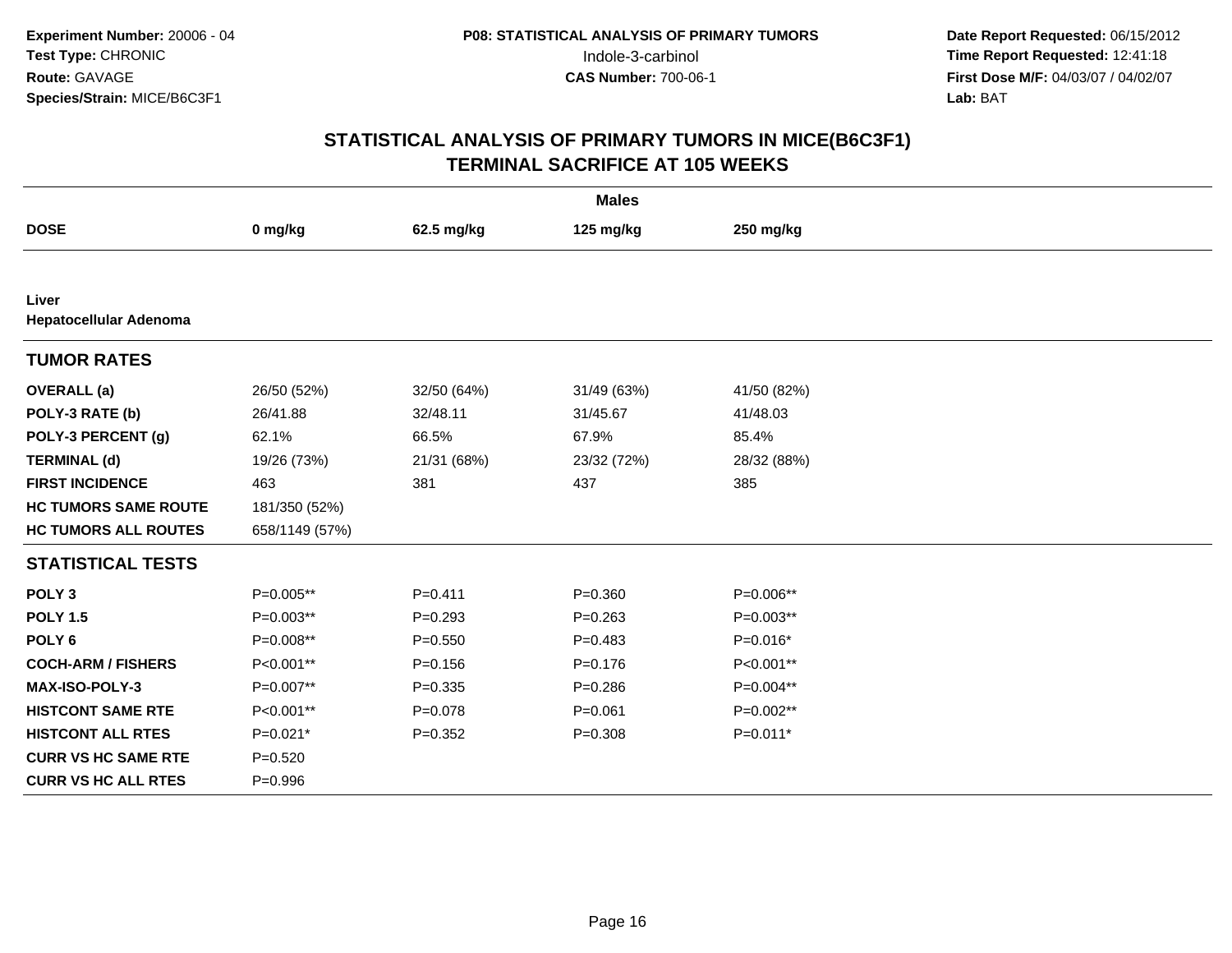| <b>Males</b>                             |                |              |             |             |  |
|------------------------------------------|----------------|--------------|-------------|-------------|--|
| <b>DOSE</b>                              | 0 mg/kg        | 62.5 mg/kg   | 125 mg/kg   | 250 mg/kg   |  |
|                                          |                |              |             |             |  |
| Liver<br><b>Hepatocellular Carcinoma</b> |                |              |             |             |  |
| <b>TUMOR RATES</b>                       |                |              |             |             |  |
| <b>OVERALL</b> (a)                       | 12/50 (24%)    | 11/50 (22%)  | 29/49 (59%) | 14/50 (28%) |  |
| POLY-3 RATE (b)                          | 12/43.36       | 11/45.38     | 29/45.76    | 14/45.33    |  |
| POLY-3 PERCENT (g)                       | 27.7%          | 24.2%        | 63.4%       | 30.9%       |  |
| <b>TERMINAL (d)</b>                      | 3/26 (12%)     | 8/31 (26%)   | 18/32 (56%) | 8/32 (25%)  |  |
| <b>FIRST INCIDENCE</b>                   | 465            | 682          | 567         | 385         |  |
| <b>HC TUMORS SAME ROUTE</b>              | 116/350 (33%)  |              |             |             |  |
| <b>HC TUMORS ALL ROUTES</b>              | 399/1149 (35%) |              |             |             |  |
| <b>STATISTICAL TESTS</b>                 |                |              |             |             |  |
| POLY <sub>3</sub>                        | $P = 0.217$    | P=0.449N     | P<0.001**   | $P = 0.461$ |  |
| <b>POLY 1.5</b>                          | $P = 0.203$    | $P = 0.465N$ | P<0.001**   | $P = 0.444$ |  |
| POLY <sub>6</sub>                        | $P = 0.230$    | $P = 0.445N$ | P<0.001**   | $P=0.473$   |  |
| <b>COCH-ARM / FISHERS</b>                | $P=0.192$      | P=0.500N     | P<0.001**   | $P=0.410$   |  |
| <b>MAX-ISO-POLY-3</b>                    | $P=0.025*$     | P=0.358N     | P<0.001**   | $P = 0.371$ |  |
| <b>HISTCONT SAME RTE</b>                 | $P = 0.334$    | $P = 1.000$  | P=0.009**   | $P = 1.000$ |  |
| <b>HISTCONT ALL RTES</b>                 | $P = 0.366$    | $P = 1.000$  | P=0.003**   | $P = 1.000$ |  |
| <b>CURR VS HC SAME RTE</b>               | $P = 0.343$    |              |             |             |  |
| <b>CURR VS HC ALL RTES</b>               | $P=0.227$      |              |             |             |  |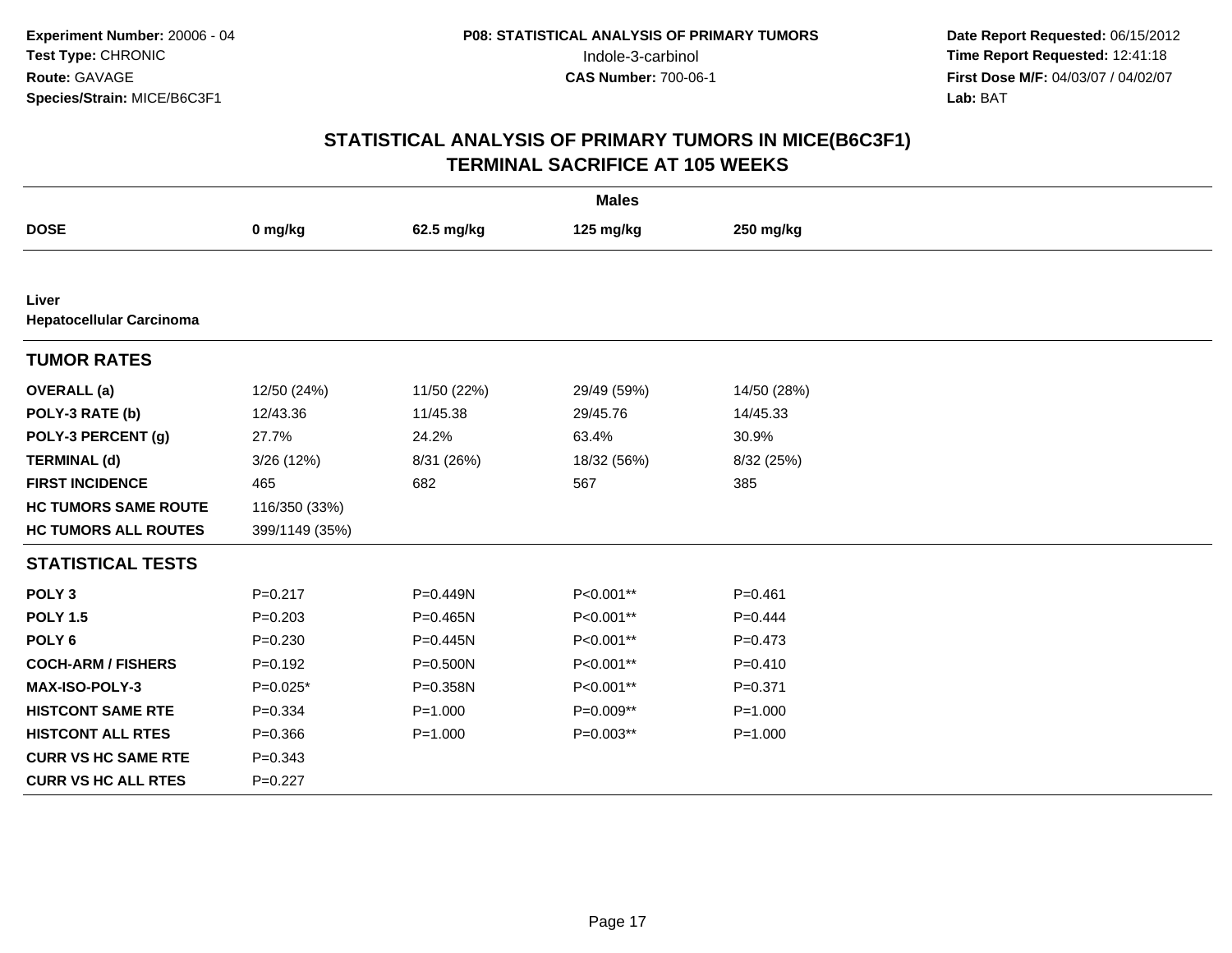|                                                     |                |              | <b>Males</b> |             |
|-----------------------------------------------------|----------------|--------------|--------------|-------------|
| <b>DOSE</b>                                         | 0 mg/kg        | 62.5 mg/kg   | 125 mg/kg    | 250 mg/kg   |
|                                                     |                |              |              |             |
| Liver<br>Hepatocellular Carcinoma or Hepatoblastoma |                |              |              |             |
| <b>TUMOR RATES</b>                                  |                |              |              |             |
| <b>OVERALL</b> (a)                                  | 15/50 (30%)    | 13/50 (26%)  | 30/49 (61%)  | 25/50 (50%) |
| POLY-3 RATE (b)                                     | 15/43.36       | 13/45.38     | 30/45.76     | 25/45.90    |
| POLY-3 PERCENT (g)                                  | 34.6%          | 28.7%        | 65.6%        | 54.5%       |
| <b>TERMINAL (d)</b>                                 | 6/26 (23%)     | 10/31 (32%)  | 19/32 (59%)  | 17/32 (53%) |
| <b>FIRST INCIDENCE</b>                              | 465            | 682          | 567          | 385         |
| <b>HC TUMORS SAME ROUTE</b>                         | 125/350 (36%)  |              |              |             |
| <b>HC TUMORS ALL ROUTES</b>                         | 433/1149 (38%) |              |              |             |
| <b>STATISTICAL TESTS</b>                            |                |              |              |             |
| POLY <sub>3</sub>                                   | P=0.005**      | P=0.353N     | P=0.002**    | $P=0.042*$  |
| <b>POLY 1.5</b>                                     | P=0.004**      | P=0.372N     | P<0.001**    | $P=0.038*$  |
| POLY <sub>6</sub>                                   | P=0.006**      | P=0.347N     | P=0.003**    | $P=0.048*$  |
| <b>COCH-ARM / FISHERS</b>                           | P=0.005**      | P=0.412N     | P=0.002**    | $P=0.033*$  |
| <b>MAX-ISO-POLY-3</b>                               | P=0.005**      | $P = 0.277N$ | P<0.001**    | $P=0.029*$  |
| <b>HISTCONT SAME RTE</b>                            | $P=0.040*$     | $P = 1.000$  | P=0.007**    | $P=0.047*$  |
| <b>HISTCONT ALL RTES</b>                            | $P=0.037*$     | $P = 1.000$  | P=0.005**    | $P=0.067$   |
| <b>CURR VS HC SAME RTE</b>                          | $P = 0.653$    |              |              |             |
| <b>CURR VS HC ALL RTES</b>                          | $P=0.483$      |              |              |             |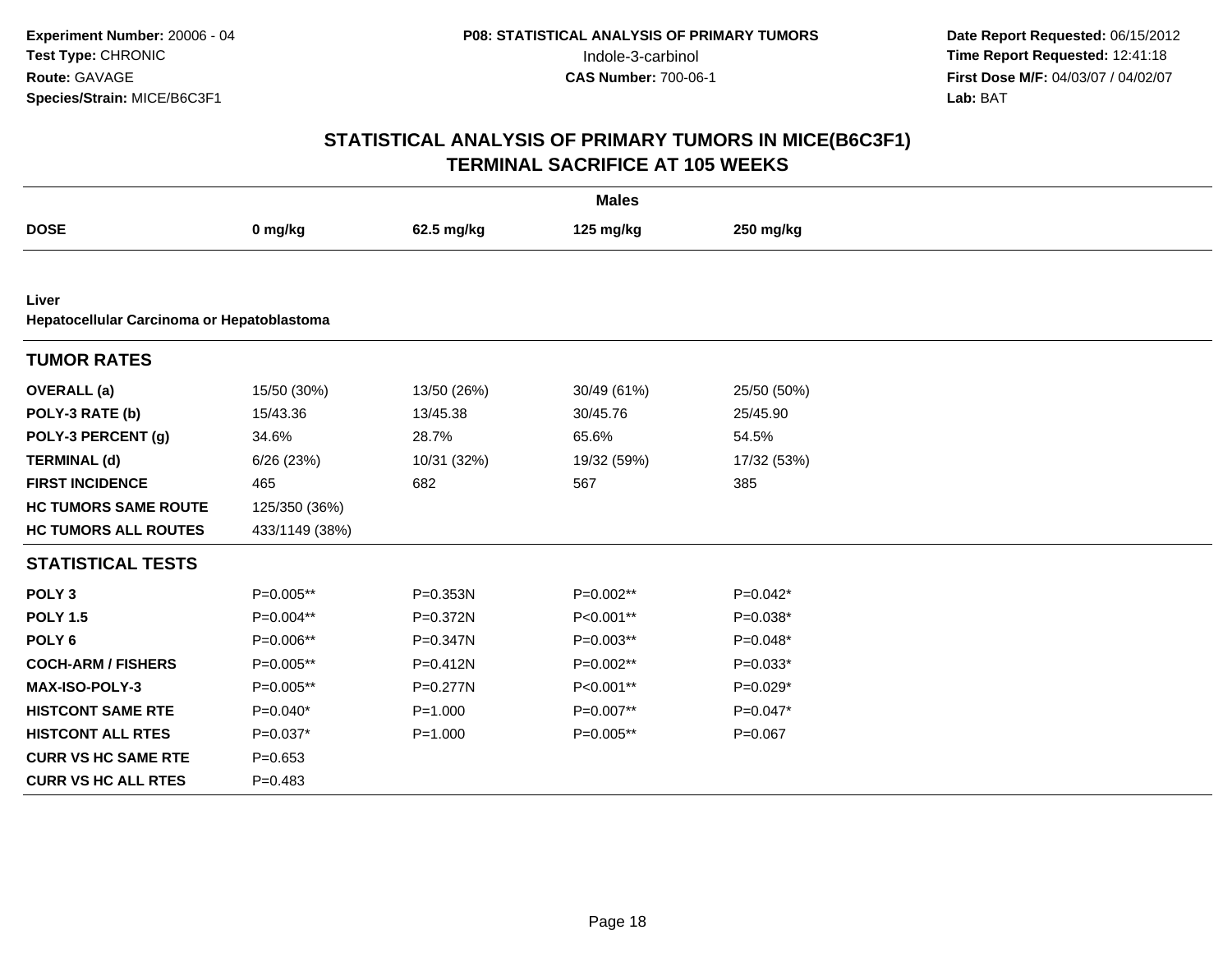|                                                    |                |              | <b>Males</b> |             |  |
|----------------------------------------------------|----------------|--------------|--------------|-------------|--|
| <b>DOSE</b>                                        | 0 mg/kg        | 62.5 mg/kg   | 125 mg/kg    | 250 mg/kg   |  |
|                                                    |                |              |              |             |  |
| Liver                                              |                |              |              |             |  |
| Hepatocellular Carcinoma or Hepatocellular Adenoma |                |              |              |             |  |
| <b>TUMOR RATES</b>                                 |                |              |              |             |  |
| <b>OVERALL</b> (a)                                 | 35/50 (70%)    | 36/50 (72%)  | 43/49 (88%)  | 44/50 (88%) |  |
| POLY-3 RATE (b)                                    | 35/45.09       | 36/48.26     | 43/47.46     | 44/48.31    |  |
| POLY-3 PERCENT (g)                                 | 77.6%          | 74.6%        | 90.6%        | 91.1%       |  |
| <b>TERMINAL (d)</b>                                | 21/26 (81%)    | 24/31 (77%)  | 29/32 (91%)  | 30/32 (94%) |  |
| <b>FIRST INCIDENCE</b>                             | 463            | 381          | 437          | 385         |  |
| <b>HC TUMORS SAME ROUTE</b>                        | 239/350 (68%)  |              |              |             |  |
| <b>HC TUMORS ALL ROUTES</b>                        | 844/1149 (74%) |              |              |             |  |
| <b>STATISTICAL TESTS</b>                           |                |              |              |             |  |
| POLY <sub>3</sub>                                  | $P=0.012*$     | P=0.459N     | $P=0.062$    | $P=0.049*$  |  |
| <b>POLY 1.5</b>                                    | P=0.008**      | P=0.539N     | $P=0.035*$   | $P=0.034*$  |  |
| POLY <sub>6</sub>                                  | $P=0.017*$     | $P = 0.390N$ | $P=0.120$    | $P = 0.074$ |  |
| <b>COCH-ARM / FISHERS</b>                          | P=0.007**      | $P = 0.500$  | $P=0.027*$   | $P=0.024*$  |  |
| <b>MAX-ISO-POLY-3</b>                              | $P=0.017*$     | P=0.364N     | $P=0.036*$   | $P=0.028*$  |  |
| <b>HISTCONT SAME RTE</b>                           | $P=0.009**$    | $P = 0.411$  | $P=0.017*$   | $P=0.015*$  |  |
| <b>HISTCONT ALL RTES</b>                           | $P=0.040*$     | $P = 1.000$  | $P = 0.058$  | $P=0.050*$  |  |
| <b>CURR VS HC SAME RTE</b>                         | $P=0.448$      |              |              |             |  |
| <b>CURR VS HC ALL RTES</b>                         | $P = 0.877$    |              |              |             |  |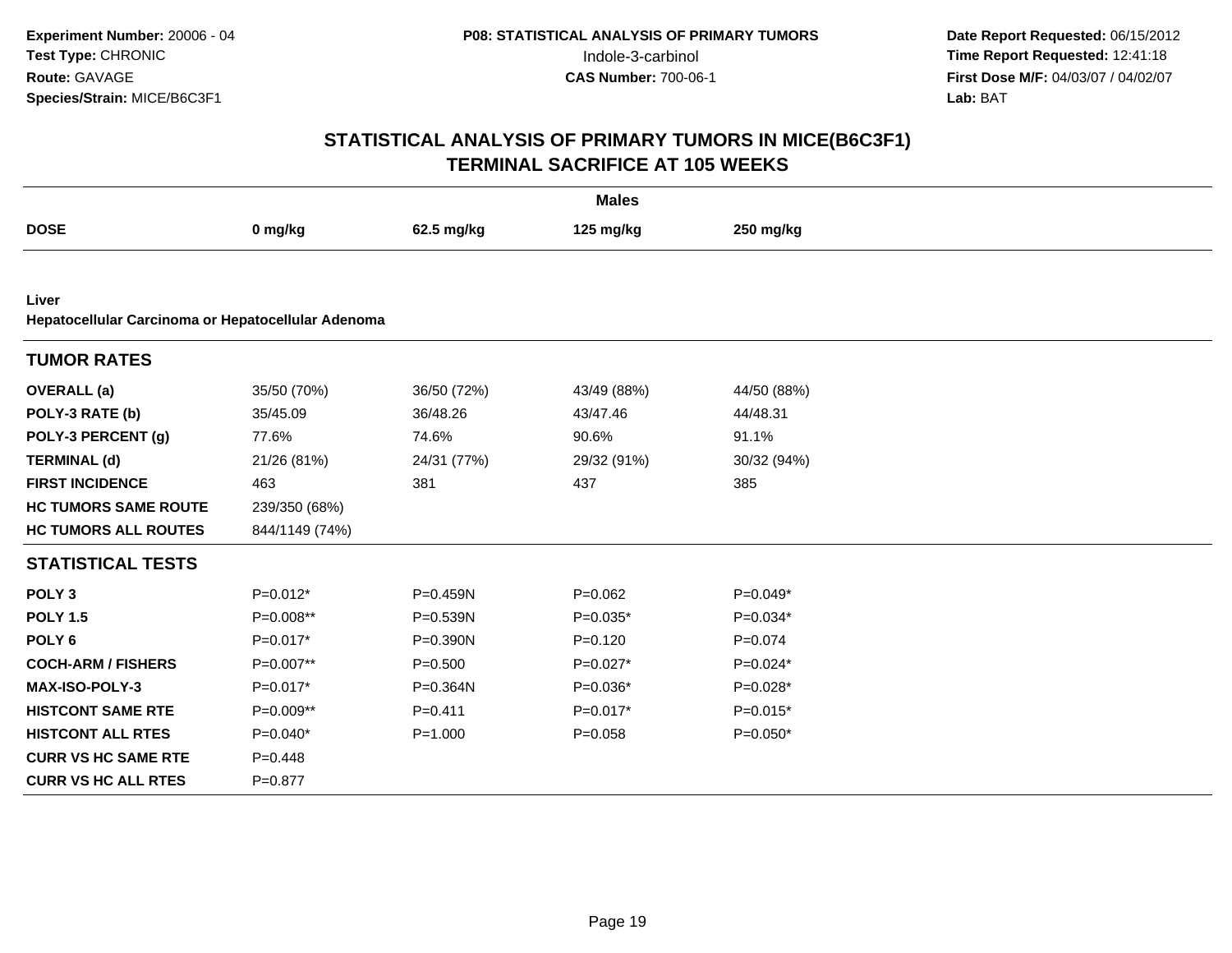|                                                                              |                |              | <b>Males</b> |             |
|------------------------------------------------------------------------------|----------------|--------------|--------------|-------------|
| <b>DOSE</b>                                                                  | 0 mg/kg        | 62.5 mg/kg   | 125 mg/kg    | 250 mg/kg   |
|                                                                              |                |              |              |             |
| Liver<br>Hepatocellular Carcinoma, Hepatocellular Adenoma, or Hepatoblastoma |                |              |              |             |
| <b>TUMOR RATES</b>                                                           |                |              |              |             |
| <b>OVERALL</b> (a)                                                           | 36/50 (72%)    | 36/50 (72%)  | 44/49 (90%)  | 45/50 (90%) |
| POLY-3 RATE (b)                                                              | 36/45.09       | 36/48.26     | 44/47.46     | 45/48.48    |
| POLY-3 PERCENT (g)                                                           | 79.8%          | 74.6%        | 92.7%        | 92.8%       |
| <b>TERMINAL (d)</b>                                                          | 22/26 (85%)    | 24/31 (77%)  | 30/32 (94%)  | 30/32 (94%) |
| <b>FIRST INCIDENCE</b>                                                       | 463            | 381          | 437          | 385         |
| <b>HC TUMORS SAME ROUTE</b>                                                  | 242/350 (69%)  |              |              |             |
| <b>HC TUMORS ALL ROUTES</b>                                                  | 852/1149 (74%) |              |              |             |
| <b>STATISTICAL TESTS</b>                                                     |                |              |              |             |
| POLY <sub>3</sub>                                                            | P=0.007**      | P=0.354N     | $P=0.050*$   | $P=0.044*$  |
| <b>POLY 1.5</b>                                                              | P=0.005**      | $P = 0.441N$ | $P=0.027*$   | $P=0.029*$  |
| POLY <sub>6</sub>                                                            | $P=0.013*$     | P=0.282N     | $P = 0.105$  | $P=0.077$   |
| <b>COCH-ARM / FISHERS</b>                                                    | P=0.005**      | P=0.588N     | $P=0.022*$   | $P=0.020*$  |
| <b>MAX-ISO-POLY-3</b>                                                        | $P=0.011*$     | $P = 0.270N$ | $P=0.027*$   | $P=0.024*$  |
| <b>HISTCONT SAME RTE</b>                                                     | P=0.006**      | $P = 0.450$  | P=0.010**    | P=0.009**   |
| <b>HISTCONT ALL RTES</b>                                                     | $P=0.030*$     | $P = 1.000$  | $P=0.042*$   | $P=0.039*$  |
| <b>CURR VS HC SAME RTE</b>                                                   | $P = 0.326$    |              |              |             |
| <b>CURR VS HC ALL RTES</b>                                                   | $P = 0.688$    |              |              |             |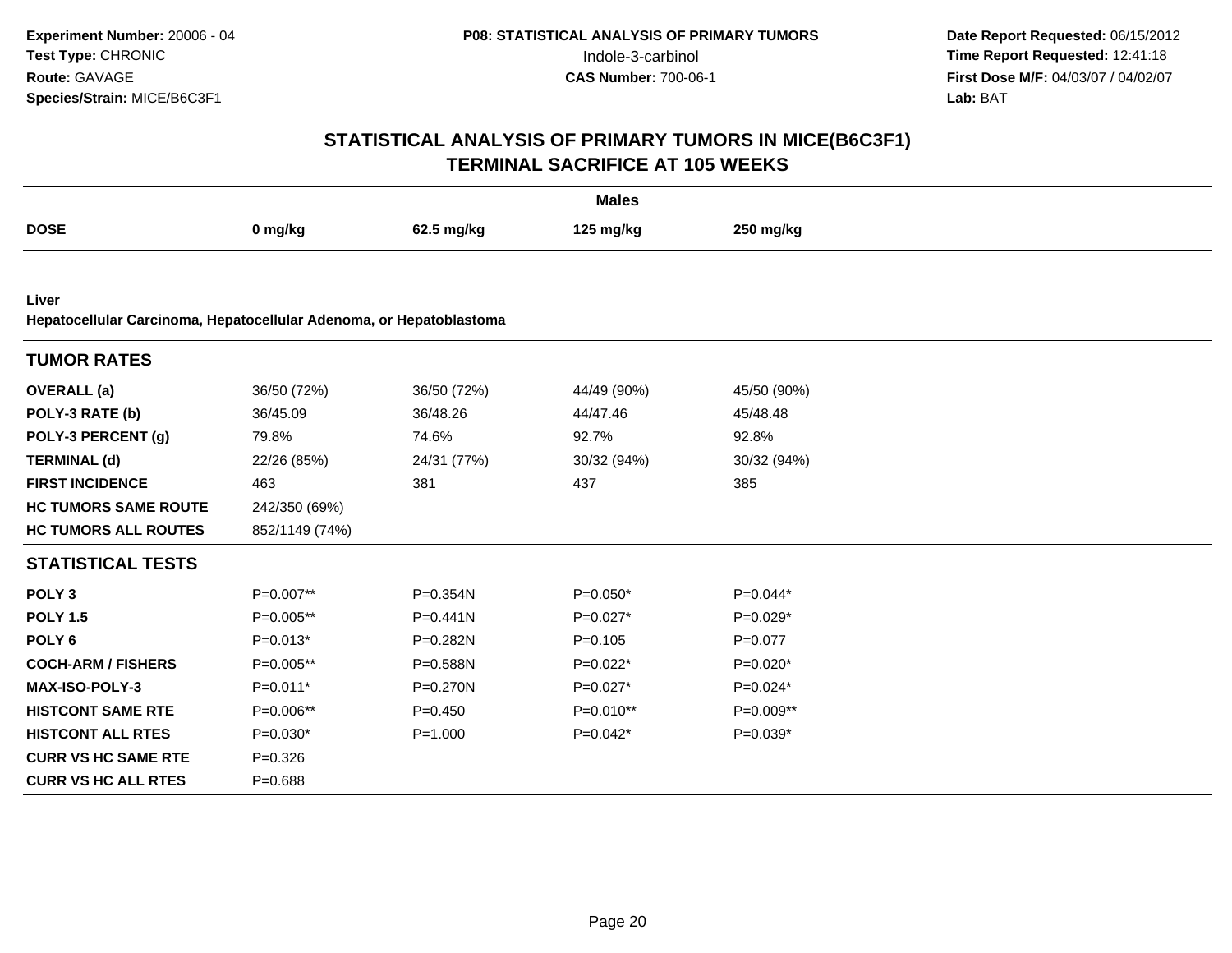|                                   |              |             | <b>Males</b> |                        |
|-----------------------------------|--------------|-------------|--------------|------------------------|
| <b>DOSE</b>                       | 0 mg/kg      | 62.5 mg/kg  | 125 mg/kg    | 250 mg/kg              |
|                                   |              |             |              |                        |
| Liver<br>Hepatocholangiocarcinoma |              |             |              |                        |
| <b>TUMOR RATES</b>                |              |             |              |                        |
| <b>OVERALL</b> (a)                | 0/50(0%)     | 3/50(6%)    | 1/49(2%)     | 0/50(0%)               |
| POLY-3 RATE (b)                   | 0/39.76      | 3/45.81     | 1/42.93      | 0/43.47                |
| POLY-3 PERCENT (g)                | 0%           | 6.6%        | 2.3%         | 0%                     |
| <b>TERMINAL (d)</b>               | 0/26(0%)     | 0/31(0%)    | 1/32(3%)     | 0/32(0%)               |
| <b>FIRST INCIDENCE</b>            | $---$        | 630         | 730 (T)      | $\qquad \qquad \cdots$ |
| <b>HC TUMORS SAME ROUTE</b>       | 7/350 (2%)   |             |              |                        |
| <b>HC TUMORS ALL ROUTES</b>       | 13/1149 (1%) |             |              |                        |
| <b>STATISTICAL TESTS</b>          |              |             |              |                        |
| POLY <sub>3</sub>                 | P=0.319N     | $P = 0.146$ | $P = 0.515$  | (e)                    |
| <b>POLY 1.5</b>                   | P=0.338N     | $P = 0.135$ | $P = 0.507$  | (e)                    |
| POLY <sub>6</sub>                 | P=0.300N     | $P = 0.159$ | $P = 0.524$  | (e)                    |
| <b>COCH-ARM / FISHERS</b>         | P=0.367N     | $P = 0.121$ | $P=0.495$    | (e)                    |
| MAX-ISO-POLY-3                    | P=0.255N     | $P=0.062$   | $P = 0.178$  | (e)                    |
| <b>HISTCONT SAME RTE</b>          | $P = 0.676$  | $P = 0.136$ | $P = 1.000$  | (e)                    |
| <b>HISTCONT ALL RTES</b>          | $P=0.439$    | $P=0.012*$  | $P = 1.000$  | (e)                    |
| <b>CURR VS HC SAME RTE</b>        | $P=0.441$    |             |              |                        |
| <b>CURR VS HC ALL RTES</b>        | $P = 0.645$  |             |              |                        |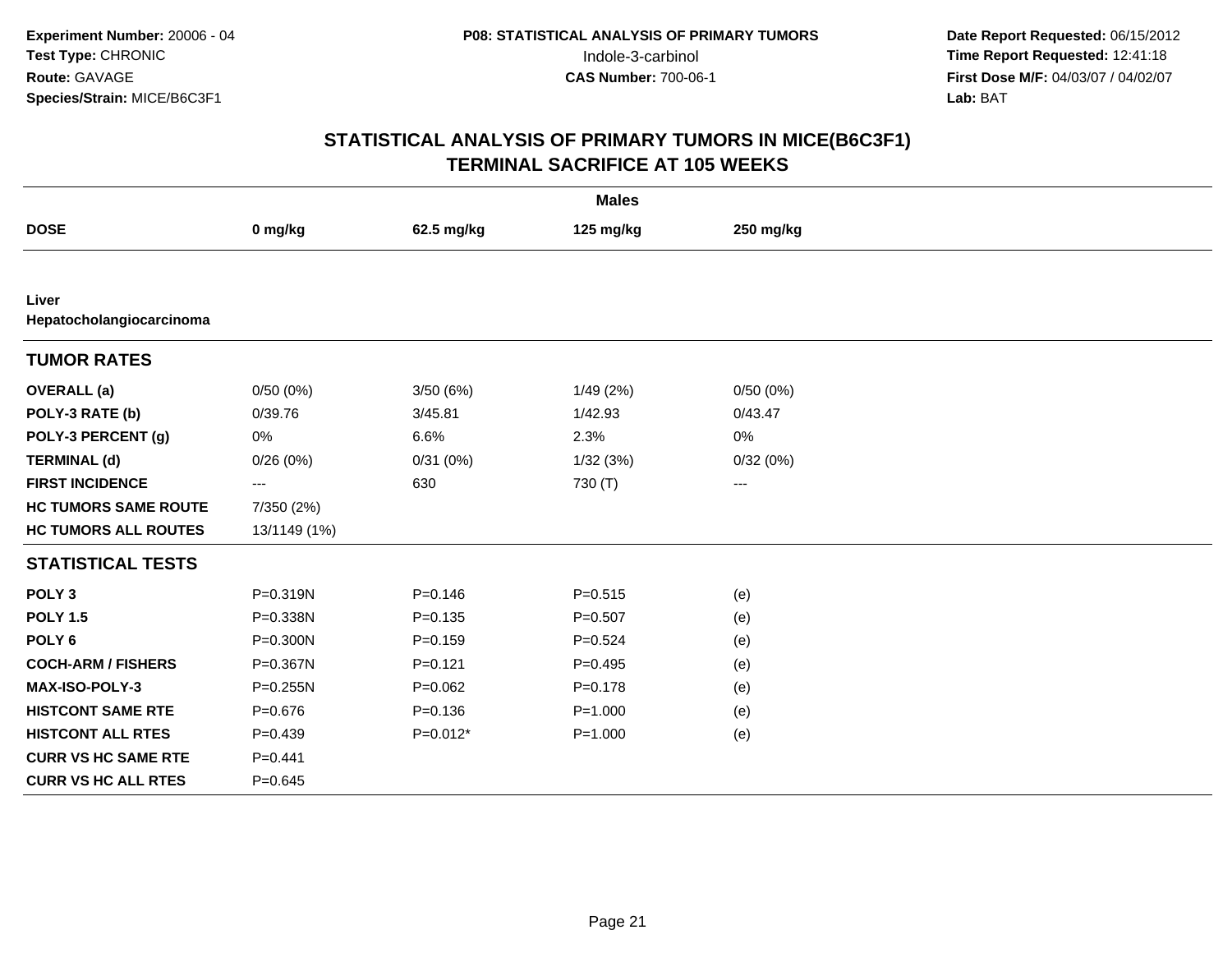|                                      |                |             | <b>Males</b> |             |  |  |
|--------------------------------------|----------------|-------------|--------------|-------------|--|--|
| <b>DOSE</b>                          | 0 mg/kg        | 62.5 mg/kg  | 125 mg/kg    | 250 mg/kg   |  |  |
|                                      |                |             |              |             |  |  |
| Lung<br>Alveolar/Bronchiolar Adenoma |                |             |              |             |  |  |
| <b>TUMOR RATES</b>                   |                |             |              |             |  |  |
| <b>OVERALL</b> (a)                   | 4/50 (8%)      | 7/50 (14%)  | 8/50 (16%)   | 8/50 (16%)  |  |  |
| POLY-3 RATE (b)                      | 4/39.76        | 7/45.44     | 8/45.01      | 8/44.78     |  |  |
| POLY-3 PERCENT (g)                   | 10.1%          | 15.4%       | 17.8%        | 17.9%       |  |  |
| <b>TERMINAL (d)</b>                  | 4/26 (15%)     | 5/31 (16%)  | 4/32 (13%)   | 5/32 (16%)  |  |  |
| <b>FIRST INCIDENCE</b>               | 730 (T)        | 631         | 437          | 495         |  |  |
| <b>HC TUMORS SAME ROUTE</b>          | 53/350 (15%)   |             |              |             |  |  |
| <b>HC TUMORS ALL ROUTES</b>          | 172/1150 (15%) |             |              |             |  |  |
| <b>STATISTICAL TESTS</b>             |                |             |              |             |  |  |
| POLY <sub>3</sub>                    | $P = 0.230$    | $P = 0.342$ | $P = 0.241$  | $P = 0.238$ |  |  |
| <b>POLY 1.5</b>                      | $P = 0.206$    | $P=0.309$   | $P=0.212$    | $P=0.212$   |  |  |
| POLY <sub>6</sub>                    | $P=0.259$      | $P=0.377$   | $P=0.275$    | $P=0.270$   |  |  |
| <b>COCH-ARM / FISHERS</b>            | $P=0.172$      | $P=0.262$   | $P = 0.178$  | $P = 0.178$ |  |  |
| <b>MAX-ISO-POLY-3</b>                | $P=0.289$      | $P=0.247$   | $P = 0.170$  | $P=0.167$   |  |  |
| <b>HISTCONT SAME RTE</b>             | $P = 0.662$    | $P = 1.000$ | $P = 1.000$  | $P = 1.000$ |  |  |
| <b>HISTCONT ALL RTES</b>             | $P=0.712$      | $P = 1.000$ | $P = 1.000$  | $P = 1.000$ |  |  |
| <b>CURR VS HC SAME RTE</b>           | $P = 0.279$    |             |              |             |  |  |
| <b>CURR VS HC ALL RTES</b>           | $P = 0.288$    |             |              |             |  |  |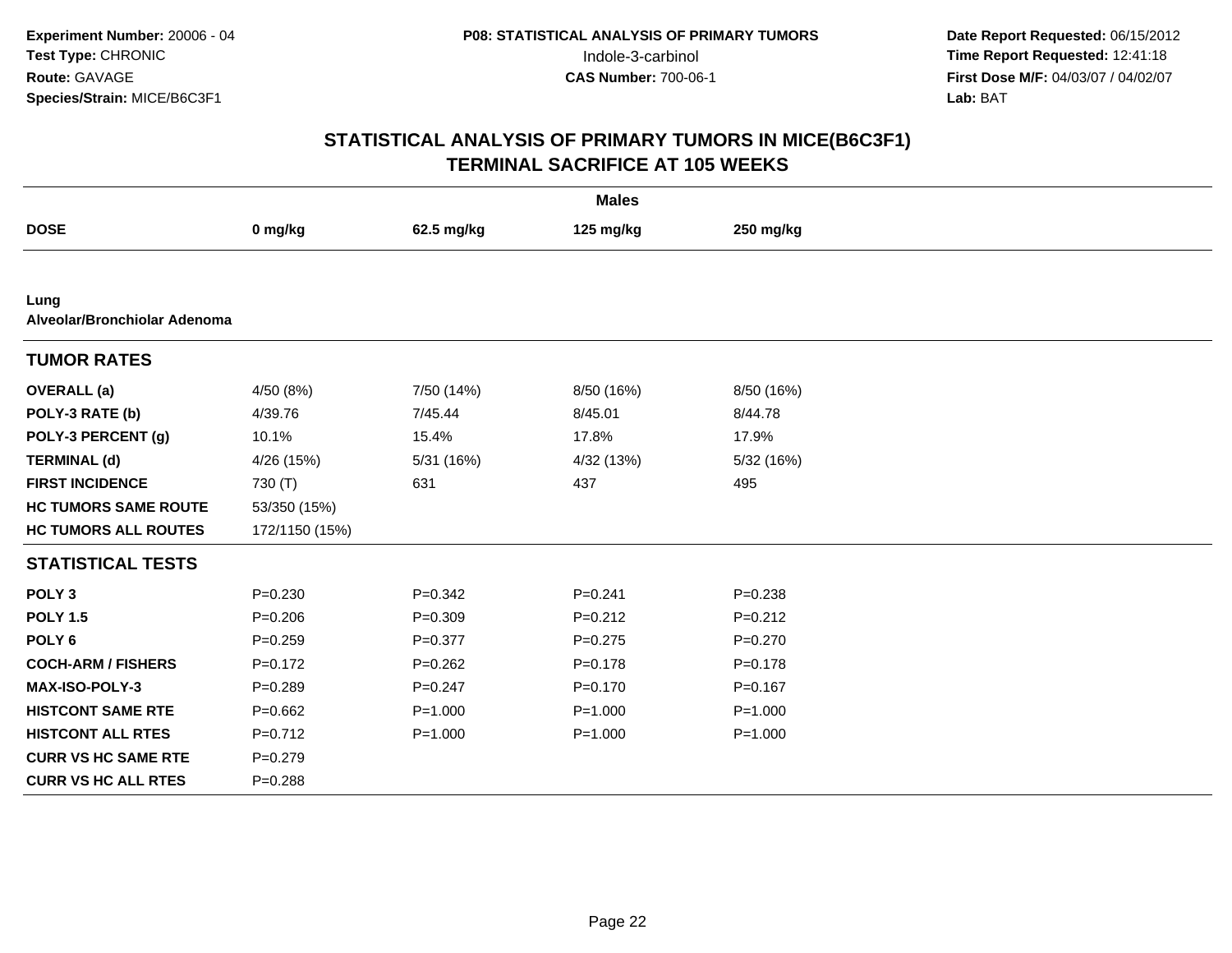|                                        |                |             | <b>Males</b> |             |  |  |
|----------------------------------------|----------------|-------------|--------------|-------------|--|--|
| <b>DOSE</b>                            | 0 mg/kg        | 62.5 mg/kg  | 125 mg/kg    | 250 mg/kg   |  |  |
|                                        |                |             |              |             |  |  |
| Lung<br>Alveolar/Bronchiolar Carcinoma |                |             |              |             |  |  |
| <b>TUMOR RATES</b>                     |                |             |              |             |  |  |
| <b>OVERALL</b> (a)                     | 4/50 (8%)      | 7/50 (14%)  | 5/50 (10%)   | 5/50 (10%)  |  |  |
| POLY-3 RATE (b)                        | 4/39.95        | 7/45.35     | 5/44.00      | 5/43.95     |  |  |
| POLY-3 PERCENT (g)                     | 10%            | 15.4%       | 11.4%        | 11.4%       |  |  |
| <b>TERMINAL (d)</b>                    | 3/26 (12%)     | 4/31 (13%)  | 3/32(9%)     | 4/32 (13%)  |  |  |
| <b>FIRST INCIDENCE</b>                 | 680            | 682         | 655          | 586         |  |  |
| <b>HC TUMORS SAME ROUTE</b>            | 28/350 (8%)    |             |              |             |  |  |
| <b>HC TUMORS ALL ROUTES</b>            | 144/1150 (13%) |             |              |             |  |  |
| <b>STATISTICAL TESTS</b>               |                |             |              |             |  |  |
| POLY <sub>3</sub>                      | P=0.523N       | $P = 0.337$ | $P = 0.561$  | $P = 0.560$ |  |  |
| <b>POLY 1.5</b>                        | P=0.544N       | $P = 0.307$ | $P = 0.534$  | $P = 0.536$ |  |  |
| POLY <sub>6</sub>                      | $P = 0.500N$   | $P=0.369$   | $P = 0.588$  | $P = 0.586$ |  |  |
| <b>COCH-ARM / FISHERS</b>              | $P=0.547$      | $P=0.262$   | $P = 0.500$  | $P = 0.500$ |  |  |
| MAX-ISO-POLY-3                         | $P = 0.567$    | $P = 0.243$ | $P=0.423$    | $P=0.422$   |  |  |
| <b>HISTCONT SAME RTE</b>               | $P=0.499$      | $P=0.177$   | $P=0.422$    | $P=0.422$   |  |  |
| <b>HISTCONT ALL RTES</b>               | $P = 1.000$    | $P=0.477$   | $P = 1.000$  | $P = 1.000$ |  |  |
| <b>CURR VS HC SAME RTE</b>             | $P = 0.860$    |             |              |             |  |  |
| <b>CURR VS HC ALL RTES</b>             | $P = 0.505$    |             |              |             |  |  |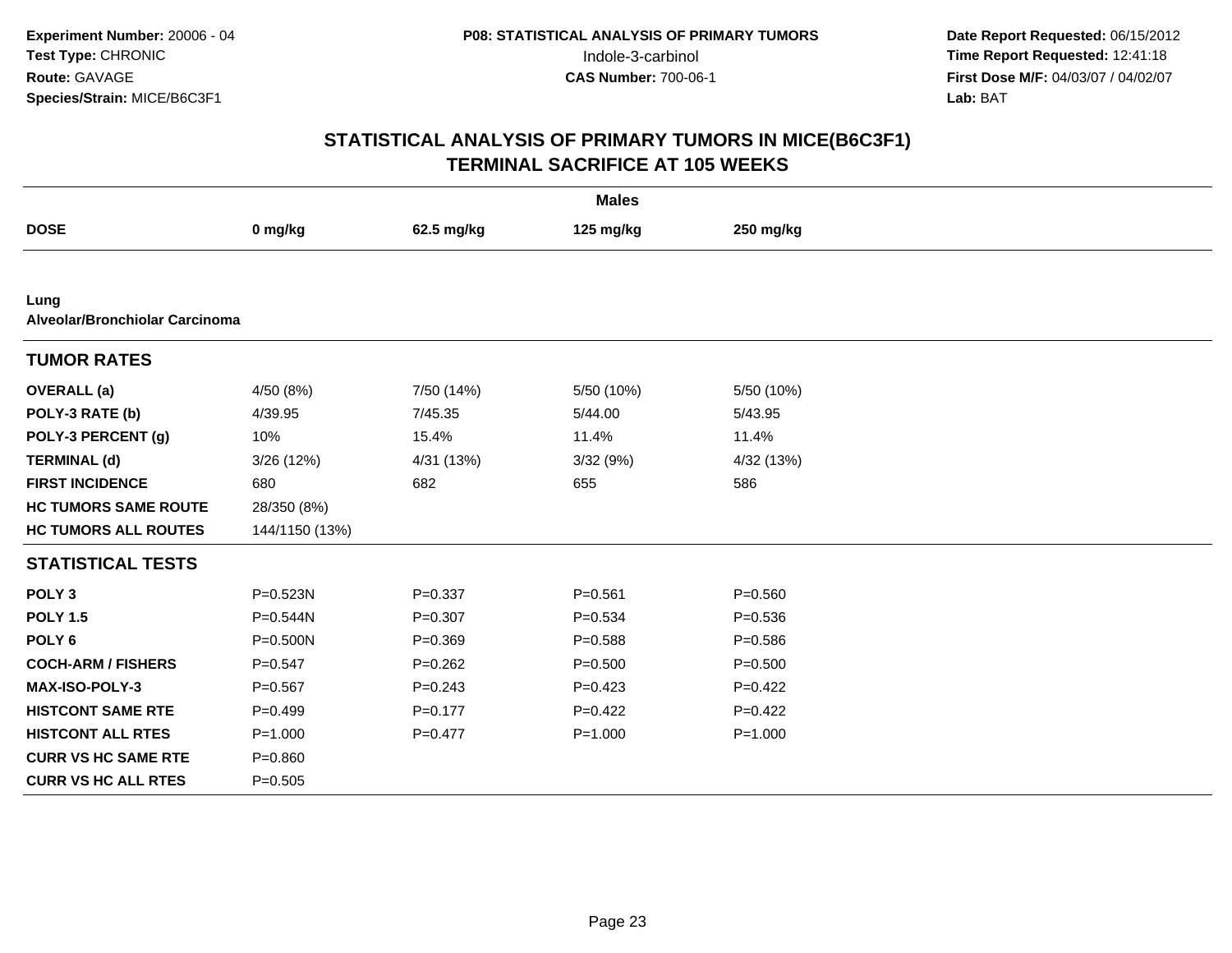|                                                                        |                |             | <b>Males</b> |             |  |
|------------------------------------------------------------------------|----------------|-------------|--------------|-------------|--|
| <b>DOSE</b>                                                            | 0 mg/kg        | 62.5 mg/kg  | 125 mg/kg    | 250 mg/kg   |  |
|                                                                        |                |             |              |             |  |
| Lung<br>Alveolar/Bronchiolar Carcinoma or Alveolar/Bronchiolar Adenoma |                |             |              |             |  |
|                                                                        |                |             |              |             |  |
| <b>TUMOR RATES</b>                                                     |                |             |              |             |  |
| <b>OVERALL</b> (a)                                                     | 8/50 (16%)     | 12/50 (24%) | 13/50 (26%)  | 11/50 (22%) |  |
| POLY-3 RATE (b)                                                        | 8/39.95        | 12/45.82    | 13/45.43     | 11/44.78    |  |
| POLY-3 PERCENT (g)                                                     | 20%            | 26.2%       | 28.6%        | 24.6%       |  |
| <b>TERMINAL (d)</b>                                                    | 7/26 (27%)     | 7/31 (23%)  | 7/32 (22%)   | 8/32 (25%)  |  |
| <b>FIRST INCIDENCE</b>                                                 | 680            | 631         | 437          | 495         |  |
| <b>HC TUMORS SAME ROUTE</b>                                            | 77/350 (22%)   |             |              |             |  |
| <b>HC TUMORS ALL ROUTES</b>                                            | 301/1150 (26%) |             |              |             |  |
| <b>STATISTICAL TESTS</b>                                               |                |             |              |             |  |
| POLY <sub>3</sub>                                                      | $P=0.420$      | $P = 0.338$ | $P=0.252$    | $P=0.405$   |  |
| <b>POLY 1.5</b>                                                        | $P = 0.381$    | $P = 0.291$ | $P=0.209$    | $P = 0.363$ |  |
| POLY <sub>6</sub>                                                      | $P=0.463$      | $P = 0.392$ | $P = 0.303$  | $P=0.454$   |  |
| <b>COCH-ARM / FISHERS</b>                                              | $P=0.322$      | $P=0.227$   | $P = 0.163$  | $P = 0.306$ |  |
| <b>MAX-ISO-POLY-3</b>                                                  | $P = 0.416$    | $P = 0.264$ | $P=0.193$    | $P = 0.318$ |  |
| <b>HISTCONT SAME RTE</b>                                               | $P = 0.639$    | $P=0.469$   | $P = 0.317$  | $P = 1.000$ |  |
| <b>HISTCONT ALL RTES</b>                                               | (h)            | (h)         | (h)          | (h)         |  |
| <b>CURR VS HC SAME RTE</b>                                             | $P=0.557$      |             |              |             |  |
| <b>CURR VS HC ALL RTES</b>                                             | $P = 0.243$    |             |              |             |  |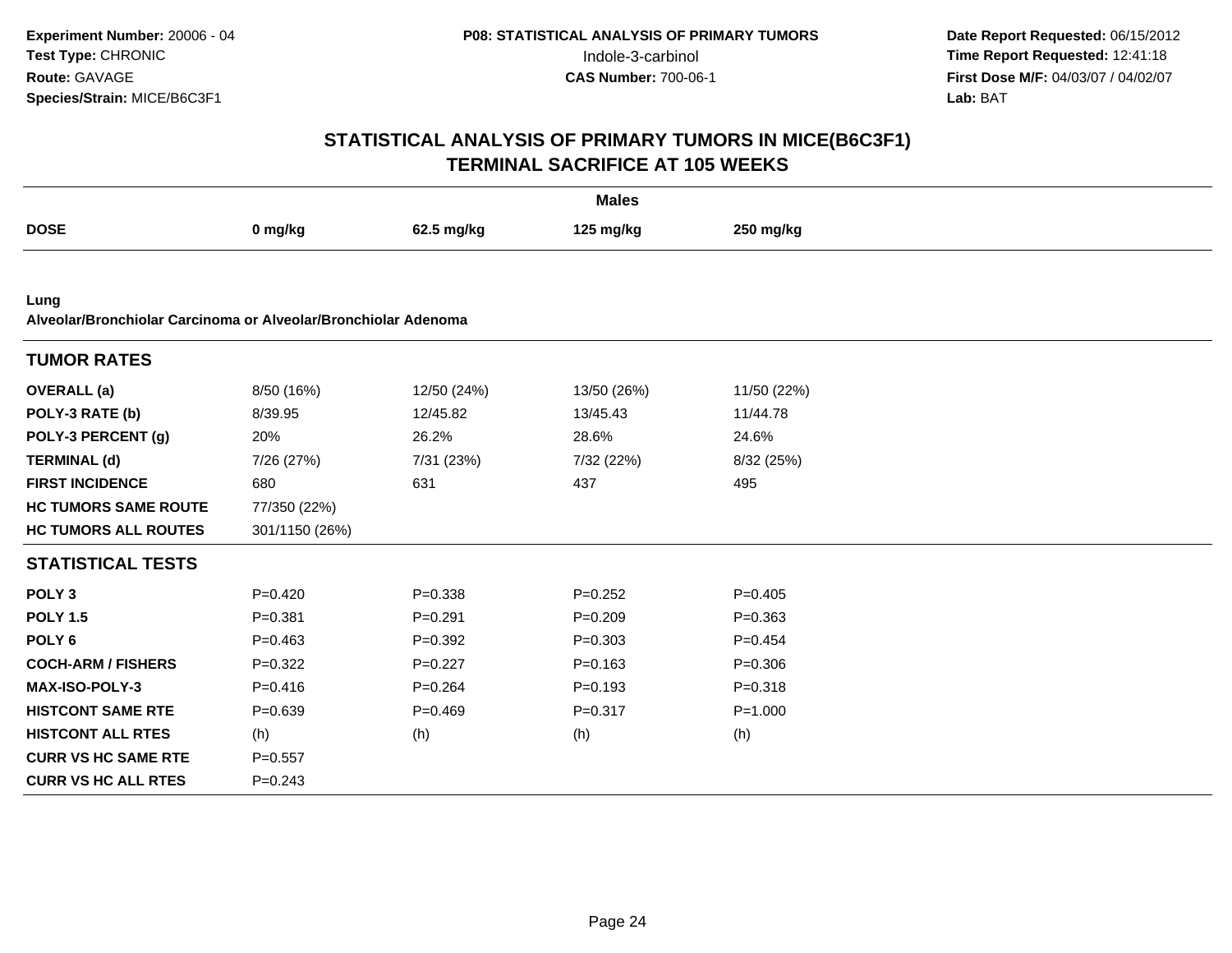|                                                                      |             |            | <b>Males</b> |           |  |
|----------------------------------------------------------------------|-------------|------------|--------------|-----------|--|
| <b>DOSE</b>                                                          | 0 mg/kg     | 62.5 mg/kg | 125 mg/kg    | 250 mg/kg |  |
|                                                                      |             |            |              |           |  |
| <b>Pituitary Gland: Pars Distalis or Unspecified Site</b><br>Adenoma |             |            |              |           |  |
| <b>TUMOR RATES</b>                                                   |             |            |              |           |  |
| <b>OVERALL</b> (a)                                                   | 0/50(0%)    | 0/50(0%)   | 0/50(0%)     | 0/50(0%)  |  |
| POLY-3 RATE (b)                                                      | 0/39.76     | 0/44.97    | 0/43.59      | 0/43.47   |  |
| POLY-3 PERCENT (g)                                                   | $0\%$       | $0\%$      | 0%           | 0%        |  |
| <b>TERMINAL (d)</b>                                                  | 0/26(0%)    | 0/31(0%)   | 0/32(0%)     | 0/32(0%)  |  |
| <b>FIRST INCIDENCE</b>                                               | $\cdots$    | $\cdots$   | $\cdots$     | $\cdots$  |  |
| <b>HC TUMORS SAME ROUTE</b>                                          | 0/346(0%)   |            |              |           |  |
| <b>HC TUMORS ALL ROUTES</b>                                          | 3/1131 (0%) |            |              |           |  |
| <b>STATISTICAL TESTS</b>                                             |             |            |              |           |  |
| POLY <sub>3</sub>                                                    | (n)         | (n)        | (n)          | (n)       |  |
| <b>POLY 1.5</b>                                                      | (n)         | (n)        | (n)          | (n)       |  |
| POLY <sub>6</sub>                                                    | (n)         | (n)        | (n)          | (n)       |  |
| <b>COCH-ARM / FISHERS</b>                                            | (n)         | (n)        | (n)          | (n)       |  |
| MAX-ISO-POLY-3                                                       | (n)         | (n)        | (n)          | (n)       |  |
| <b>HISTCONT SAME RTE</b>                                             | (n)         | (n)        | (n)          | (n)       |  |
| <b>HISTCONT ALL RTES</b>                                             | (n)         | (n)        | (n)          | (n)       |  |
| <b>CURR VS HC SAME RTE</b>                                           | (n)         |            |              |           |  |
| <b>CURR VS HC ALL RTES</b>                                           | (n)         |            |              |           |  |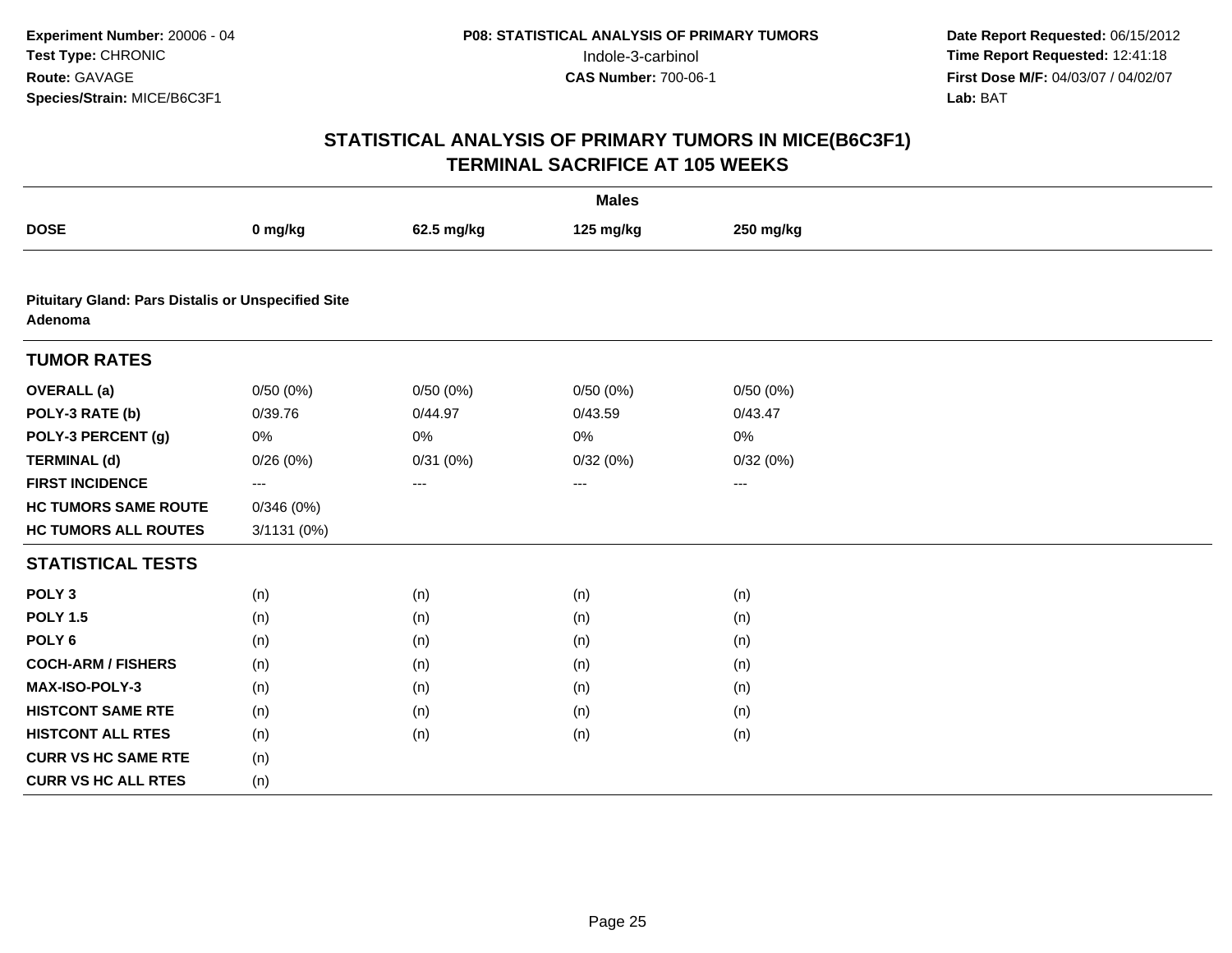|                                           |                   |            | <b>Males</b> |                     |  |
|-------------------------------------------|-------------------|------------|--------------|---------------------|--|
| <b>DOSE</b>                               | 0 mg/kg           | 62.5 mg/kg | 125 mg/kg    | 250 mg/kg           |  |
|                                           |                   |            |              |                     |  |
| <b>Skeletal Muscle</b><br>Hemangiosarcoma |                   |            |              |                     |  |
| <b>TUMOR RATES</b>                        | $\#$              | $\#$       | #            | $\#$                |  |
| <b>OVERALL</b> (a)                        | 0/50(0%)          | 0/50(0%)   | 2/50(4%)     | 0/50(0%)            |  |
| POLY-3 RATE (b)                           | 0/39.76           | 0/44.97    | 2/44.09      | 0/43.47             |  |
| POLY-3 PERCENT (g)                        | $0\%$             | $0\%$      | 4.5%         | 0%                  |  |
| <b>TERMINAL (d)</b>                       | 0/26(0%)          | 0/31(0%)   | 0/32(0%)     | 0/32(0%)            |  |
| <b>FIRST INCIDENCE</b>                    | $\qquad \qquad -$ | ---        | 598          | $\qquad \qquad - -$ |  |
| <b>HC TUMORS SAME ROUTE</b>               | 1/350 (0%)        |            |              |                     |  |
| <b>HC TUMORS ALL ROUTES</b>               | 5/1150 (0%)       |            |              |                     |  |
| <b>STATISTICAL TESTS</b>                  |                   |            |              |                     |  |
| POLY <sub>3</sub>                         | $P = 0.620$       | (e)        | $P = 0.261$  | (e)                 |  |
| <b>POLY 1.5</b>                           | $P = 0.610$       | (e)        | $P = 0.250$  | (e)                 |  |
| POLY <sub>6</sub>                         | $P = 0.632$       | (e)        | $P=0.272$    | (e)                 |  |
| <b>COCH-ARM / FISHERS</b>                 | $P=0.595$         | (e)        | $P = 0.247$  | (e)                 |  |
| MAX-ISO-POLY-3                            | $P=0.289$         | (e)        | $P = 0.098$  | (e)                 |  |
| <b>HISTCONT SAME RTE</b>                  | $P = 0.215$       | (e)        | $P=0.016*$   | (e)                 |  |
| <b>HISTCONT ALL RTES</b>                  | $P=0.194$         | (e)        | P=0.003**    | (e)                 |  |
| <b>CURR VS HC SAME RTE</b>                | $P=0.625$         |            |              |                     |  |
| <b>CURR VS HC ALL RTES</b>                | $P = 0.668$       |            |              |                     |  |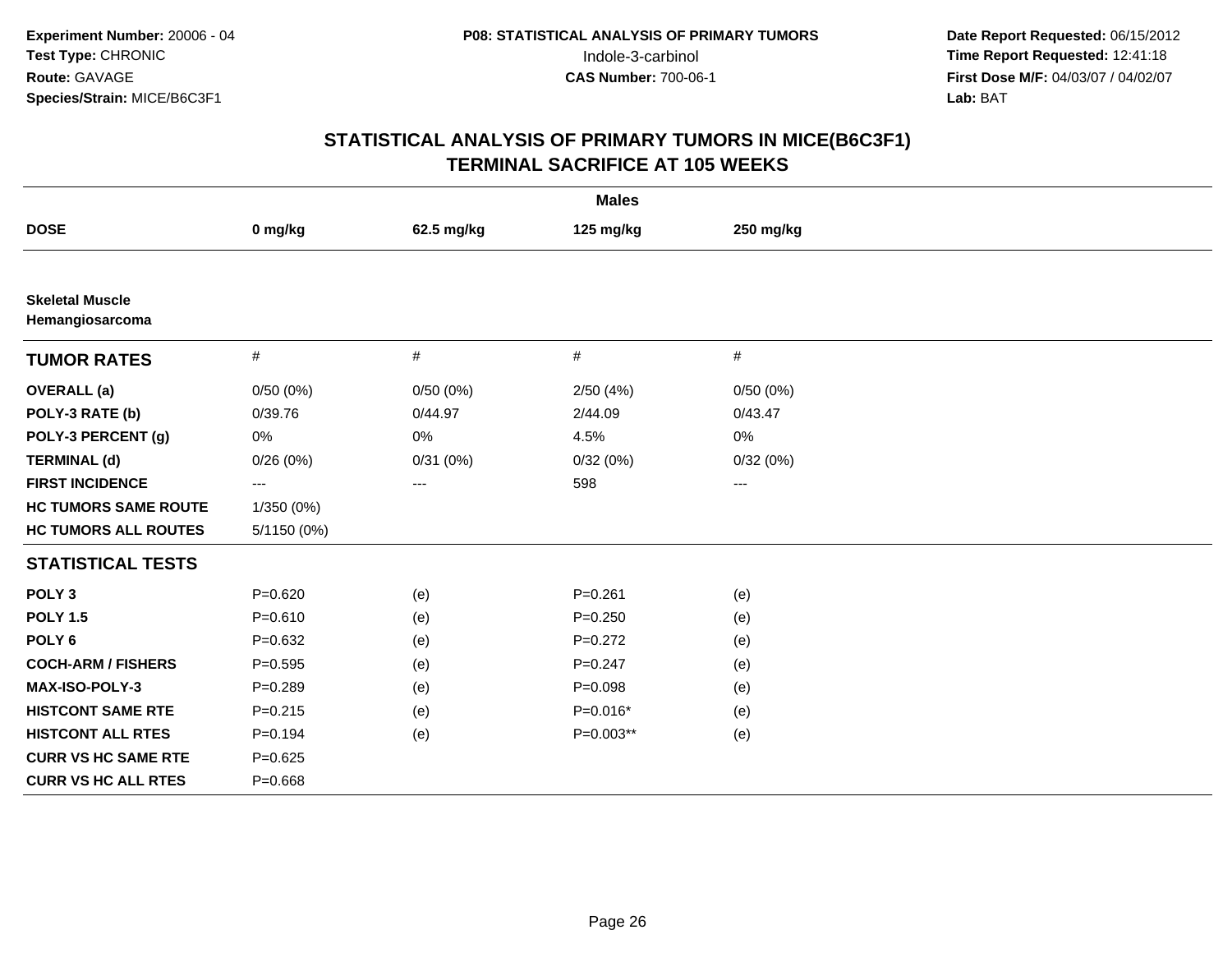## **STATISTICAL ANALYSIS OF PRIMARY TUMORS IN MICE(B6C3F1)TERMINAL SACRIFICE AT 105 WEEKS**

|             |         |            | <b>Males</b> |           |
|-------------|---------|------------|--------------|-----------|
| <b>DOSE</b> | 0 mg/kg | 62.5 ma/ka | 125 mg/kg    | 250 ma/ka |

**Skin**

**Fibroma, Fibrosarcoma, Sarcoma, Myxoma, Myxosarcoma, or Fibrous Histiocytoma**

| $\#$         | $\#$     | $\#$     | $\#$     |
|--------------|----------|----------|----------|
| 1/50 (2%)    | 1/50(2%) | 0/50(0%) | 0/50(0%) |
| 1/40.50      | 1/45.83  | 0/43.59  | 0/43.47  |
| 2.5%         | 2.2%     | 0%       | 0%       |
| 0/26(0%)     | 0/31(0%) | 0/32(0%) | 0/32(0%) |
| 469          | 381      | ---      | ---      |
| 2/350 (1%)   |          |          |          |
| 14/1150 (1%) |          |          |          |
|              |          |          |          |
| (n)          | (n)      | (n)      | (n)      |
| (n)          | (n)      | (n)      | (n)      |
| (n)          | (n)      | (n)      | (n)      |
| (n)          | (n)      | (n)      | (n)      |
| (n)          | (n)      | (n)      | (n)      |
| (n)          | (n)      | (n)      | (n)      |
| (n)          | (n)      | (n)      | (n)      |
| (n)          |          |          |          |
| (n)          |          |          |          |
|              |          |          |          |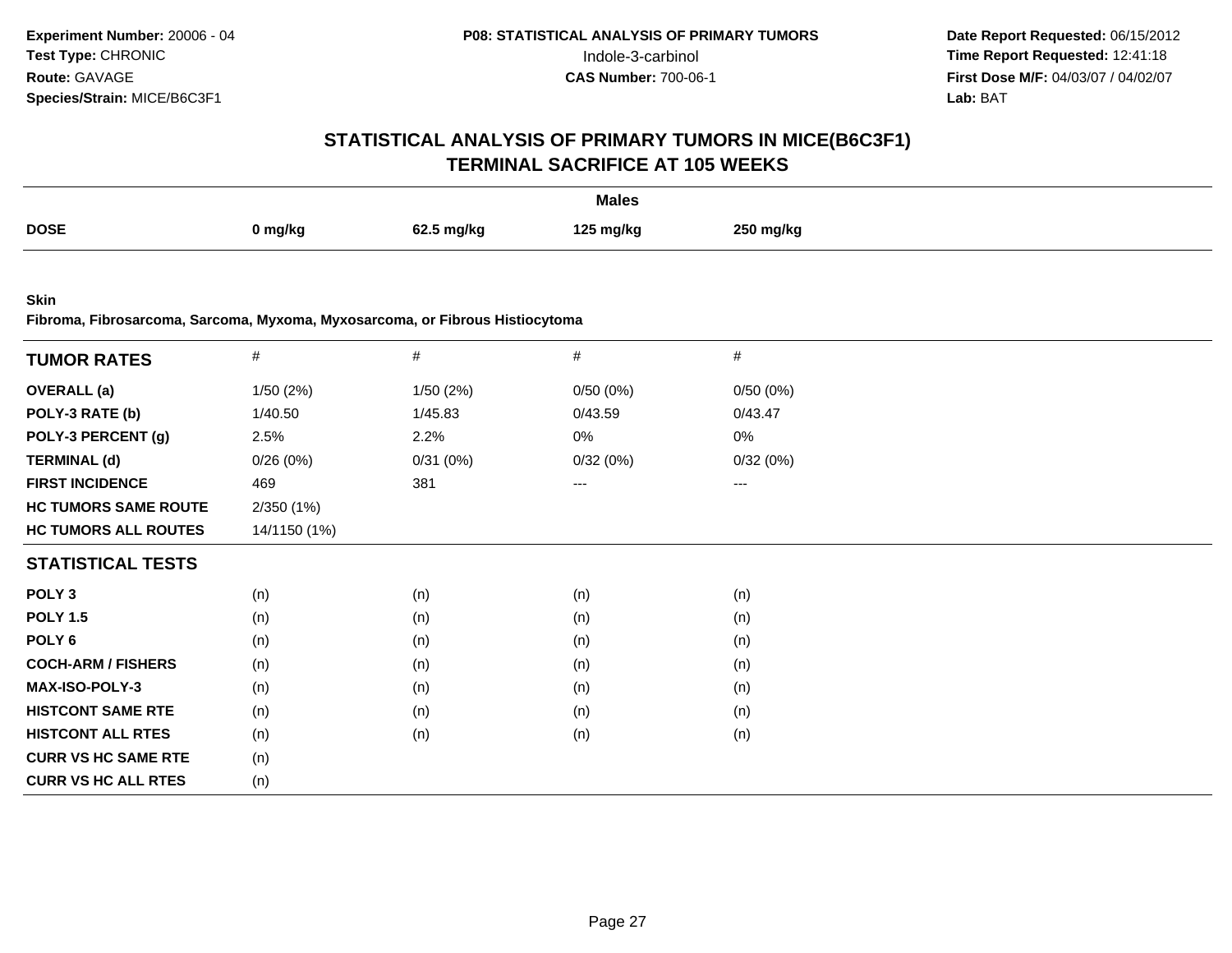| <b>Males</b>                |             |            |           |           |  |  |
|-----------------------------|-------------|------------|-----------|-----------|--|--|
| <b>DOSE</b>                 | 0 mg/kg     | 62.5 mg/kg | 125 mg/kg | 250 mg/kg |  |  |
|                             |             |            |           |           |  |  |
| <b>Skin</b><br>Fibrosarcoma |             |            |           |           |  |  |
| <b>TUMOR RATES</b>          | $\#$        | $\#$       | #         | $\#$      |  |  |
| <b>OVERALL</b> (a)          | 1/50 (2%)   | 1/50 (2%)  | 0/50(0%)  | 0/50(0%)  |  |  |
| POLY-3 RATE (b)             | 1/40.50     | 1/45.83    | 0/43.59   | 0/43.47   |  |  |
| POLY-3 PERCENT (g)          | 2.5%        | 2.2%       | 0%        | 0%        |  |  |
| <b>TERMINAL (d)</b>         | 0/26(0%)    | 0/31(0%)   | 0/32(0%)  | 0/32(0%)  |  |  |
| <b>FIRST INCIDENCE</b>      | 469         | 381        | $\cdots$  | $\cdots$  |  |  |
| <b>HC TUMORS SAME ROUTE</b> | 1/350 (0%)  |            |           |           |  |  |
| <b>HC TUMORS ALL ROUTES</b> | 3/1150 (0%) |            |           |           |  |  |
| <b>STATISTICAL TESTS</b>    |             |            |           |           |  |  |
| POLY <sub>3</sub>           | (n)         | (n)        | (n)       | (n)       |  |  |
| <b>POLY 1.5</b>             | (n)         | (n)        | (n)       | (n)       |  |  |
| POLY <sub>6</sub>           | (n)         | (n)        | (n)       | (n)       |  |  |
| <b>COCH-ARM / FISHERS</b>   | (n)         | (n)        | (n)       | (n)       |  |  |
| <b>MAX-ISO-POLY-3</b>       | (n)         | (n)        | (n)       | (n)       |  |  |
| <b>HISTCONT SAME RTE</b>    | (n)         | (n)        | (n)       | (n)       |  |  |
| <b>HISTCONT ALL RTES</b>    | (n)         | (n)        | (n)       | (n)       |  |  |
| <b>CURR VS HC SAME RTE</b>  | (n)         |            |           |           |  |  |
| <b>CURR VS HC ALL RTES</b>  | (n)         |            |           |           |  |  |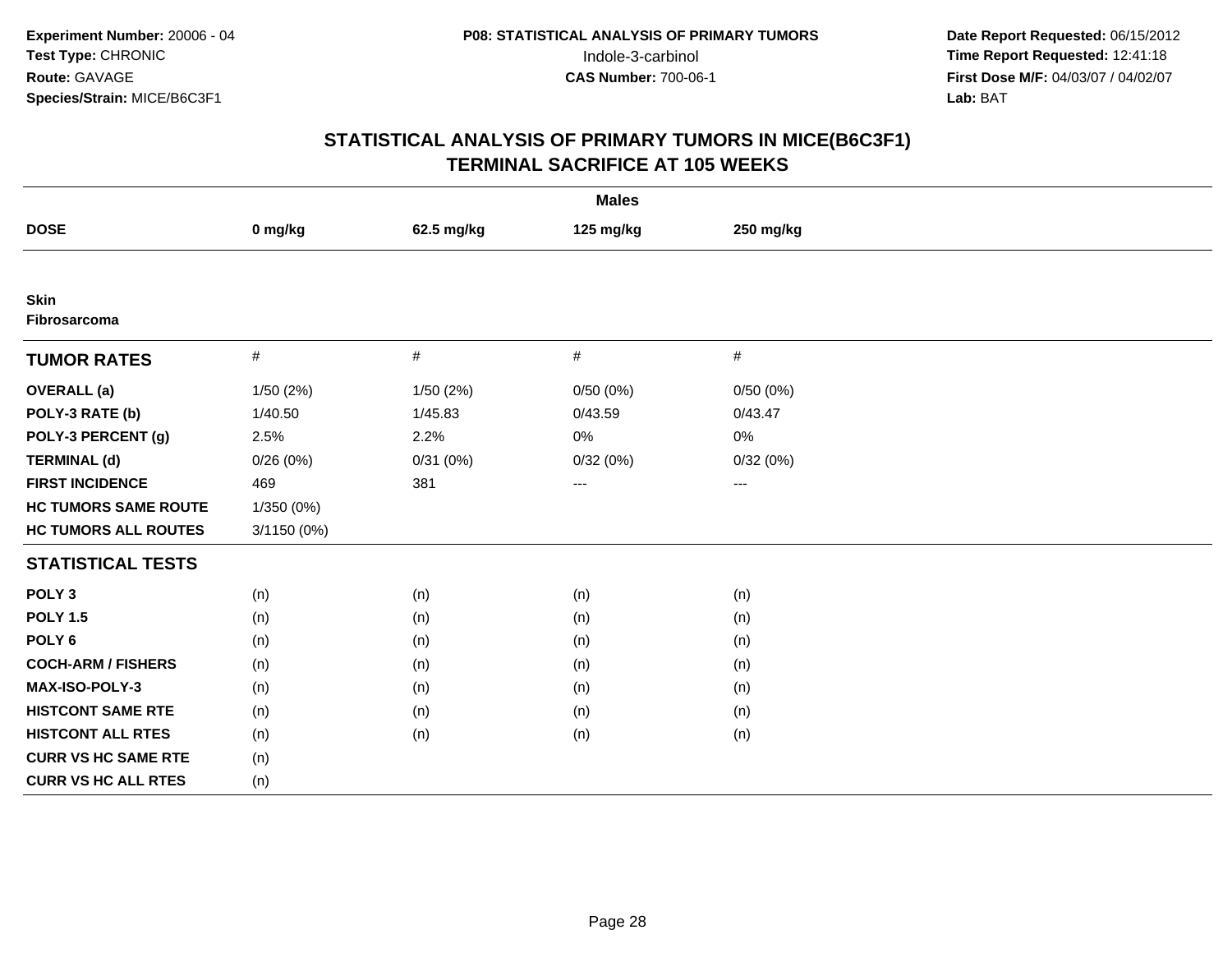| <b>Males</b>                                                               |              |            |           |           |  |  |
|----------------------------------------------------------------------------|--------------|------------|-----------|-----------|--|--|
| <b>DOSE</b>                                                                | 0 mg/kg      | 62.5 mg/kg | 125 mg/kg | 250 mg/kg |  |  |
|                                                                            |              |            |           |           |  |  |
| <b>Skin</b><br>Fibrosarcoma, Sarcoma, Myxosarcoma, or Fibrous Histiocytoma |              |            |           |           |  |  |
| <b>TUMOR RATES</b>                                                         | $\#$         | $\#$       | $\#$      | $\#$      |  |  |
| <b>OVERALL</b> (a)                                                         | 1/50 (2%)    | 1/50 (2%)  | 0/50(0%)  | 0/50(0%)  |  |  |
| POLY-3 RATE (b)                                                            | 1/40.50      | 1/45.83    | 0/43.59   | 0/43.47   |  |  |
| POLY-3 PERCENT (g)                                                         | 2.5%         | 2.2%       | 0%        | 0%        |  |  |
| <b>TERMINAL (d)</b>                                                        | 0/26(0%)     | 0/31(0%)   | 0/32(0%)  | 0/32(0%)  |  |  |
| <b>FIRST INCIDENCE</b>                                                     | 469          | 381        | ---       | ---       |  |  |
| <b>HC TUMORS SAME ROUTE</b>                                                | 2/350 (1%)   |            |           |           |  |  |
| <b>HC TUMORS ALL ROUTES</b>                                                | 13/1150 (1%) |            |           |           |  |  |
| <b>STATISTICAL TESTS</b>                                                   |              |            |           |           |  |  |
| POLY <sub>3</sub>                                                          | (n)          | (n)        | (n)       | (n)       |  |  |
| <b>POLY 1.5</b>                                                            | (n)          | (n)        | (n)       | (n)       |  |  |
| POLY <sub>6</sub>                                                          | (n)          | (n)        | (n)       | (n)       |  |  |
| <b>COCH-ARM / FISHERS</b>                                                  | (n)          | (n)        | (n)       | (n)       |  |  |
| MAX-ISO-POLY-3                                                             | (n)          | (n)        | (n)       | (n)       |  |  |
| <b>HISTCONT SAME RTE</b>                                                   | (n)          | (n)        | (n)       | (n)       |  |  |
| <b>HISTCONT ALL RTES</b>                                                   | (n)          | (n)        | (n)       | (n)       |  |  |
| <b>CURR VS HC SAME RTE</b>                                                 | (n)          |            |           |           |  |  |
| <b>CURR VS HC ALL RTES</b>                                                 | (n)          |            |           |           |  |  |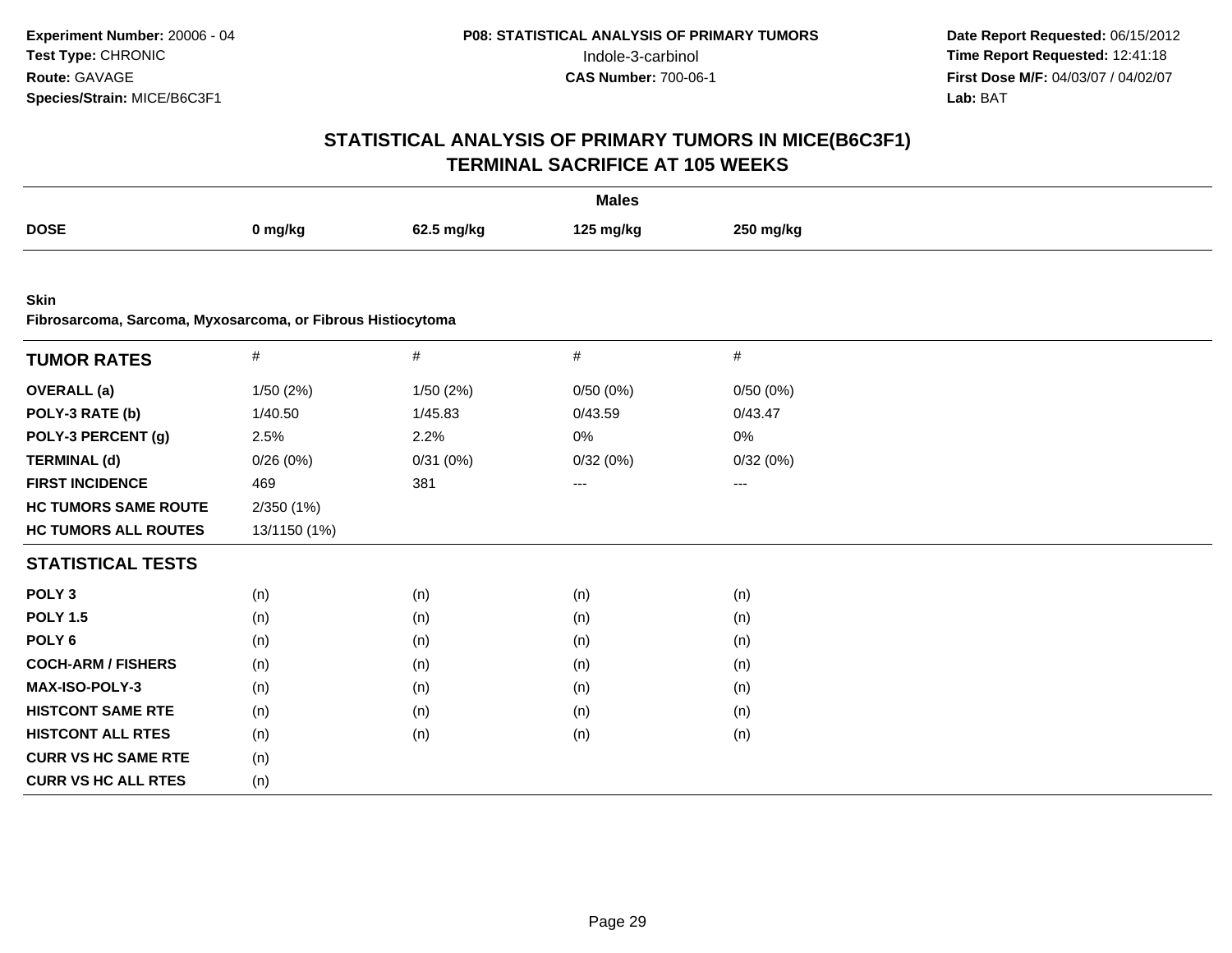| <b>Males</b>                   |              |             |             |                        |  |  |
|--------------------------------|--------------|-------------|-------------|------------------------|--|--|
| <b>DOSE</b>                    | 0 mg/kg      | 62.5 mg/kg  | 125 mg/kg   | 250 mg/kg              |  |  |
|                                |              |             |             |                        |  |  |
| <b>Skin</b><br>Hemangiosarcoma |              |             |             |                        |  |  |
| <b>TUMOR RATES</b>             | $\#$         | #           | #           | #                      |  |  |
| <b>OVERALL</b> (a)             | 0/50(0%)     | 2/50(4%)    | 1/50(2%)    | 0/50(0%)               |  |  |
| POLY-3 RATE (b)                | 0/39.76      | 2/45.44     | 1/43.59     | 0/43.47                |  |  |
| POLY-3 PERCENT (g)             | 0%           | 4.4%        | 2.3%        | 0%                     |  |  |
| <b>TERMINAL (d)</b>            | 0/26(0%)     | 0/31(0%)    | 1/32(3%)    | 0/32(0%)               |  |  |
| <b>FIRST INCIDENCE</b>         | ---          | 630         | 730 (T)     | $\qquad \qquad \cdots$ |  |  |
| <b>HC TUMORS SAME ROUTE</b>    | 4/350 (1%)   |             |             |                        |  |  |
| <b>HC TUMORS ALL ROUTES</b>    | 19/1150 (2%) |             |             |                        |  |  |
| <b>STATISTICAL TESTS</b>       |              |             |             |                        |  |  |
| POLY <sub>3</sub>              | P=0.422N     | $P = 0.268$ | $P = 0.518$ | (e)                    |  |  |
| <b>POLY 1.5</b>                | P=0.437N     | $P = 0.256$ | $P = 0.510$ | (e)                    |  |  |
| POLY <sub>6</sub>              | P=0.406N     | $P=0.281$   | $P=0.526$   | (e)                    |  |  |
| <b>COCH-ARM / FISHERS</b>      | $P = 0.461N$ | $P = 0.247$ | $P = 0.500$ | (e)                    |  |  |
| MAX-ISO-POLY-3                 | P=0.358N     | $P = 0.105$ | $P = 0.181$ | (e)                    |  |  |
| <b>HISTCONT SAME RTE</b>       | $P=0.482$    | $P = 0.069$ | $P = 1.000$ | (e)                    |  |  |
| <b>HISTCONT ALL RTES</b>       | $P = 0.676$  | $P=0.125$   | $P = 1.000$ | (e)                    |  |  |
| <b>CURR VS HC SAME RTE</b>     | $P=0.522$    |             |             |                        |  |  |
| <b>CURR VS HC ALL RTES</b>     | $P = 0.500$  |             |             |                        |  |  |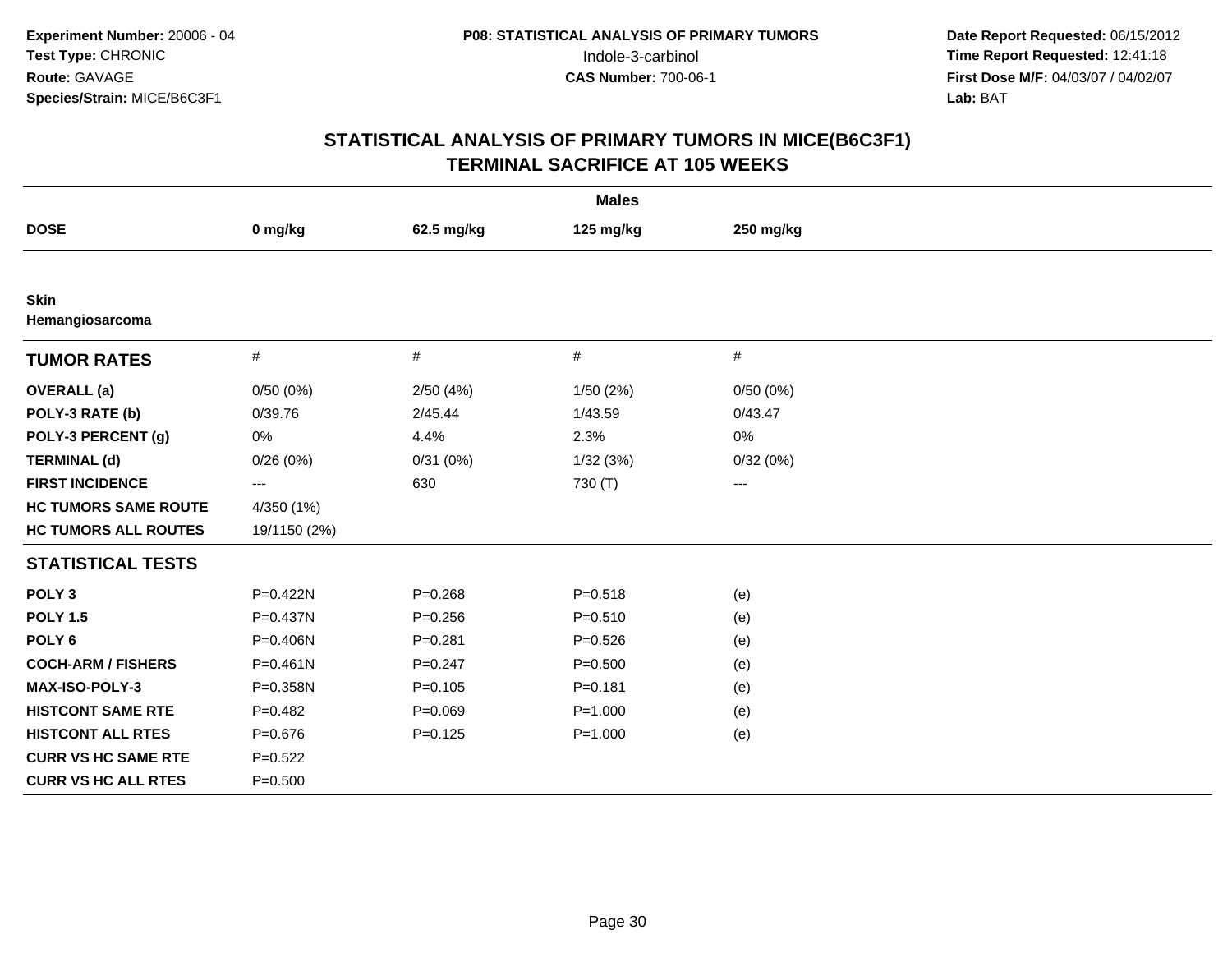| <b>Males</b>                                                                 |              |              |              |             |  |  |
|------------------------------------------------------------------------------|--------------|--------------|--------------|-------------|--|--|
| <b>DOSE</b>                                                                  | 0 mg/kg      | 62.5 mg/kg   | 125 mg/kg    | 250 mg/kg   |  |  |
|                                                                              |              |              |              |             |  |  |
| Stomach, Forestomach<br><b>Squamous Cell Carcinoma or Papilloma Squamous</b> |              |              |              |             |  |  |
| <b>TUMOR RATES</b>                                                           | $\#$         | $\#$         | $\#$         | $\#$        |  |  |
| <b>OVERALL</b> (a)                                                           | 2/50(4%)     | 2/50(4%)     | 1/50(2%)     | 0/50(0%)    |  |  |
| POLY-3 RATE (b)                                                              | 2/40.24      | 2/44.97      | 1/43.59      | 0/43.47     |  |  |
| POLY-3 PERCENT (g)                                                           | 5%           | 4.5%         | 2.3%         | 0%          |  |  |
| <b>TERMINAL (d)</b>                                                          | 1/26(4%)     | 2/31(7%)     | 1/32(3%)     | 0/32(0%)    |  |  |
| <b>FIRST INCIDENCE</b>                                                       | 589          | 730 (T)      | 730 (T)      | $---$       |  |  |
| <b>HC TUMORS SAME ROUTE</b>                                                  | 12/350 (3%)  |              |              |             |  |  |
| <b>HC TUMORS ALL ROUTES</b>                                                  | 27/1150 (2%) |              |              |             |  |  |
| <b>STATISTICAL TESTS</b>                                                     |              |              |              |             |  |  |
| POLY <sub>3</sub>                                                            | $P = 0.117N$ | $P = 0.653N$ | $P = 0.472N$ | P=0.220N    |  |  |
| <b>POLY 1.5</b>                                                              | $P = 0.121N$ | P=0.669N     | P=0.484N     | P=0.227N    |  |  |
| POLY <sub>6</sub>                                                            | $P = 0.114N$ | P=0.640N     | $P = 0.461N$ | P=0.213N    |  |  |
| <b>COCH-ARM / FISHERS</b>                                                    | $P = 0.125N$ | P=0.691N     | $P = 0.500N$ | P=0.247N    |  |  |
| <b>MAX-ISO-POLY-3</b>                                                        | $P = 0.159N$ | P=0.456N     | $P = 0.265N$ | P=0.075N    |  |  |
| <b>HISTCONT SAME RTE</b>                                                     | $P = 1.000$  | $P = 1.000$  | $P = 1.000$  | $P = 1.000$ |  |  |
| <b>HISTCONT ALL RTES</b>                                                     | $P = 1.000$  | $P=0.421$    | $P = 1.000$  | $P = 1.000$ |  |  |
| <b>CURR VS HC SAME RTE</b>                                                   | $P=0.793$    |              |              |             |  |  |
| <b>CURR VS HC ALL RTES</b>                                                   | $P=0.414$    |              |              |             |  |  |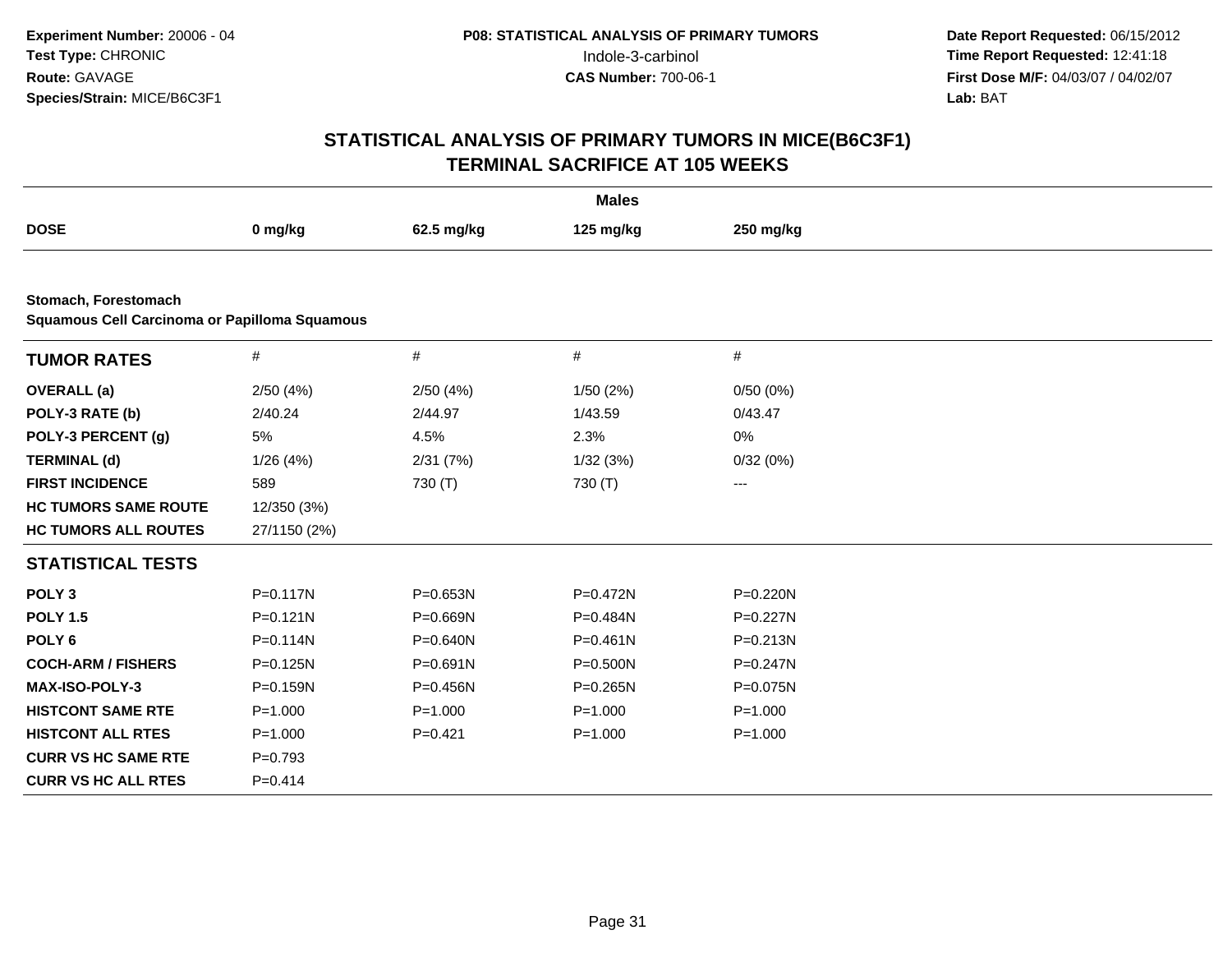| <b>Males</b>                                           |              |             |              |                        |  |  |
|--------------------------------------------------------|--------------|-------------|--------------|------------------------|--|--|
| <b>DOSE</b>                                            | 0 mg/kg      | 62.5 mg/kg  | 125 mg/kg    | 250 mg/kg              |  |  |
|                                                        |              |             |              |                        |  |  |
| Stomach, Forestomach<br><b>Squamous Cell Papilloma</b> |              |             |              |                        |  |  |
| <b>TUMOR RATES</b>                                     | #            | #           | $\#$         | $\#$                   |  |  |
| <b>OVERALL</b> (a)                                     | 1/50(2%)     | 2/50(4%)    | 1/50(2%)     | 0/50(0%)               |  |  |
| POLY-3 RATE (b)                                        | 1/39.76      | 2/44.97     | 1/43.59      | 0/43.47                |  |  |
| POLY-3 PERCENT (g)                                     | 2.5%         | 4.5%        | 2.3%         | 0%                     |  |  |
| <b>TERMINAL (d)</b>                                    | 1/26(4%)     | 2/31(7%)    | 1/32(3%)     | 0/32(0%)               |  |  |
| <b>FIRST INCIDENCE</b>                                 | 730 (T)      | 730 (T)     | 730 (T)      | $\qquad \qquad \cdots$ |  |  |
| <b>HC TUMORS SAME ROUTE</b>                            | 10/350 (3%)  |             |              |                        |  |  |
| <b>HC TUMORS ALL ROUTES</b>                            | 22/1150 (2%) |             |              |                        |  |  |
| <b>STATISTICAL TESTS</b>                               |              |             |              |                        |  |  |
| POLY <sub>3</sub>                                      | P=0.227N     | $P = 0.543$ | $P = 0.740N$ | P=0.482N               |  |  |
| <b>POLY 1.5</b>                                        | $P = 0.235N$ | $P = 0.526$ | P=0.749N     | $P = 0.489N$           |  |  |
| POLY <sub>6</sub>                                      | P=0.218N     | $P = 0.559$ | P=0.731N     | P=0.474N               |  |  |
| <b>COCH-ARM / FISHERS</b>                              | $P = 0.247N$ | $P = 0.500$ | P=0.753N     | $P = 0.500N$           |  |  |
| MAX-ISO-POLY-3                                         | $P = 0.254N$ | $P=0.327$   | P=0.474N     | P=0.158N               |  |  |
| <b>HISTCONT SAME RTE</b>                               | $P = 1.000$  | $P = 1.000$ | $P = 1.000$  | $P = 1.000$            |  |  |
| <b>HISTCONT ALL RTES</b>                               | $P = 0.774$  | $P = 0.347$ | $P = 1.000$  | $P = 1.000$            |  |  |
| <b>CURR VS HC SAME RTE</b>                             | $P=0.842$    |             |              |                        |  |  |
| <b>CURR VS HC ALL RTES</b>                             | $P = 0.891$  |             |              |                        |  |  |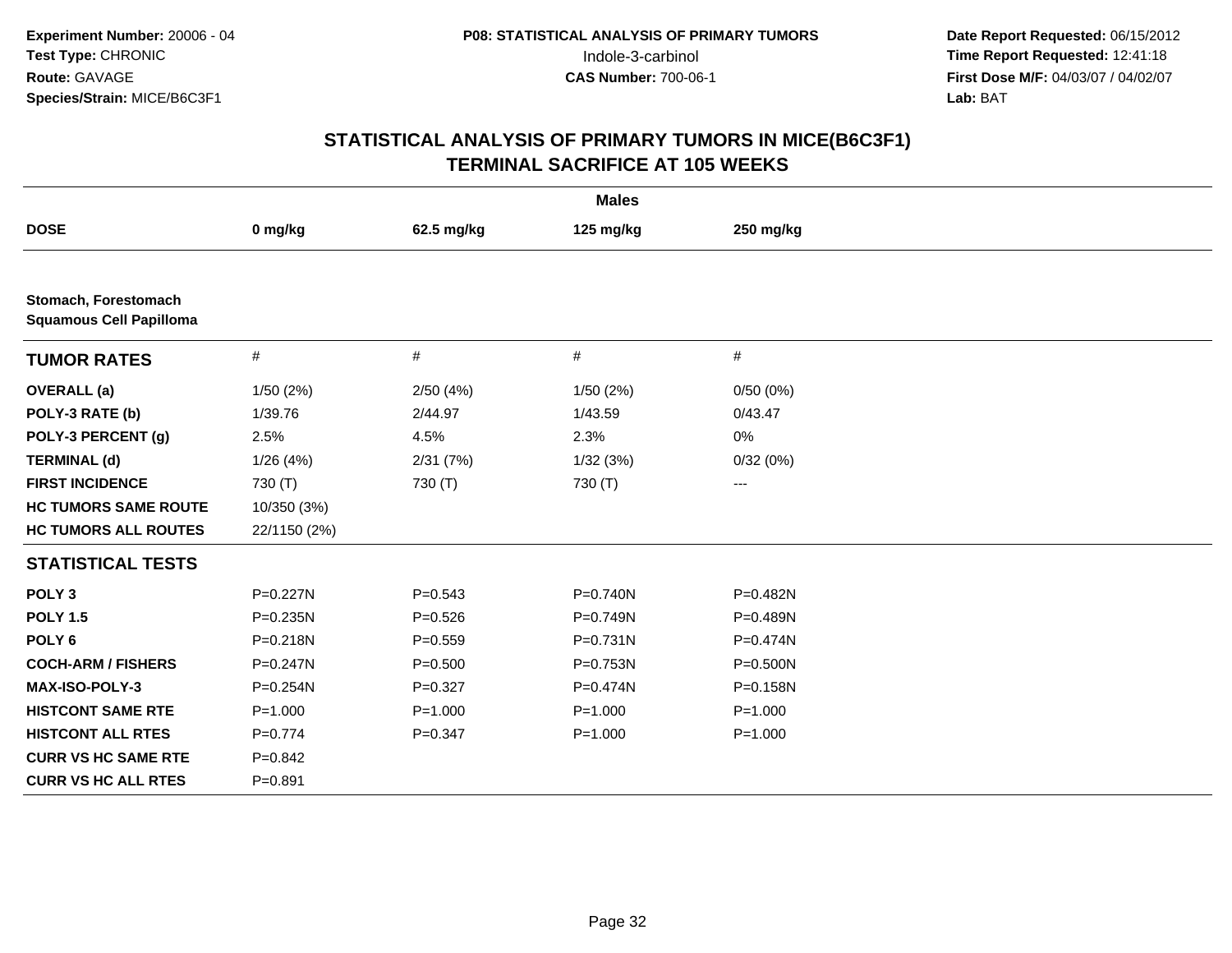| <b>Males</b>                |              |             |                        |             |  |  |
|-----------------------------|--------------|-------------|------------------------|-------------|--|--|
| <b>DOSE</b>                 | 0 mg/kg      | 62.5 mg/kg  | 125 mg/kg              | 250 mg/kg   |  |  |
|                             |              |             |                        |             |  |  |
| <b>Testes</b><br>Adenoma    |              |             |                        |             |  |  |
| <b>TUMOR RATES</b>          |              |             |                        |             |  |  |
| <b>OVERALL</b> (a)          | 0/50(0%)     | 1/50(2%)    | 0/50(0%)               | 2/50 (4%)   |  |  |
| POLY-3 RATE (b)             | 0/39.76      | 1/45.04     | 0/43.59                | 2/43.52     |  |  |
| POLY-3 PERCENT (g)          | 0%           | 2.2%        | 0%                     | 4.6%        |  |  |
| <b>TERMINAL (d)</b>         | 0/26(0%)     | 0/31(0%)    | 0/32(0%)               | 1/32(3%)    |  |  |
| <b>FIRST INCIDENCE</b>      | ---          | 714         | $\qquad \qquad \cdots$ | 716         |  |  |
| <b>HC TUMORS SAME ROUTE</b> | 4/350 (1%)   |             |                        |             |  |  |
| <b>HC TUMORS ALL ROUTES</b> | 11/1150 (1%) |             |                        |             |  |  |
| <b>STATISTICAL TESTS</b>    |              |             |                        |             |  |  |
| POLY <sub>3</sub>           | $P=0.152$    | $P = 0.525$ | (e)                    | $P = 0.258$ |  |  |
| <b>POLY 1.5</b>             | $P = 0.147$  | $P = 0.515$ | (e)                    | $P = 0.249$ |  |  |
| POLY <sub>6</sub>           | $P = 0.157$  | $P = 0.534$ | (e)                    | $P=0.267$   |  |  |
| <b>COCH-ARM / FISHERS</b>   | $P = 0.140$  | $P = 0.500$ | (e)                    | $P = 0.247$ |  |  |
| <b>MAX-ISO-POLY-3</b>       | $P = 0.103$  | $P = 0.188$ | (e)                    | $P = 0.095$ |  |  |
| <b>HISTCONT SAME RTE</b>    | $P = 0.101$  | $P = 1.000$ | (e)                    | $P = 0.113$ |  |  |
| <b>HISTCONT ALL RTES</b>    | $P = 0.058$  | $P = 1.000$ | (e)                    | $P=0.039*$  |  |  |
| <b>CURR VS HC SAME RTE</b>  | $P = 0.539$  |             |                        |             |  |  |
| <b>CURR VS HC ALL RTES</b>  | $P = 0.696$  |             |                        |             |  |  |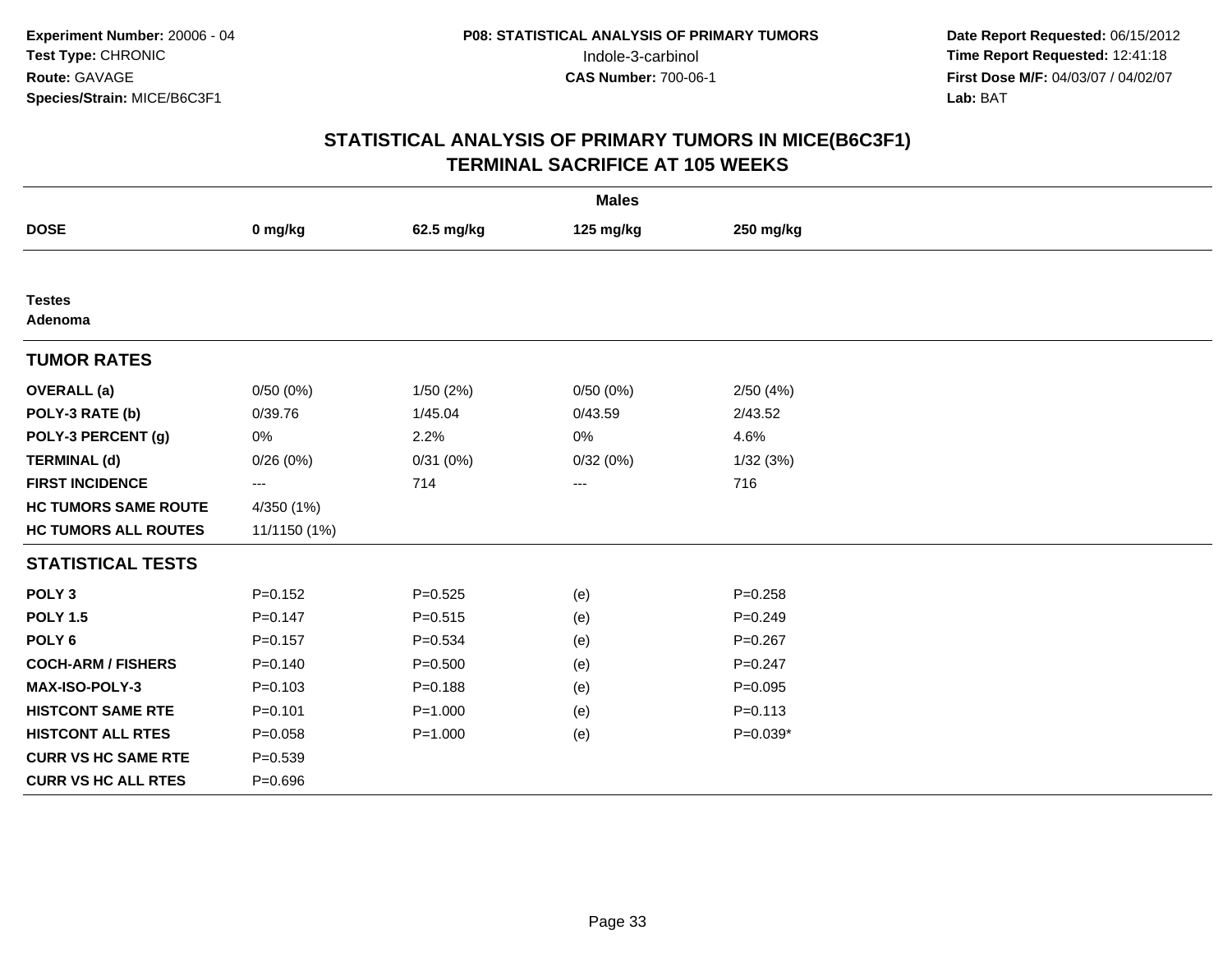| <b>Males</b>                    |              |            |           |           |  |  |
|---------------------------------|--------------|------------|-----------|-----------|--|--|
| <b>DOSE</b>                     | 0 mg/kg      | 62.5 mg/kg | 125 mg/kg | 250 mg/kg |  |  |
|                                 |              |            |           |           |  |  |
| <b>All Organs</b><br>Hemangioma |              |            |           |           |  |  |
| <b>TUMOR RATES</b>              | $\#$         | $\#$       | $\#$      | $\#$      |  |  |
| <b>OVERALL</b> (a)              | 0/50(0%)     | 1/50(2%)   | 0/50(0%)  | 1/50(2%)  |  |  |
| POLY-3 RATE (b)                 | 0/39.76      | 1/44.97    | 0/43.59   | 1/43.47   |  |  |
| POLY-3 PERCENT (g)              | 0%           | 2.2%       | 0%        | 2.3%      |  |  |
| <b>TERMINAL (d)</b>             | 0/26(0%)     | 1/31(3%)   | 0/32(0%)  | 1/32(3%)  |  |  |
| <b>FIRST INCIDENCE</b>          | ---          | 730 (T)    | $\cdots$  | 730 (T)   |  |  |
| <b>HC TUMORS SAME ROUTE</b>     | 2/350 (1%)   |            |           |           |  |  |
| <b>HC TUMORS ALL ROUTES</b>     | 12/1150 (1%) |            |           |           |  |  |
| <b>STATISTICAL TESTS</b>        |              |            |           |           |  |  |
| POLY <sub>3</sub>               | (n)          | (n)        | (n)       | (n)       |  |  |
| <b>POLY 1.5</b>                 | (n)          | (n)        | (n)       | (n)       |  |  |
| POLY <sub>6</sub>               | (n)          | (n)        | (n)       | (n)       |  |  |
| <b>COCH-ARM / FISHERS</b>       | (n)          | (n)        | (n)       | (n)       |  |  |
| <b>MAX-ISO-POLY-3</b>           | (n)          | (n)        | (n)       | (n)       |  |  |
| <b>HISTCONT SAME RTE</b>        | (n)          | (n)        | (n)       | (n)       |  |  |
| <b>HISTCONT ALL RTES</b>        | (n)          | (n)        | (n)       | (n)       |  |  |
| <b>CURR VS HC SAME RTE</b>      | (n)          |            |           |           |  |  |
| <b>CURR VS HC ALL RTES</b>      | (n)          |            |           |           |  |  |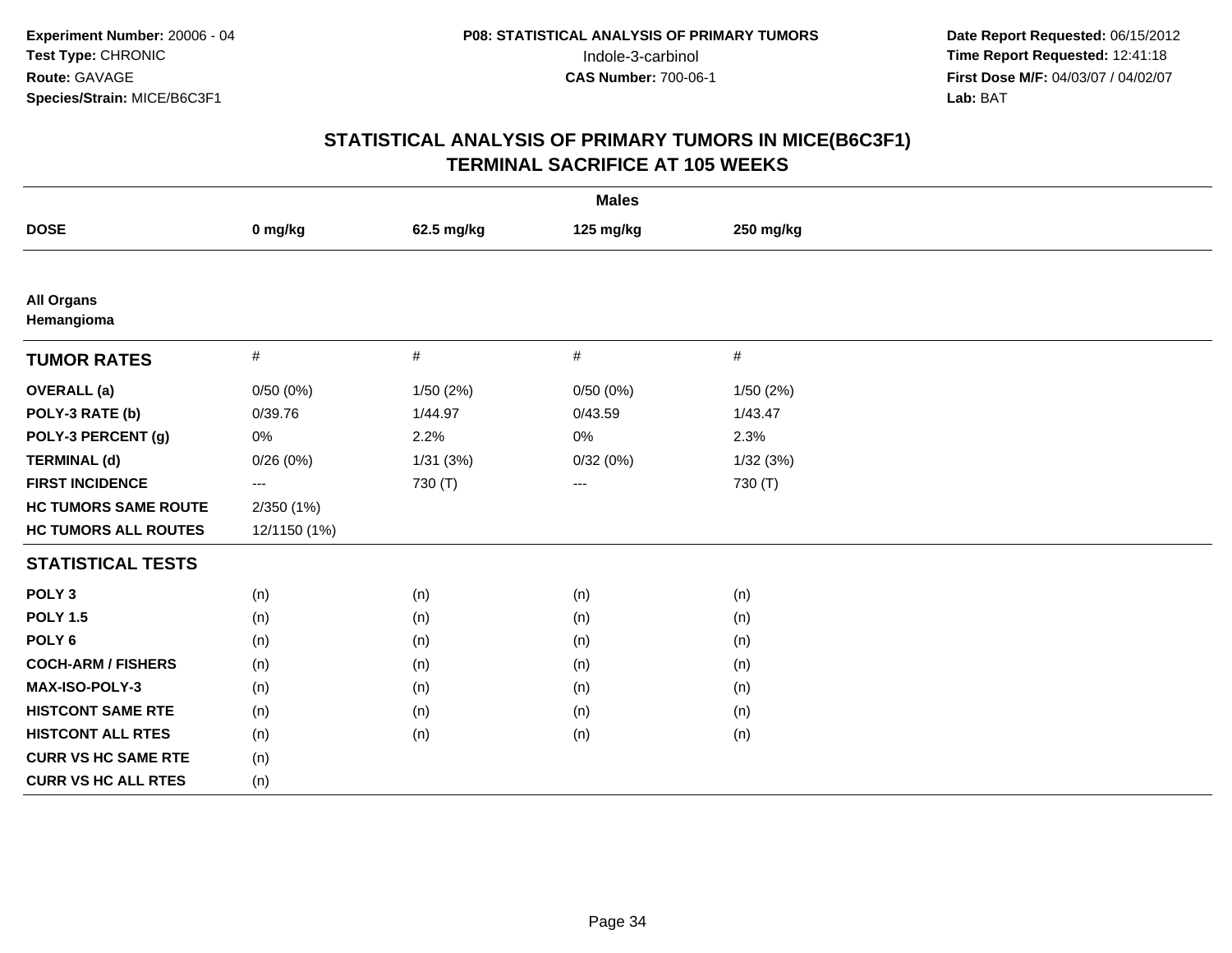| <b>Males</b>                         |                |             |             |              |  |  |
|--------------------------------------|----------------|-------------|-------------|--------------|--|--|
| <b>DOSE</b>                          | 0 mg/kg        | 62.5 mg/kg  | 125 mg/kg   | 250 mg/kg    |  |  |
|                                      |                |             |             |              |  |  |
| <b>All Organs</b><br>Hemangiosarcoma |                |             |             |              |  |  |
| <b>TUMOR RATES</b>                   | $\#$           | #           | $\#$        | #            |  |  |
| <b>OVERALL</b> (a)                   | 4/50 (8%)      | 5/50 (10%)  | 5/50 (10%)  | 3/50(6%)     |  |  |
| POLY-3 RATE (b)                      | 4/40.14        | 5/45.73     | 5/44.88     | 3/44.36      |  |  |
| POLY-3 PERCENT (g)                   | 10%            | 10.9%       | 11.1%       | 6.8%         |  |  |
| <b>TERMINAL (d)</b>                  | 2/26(8%)       | 1/31(3%)    | 1/32(3%)    | 0/32(0%)     |  |  |
| <b>FIRST INCIDENCE</b>               | 626            | 630         | 596         | 495          |  |  |
| <b>HC TUMORS SAME ROUTE</b>          | 39/350 (11%)   |             |             |              |  |  |
| <b>HC TUMORS ALL ROUTES</b>          | 110/1150 (10%) |             |             |              |  |  |
| <b>STATISTICAL TESTS</b>             |                |             |             |              |  |  |
| POLY <sub>3</sub>                    | P=0.337N       | $P = 0.581$ | $P = 0.570$ | $P = 0.445N$ |  |  |
| <b>POLY 1.5</b>                      | P=0.354N       | $P = 0.550$ | $P = 0.539$ | P=0.467N     |  |  |
| POLY <sub>6</sub>                    | P=0.320N       | $P = 0.613$ | $P = 0.602$ | P=0.422N     |  |  |
| <b>COCH-ARM / FISHERS</b>            | P=0.382N       | $P = 0.500$ | $P = 0.500$ | P=0.500N     |  |  |
| <b>MAX-ISO-POLY-3</b>                | $P = 0.457N$   | $P=0.444$   | $P=0.433$   | P=0.307N     |  |  |
| <b>HISTCONT SAME RTE</b>             | (h)            | (h)         | (h)         | (h)          |  |  |
| <b>HISTCONT ALL RTES</b>             | $P = 1.000$    | $P = 1.000$ | $P = 1.000$ | $P = 1.000$  |  |  |
| <b>CURR VS HC SAME RTE</b>           | $P = 0.659$    |             |             |              |  |  |
| <b>CURR VS HC ALL RTES</b>           | $P = 0.881$    |             |             |              |  |  |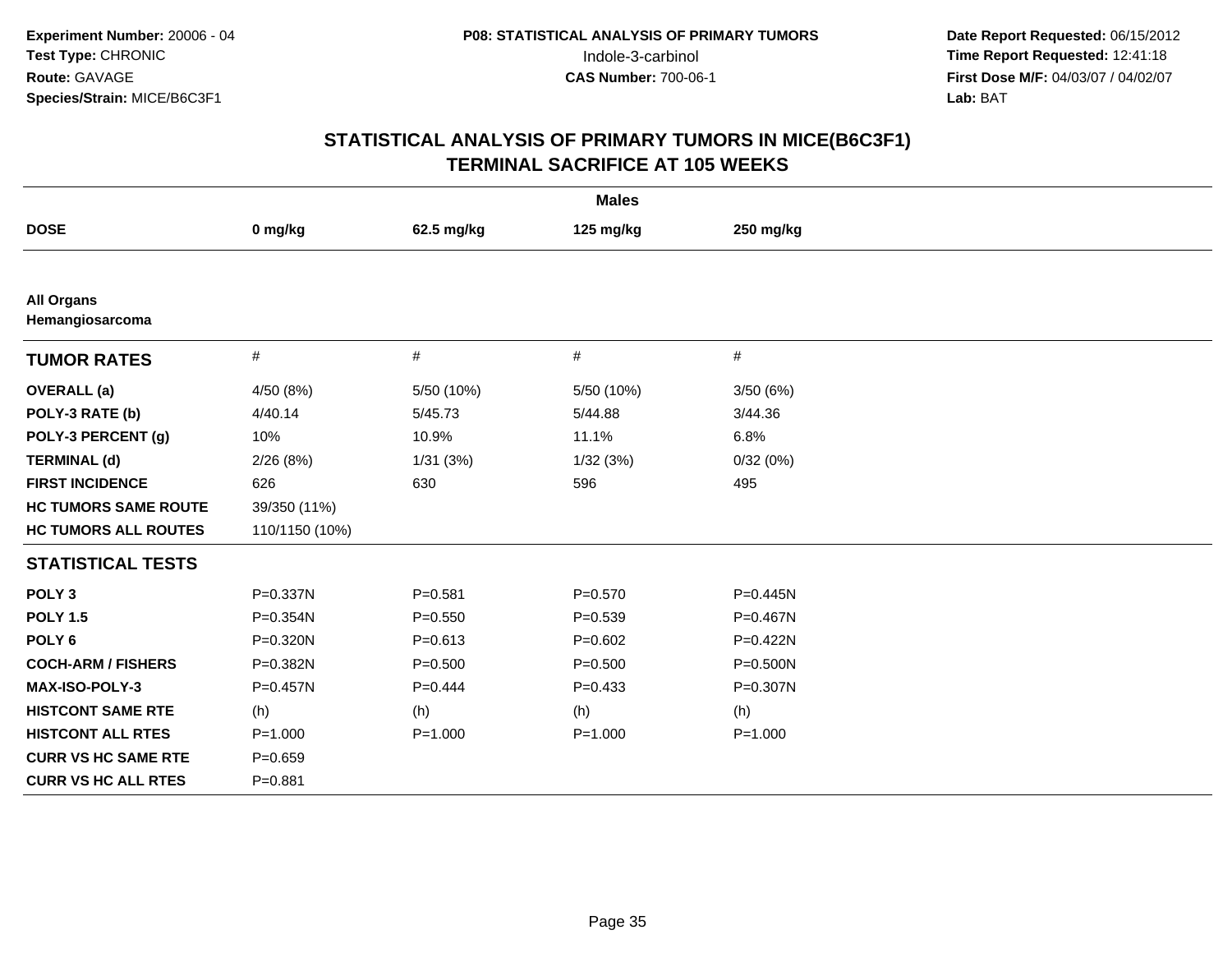| <b>Males</b>                                       |                |             |             |              |  |  |
|----------------------------------------------------|----------------|-------------|-------------|--------------|--|--|
| <b>DOSE</b>                                        | 0 mg/kg        | 62.5 mg/kg  | 125 mg/kg   | 250 mg/kg    |  |  |
|                                                    |                |             |             |              |  |  |
| <b>All Organs</b><br>Hemangiosarcoma or Hemangioma |                |             |             |              |  |  |
| <b>TUMOR RATES</b>                                 | $\#$           | #           | $\#$        | $\#$         |  |  |
| <b>OVERALL</b> (a)                                 | 4/50 (8%)      | 6/50 (12%)  | 5/50 (10%)  | 4/50 (8%)    |  |  |
| POLY-3 RATE (b)                                    | 4/40.14        | 6/45.73     | 5/44.88     | 4/44.36      |  |  |
| POLY-3 PERCENT (g)                                 | 10%            | 13.1%       | 11.1%       | 9%           |  |  |
| <b>TERMINAL (d)</b>                                | 2/26(8%)       | 2/31(7%)    | 1/32(3%)    | 1/32(3%)     |  |  |
| <b>FIRST INCIDENCE</b>                             | 626            | 630         | 596         | 495          |  |  |
| <b>HC TUMORS SAME ROUTE</b>                        | 41/350 (12%)   |             |             |              |  |  |
| <b>HC TUMORS ALL ROUTES</b>                        | 120/1150 (10%) |             |             |              |  |  |
| <b>STATISTICAL TESTS</b>                           |                |             |             |              |  |  |
| POLY <sub>3</sub>                                  | $P = 0.430N$   | $P=0.454$   | $P = 0.570$ | P=0.588N     |  |  |
| <b>POLY 1.5</b>                                    | $P = 0.451N$   | $P=0.420$   | $P = 0.539$ | $P = 0.610N$ |  |  |
| POLY <sub>6</sub>                                  | $P = 0.410N$   | $P=0.488$   | $P = 0.602$ | P=0.563N     |  |  |
| <b>COCH-ARM / FISHERS</b>                          | P=0.484N       | $P = 0.370$ | $P = 0.500$ | $P = 0.643N$ |  |  |
| <b>MAX-ISO-POLY-3</b>                              | P=0.566N       | $P = 0.335$ | $P = 0.433$ | $P=0.442N$   |  |  |
| <b>HISTCONT SAME RTE</b>                           | (h)            | (h)         | (h)         | (h)          |  |  |
| <b>HISTCONT ALL RTES</b>                           | $P = 1.000$    | $P = 0.468$ | $P = 1.000$ | $P = 1.000$  |  |  |
| <b>CURR VS HC SAME RTE</b>                         | $P = 0.591$    |             |             |              |  |  |
| <b>CURR VS HC ALL RTES</b>                         | $P=0.748$      |             |             |              |  |  |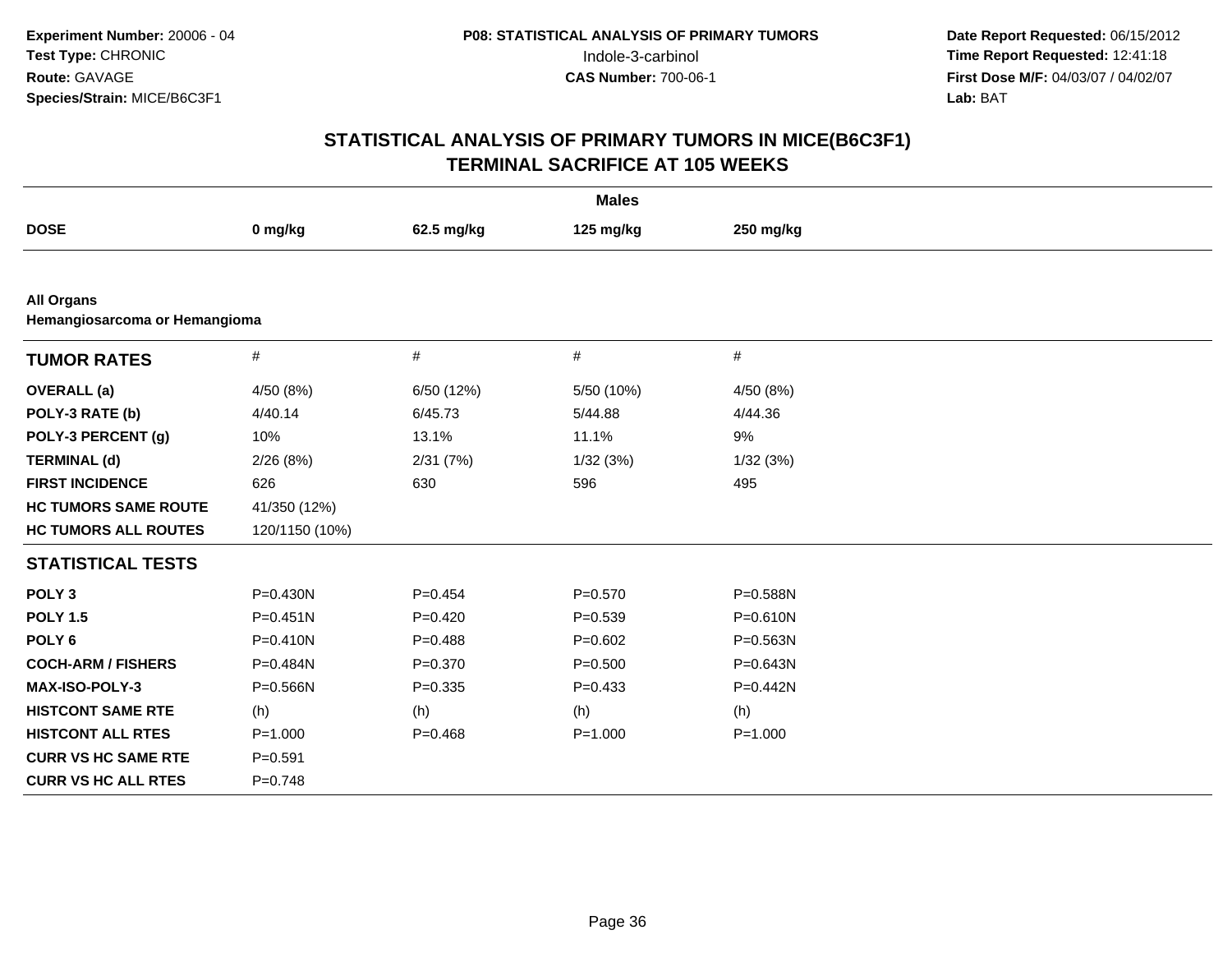| <b>Males</b>                                    |              |              |              |              |  |  |
|-------------------------------------------------|--------------|--------------|--------------|--------------|--|--|
| <b>DOSE</b>                                     | 0 mg/kg      | 62.5 mg/kg   | 125 mg/kg    | 250 mg/kg    |  |  |
|                                                 |              |              |              |              |  |  |
| <b>All Organs</b><br><b>Histiocytic Sarcoma</b> |              |              |              |              |  |  |
| <b>TUMOR RATES</b>                              | $\#$         | #            | $\#$         | #            |  |  |
| <b>OVERALL</b> (a)                              | 2/50(4%)     | 1/50(2%)     | 0/50(0%)     | 1/50(2%)     |  |  |
| POLY-3 RATE (b)                                 | 2/40.78      | 1/45.04      | 0/43.59      | 1/43.61      |  |  |
| POLY-3 PERCENT (g)                              | 4.9%         | 2.2%         | 0%           | 2.3%         |  |  |
| <b>TERMINAL (d)</b>                             | 0/26(0%)     | 0/31(0%)     | 0/32(0%)     | 0/32(0%)     |  |  |
| <b>FIRST INCIDENCE</b>                          | 525          | 714          | $\cdots$     | 694          |  |  |
| <b>HC TUMORS SAME ROUTE</b>                     | 0/350(0%)    |              |              |              |  |  |
| <b>HC TUMORS ALL ROUTES</b>                     | 5/1150 (0%)  |              |              |              |  |  |
| <b>STATISTICAL TESTS</b>                        |              |              |              |              |  |  |
| POLY <sub>3</sub>                               | P=0.368N     | $P = 0.465N$ | $P = 0.222N$ | $P = 0.477N$ |  |  |
| <b>POLY 1.5</b>                                 | P=0.368N     | P=0.478N     | P=0.229N     | P=0.486N     |  |  |
| POLY <sub>6</sub>                               | P=0.369N     | P=0.454N     | $P = 0.217N$ | P=0.467N     |  |  |
| <b>COCH-ARM / FISHERS</b>                       | P=0.366N     | P=0.500N     | $P = 0.247N$ | P=0.500N     |  |  |
| <b>MAX-ISO-POLY-3</b>                           | $P = 0.220N$ | $P = 0.262N$ | P=0.075N     | P=0.267N     |  |  |
| <b>HISTCONT SAME RTE</b>                        | $P=0.032*$   | $P = 0.066$  | (e)          | $P=0.067$    |  |  |
| <b>HISTCONT ALL RTES</b>                        | $P = 0.098$  | $P = 0.216$  | $P = 1.000$  | $P = 0.209$  |  |  |
| <b>CURR VS HC SAME RTE</b>                      | P<0.001**    |              |              |              |  |  |
| <b>CURR VS HC ALL RTES</b>                      | P<0.001**    |              |              |              |  |  |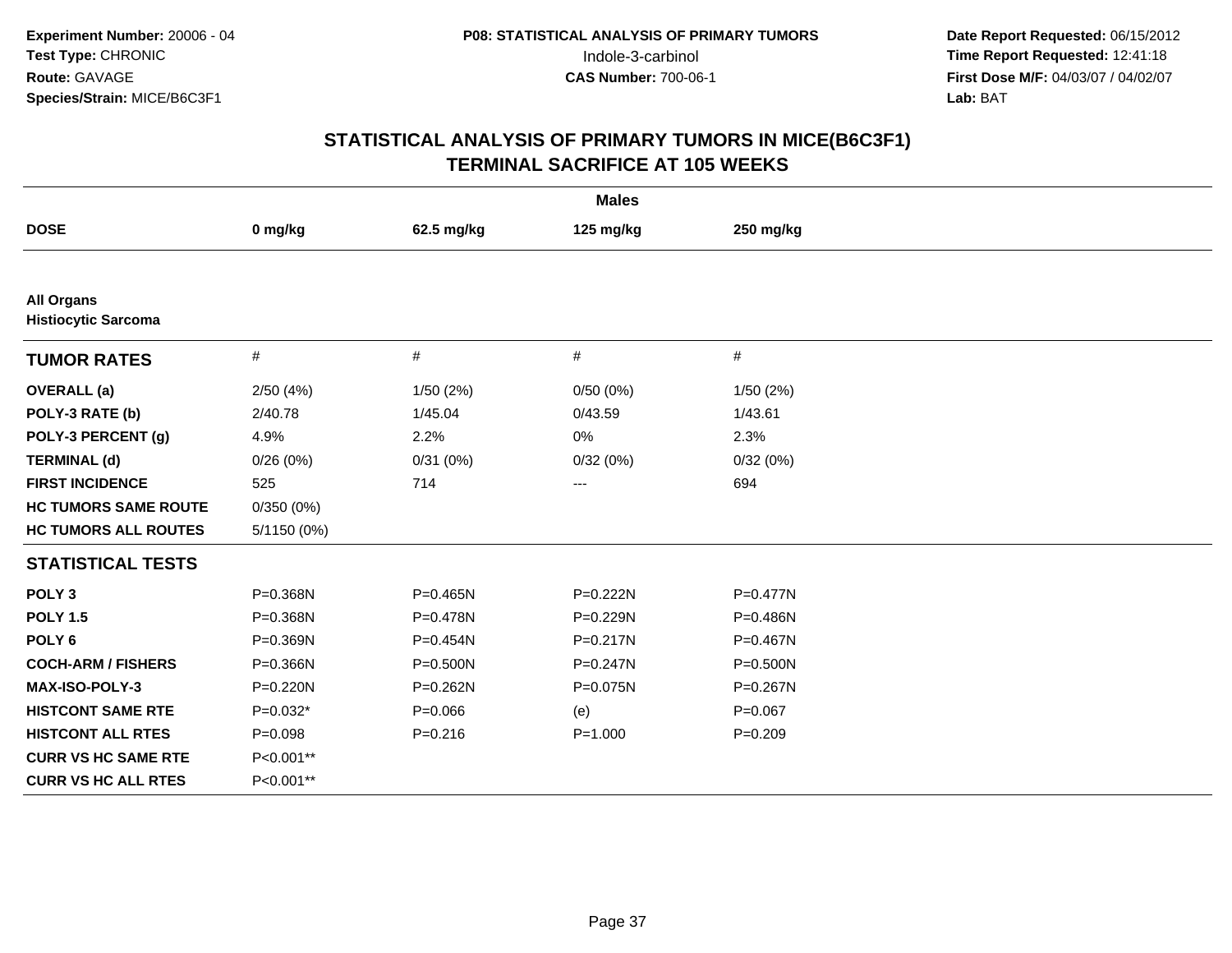# **STATISTICAL ANALYSIS OF PRIMARY TUMORS IN MICE(B6C3F1)TERMINAL SACRIFICE AT 105 WEEKS**

|             |         |            | <b>Males</b> |           |
|-------------|---------|------------|--------------|-----------|
| <b>DOSE</b> | ງ mg/kg | 62.5 mg/kg | 125 ma/ka    | 250 mg/kg |

**All Organs**

**Malignant Lymphoma: Histiocytic, Lymphocytic, Mixed, NOS, or Undifferentiated Cell Type**

| <b>TUMOR RATES</b>          | $\#$         | $\#$         | #            | $\#$        |  |
|-----------------------------|--------------|--------------|--------------|-------------|--|
| <b>OVERALL</b> (a)          | 3/50(6%)     | 1/50(2%)     | 1/50(2%)     | 5/50 (10%)  |  |
| POLY-3 RATE (b)             | 3/39.87      | 1/45.19      | 1/43.59      | 5/44.16     |  |
| POLY-3 PERCENT (g)          | 7.5%         | 2.2%         | 2.3%         | 11.3%       |  |
| <b>TERMINAL (d)</b>         | 1/26(4%)     | 0/31(0%)     | 1/32(3%)     | 3/32(9%)    |  |
| <b>FIRST INCIDENCE</b>      | 711          | 673          | 730 (T)      | 631         |  |
| <b>HC TUMORS SAME ROUTE</b> | 10/350 (3%)  |              |              |             |  |
| <b>HC TUMORS ALL ROUTES</b> | 48/1150 (4%) |              |              |             |  |
| <b>STATISTICAL TESTS</b>    |              |              |              |             |  |
| POLY <sub>3</sub>           | $P = 0.164$  | P=0.262N     | P=0.273N     | $P = 0.413$ |  |
| <b>POLY 1.5</b>             | $P = 0.163$  | P=0.278N     | P=0.287N     | $P = 0.390$ |  |
| POLY 6                      | $P = 0.166$  | $P = 0.246N$ | $P = 0.261N$ | $P=0.441$   |  |
| <b>COCH-ARM / FISHERS</b>   | $P = 0.162$  | P=0.309N     | P=0.309N     | $P = 0.357$ |  |
| <b>MAX-ISO-POLY-3</b>       | $P = 0.134$  | P=0.139N     | P=0.143N     | $P = 0.288$ |  |
| <b>HISTCONT SAME RTE</b>    | $P=0.035*$   | $P = 1.000$  | $P = 1.000$  | $P=0.016*$  |  |
| <b>HISTCONT ALL RTES</b>    | $P = 0.071$  | $P = 1.000$  | $P = 1.000$  | P=0.021*    |  |
| <b>CURR VS HC SAME RTE</b>  | $P = 0.205$  |              |              |             |  |
| <b>CURR VS HC ALL RTES</b>  | $P=0.445$    |              |              |             |  |
|                             |              |              |              |             |  |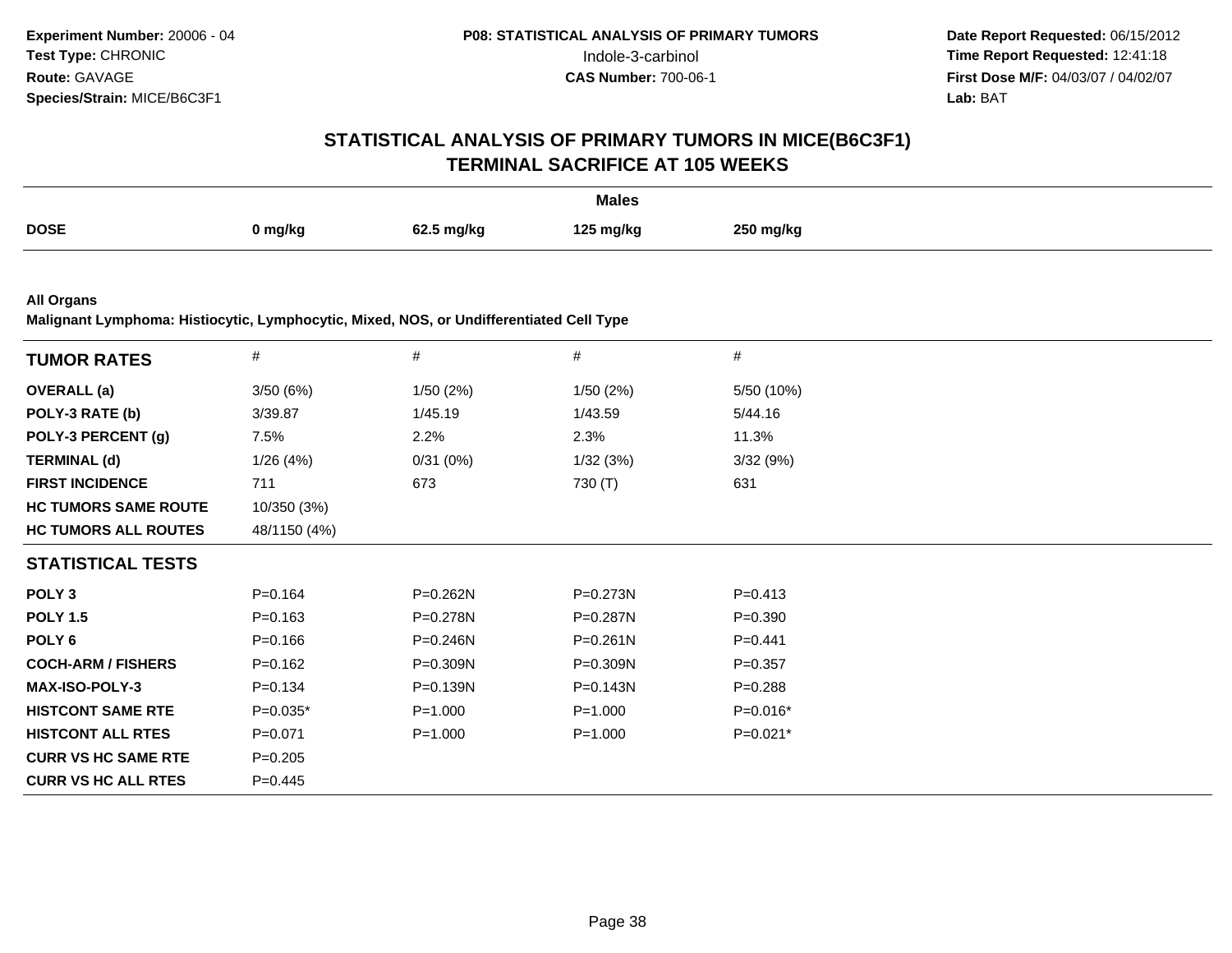| <b>Males</b>                              |                |             |             |             |  |  |
|-------------------------------------------|----------------|-------------|-------------|-------------|--|--|
| <b>DOSE</b>                               | 0 mg/kg        | 62.5 mg/kg  | 125 mg/kg   | 250 mg/kg   |  |  |
|                                           |                |             |             |             |  |  |
| <b>All Organs</b><br><b>Benign Tumors</b> |                |             |             |             |  |  |
| <b>TUMOR RATES</b>                        | $\#$           | #           | #           | #           |  |  |
| <b>OVERALL</b> (a)                        | 33/50 (66%)    | 40/50 (80%) | 39/50 (78%) | 42/50 (84%) |  |  |
| POLY-3 RATE (b)                           | 33/42.76       | 40/48.93    | 39/47.12    | 42/48.81    |  |  |
| POLY-3 PERCENT (g)                        | 77.2%          | 81.8%       | 82.8%       | 86.1%       |  |  |
| <b>TERMINAL (d)</b>                       | 23/26 (89%)    | 26/31 (84%) | 28/32 (88%) | 28/32 (88%) |  |  |
| <b>FIRST INCIDENCE</b>                    | 463            | 381         | 437         | 385         |  |  |
| <b>HC TUMORS SAME ROUTE</b>               | 234/350 (67%)  |             |             |             |  |  |
| <b>HC TUMORS ALL ROUTES</b>               | 805/1150 (70%) |             |             |             |  |  |
| <b>STATISTICAL TESTS</b>                  |                |             |             |             |  |  |
| POLY <sub>3</sub>                         | $P = 0.166$    | $P = 0.381$ | $P = 0.331$ | $P = 0.182$ |  |  |
| <b>POLY 1.5</b>                           | $P=0.097$      | $P=0.224$   | $P = 0.214$ | $P = 0.091$ |  |  |
| POLY <sub>6</sub>                         | $P = 0.271$    | $P = 0.599$ | $P = 0.506$ | $P = 0.356$ |  |  |
| <b>COCH-ARM / FISHERS</b>                 | $P=0.039*$     | $P = 0.088$ | $P = 0.133$ | $P=0.032*$  |  |  |
| <b>MAX-ISO-POLY-3</b>                     | $P=0.221$      | $P=0.292$   | $P = 0.244$ | $P=0.129$   |  |  |
| <b>HISTCONT SAME RTE</b>                  | P=0.010**      | $P = 0.053$ | $P=0.044*$  | $P=0.016*$  |  |  |
| <b>HISTCONT ALL RTES</b>                  | $P = 0.061$    | $P = 0.193$ | $P = 0.169$ | $P = 0.077$ |  |  |
| <b>CURR VS HC SAME RTE</b>                | $P = 0.469$    |             |             |             |  |  |
| <b>CURR VS HC ALL RTES</b>                | $P = 0.683$    |             |             |             |  |  |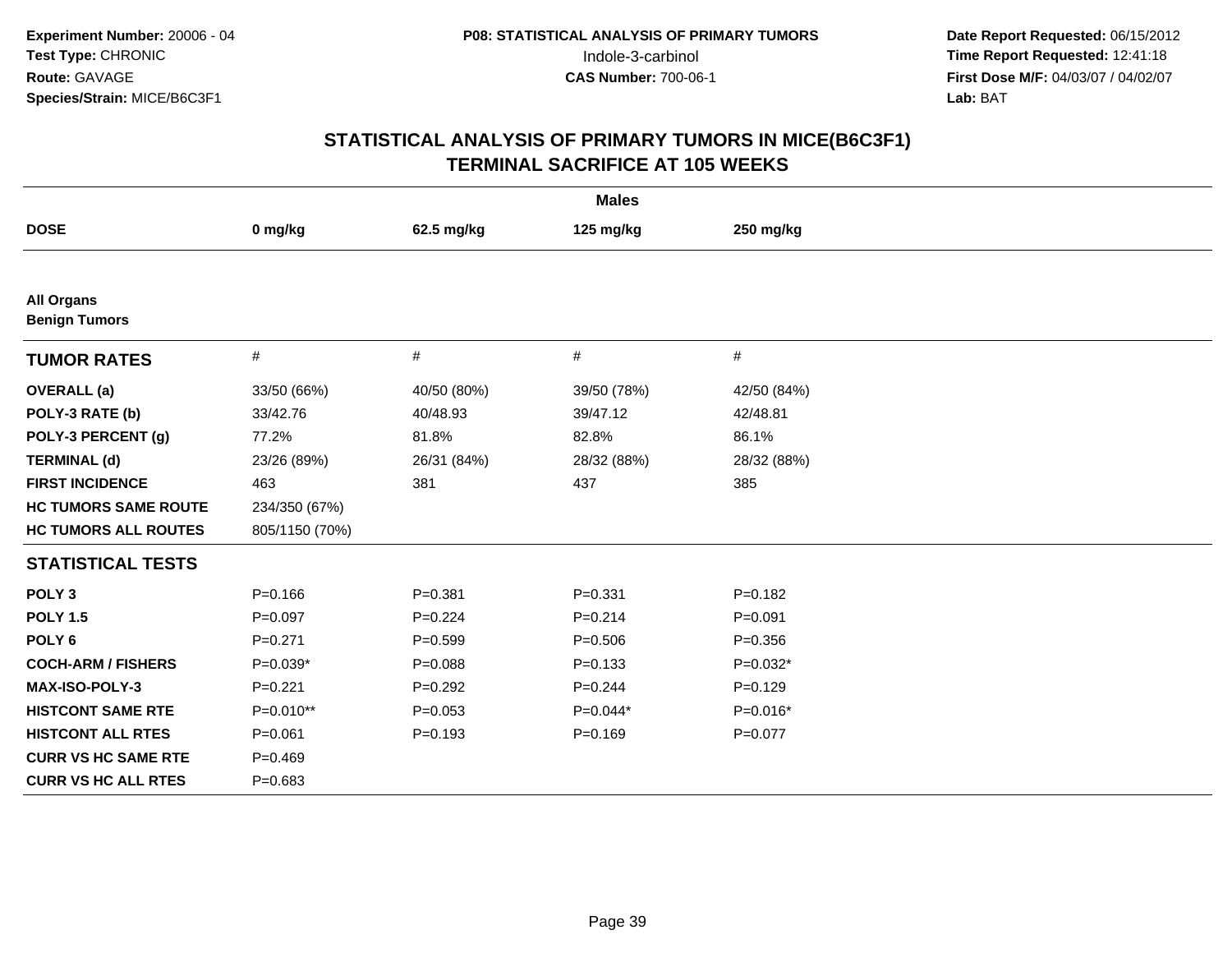| <b>Males</b>                                 |                |             |             |             |  |  |
|----------------------------------------------|----------------|-------------|-------------|-------------|--|--|
| <b>DOSE</b>                                  | 0 mg/kg        | 62.5 mg/kg  | 125 mg/kg   | 250 mg/kg   |  |  |
|                                              |                |             |             |             |  |  |
| <b>All Organs</b><br><b>Malignant Tumors</b> |                |             |             |             |  |  |
| <b>TUMOR RATES</b>                           | $\#$           | #           | #           | #           |  |  |
| <b>OVERALL</b> (a)                           | 27/50 (54%)    | 26/50 (52%) | 36/50 (72%) | 35/50 (70%) |  |  |
| POLY-3 RATE (b)                              | 27/46.37       | 26/47.72    | 36/47.72    | 35/47.42    |  |  |
| POLY-3 PERCENT (g)                           | 58.2%          | 54.5%       | 75.4%       | 73.8%       |  |  |
| <b>TERMINAL (d)</b>                          | 10/26 (39%)    | 13/31 (42%) | 21/32 (66%) | 23/32 (72%) |  |  |
| <b>FIRST INCIDENCE</b>                       | 465            | 381         | 567         | 385         |  |  |
| <b>HC TUMORS SAME ROUTE</b>                  | 193/350 (55%)  |             |             |             |  |  |
| <b>HC TUMORS ALL ROUTES</b>                  | 679/1150 (59%) |             |             |             |  |  |
| <b>STATISTICAL TESTS</b>                     |                |             |             |             |  |  |
| POLY <sub>3</sub>                            | $P=0.022*$     | P=0.437N    | $P = 0.055$ | $P = 0.078$ |  |  |
| <b>POLY 1.5</b>                              | $P=0.022*$     | P=0.453N    | $P=0.046*$  | $P=0.077$   |  |  |
| POLY <sub>6</sub>                            | $P=0.022*$     | P=0.436N    | $P = 0.069$ | $P = 0.078$ |  |  |
| <b>COCH-ARM / FISHERS</b>                    | $P=0.024*$     | P=0.500N    | $P=0.048*$  | $P=0.074$   |  |  |
| <b>MAX-ISO-POLY-3</b>                        | $P=0.033*$     | P=0.357N    | $P=0.036*$  | $P=0.052$   |  |  |
| <b>HISTCONT SAME RTE</b>                     | $P=0.049*$     | $P = 1.000$ | $P=0.050*$  | $P = 0.066$ |  |  |
| <b>HISTCONT ALL RTES</b>                     | $P = 0.078$    | $P = 1.000$ | $P = 0.058$ | $P = 0.084$ |  |  |
| <b>CURR VS HC SAME RTE</b>                   | $P=0.922$      |             |             |             |  |  |
| <b>CURR VS HC ALL RTES</b>                   | $P = 0.706$    |             |             |             |  |  |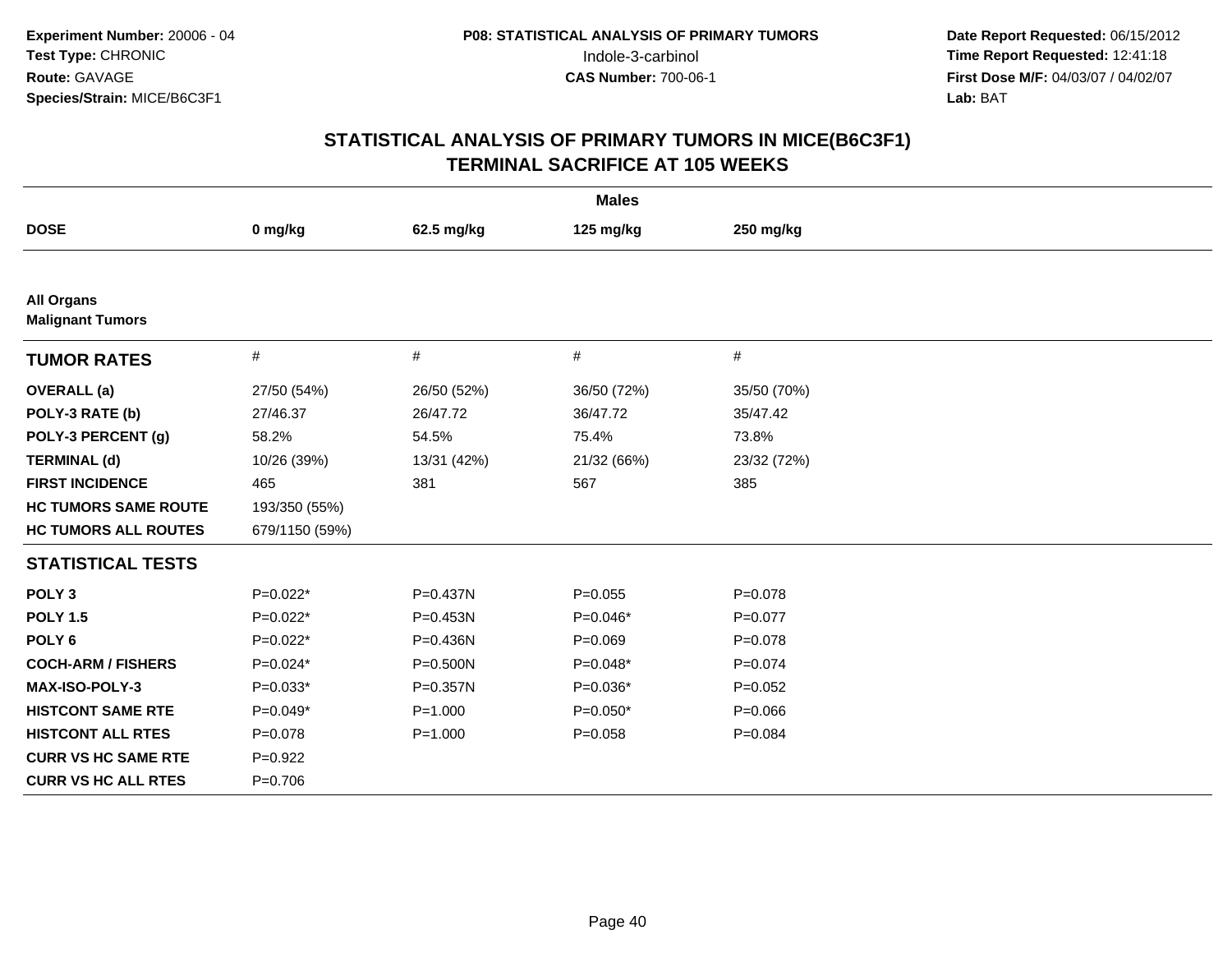| <b>Males</b>                                            |                 |              |              |              |  |  |
|---------------------------------------------------------|-----------------|--------------|--------------|--------------|--|--|
| <b>DOSE</b>                                             | 0 mg/kg         | 62.5 mg/kg   | 125 mg/kg    | 250 mg/kg    |  |  |
|                                                         |                 |              |              |              |  |  |
| <b>All Organs</b><br><b>Malignant and Benign Tumors</b> |                 |              |              |              |  |  |
| <b>TUMOR RATES</b>                                      | #               | $\#$         | $\#$         | $\#$         |  |  |
| <b>OVERALL</b> (a)                                      | 48/50 (96%)     | 45/50 (90%)  | 48/50 (96%)  | 48/50 (96%)  |  |  |
| POLY-3 RATE (b)                                         | 48/48.75        | 45/49.48     | 48/49.01     | 48/49.60     |  |  |
| POLY-3 PERCENT (g)                                      | 98.5%           | 90.9%        | 98%          | 96.8%        |  |  |
| <b>TERMINAL (d)</b>                                     | 26/26 (100%)    | 28/31 (90%)  | 31/32 (97%)  | 31/32 (97%)  |  |  |
| <b>FIRST INCIDENCE</b>                                  | 463             | 381          | 437          | 385          |  |  |
| <b>HC TUMORS SAME ROUTE</b>                             | 301/350 (86%)   |              |              |              |  |  |
| <b>HC TUMORS ALL ROUTES</b>                             | 1030/1150 (90%) |              |              |              |  |  |
| <b>STATISTICAL TESTS</b>                                |                 |              |              |              |  |  |
| POLY <sub>3</sub>                                       | $P = 0.509$     | P=0.098N     | P=0.735N     | P=0.552N     |  |  |
| <b>POLY 1.5</b>                                         | $P = 0.469$     | $P = 0.127N$ | $P = 0.761$  | $P = 0.598N$ |  |  |
| POLY <sub>6</sub>                                       | $P = 0.540$     | P=0.081N     | P=0.654N     | P=0.527N     |  |  |
| <b>COCH-ARM / FISHERS</b>                               | $P = 0.397$     | P=0.218N     | $P = 0.691N$ | P=0.691N     |  |  |
| <b>MAX-ISO-POLY-3</b>                                   | P=0.312N        | P=0.039N*    | $P = 0.416N$ | $P = 0.270N$ |  |  |
| <b>HISTCONT SAME RTE</b>                                | $P=0.037*$      | $P=0.339$    | $P=0.050*$   | $P = 0.068$  |  |  |
| <b>HISTCONT ALL RTES</b>                                | $P=0.122$       | $P = 1.000$  | $P=0.112$    | $P = 0.160$  |  |  |
| <b>CURR VS HC SAME RTE</b>                              | $P=0.030*$      |              |              |              |  |  |
| <b>CURR VS HC ALL RTES</b>                              | $P = 0.064$     |              |              |              |  |  |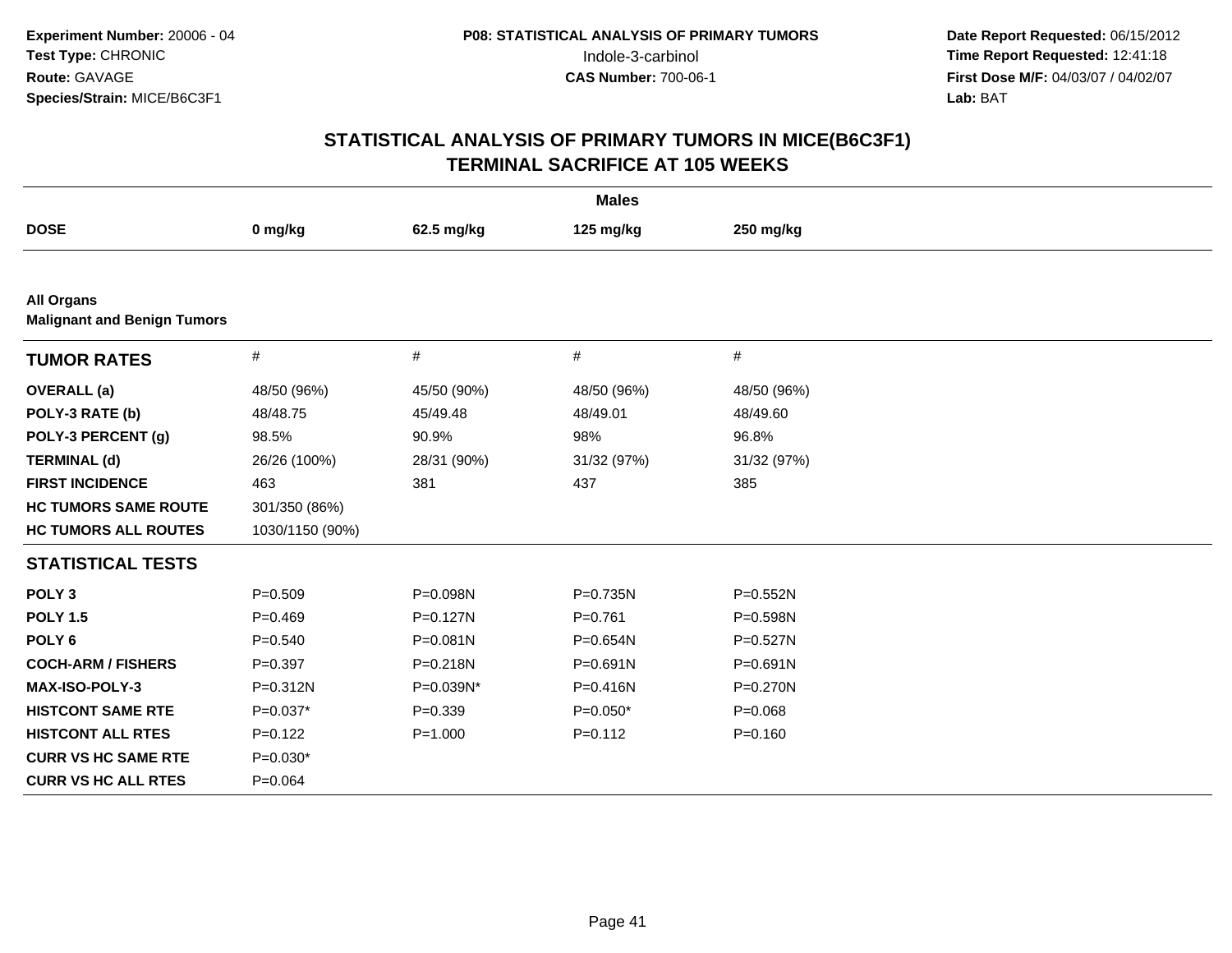| <b>Females</b>                   |              |              |              |              |  |  |
|----------------------------------|--------------|--------------|--------------|--------------|--|--|
| <b>DOSE</b>                      | 0 mg/kg      | 62.5 mg/kg   | 125 mg/kg    | 250 mg/kg    |  |  |
|                                  |              |              |              |              |  |  |
| <b>Adrenal Cortex</b><br>Adenoma |              |              |              |              |  |  |
| <b>TUMOR RATES</b>               |              |              |              |              |  |  |
| <b>OVERALL</b> (a)               | 2/49(4%)     | 0/50(0%)     | 0/50(0%)     | 0/50(0%)     |  |  |
| POLY-3 RATE (b)                  | 2/45.02      | 0/46.47      | 0/40.66      | 0/47.56      |  |  |
| POLY-3 PERCENT (g)               | 4.4%         | 0%           | 0%           | 0%           |  |  |
| <b>TERMINAL (d)</b>              | 1/33(3%)     | 0/40(0%)     | 0/26(0%)     | 0/45(0%)     |  |  |
| <b>FIRST INCIDENCE</b>           | 568          | ---          | ---          | ---          |  |  |
| <b>HC TUMORS SAME ROUTE</b>      | 2/346(1%)    |              |              |              |  |  |
| <b>HC TUMORS ALL ROUTES</b>      | 5/1193 (0%)  |              |              |              |  |  |
| <b>STATISTICAL TESTS</b>         |              |              |              |              |  |  |
| POLY <sub>3</sub>                | $P = 0.117N$ | P=0.230N     | $P = 0.261N$ | $P = 0.225N$ |  |  |
| <b>POLY 1.5</b>                  | $P = 0.114N$ | P=0.233N     | P=0.249N     | $P = 0.229N$ |  |  |
| POLY <sub>6</sub>                | P=0.120N     | P=0.226N     | P=0.277N     | $P = 0.218N$ |  |  |
| <b>COCH-ARM / FISHERS</b>        | $P = 0.113N$ | $P = 0.242N$ | $P = 0.242N$ | $P=0.242N$   |  |  |
| <b>MAX-ISO-POLY-3</b>            | P=0.031N*    | P=0.075N     | P=0.099N     | P=0.075N     |  |  |
| <b>HISTCONT SAME RTE</b>         | (h)          | (h)          | (h)          | (h)          |  |  |
| <b>HISTCONT ALL RTES</b>         | (h)          | (h)          | (h)          | (h)          |  |  |
| <b>CURR VS HC SAME RTE</b>       | $P=0.021*$   |              |              |              |  |  |
| <b>CURR VS HC ALL RTES</b>       | P<0.001**    |              |              |              |  |  |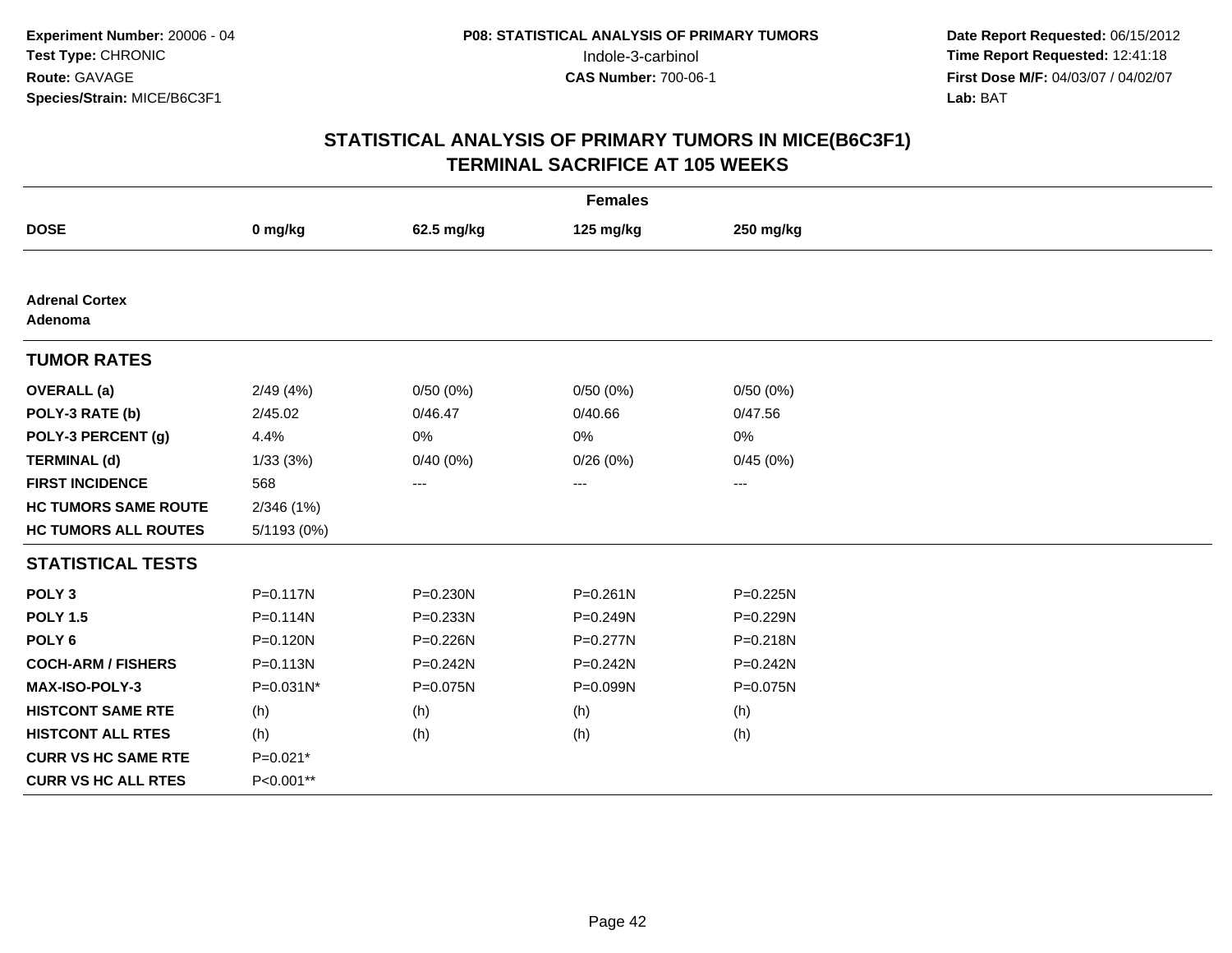| <b>Females</b>                    |                |             |             |                     |  |  |
|-----------------------------------|----------------|-------------|-------------|---------------------|--|--|
| <b>DOSE</b>                       | 0 mg/kg        | 62.5 mg/kg  | 125 mg/kg   | 250 mg/kg           |  |  |
|                                   |                |             |             |                     |  |  |
| <b>Harderian Gland</b><br>Adenoma |                |             |             |                     |  |  |
| <b>TUMOR RATES</b>                | $\#$           | #           | #           | #                   |  |  |
| <b>OVERALL</b> (a)                | 3/50(6%)       | 7/50 (14%)  | 7/50 (14%)  | 0/50(0%)            |  |  |
| POLY-3 RATE (b)                   | 3/45.37        | 7/46.82     | 7/42.15     | 0/47.56             |  |  |
| POLY-3 PERCENT (g)                | 6.6%           | 15%         | 16.6%       | 0%                  |  |  |
| <b>TERMINAL (d)</b>               | 3/33(9%)       | 5/40 (13%)  | 5/26 (19%)  | 0/45(0%)            |  |  |
| <b>FIRST INCIDENCE</b>            | 729 (T)        | 681         | 381         | $\qquad \qquad - -$ |  |  |
| <b>HC TUMORS SAME ROUTE</b>       | 39/348 (11%)   |             |             |                     |  |  |
| <b>HC TUMORS ALL ROUTES</b>       | 116/1198 (10%) |             |             |                     |  |  |
| <b>STATISTICAL TESTS</b>          |                |             |             |                     |  |  |
| POLY <sub>3</sub>                 | P=0.072N       | $P = 0.170$ | $P = 0.128$ | $P = 0.111N$        |  |  |
| <b>POLY 1.5</b>                   | P=0.080N       | $P=0.162$   | $P = 0.141$ | P=0.115N            |  |  |
| POLY <sub>6</sub>                 | P=0.060N       | $P = 0.185$ | $P = 0.110$ | P=0.103N            |  |  |
| <b>COCH-ARM / FISHERS</b>         | P=0.092N       | $P = 0.159$ | $P = 0.159$ | $P = 0.121N$        |  |  |
| <b>MAX-ISO-POLY-3</b>             | P=0.026N*      | $P=0.102$   | $P=0.077$   | P=0.038N*           |  |  |
| <b>HISTCONT SAME RTE</b>          | $P = 1.000$    | $P=0.424$   | $P = 0.352$ | $P = 1.000$         |  |  |
| <b>HISTCONT ALL RTES</b>          | $P = 1.000$    | $P=0.239$   | $P = 0.173$ | $P = 1.000$         |  |  |
| <b>CURR VS HC SAME RTE</b>        | $P = 0.313$    |             |             |                     |  |  |
| <b>CURR VS HC ALL RTES</b>        | $P = 0.381$    |             |             |                     |  |  |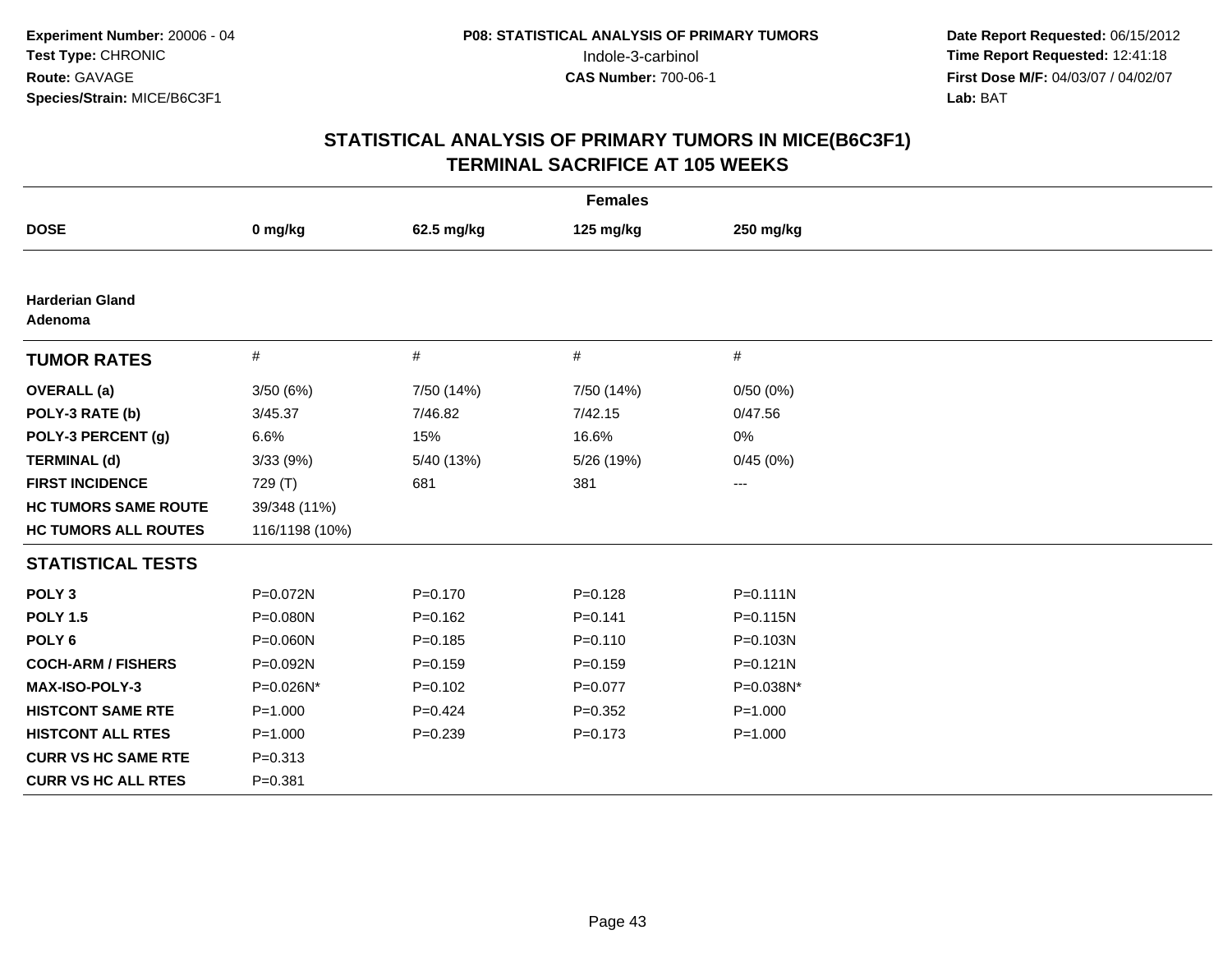| <b>Females</b>                                 |                |             |             |              |  |  |
|------------------------------------------------|----------------|-------------|-------------|--------------|--|--|
| <b>DOSE</b>                                    | 0 mg/kg        | 62.5 mg/kg  | 125 mg/kg   | 250 mg/kg    |  |  |
|                                                |                |             |             |              |  |  |
| <b>Harderian Gland</b><br>Carcinoma or Adenoma |                |             |             |              |  |  |
| <b>TUMOR RATES</b>                             | #              | $\#$        | $\#$        | $\#$         |  |  |
| <b>OVERALL</b> (a)                             | 3/50(6%)       | 8/50 (16%)  | 8/50 (16%)  | 1/50(2%)     |  |  |
| POLY-3 RATE (b)                                | 3/45.37        | 8/46.82     | 8/42.15     | 1/48.00      |  |  |
| POLY-3 PERCENT (g)                             | 6.6%           | 17.1%       | 19%         | 2.1%         |  |  |
| <b>TERMINAL (d)</b>                            | 3/33 (9%)      | 6/40 (15%)  | 6/26(23%)   | 0/45(0%)     |  |  |
| <b>FIRST INCIDENCE</b>                         | 729 (T)        | 681         | 381         | 603          |  |  |
| <b>HC TUMORS SAME ROUTE</b>                    | 42/348 (12%)   |             |             |              |  |  |
| <b>HC TUMORS ALL ROUTES</b>                    | 142/1198 (12%) |             |             |              |  |  |
| <b>STATISTICAL TESTS</b>                       |                |             |             |              |  |  |
| POLY <sub>3</sub>                              | $P = 0.134N$   | $P = 0.108$ | $P = 0.076$ | P=0.286N     |  |  |
| <b>POLY 1.5</b>                                | $P = 0.149N$   | $P=0.102$   | $P = 0.086$ | $P = 0.295N$ |  |  |
| POLY <sub>6</sub>                              | $P = 0.110N$   | $P = 0.119$ | $P=0.062$   | $P = 0.269N$ |  |  |
| <b>COCH-ARM / FISHERS</b>                      | P=0.169N       | $P = 0.100$ | $P = 0.100$ | P=0.309N     |  |  |
| <b>MAX-ISO-POLY-3</b>                          | P=0.048N*      | $P = 0.062$ | $P=0.044*$  | $P = 0.147N$ |  |  |
| <b>HISTCONT SAME RTE</b>                       | $P = 1.000$    | $P = 0.358$ | $P = 0.286$ | $P = 1.000$  |  |  |
| <b>HISTCONT ALL RTES</b>                       | $P = 1.000$    | $P = 0.254$ | $P = 0.171$ | $P = 1.000$  |  |  |
| <b>CURR VS HC SAME RTE</b>                     | $P = 0.250$    |             |             |              |  |  |
| <b>CURR VS HC ALL RTES</b>                     | $P = 0.205$    |             |             |              |  |  |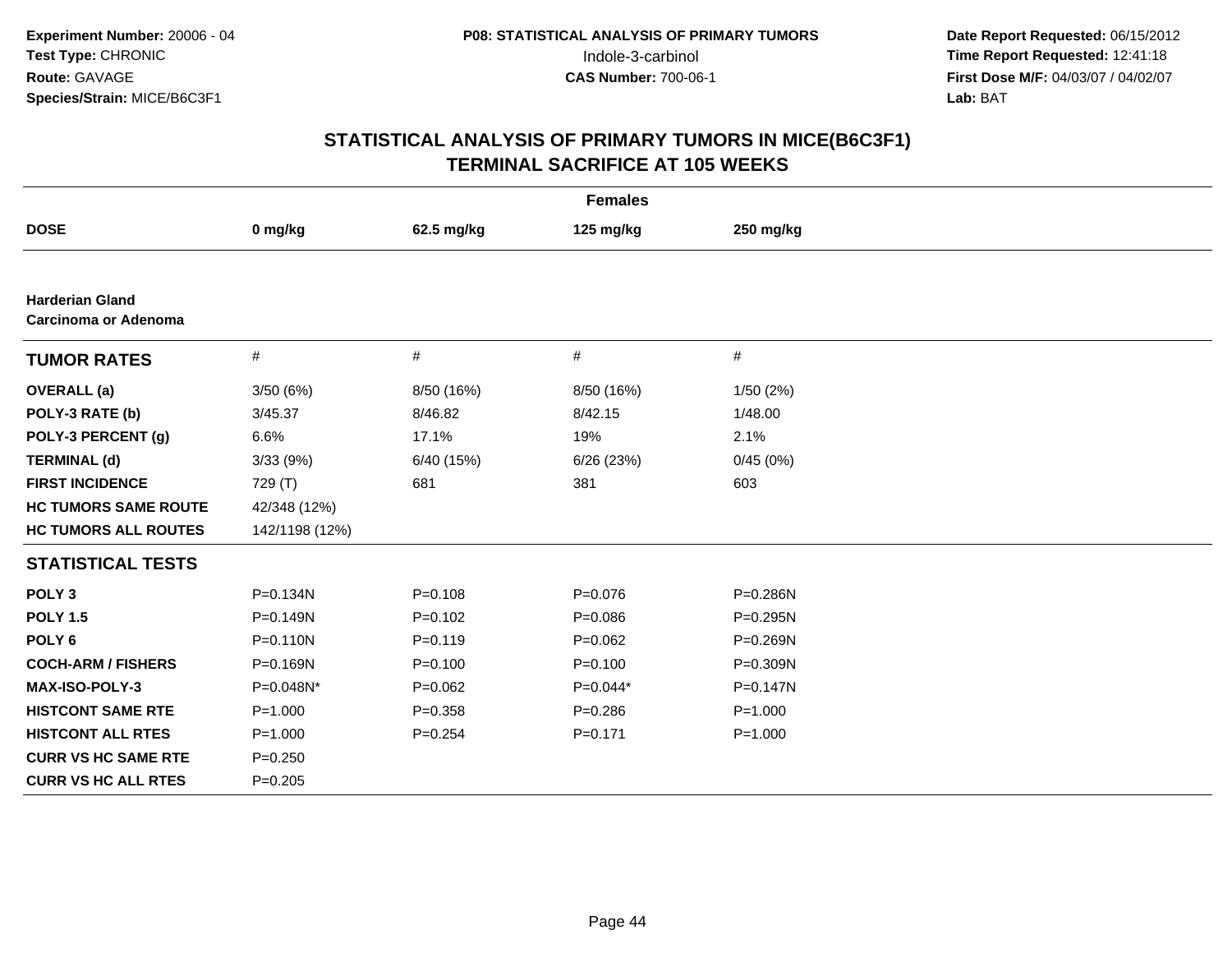| <b>Females</b>                              |             |            |           |           |  |  |
|---------------------------------------------|-------------|------------|-----------|-----------|--|--|
| <b>DOSE</b>                                 | 0 mg/kg     | 62.5 mg/kg | 125 mg/kg | 250 mg/kg |  |  |
|                                             |             |            |           |           |  |  |
| <b>Intestine Small: Duodenum</b><br>Adenoma |             |            |           |           |  |  |
| <b>TUMOR RATES</b>                          | $\#$        | #          | $\#$      | $\#$      |  |  |
| <b>OVERALL</b> (a)                          | 0/50(0%)    | 0/50(0%)   | 0/50(0%)  | 0/50(0%)  |  |  |
| POLY-3 RATE (b)                             | 0/45.37     | 0/46.47    | 0/40.66   | 0/47.56   |  |  |
| POLY-3 PERCENT (g)                          | $0\%$       | 0%         | 0%        | 0%        |  |  |
| <b>TERMINAL (d)</b>                         | 0/33(0%)    | 0/40(0%)   | 0/26(0%)  | 0/45(0%)  |  |  |
| <b>FIRST INCIDENCE</b>                      | ---         | $--$       | ---       | $--$      |  |  |
| <b>HC TUMORS SAME ROUTE</b>                 | 1/348 (0%)  |            |           |           |  |  |
| <b>HC TUMORS ALL ROUTES</b>                 | 1/1198 (0%) |            |           |           |  |  |
| <b>STATISTICAL TESTS</b>                    |             |            |           |           |  |  |
| POLY <sub>3</sub>                           | (n)         | (n)        | (n)       | (n)       |  |  |
| <b>POLY 1.5</b>                             | (n)         | (n)        | (n)       | (n)       |  |  |
| POLY <sub>6</sub>                           | (n)         | (n)        | (n)       | (n)       |  |  |
| <b>COCH-ARM / FISHERS</b>                   | (n)         | (n)        | (n)       | (n)       |  |  |
| MAX-ISO-POLY-3                              | (n)         | (n)        | (n)       | (n)       |  |  |
| <b>HISTCONT SAME RTE</b>                    | (n)         | (n)        | (n)       | (n)       |  |  |
| <b>HISTCONT ALL RTES</b>                    | (n)         | (n)        | (n)       | (n)       |  |  |
| <b>CURR VS HC SAME RTE</b>                  | (n)         |            |           |           |  |  |
| <b>CURR VS HC ALL RTES</b>                  | (n)         |            |           |           |  |  |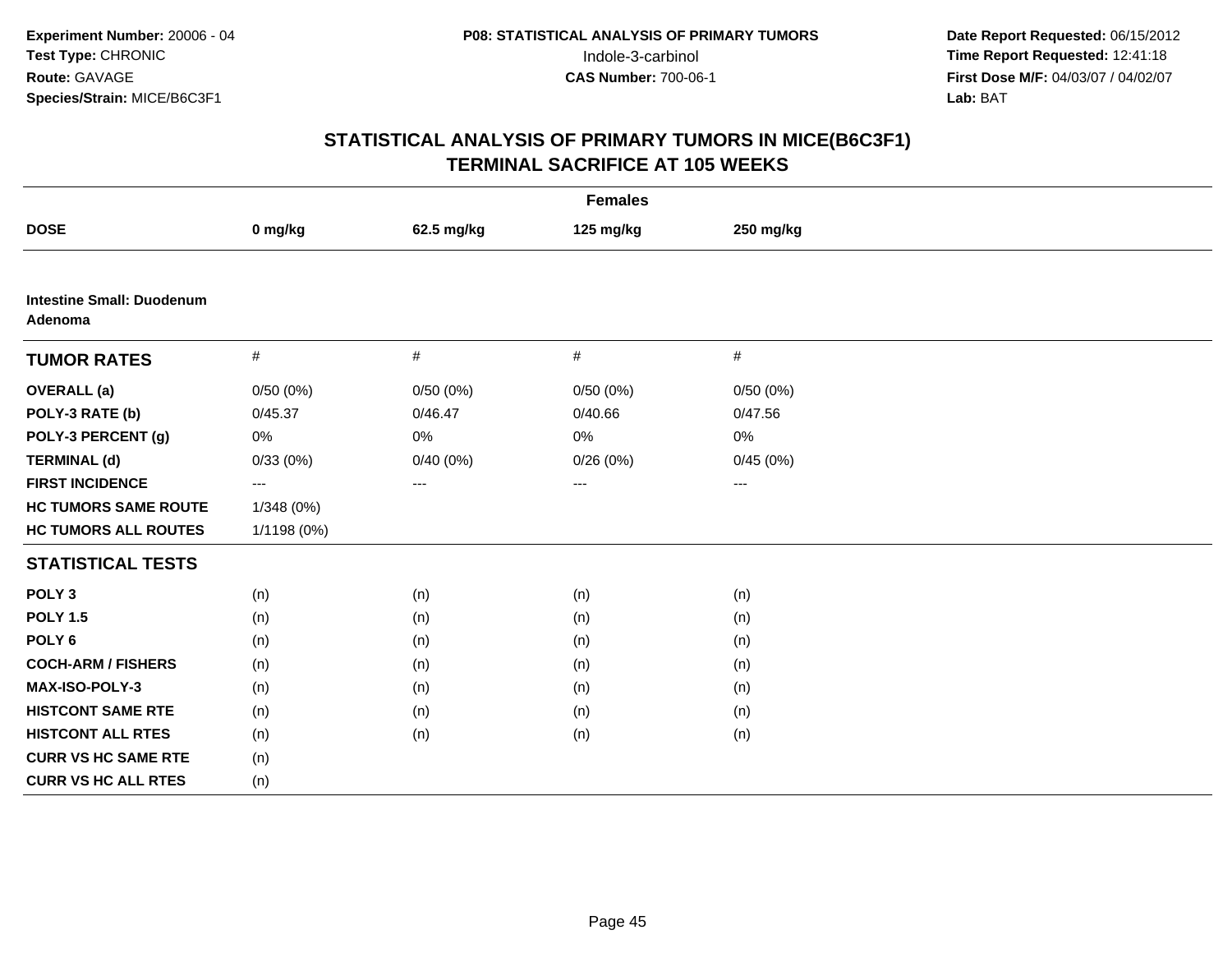| <b>Females</b>                                |             |            |           |           |  |  |
|-----------------------------------------------|-------------|------------|-----------|-----------|--|--|
| <b>DOSE</b>                                   | 0 mg/kg     | 62.5 mg/kg | 125 mg/kg | 250 mg/kg |  |  |
|                                               |             |            |           |           |  |  |
| <b>Intestine Small: Duodenum</b><br>Carcinoma |             |            |           |           |  |  |
| <b>TUMOR RATES</b>                            | $\#$        | #          | $\#$      | $\#$      |  |  |
| <b>OVERALL</b> (a)                            | 0/50(0%)    | 0/50(0%)   | 0/50(0%)  | 0/50(0%)  |  |  |
| POLY-3 RATE (b)                               | 0/45.37     | 0/46.47    | 0/40.66   | 0/47.56   |  |  |
| POLY-3 PERCENT (g)                            | $0\%$       | 0%         | 0%        | 0%        |  |  |
| <b>TERMINAL (d)</b>                           | 0/33(0%)    | 0/40(0%)   | 0/26(0%)  | 0/45(0%)  |  |  |
| <b>FIRST INCIDENCE</b>                        | ---         | $--$       | ---       | $--$      |  |  |
| <b>HC TUMORS SAME ROUTE</b>                   | 0/348(0%)   |            |           |           |  |  |
| <b>HC TUMORS ALL ROUTES</b>                   | 2/1198 (0%) |            |           |           |  |  |
| <b>STATISTICAL TESTS</b>                      |             |            |           |           |  |  |
| POLY <sub>3</sub>                             | (n)         | (n)        | (n)       | (n)       |  |  |
| <b>POLY 1.5</b>                               | (n)         | (n)        | (n)       | (n)       |  |  |
| POLY <sub>6</sub>                             | (n)         | (n)        | (n)       | (n)       |  |  |
| <b>COCH-ARM / FISHERS</b>                     | (n)         | (n)        | (n)       | (n)       |  |  |
| MAX-ISO-POLY-3                                | (n)         | (n)        | (n)       | (n)       |  |  |
| <b>HISTCONT SAME RTE</b>                      | (n)         | (n)        | (n)       | (n)       |  |  |
| <b>HISTCONT ALL RTES</b>                      | (n)         | (n)        | (n)       | (n)       |  |  |
| <b>CURR VS HC SAME RTE</b>                    | (n)         |            |           |           |  |  |
| <b>CURR VS HC ALL RTES</b>                    | (n)         |            |           |           |  |  |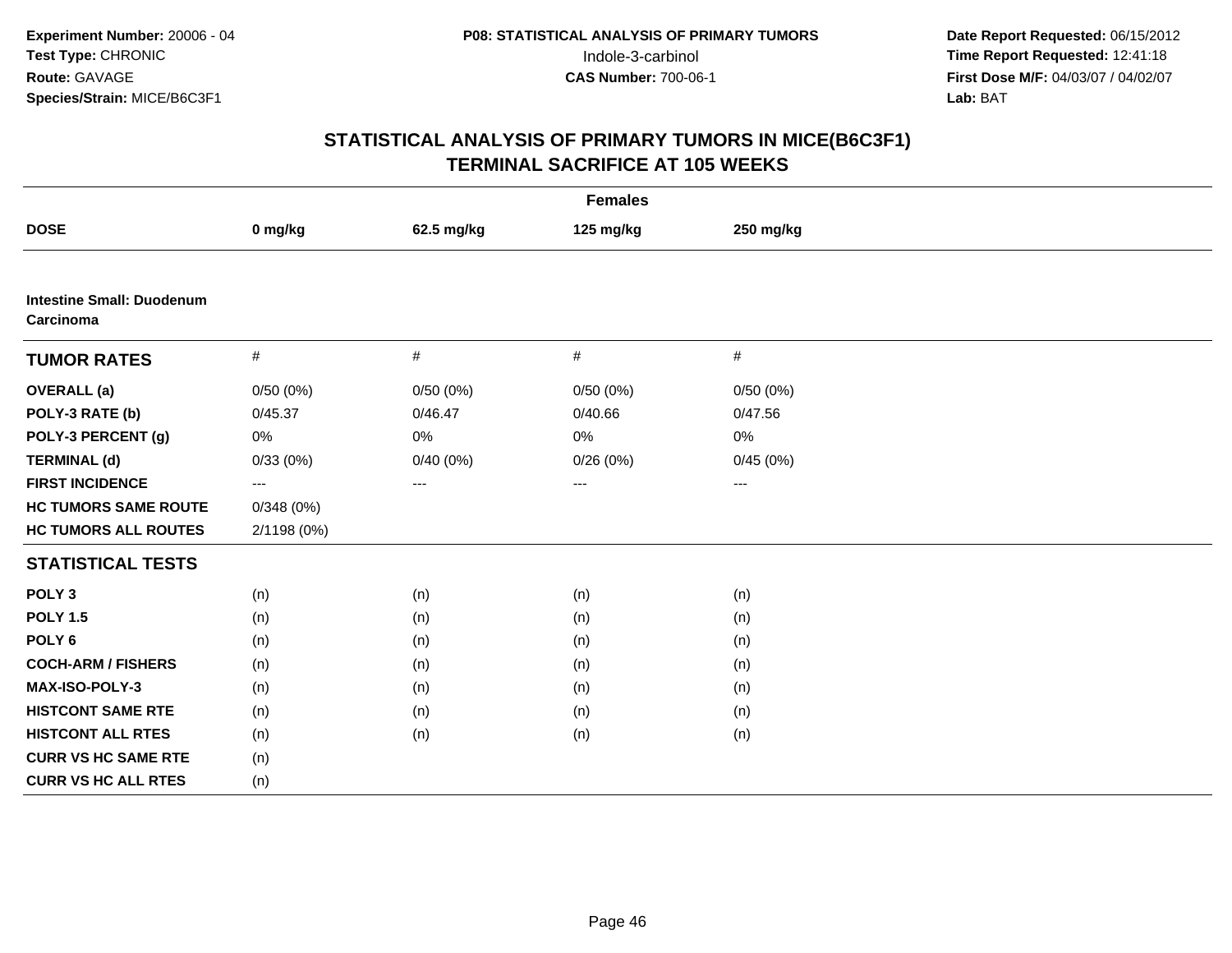| <b>Females</b>                                      |             |            |           |           |  |  |
|-----------------------------------------------------|-------------|------------|-----------|-----------|--|--|
| <b>DOSE</b>                                         | 0 mg/kg     | 62.5 mg/kg | 125 mg/kg | 250 mg/kg |  |  |
|                                                     |             |            |           |           |  |  |
| <b>Intestine Small: Site Unspecified</b><br>Adenoma |             |            |           |           |  |  |
| <b>TUMOR RATES</b>                                  | $\#$        | $\#$       | $\#$      | #         |  |  |
| <b>OVERALL</b> (a)                                  | 0/50(0%)    | 0/50(0%)   | 0/50(0%)  | 0/50(0%)  |  |  |
| POLY-3 RATE (b)                                     | 0/45.37     | 0/46.47    | 0/40.66   | 0/47.56   |  |  |
| POLY-3 PERCENT (g)                                  | 0%          | $0\%$      | 0%        | 0%        |  |  |
| <b>TERMINAL (d)</b>                                 | 0/33(0%)    | 0/40(0%)   | 0/26(0%)  | 0/45(0%)  |  |  |
| <b>FIRST INCIDENCE</b>                              | ---         | $---$      | ---       | $---$     |  |  |
| <b>HC TUMORS SAME ROUTE</b>                         | 2/348(1%)   |            |           |           |  |  |
| <b>HC TUMORS ALL ROUTES</b>                         | 2/1198 (0%) |            |           |           |  |  |
| <b>STATISTICAL TESTS</b>                            |             |            |           |           |  |  |
| POLY <sub>3</sub>                                   | (n)         | (n)        | (n)       | (n)       |  |  |
| <b>POLY 1.5</b>                                     | (n)         | (n)        | (n)       | (n)       |  |  |
| POLY <sub>6</sub>                                   | (n)         | (n)        | (n)       | (n)       |  |  |
| <b>COCH-ARM / FISHERS</b>                           | (n)         | (n)        | (n)       | (n)       |  |  |
| <b>MAX-ISO-POLY-3</b>                               | (n)         | (n)        | (n)       | (n)       |  |  |
| <b>HISTCONT SAME RTE</b>                            | (n)         | (n)        | (n)       | (n)       |  |  |
| <b>HISTCONT ALL RTES</b>                            | (n)         | (n)        | (n)       | (n)       |  |  |
| <b>CURR VS HC SAME RTE</b>                          | (n)         |            |           |           |  |  |
| <b>CURR VS HC ALL RTES</b>                          | (n)         |            |           |           |  |  |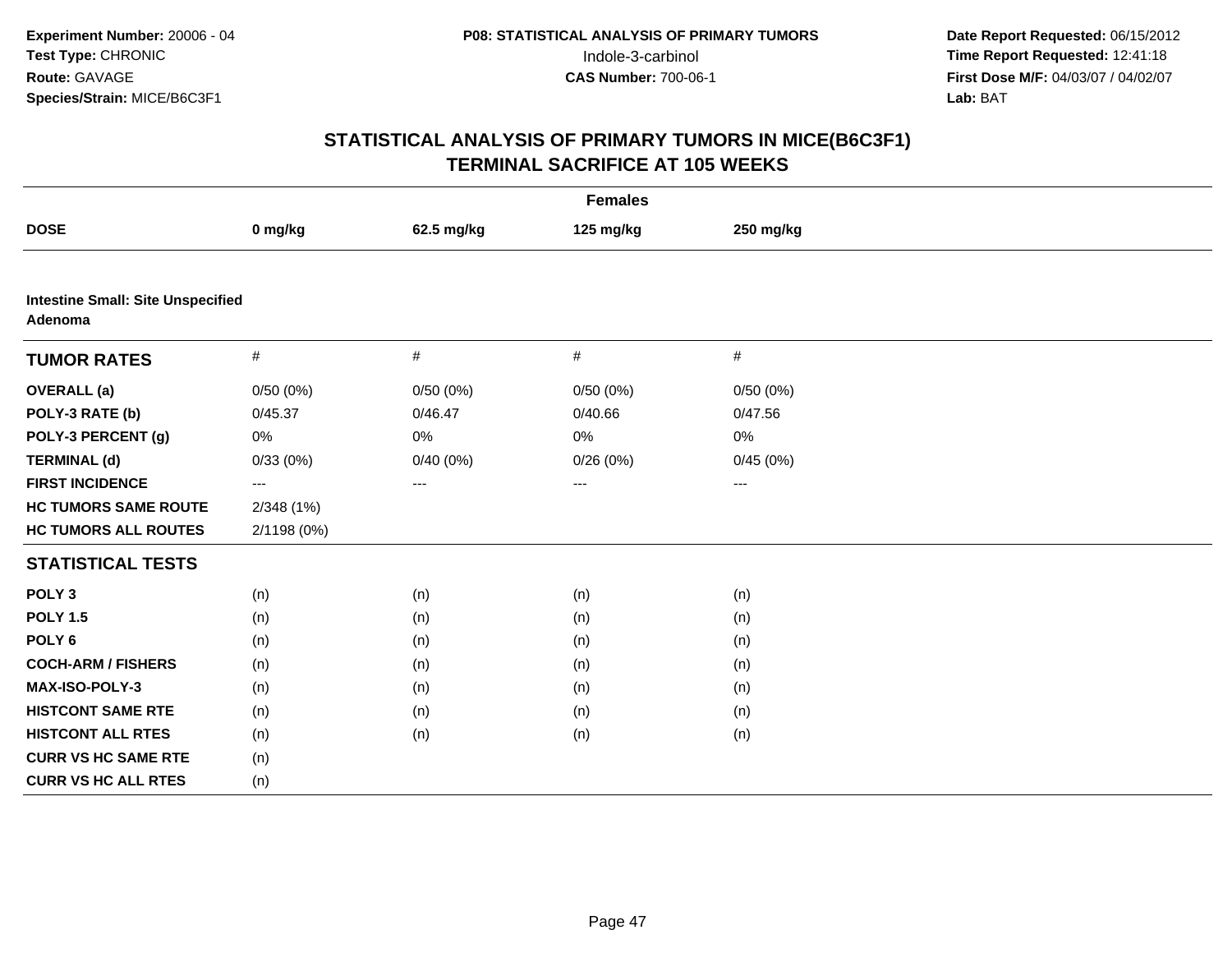| <b>Females</b>                                        |             |            |           |                        |  |  |
|-------------------------------------------------------|-------------|------------|-----------|------------------------|--|--|
| <b>DOSE</b>                                           | 0 mg/kg     | 62.5 mg/kg | 125 mg/kg | 250 mg/kg              |  |  |
|                                                       |             |            |           |                        |  |  |
| <b>Intestine Small: Site Unspecified</b><br>Carcinoma |             |            |           |                        |  |  |
| <b>TUMOR RATES</b>                                    | $\#$        | #          | $\#$      | $\#$                   |  |  |
| <b>OVERALL</b> (a)                                    | 0/50(0%)    | 0/50(0%)   | 0/50(0%)  | 0/50(0%)               |  |  |
| POLY-3 RATE (b)                                       | 0/45.37     | 0/46.47    | 0/40.66   | 0/47.56                |  |  |
| POLY-3 PERCENT (g)                                    | 0%          | 0%         | 0%        | 0%                     |  |  |
| <b>TERMINAL (d)</b>                                   | 0/33(0%)    | 0/40(0%)   | 0/26(0%)  | 0/45(0%)               |  |  |
| <b>FIRST INCIDENCE</b>                                | ---         | $---$      | ---       | $\qquad \qquad \cdots$ |  |  |
| <b>HC TUMORS SAME ROUTE</b>                           | 1/348 (0%)  |            |           |                        |  |  |
| <b>HC TUMORS ALL ROUTES</b>                           | 6/1198 (1%) |            |           |                        |  |  |
| <b>STATISTICAL TESTS</b>                              |             |            |           |                        |  |  |
| POLY <sub>3</sub>                                     | (n)         | (n)        | (n)       | (n)                    |  |  |
| <b>POLY 1.5</b>                                       | (n)         | (n)        | (n)       | (n)                    |  |  |
| POLY <sub>6</sub>                                     | (n)         | (n)        | (n)       | (n)                    |  |  |
| <b>COCH-ARM / FISHERS</b>                             | (n)         | (n)        | (n)       | (n)                    |  |  |
| MAX-ISO-POLY-3                                        | (n)         | (n)        | (n)       | (n)                    |  |  |
| <b>HISTCONT SAME RTE</b>                              | (n)         | (n)        | (n)       | (n)                    |  |  |
| <b>HISTCONT ALL RTES</b>                              | (n)         | (n)        | (n)       | (n)                    |  |  |
| <b>CURR VS HC SAME RTE</b>                            | (n)         |            |           |                        |  |  |
| <b>CURR VS HC ALL RTES</b>                            | (n)         |            |           |                        |  |  |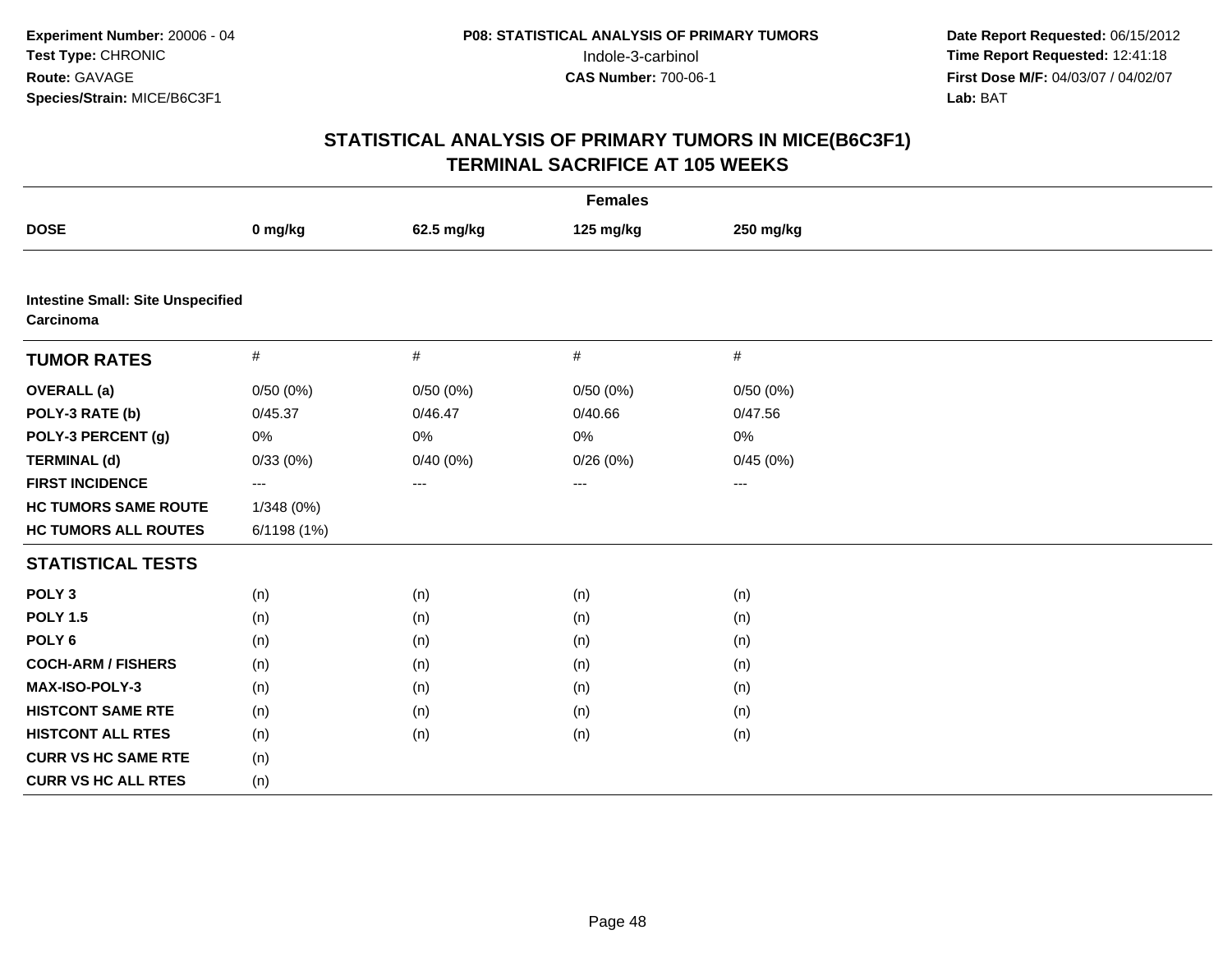| <b>Females</b>                                                          |                   |            |           |           |  |  |  |
|-------------------------------------------------------------------------|-------------------|------------|-----------|-----------|--|--|--|
| <b>DOSE</b>                                                             | 0 mg/kg           | 62.5 mg/kg | 125 mg/kg | 250 mg/kg |  |  |  |
|                                                                         |                   |            |           |           |  |  |  |
| <b>Intestine Small: Site Unspecified</b><br><b>Carcinoma or Adenoma</b> |                   |            |           |           |  |  |  |
| <b>TUMOR RATES</b>                                                      | $\#$              | #          | $\#$      | $\#$      |  |  |  |
| <b>OVERALL</b> (a)                                                      | 0/50(0%)          | 0/50(0%)   | 0/50(0%)  | 0/50(0%)  |  |  |  |
| POLY-3 RATE (b)                                                         | 0/45.37           | 0/46.47    | 0/40.66   | 0/47.56   |  |  |  |
| POLY-3 PERCENT (g)                                                      | 0%                | 0%         | 0%        | 0%        |  |  |  |
| <b>TERMINAL (d)</b>                                                     | 0/33(0%)          | 0/40(0%)   | 0/26(0%)  | 0/45(0%)  |  |  |  |
| <b>FIRST INCIDENCE</b>                                                  | $\qquad \qquad -$ | $---$      | ---       | ---       |  |  |  |
| <b>HC TUMORS SAME ROUTE</b>                                             | 3/348 (1%)        |            |           |           |  |  |  |
| <b>HC TUMORS ALL ROUTES</b>                                             | 8/1198 (1%)       |            |           |           |  |  |  |
| <b>STATISTICAL TESTS</b>                                                |                   |            |           |           |  |  |  |
| POLY <sub>3</sub>                                                       | (n)               | (n)        | (n)       | (n)       |  |  |  |
| <b>POLY 1.5</b>                                                         | (n)               | (n)        | (n)       | (n)       |  |  |  |
| POLY <sub>6</sub>                                                       | (n)               | (n)        | (n)       | (n)       |  |  |  |
| <b>COCH-ARM / FISHERS</b>                                               | (n)               | (n)        | (n)       | (n)       |  |  |  |
| MAX-ISO-POLY-3                                                          | (n)               | (n)        | (n)       | (n)       |  |  |  |
| <b>HISTCONT SAME RTE</b>                                                | (n)               | (n)        | (n)       | (n)       |  |  |  |
| <b>HISTCONT ALL RTES</b>                                                | (n)               | (n)        | (n)       | (n)       |  |  |  |
| <b>CURR VS HC SAME RTE</b>                                              | (n)               |            |           |           |  |  |  |
| <b>CURR VS HC ALL RTES</b>                                              | (n)               |            |           |           |  |  |  |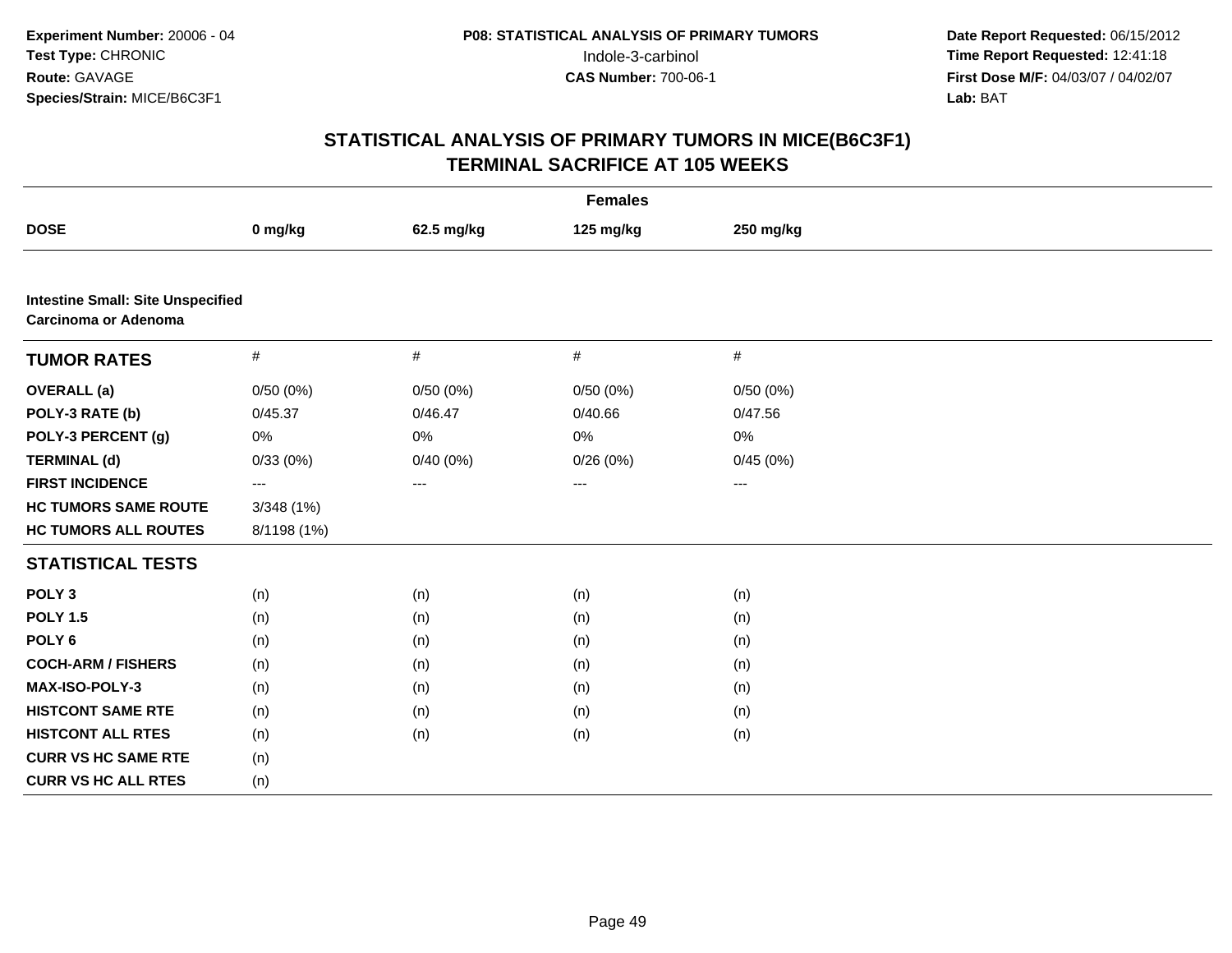| <b>Females</b>              |              |            |           |           |  |  |  |
|-----------------------------|--------------|------------|-----------|-----------|--|--|--|
| <b>DOSE</b>                 | 0 mg/kg      | 62.5 mg/kg | 125 mg/kg | 250 mg/kg |  |  |  |
|                             |              |            |           |           |  |  |  |
| Liver<br>Hemangiosarcoma    |              |            |           |           |  |  |  |
| <b>TUMOR RATES</b>          |              |            |           |           |  |  |  |
| <b>OVERALL</b> (a)          | 0/50(0%)     | 0/50(0%)   | 1/50(2%)  | 0/50(0%)  |  |  |  |
| POLY-3 RATE (b)             | 0/45.37      | 0/46.47    | 1/40.96   | 0/47.56   |  |  |  |
| POLY-3 PERCENT (g)          | 0%           | 0%         | 2.4%      | 0%        |  |  |  |
| <b>TERMINAL (d)</b>         | 0/33(0%)     | 0/40(0%)   | 0/26(0%)  | 0/45(0%)  |  |  |  |
| <b>FIRST INCIDENCE</b>      | $--$         | $--$       | 647       | $--$      |  |  |  |
| <b>HC TUMORS SAME ROUTE</b> | 1/347 (0%)   |            |           |           |  |  |  |
| <b>HC TUMORS ALL ROUTES</b> | 13/1195 (1%) |            |           |           |  |  |  |
| <b>STATISTICAL TESTS</b>    |              |            |           |           |  |  |  |
| POLY <sub>3</sub>           | (n)          | (n)        | (n)       | (n)       |  |  |  |
| <b>POLY 1.5</b>             | (n)          | (n)        | (n)       | (n)       |  |  |  |
| POLY <sub>6</sub>           | (n)          | (n)        | (n)       | (n)       |  |  |  |
| <b>COCH-ARM / FISHERS</b>   | (n)          | (n)        | (n)       | (n)       |  |  |  |
| MAX-ISO-POLY-3              | (n)          | (n)        | (n)       | (n)       |  |  |  |
| <b>HISTCONT SAME RTE</b>    | (n)          | (n)        | (n)       | (n)       |  |  |  |
| <b>HISTCONT ALL RTES</b>    | (n)          | (n)        | (n)       | (n)       |  |  |  |
| <b>CURR VS HC SAME RTE</b>  | (n)          |            |           |           |  |  |  |
| <b>CURR VS HC ALL RTES</b>  | (n)          |            |           |           |  |  |  |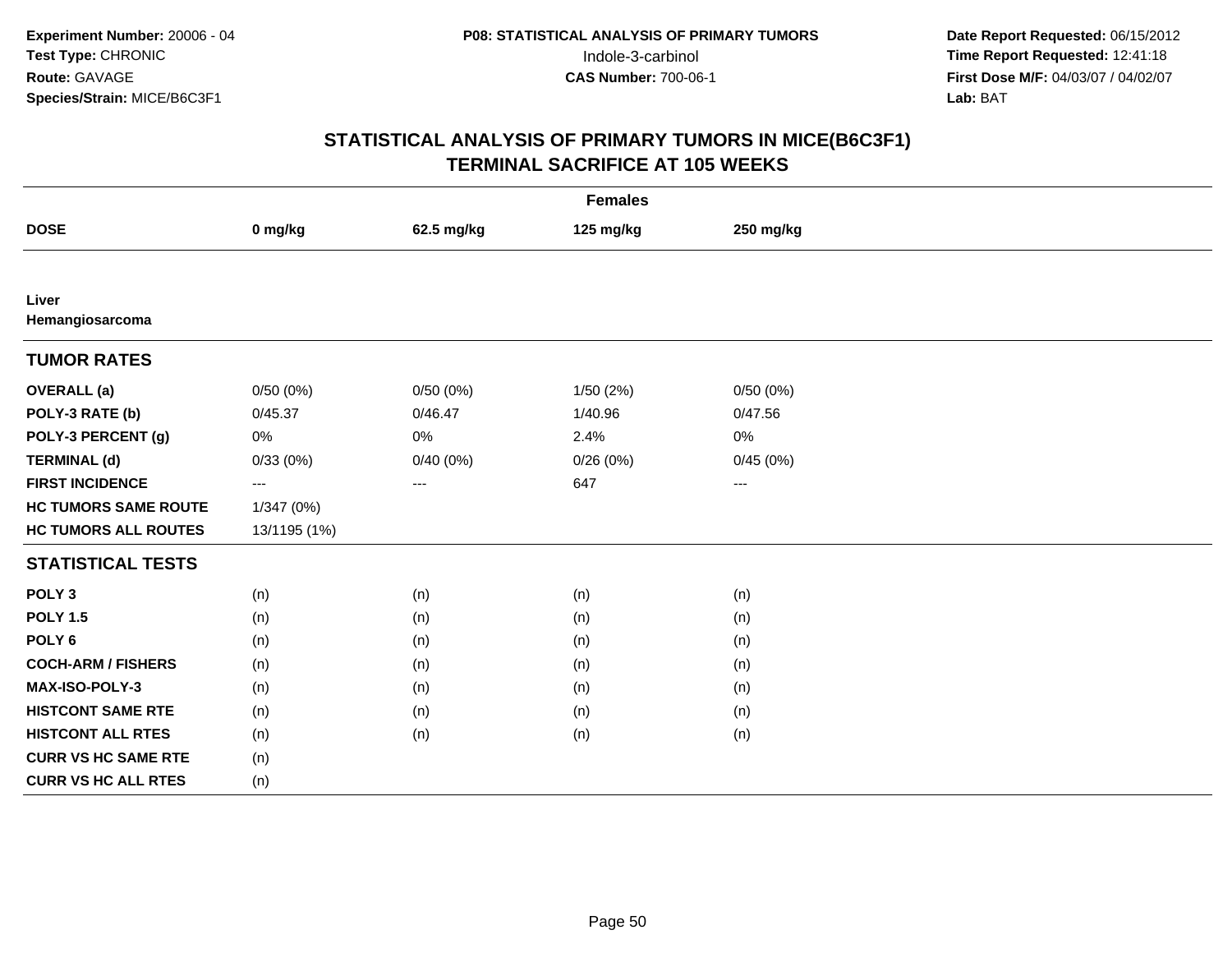| <b>Females</b>              |             |            |           |           |  |  |  |
|-----------------------------|-------------|------------|-----------|-----------|--|--|--|
| <b>DOSE</b>                 | 0 mg/kg     | 62.5 mg/kg | 125 mg/kg | 250 mg/kg |  |  |  |
|                             |             |            |           |           |  |  |  |
| Liver<br>Hepatoblastoma     |             |            |           |           |  |  |  |
| <b>TUMOR RATES</b>          |             |            |           |           |  |  |  |
| <b>OVERALL</b> (a)          | 0/50(0%)    | 0/50(0%)   | 1/50(2%)  | 1/50 (2%) |  |  |  |
| POLY-3 RATE (b)             | 0/45.37     | 0/46.47    | 1/40.66   | 1/47.56   |  |  |  |
| POLY-3 PERCENT (g)          | $0\%$       | $0\%$      | 2.5%      | 2.1%      |  |  |  |
| <b>TERMINAL (d)</b>         | 0/33(0%)    | 0/40(0%)   | 1/26(4%)  | 1/45 (2%) |  |  |  |
| <b>FIRST INCIDENCE</b>      | ---         | ---        | 729 (T)   | 729 (T)   |  |  |  |
| <b>HC TUMORS SAME ROUTE</b> | 1/347 (0%)  |            |           |           |  |  |  |
| <b>HC TUMORS ALL ROUTES</b> | 4/1195 (0%) |            |           |           |  |  |  |
| <b>STATISTICAL TESTS</b>    |             |            |           |           |  |  |  |
| POLY <sub>3</sub>           | (n)         | (n)        | (n)       | (n)       |  |  |  |
| <b>POLY 1.5</b>             | (n)         | (n)        | (n)       | (n)       |  |  |  |
| POLY <sub>6</sub>           | (n)         | (n)        | (n)       | (n)       |  |  |  |
| <b>COCH-ARM / FISHERS</b>   | (n)         | (n)        | (n)       | (n)       |  |  |  |
| MAX-ISO-POLY-3              | (n)         | (n)        | (n)       | (n)       |  |  |  |
| <b>HISTCONT SAME RTE</b>    | (n)         | (n)        | (n)       | (n)       |  |  |  |
| <b>HISTCONT ALL RTES</b>    | (n)         | (n)        | (n)       | (n)       |  |  |  |
| <b>CURR VS HC SAME RTE</b>  | (n)         |            |           |           |  |  |  |
| <b>CURR VS HC ALL RTES</b>  | (n)         |            |           |           |  |  |  |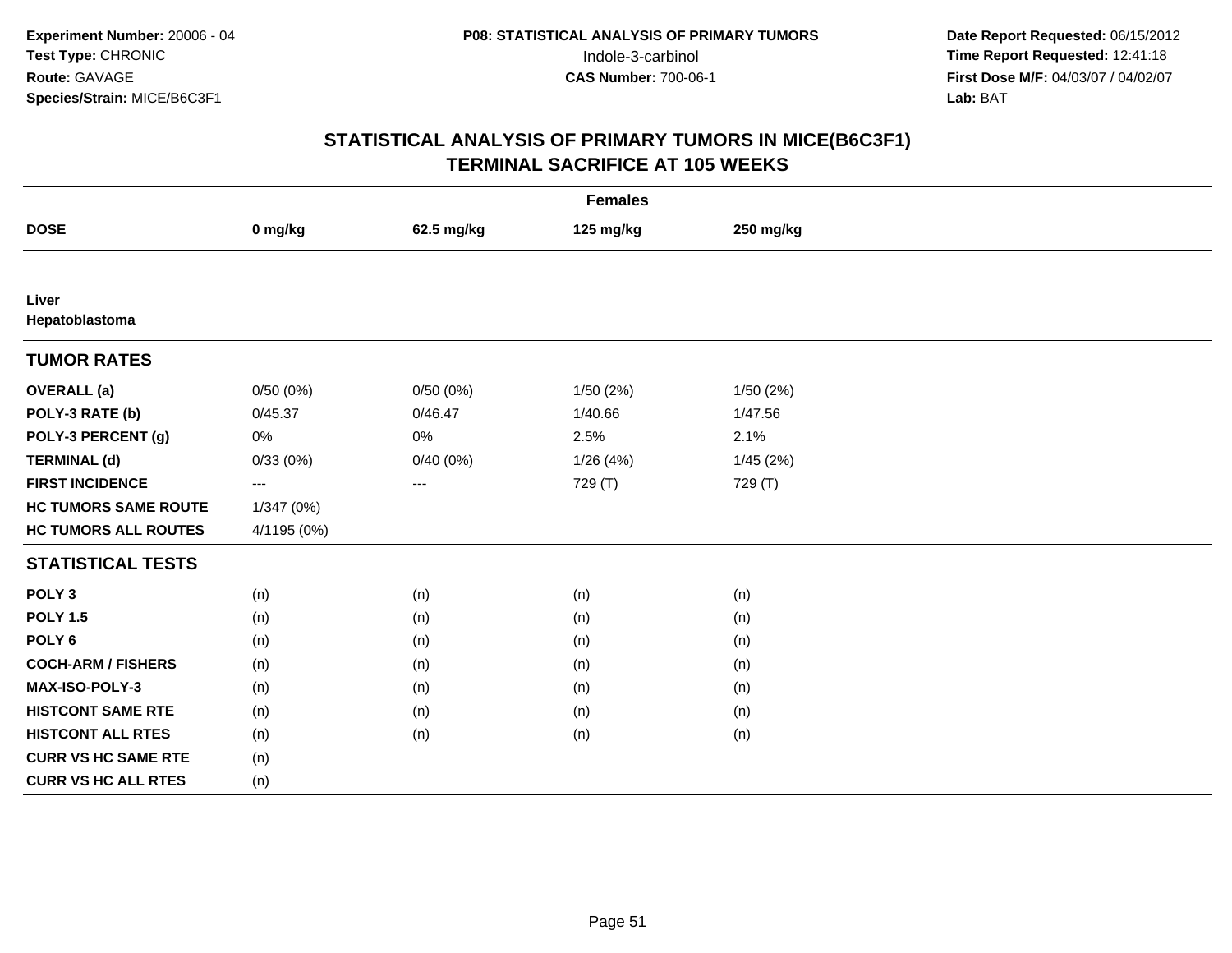| <b>Females</b>                  |                |             |             |             |  |  |  |
|---------------------------------|----------------|-------------|-------------|-------------|--|--|--|
| <b>DOSE</b>                     | 0 mg/kg        | 62.5 mg/kg  | 125 mg/kg   | 250 mg/kg   |  |  |  |
|                                 |                |             |             |             |  |  |  |
| Liver<br>Hepatocellular Adenoma |                |             |             |             |  |  |  |
| <b>TUMOR RATES</b>              |                |             |             |             |  |  |  |
| <b>OVERALL</b> (a)              | 7/50 (14%)     | 14/50 (28%) | 8/50 (16%)  | 11/50 (22%) |  |  |  |
| POLY-3 RATE (b)                 | 7/45.97        | 14/46.63    | 8/41.04     | 11/48.00    |  |  |  |
| POLY-3 PERCENT (g)              | 15.2%          | 30%         | 19.5%       | 22.9%       |  |  |  |
| <b>TERMINAL (d)</b>             | 5/33 (15%)     | 13/40 (33%) | 7/26 (27%)  | 10/45 (22%) |  |  |  |
| <b>FIRST INCIDENCE</b>          | 568            | 687         | 621         | 603         |  |  |  |
| <b>HC TUMORS SAME ROUTE</b>     | 75/347 (22%)   |             |             |             |  |  |  |
| <b>HC TUMORS ALL ROUTES</b>     | 380/1195 (32%) |             |             |             |  |  |  |
| <b>STATISTICAL TESTS</b>        |                |             |             |             |  |  |  |
| POLY <sub>3</sub>               | $P = 0.390$    | $P = 0.071$ | $P=0.405$   | $P = 0.247$ |  |  |  |
| <b>POLY 1.5</b>                 | $P = 0.373$    | $P = 0.068$ | $P=0.445$   | $P = 0.232$ |  |  |  |
| POLY <sub>6</sub>               | $P=0.429$      | $P=0.078$   | $P = 0.353$ | $P=0.277$   |  |  |  |
| <b>COCH-ARM / FISHERS</b>       | $P = 0.360$    | $P = 0.070$ | $P = 0.500$ | $P = 0.218$ |  |  |  |
| <b>MAX-ISO-POLY-3</b>           | $P = 0.231$    | $P=0.044*$  | $P = 0.309$ | $P=0.177$   |  |  |  |
| <b>HISTCONT SAME RTE</b>        | $P = 0.769$    | $P=0.292$   | $P = 1.000$ | $P = 1.000$ |  |  |  |
| <b>HISTCONT ALL RTES</b>        | (h)            | (h)         | (h)         | (h)         |  |  |  |
| <b>CURR VS HC SAME RTE</b>      | $P = 0.237$    |             |             |             |  |  |  |
| <b>CURR VS HC ALL RTES</b>      | P=0.008**      |             |             |             |  |  |  |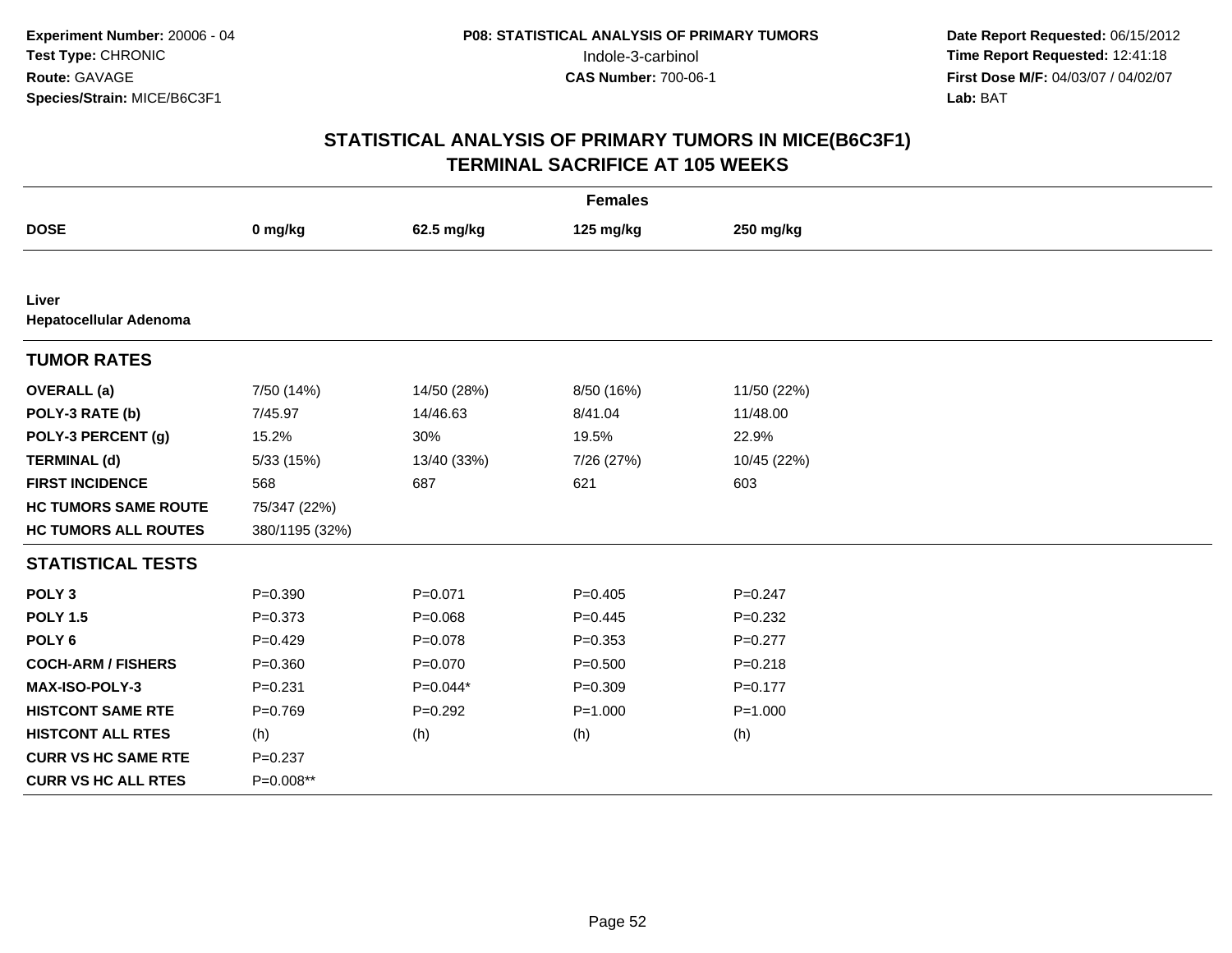| <b>Females</b>                           |                |             |             |              |  |  |  |
|------------------------------------------|----------------|-------------|-------------|--------------|--|--|--|
| <b>DOSE</b>                              | 0 mg/kg        | 62.5 mg/kg  | 125 mg/kg   | 250 mg/kg    |  |  |  |
|                                          |                |             |             |              |  |  |  |
| Liver<br><b>Hepatocellular Carcinoma</b> |                |             |             |              |  |  |  |
| <b>TUMOR RATES</b>                       |                |             |             |              |  |  |  |
| <b>OVERALL</b> (a)                       | 6/50 (12%)     | 8/50 (16%)  | 9/50 (18%)  | 4/50 (8%)    |  |  |  |
| POLY-3 RATE (b)                          | 6/45.45        | 8/46.76     | 9/41.82     | 4/47.56      |  |  |  |
| POLY-3 PERCENT (g)                       | 13.2%          | 17.1%       | 21.5%       | 8.4%         |  |  |  |
| <b>TERMINAL (d)</b>                      | 5/33 (15%)     | 7/40 (18%)  | 5/26 (19%)  | 4/45 (9%)    |  |  |  |
| <b>FIRST INCIDENCE</b>                   | 709            | 650         | 606         | 729 (T)      |  |  |  |
| <b>HC TUMORS SAME ROUTE</b>              | 29/347 (8%)    |             |             |              |  |  |  |
| <b>HC TUMORS ALL ROUTES</b>              | 144/1195 (12%) |             |             |              |  |  |  |
| <b>STATISTICAL TESTS</b>                 |                |             |             |              |  |  |  |
| POLY <sub>3</sub>                        | $P = 0.246N$   | $P=0.409$   | $P = 0.228$ | $P = 0.341N$ |  |  |  |
| <b>POLY 1.5</b>                          | $P = 0.261N$   | $P = 0.394$ | $P=0.252$   | P=0.356N     |  |  |  |
| POLY <sub>6</sub>                        | $P = 0.218N$   | $P=0.432$   | $P = 0.200$ | P=0.316N     |  |  |  |
| <b>COCH-ARM / FISHERS</b>                | $P = 0.276N$   | $P = 0.387$ | $P = 0.288$ | P=0.370N     |  |  |  |
| <b>MAX-ISO-POLY-3</b>                    | $P = 0.191N$   | $P = 0.304$ | $P = 0.161$ | P=0.234N     |  |  |  |
| <b>HISTCONT SAME RTE</b>                 | $P = 0.331$    | $P=0.095$   | $P=0.037*$  | $P = 1.000$  |  |  |  |
| <b>HISTCONT ALL RTES</b>                 | $P = 0.687$    | $P = 0.363$ | $P = 0.212$ | $P = 1.000$  |  |  |  |
| <b>CURR VS HC SAME RTE</b>               | $P=0.442$      |             |             |              |  |  |  |
| <b>CURR VS HC ALL RTES</b>               | $P = 0.989$    |             |             |              |  |  |  |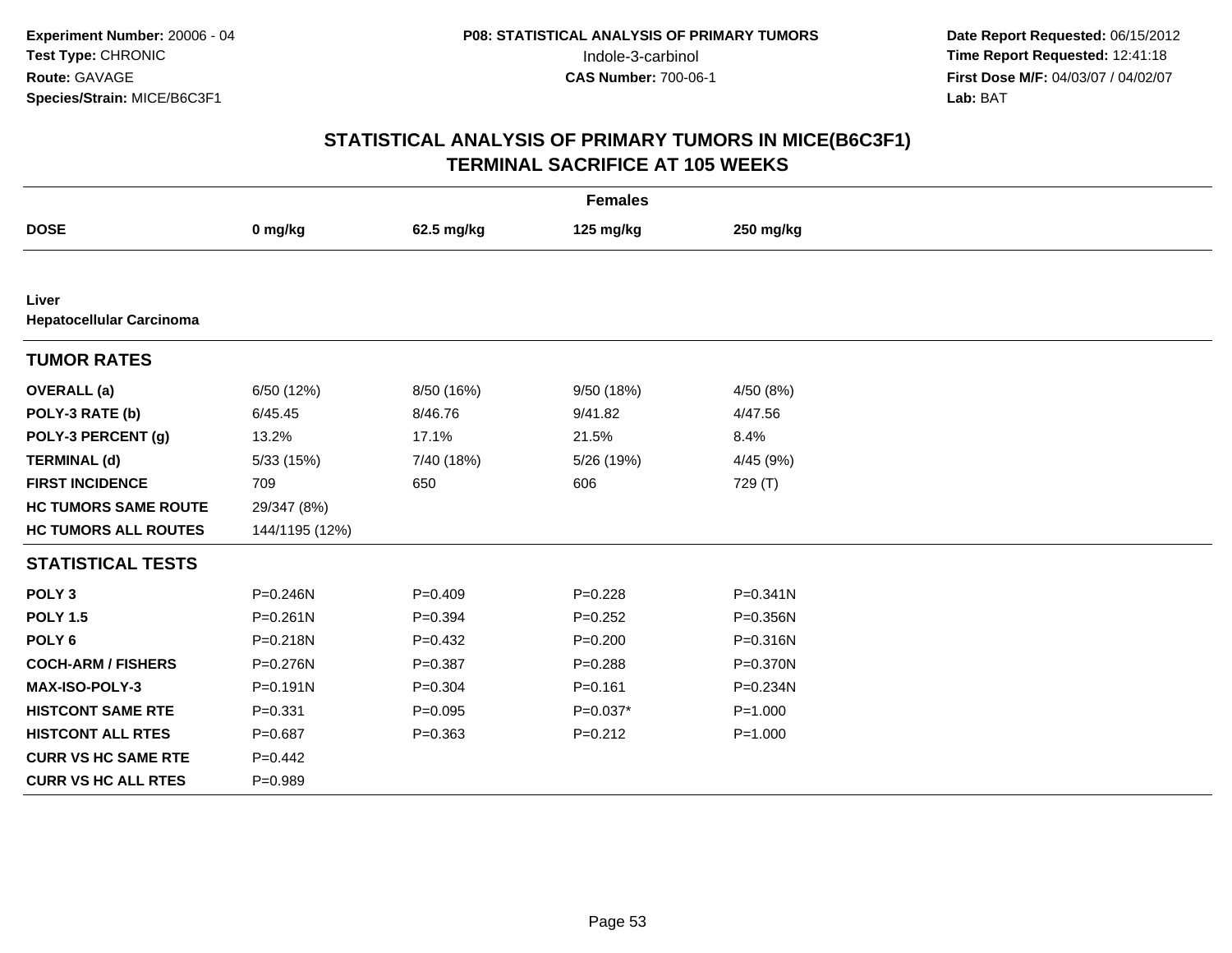| <b>Females</b>              |                                            |             |             |              |  |  |  |  |  |
|-----------------------------|--------------------------------------------|-------------|-------------|--------------|--|--|--|--|--|
| <b>DOSE</b>                 | 0 mg/kg                                    | 62.5 mg/kg  | 125 mg/kg   | 250 mg/kg    |  |  |  |  |  |
|                             |                                            |             |             |              |  |  |  |  |  |
| Liver                       | Hepatocellular Carcinoma or Hepatoblastoma |             |             |              |  |  |  |  |  |
| <b>TUMOR RATES</b>          |                                            |             |             |              |  |  |  |  |  |
| <b>OVERALL</b> (a)          | 6/50 (12%)                                 | 8/50 (16%)  | 10/50 (20%) | 4/50 (8%)    |  |  |  |  |  |
| POLY-3 RATE (b)             | 6/45.45                                    | 8/46.76     | 10/41.82    | 4/47.56      |  |  |  |  |  |
| POLY-3 PERCENT (g)          | 13.2%                                      | 17.1%       | 23.9%       | 8.4%         |  |  |  |  |  |
| <b>TERMINAL (d)</b>         | 5/33 (15%)                                 | 7/40 (18%)  | 6/26(23%)   | 4/45 (9%)    |  |  |  |  |  |
| <b>FIRST INCIDENCE</b>      | 709                                        | 650         | 606         | 729 (T)      |  |  |  |  |  |
| <b>HC TUMORS SAME ROUTE</b> | 30/347 (9%)                                |             |             |              |  |  |  |  |  |
| <b>HC TUMORS ALL ROUTES</b> | 148/1195 (12%)                             |             |             |              |  |  |  |  |  |
| <b>STATISTICAL TESTS</b>    |                                            |             |             |              |  |  |  |  |  |
| POLY <sub>3</sub>           | P=0.257N                                   | $P=0.409$   | $P=0.154$   | $P = 0.341N$ |  |  |  |  |  |
| <b>POLY 1.5</b>             | $P = 0.273N$                               | $P=0.394$   | $P=0.174$   | P=0.356N     |  |  |  |  |  |
| POLY <sub>6</sub>           | P=0.228N                                   | $P = 0.432$ | $P = 0.131$ | P=0.316N     |  |  |  |  |  |
| <b>COCH-ARM / FISHERS</b>   | $P = 0.291N$                               | $P = 0.387$ | $P=0.207$   | P=0.370N     |  |  |  |  |  |
| <b>MAX-ISO-POLY-3</b>       | P=0.164N                                   | $P = 0.304$ | $P=0.105$   | P=0.234N     |  |  |  |  |  |
| <b>HISTCONT SAME RTE</b>    | $P = 0.347$                                | $P=0.127$   | $P=0.030*$  | $P = 1.000$  |  |  |  |  |  |
| <b>HISTCONT ALL RTES</b>    | $P = 0.674$                                | $P = 0.384$ | $P = 0.161$ | $P = 1.000$  |  |  |  |  |  |
| <b>CURR VS HC SAME RTE</b>  | $P=0.493$                                  |             |             |              |  |  |  |  |  |
| <b>CURR VS HC ALL RTES</b>  | $P = 0.934$                                |             |             |              |  |  |  |  |  |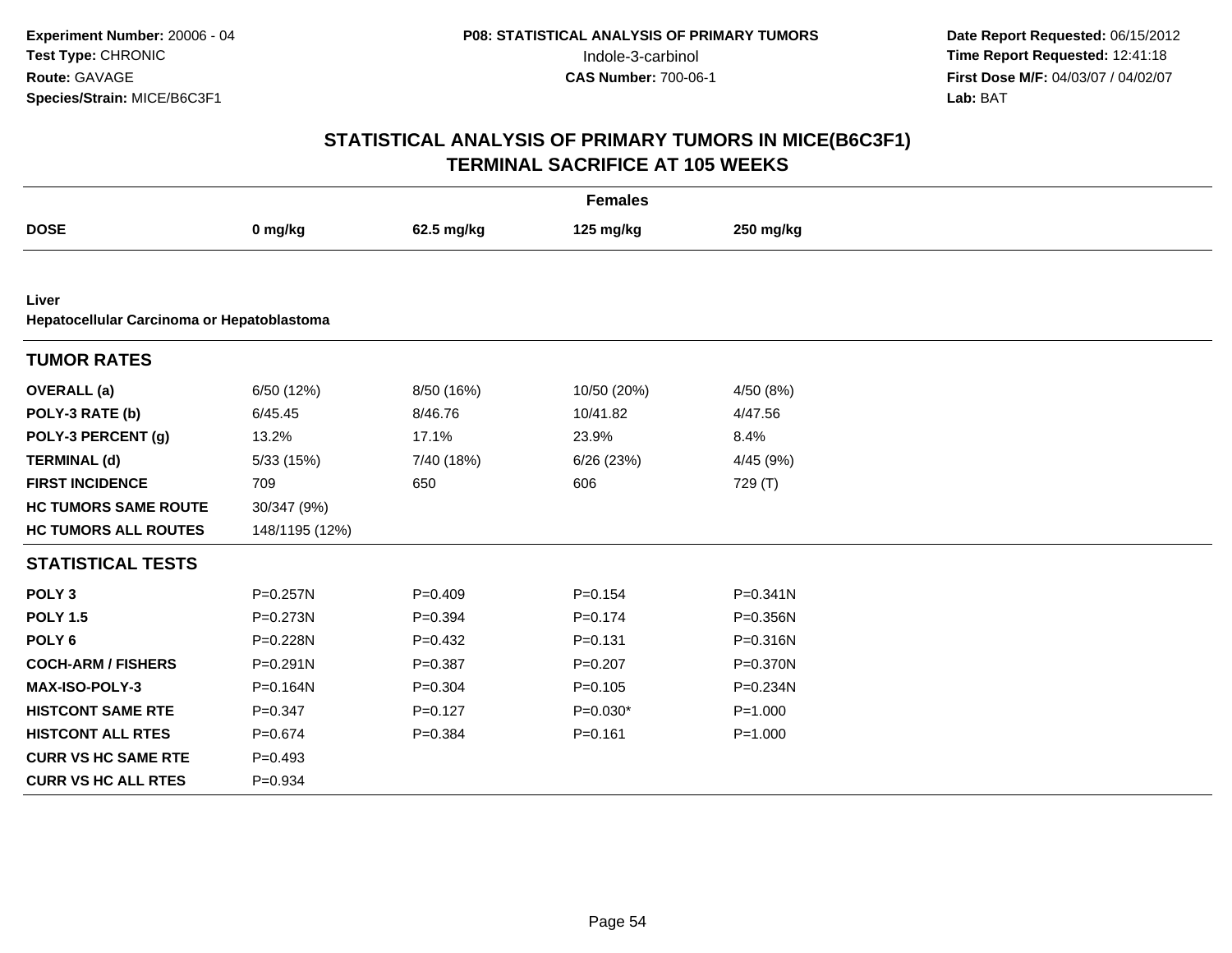| <b>Females</b>              |                                                    |             |             |             |  |  |  |  |  |
|-----------------------------|----------------------------------------------------|-------------|-------------|-------------|--|--|--|--|--|
| <b>DOSE</b>                 | 0 mg/kg                                            | 62.5 mg/kg  | 125 mg/kg   | 250 mg/kg   |  |  |  |  |  |
|                             |                                                    |             |             |             |  |  |  |  |  |
| Liver                       | Hepatocellular Carcinoma or Hepatocellular Adenoma |             |             |             |  |  |  |  |  |
| <b>TUMOR RATES</b>          |                                                    |             |             |             |  |  |  |  |  |
| <b>OVERALL</b> (a)          | 12/50 (24%)                                        | 19/50 (38%) | 16/50 (32%) | 14/50 (28%) |  |  |  |  |  |
| POLY-3 RATE (b)             | 12/45.97                                           | 19/46.93    | 16/42.20    | 14/48.00    |  |  |  |  |  |
| POLY-3 PERCENT (g)          | 26.1%                                              | 40.5%       | 37.9%       | 29.2%       |  |  |  |  |  |
| <b>TERMINAL (d)</b>         | 10/33 (30%)                                        | 17/40 (43%) | 11/26 (42%) | 13/45 (29%) |  |  |  |  |  |
| <b>FIRST INCIDENCE</b>      | 568                                                | 650         | 606         | 603         |  |  |  |  |  |
| <b>HC TUMORS SAME ROUTE</b> | 91/347 (26%)                                       |             |             |             |  |  |  |  |  |
| <b>HC TUMORS ALL ROUTES</b> | 444/1195 (37%)                                     |             |             |             |  |  |  |  |  |
| <b>STATISTICAL TESTS</b>    |                                                    |             |             |             |  |  |  |  |  |
| POLY <sub>3</sub>           | P=0.503N                                           | $P = 0.103$ | $P = 0.165$ | $P = 0.460$ |  |  |  |  |  |
| <b>POLY 1.5</b>             | P=0.528N                                           | $P = 0.096$ | $P = 0.198$ | $P = 0.434$ |  |  |  |  |  |
| POLY <sub>6</sub>           | P=0.449N                                           | $P = 0.118$ | $P = 0.130$ | $P = 0.507$ |  |  |  |  |  |
| <b>COCH-ARM / FISHERS</b>   | $P = 0.531$                                        | $P = 0.097$ | $P=0.252$   | $P=0.410$   |  |  |  |  |  |
| MAX-ISO-POLY-3              | $P = 0.259$                                        | $P = 0.070$ | $P = 0.124$ | $P = 0.371$ |  |  |  |  |  |
| <b>HISTCONT SAME RTE</b>    | $P=0.496$                                          | $P = 0.159$ | $P=0.245$   | $P = 1.000$ |  |  |  |  |  |
| <b>HISTCONT ALL RTES</b>    | $P = 1.000$                                        | $P = 1.000$ | $P = 1.000$ | $P = 1.000$ |  |  |  |  |  |
| <b>CURR VS HC SAME RTE</b>  | $P=0.727$                                          |             |             |             |  |  |  |  |  |
| <b>CURR VS HC ALL RTES</b>  | $P = 0.059$                                        |             |             |             |  |  |  |  |  |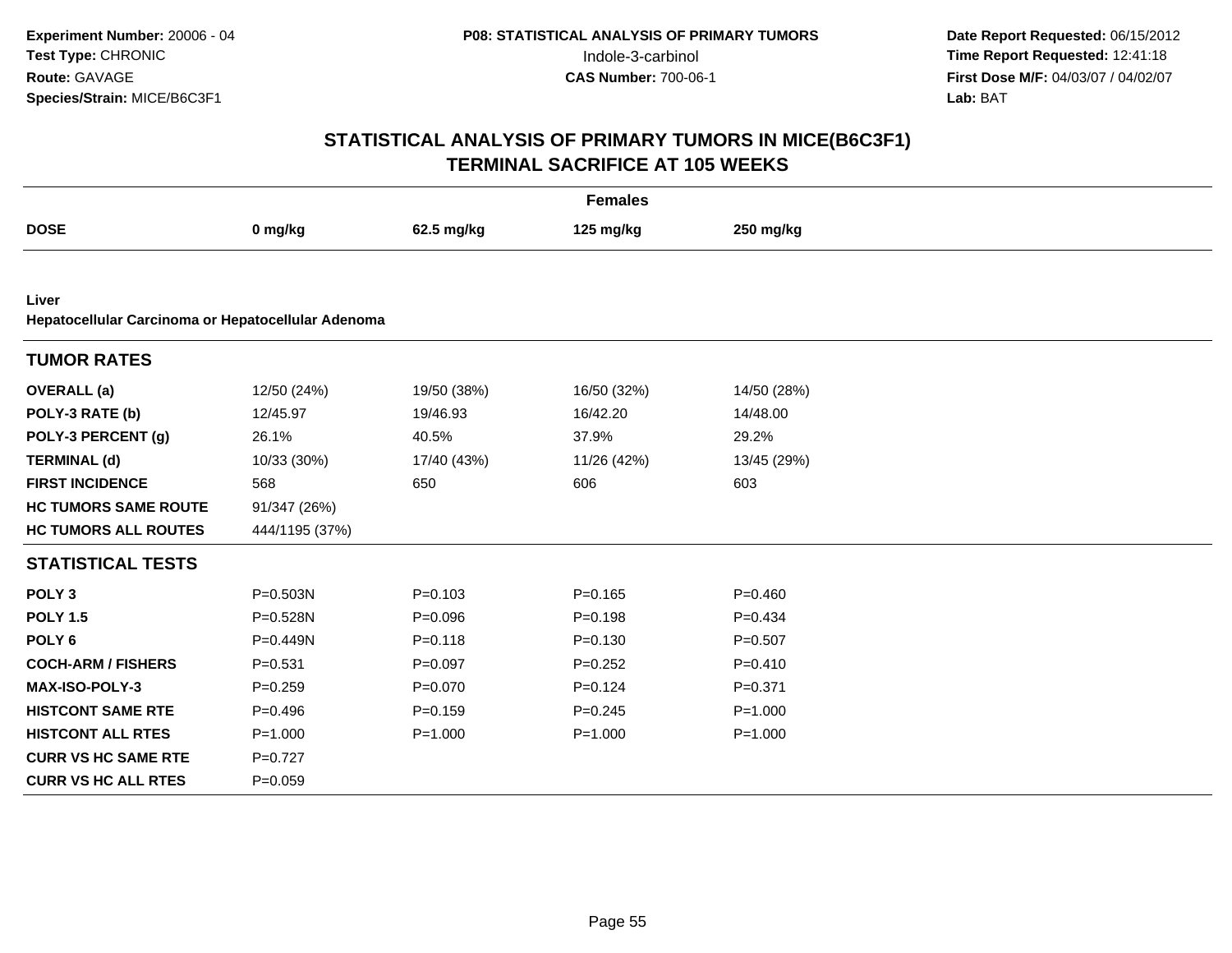| <b>Females</b>              |                                                                     |             |             |             |  |  |  |  |  |
|-----------------------------|---------------------------------------------------------------------|-------------|-------------|-------------|--|--|--|--|--|
| <b>DOSE</b>                 | 0 mg/kg                                                             | 62.5 mg/kg  | 125 mg/kg   | 250 mg/kg   |  |  |  |  |  |
|                             |                                                                     |             |             |             |  |  |  |  |  |
| Liver                       | Hepatocellular Carcinoma, Hepatocellular Adenoma, or Hepatoblastoma |             |             |             |  |  |  |  |  |
| <b>TUMOR RATES</b>          |                                                                     |             |             |             |  |  |  |  |  |
| <b>OVERALL</b> (a)          | 12/50 (24%)                                                         | 19/50 (38%) | 17/50 (34%) | 14/50 (28%) |  |  |  |  |  |
| POLY-3 RATE (b)             | 12/45.97                                                            | 19/46.93    | 17/42.20    | 14/48.00    |  |  |  |  |  |
| POLY-3 PERCENT (g)          | 26.1%                                                               | 40.5%       | 40.3%       | 29.2%       |  |  |  |  |  |
| <b>TERMINAL (d)</b>         | 10/33 (30%)                                                         | 17/40 (43%) | 12/26 (46%) | 13/45 (29%) |  |  |  |  |  |
| <b>FIRST INCIDENCE</b>      | 568                                                                 | 650         | 606         | 603         |  |  |  |  |  |
| <b>HC TUMORS SAME ROUTE</b> | 91/347 (26%)                                                        |             |             |             |  |  |  |  |  |
| <b>HC TUMORS ALL ROUTES</b> | 444/1195 (37%)                                                      |             |             |             |  |  |  |  |  |
| <b>STATISTICAL TESTS</b>    |                                                                     |             |             |             |  |  |  |  |  |
| POLY <sub>3</sub>           | $P = 0.511N$                                                        | $P = 0.103$ | $P = 0.113$ | $P = 0.460$ |  |  |  |  |  |
| <b>POLY 1.5</b>             | P=0.537N                                                            | $P = 0.096$ | $P=0.142$   | $P=0.434$   |  |  |  |  |  |
| POLY <sub>6</sub>           | $P = 0.455N$                                                        | $P = 0.118$ | $P = 0.085$ | $P = 0.507$ |  |  |  |  |  |
| <b>COCH-ARM / FISHERS</b>   | $P = 0.521$                                                         | $P=0.097$   | $P=0.189$   | $P = 0.410$ |  |  |  |  |  |
| <b>MAX-ISO-POLY-3</b>       | $P = 0.231$                                                         | $P = 0.070$ | $P = 0.083$ | $P = 0.371$ |  |  |  |  |  |
| <b>HISTCONT SAME RTE</b>    | $P = 0.468$                                                         | $P=0.159$   | $P = 0.187$ | $P = 1.000$ |  |  |  |  |  |
| <b>HISTCONT ALL RTES</b>    | $P = 1.000$                                                         | $P = 1.000$ | $P = 1.000$ | $P = 1.000$ |  |  |  |  |  |
| <b>CURR VS HC SAME RTE</b>  | $P=0.727$                                                           |             |             |             |  |  |  |  |  |
| <b>CURR VS HC ALL RTES</b>  | $P = 0.059$                                                         |             |             |             |  |  |  |  |  |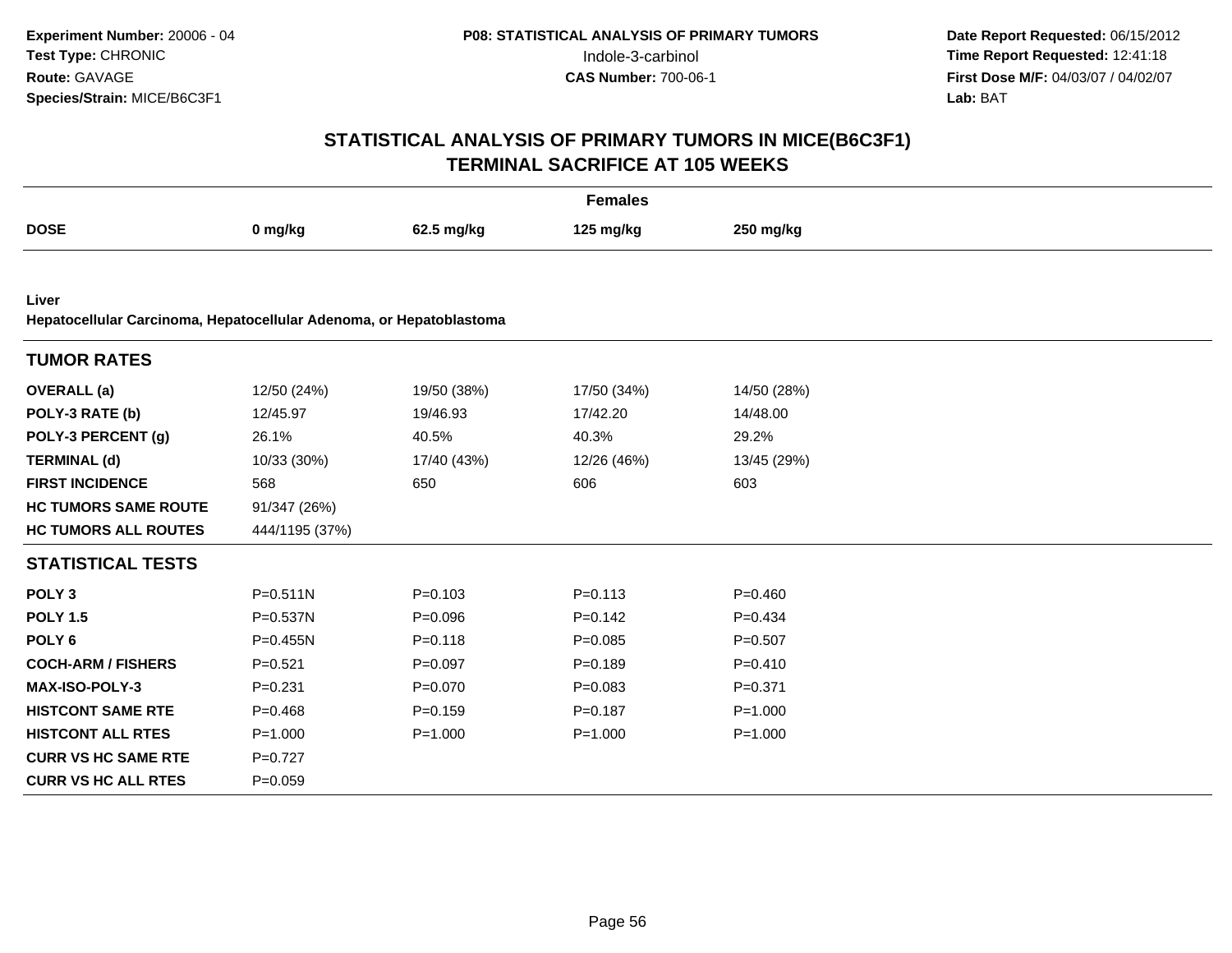| <b>Females</b>                    |            |            |           |           |  |  |  |
|-----------------------------------|------------|------------|-----------|-----------|--|--|--|
| <b>DOSE</b>                       | 0 mg/kg    | 62.5 mg/kg | 125 mg/kg | 250 mg/kg |  |  |  |
|                                   |            |            |           |           |  |  |  |
| Liver<br>Hepatocholangiocarcinoma |            |            |           |           |  |  |  |
| <b>TUMOR RATES</b>                |            |            |           |           |  |  |  |
| <b>OVERALL</b> (a)                | 0/50(0%)   | 0/50(0%)   | 0/50(0%)  | 0/50(0%)  |  |  |  |
| POLY-3 RATE (b)                   | 0/45.37    | 0/46.47    | 0/40.66   | 0/47.56   |  |  |  |
| POLY-3 PERCENT (g)                | 0%         | 0%         | 0%        | 0%        |  |  |  |
| <b>TERMINAL (d)</b>               | 0/33(0%)   | 0/40(0%)   | 0/26(0%)  | 0/45(0%)  |  |  |  |
| <b>FIRST INCIDENCE</b>            | $\cdots$   | ---        | $\cdots$  | $\cdots$  |  |  |  |
| <b>HC TUMORS SAME ROUTE</b>       | 0/347(0%)  |            |           |           |  |  |  |
| <b>HC TUMORS ALL ROUTES</b>       | 0/1195(0%) |            |           |           |  |  |  |
| <b>STATISTICAL TESTS</b>          |            |            |           |           |  |  |  |
| POLY <sub>3</sub>                 | (n)        | (n)        | (n)       | (n)       |  |  |  |
| <b>POLY 1.5</b>                   | (n)        | (n)        | (n)       | (n)       |  |  |  |
| POLY <sub>6</sub>                 | (n)        | (n)        | (n)       | (n)       |  |  |  |
| <b>COCH-ARM / FISHERS</b>         | (n)        | (n)        | (n)       | (n)       |  |  |  |
| <b>MAX-ISO-POLY-3</b>             | (n)        | (n)        | (n)       | (n)       |  |  |  |
| <b>HISTCONT SAME RTE</b>          | (n)        | (n)        | (n)       | (n)       |  |  |  |
| <b>HISTCONT ALL RTES</b>          | (n)        | (n)        | (n)       | (n)       |  |  |  |
| <b>CURR VS HC SAME RTE</b>        | (n)        |            |           |           |  |  |  |
| <b>CURR VS HC ALL RTES</b>        | (n)        |            |           |           |  |  |  |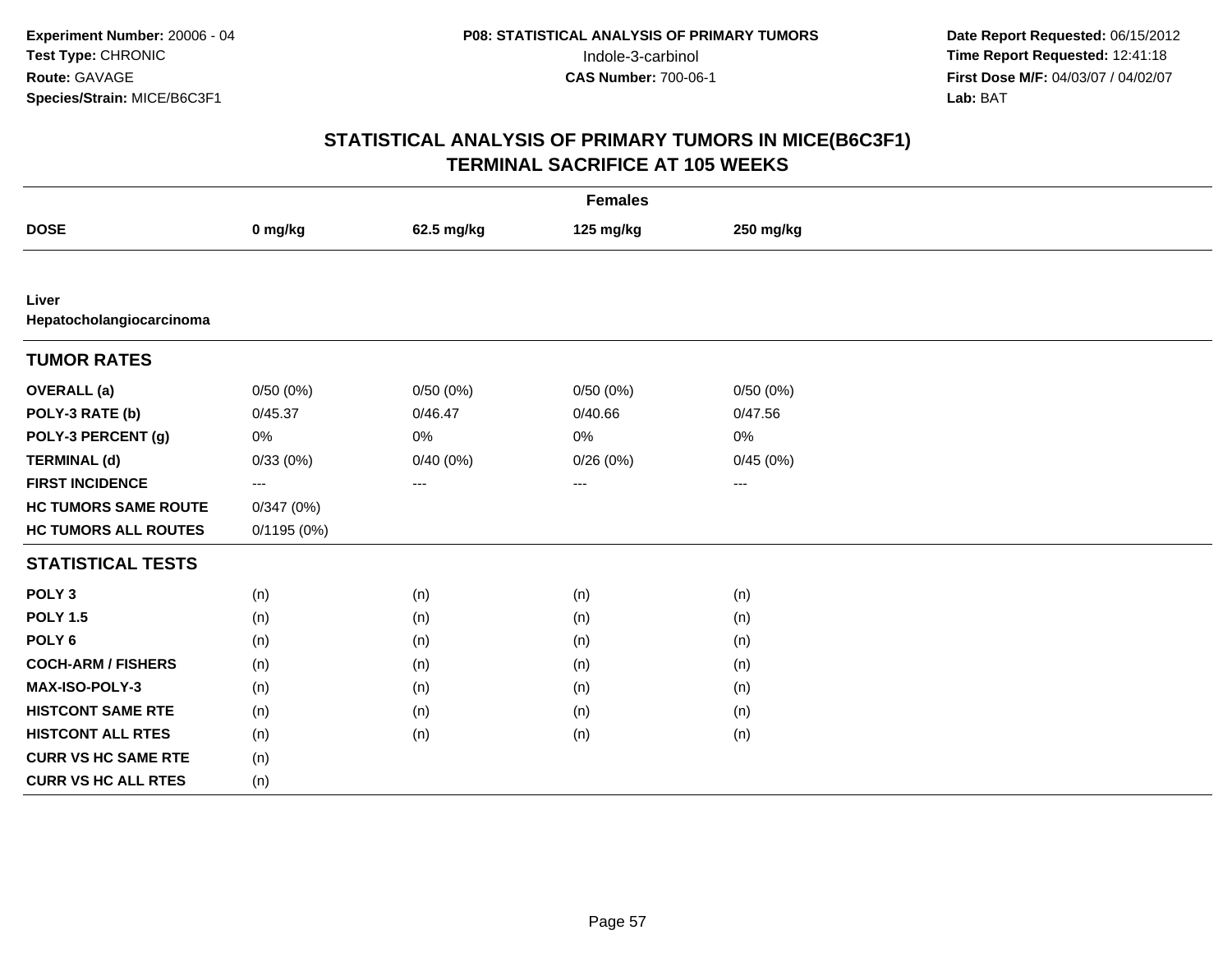| <b>Females</b>                       |              |             |             |             |  |  |  |
|--------------------------------------|--------------|-------------|-------------|-------------|--|--|--|
| <b>DOSE</b>                          | 0 mg/kg      | 62.5 mg/kg  | 125 mg/kg   | 250 mg/kg   |  |  |  |
|                                      |              |             |             |             |  |  |  |
| Lung<br>Alveolar/Bronchiolar Adenoma |              |             |             |             |  |  |  |
| <b>TUMOR RATES</b>                   |              |             |             |             |  |  |  |
| <b>OVERALL</b> (a)                   | 1/50(2%)     | 1/50(2%)    | 3/50(6%)    | 2/50(4%)    |  |  |  |
| POLY-3 RATE (b)                      | 1/45.71      | 1/46.47     | 3/40.99     | 2/47.56     |  |  |  |
| POLY-3 PERCENT (g)                   | 2.2%         | 2.2%        | 7.3%        | 4.2%        |  |  |  |
| <b>TERMINAL (d)</b>                  | 0/33(0%)     | 1/40(3%)    | 2/26(8%)    | 2/45(4%)    |  |  |  |
| <b>FIRST INCIDENCE</b>               | 634          | 729 (T)     | 639         | 729 (T)     |  |  |  |
| <b>HC TUMORS SAME ROUTE</b>          | 16/346 (5%)  |             |             |             |  |  |  |
| <b>HC TUMORS ALL ROUTES</b>          | 60/1196 (5%) |             |             |             |  |  |  |
| <b>STATISTICAL TESTS</b>             |              |             |             |             |  |  |  |
| POLY <sub>3</sub>                    | $P = 0.343$  | P=0.757N    | $P = 0.267$ | $P = 0.514$ |  |  |  |
| <b>POLY 1.5</b>                      | $P = 0.335$  | P=0.760N    | $P = 0.283$ | $P=0.507$   |  |  |  |
| POLY <sub>6</sub>                    | $P = 0.360$  | P=0.752N    | $P = 0.247$ | $P=0.527$   |  |  |  |
| <b>COCH-ARM / FISHERS</b>            | $P=0.324$    | P=0.753N    | $P = 0.309$ | $P = 0.500$ |  |  |  |
| <b>MAX-ISO-POLY-3</b>                | $P = 0.313$  | P=0.495N    | $P = 0.141$ | $P = 0.296$ |  |  |  |
| <b>HISTCONT SAME RTE</b>             | $P = 0.642$  | $P = 1.000$ | $P = 0.390$ | $P = 1.000$ |  |  |  |
| <b>HISTCONT ALL RTES</b>             | $P = 0.760$  | $P = 1.000$ | $P = 0.438$ | $P = 1.000$ |  |  |  |
| <b>CURR VS HC SAME RTE</b>           | $P = 0.377$  |             |             |             |  |  |  |
| <b>CURR VS HC ALL RTES</b>           | $P = 0.327$  |             |             |             |  |  |  |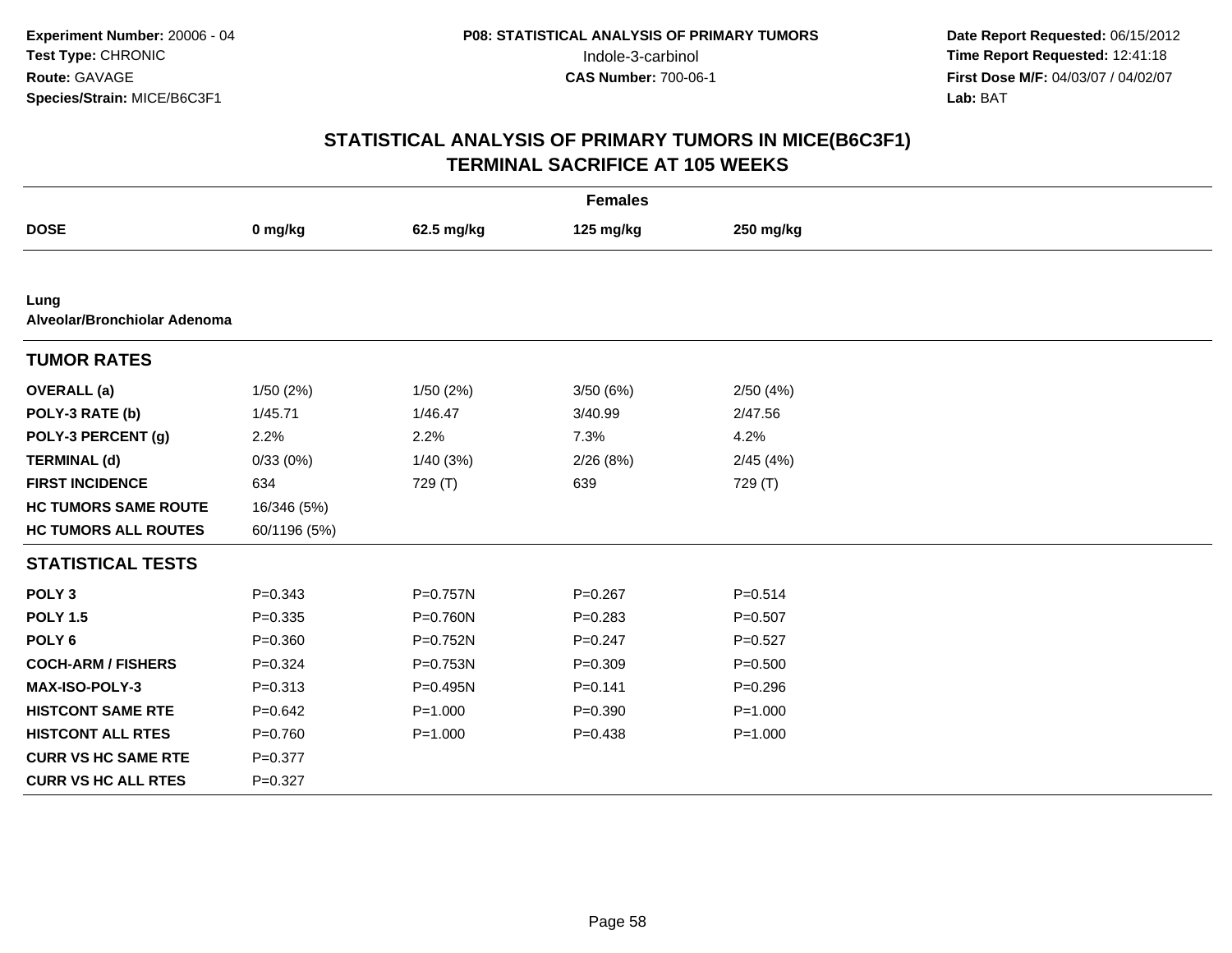| <b>Females</b>                         |              |             |             |                        |  |  |  |  |
|----------------------------------------|--------------|-------------|-------------|------------------------|--|--|--|--|
| <b>DOSE</b>                            | 0 mg/kg      | 62.5 mg/kg  | 125 mg/kg   | 250 mg/kg              |  |  |  |  |
|                                        |              |             |             |                        |  |  |  |  |
| Lung<br>Alveolar/Bronchiolar Carcinoma |              |             |             |                        |  |  |  |  |
| <b>TUMOR RATES</b>                     |              |             |             |                        |  |  |  |  |
| <b>OVERALL</b> (a)                     | 2/50(4%)     | 3/50(6%)    | 3/50(6%)    | 0/50(0%)               |  |  |  |  |
| POLY-3 RATE (b)                        | 2/45.37      | 3/46.47     | 3/41.83     | 0/47.56                |  |  |  |  |
| POLY-3 PERCENT (g)                     | 4.4%         | 6.5%        | 7.2%        | 0%                     |  |  |  |  |
| <b>TERMINAL (d)</b>                    | 2/33(6%)     | 3/40 (8%)   | 0/26(0%)    | 0/45(0%)               |  |  |  |  |
| <b>FIRST INCIDENCE</b>                 | 729 (T)      | 729 (T)     | 526         | $\qquad \qquad \cdots$ |  |  |  |  |
| <b>HC TUMORS SAME ROUTE</b>            | 7/346 (2%)   |             |             |                        |  |  |  |  |
| <b>HC TUMORS ALL ROUTES</b>            | 44/1196 (4%) |             |             |                        |  |  |  |  |
| <b>STATISTICAL TESTS</b>               |              |             |             |                        |  |  |  |  |
| POLY <sub>3</sub>                      | $P = 0.151N$ | $P = 0.511$ | $P = 0.463$ | P=0.227N               |  |  |  |  |
| <b>POLY 1.5</b>                        | P=0.158N     | $P = 0.503$ | $P = 0.478$ | P=0.232N               |  |  |  |  |
| POLY <sub>6</sub>                      | $P = 0.139N$ | $P = 0.523$ | $P=0.444$   | P=0.218N               |  |  |  |  |
| <b>COCH-ARM / FISHERS</b>              | P=0.165N     | $P = 0.500$ | $P = 0.500$ | P=0.247N               |  |  |  |  |
| <b>MAX-ISO-POLY-3</b>                  | P=0.130N     | $P = 0.335$ | $P=0.298$   | P=0.076N               |  |  |  |  |
| <b>HISTCONT SAME RTE</b>               | $P=0.395$    | $P=0.067$   | $P = 0.057$ | $P = 1.000$            |  |  |  |  |
| <b>HISTCONT ALL RTES</b>               | $P=0.742$    | $P = 0.309$ | $P = 0.254$ | $P = 1.000$            |  |  |  |  |
| <b>CURR VS HC SAME RTE</b>             | $P = 0.392$  |             |             |                        |  |  |  |  |
| <b>CURR VS HC ALL RTES</b>             | $P = 0.914$  |             |             |                        |  |  |  |  |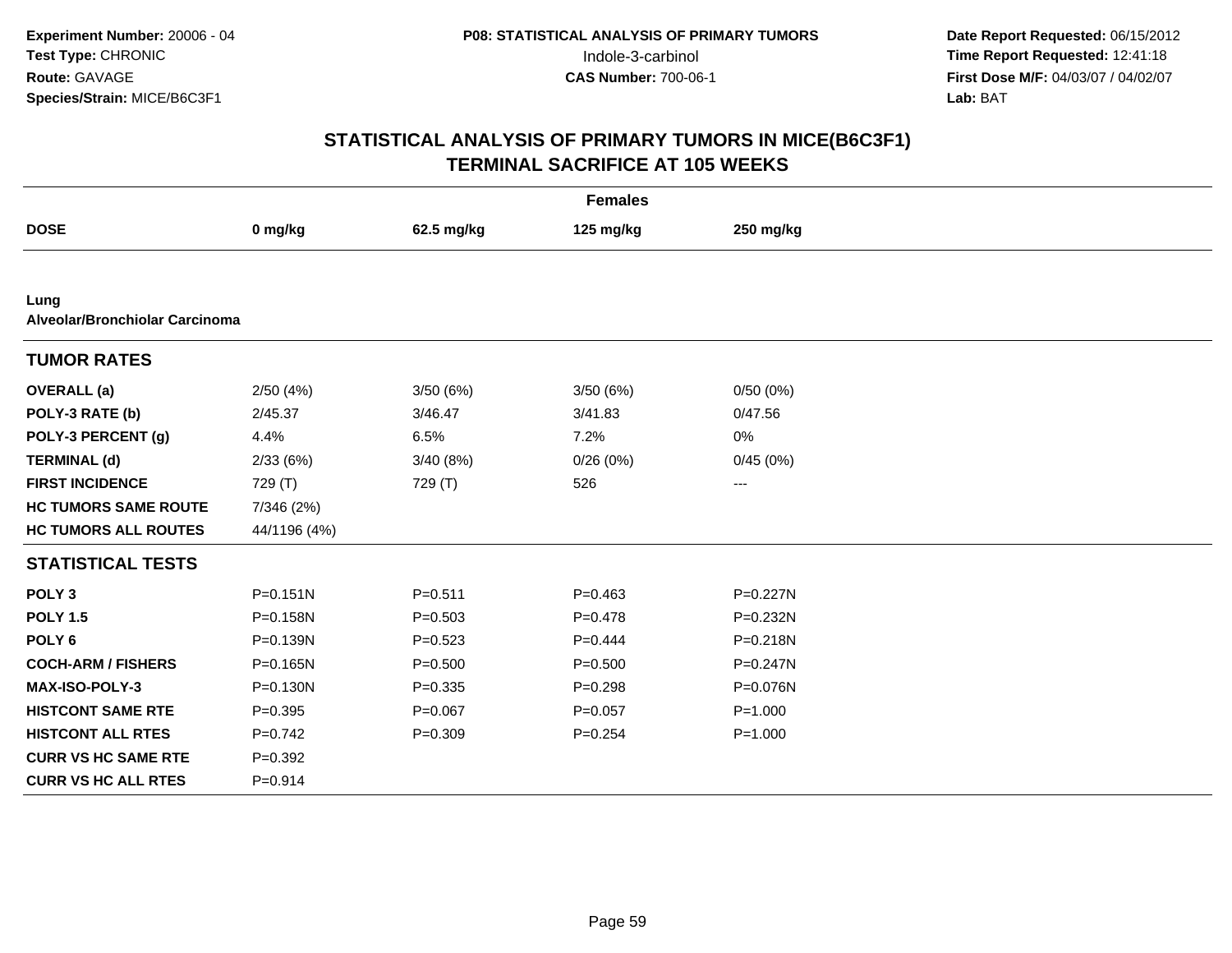| <b>Females</b>                                                         |               |             |             |              |  |
|------------------------------------------------------------------------|---------------|-------------|-------------|--------------|--|
| <b>DOSE</b>                                                            | 0 mg/kg       | 62.5 mg/kg  | 125 mg/kg   | 250 mg/kg    |  |
|                                                                        |               |             |             |              |  |
| Lung<br>Alveolar/Bronchiolar Carcinoma or Alveolar/Bronchiolar Adenoma |               |             |             |              |  |
| <b>TUMOR RATES</b>                                                     |               |             |             |              |  |
| <b>OVERALL</b> (a)                                                     | 3/50(6%)      | 4/50 (8%)   | 6/50 (12%)  | 2/50(4%)     |  |
| POLY-3 RATE (b)                                                        | 3/45.71       | 4/46.47     | 6/42.15     | 2/47.56      |  |
| POLY-3 PERCENT (g)                                                     | 6.6%          | 8.6%        | 14.2%       | 4.2%         |  |
| <b>TERMINAL (d)</b>                                                    | 2/33(6%)      | 4/40 (10%)  | 2/26(8%)    | 2/45(4%)     |  |
| <b>FIRST INCIDENCE</b>                                                 | 634           | 729 (T)     | 526         | 729 (T)      |  |
| <b>HC TUMORS SAME ROUTE</b>                                            | 23/346 (7%)   |             |             |              |  |
| <b>HC TUMORS ALL ROUTES</b>                                            | 100/1196 (8%) |             |             |              |  |
| <b>STATISTICAL TESTS</b>                                               |               |             |             |              |  |
| POLY <sub>3</sub>                                                      | P=0.385N      | $P=0.509$   | $P = 0.203$ | P=0.482N     |  |
| <b>POLY 1.5</b>                                                        | P=0.398N      | $P = 0.502$ | $P=0.219$   | $P = 0.491N$ |  |
| POLY <sub>6</sub>                                                      | P=0.362N      | $P = 0.521$ | $P = 0.183$ | $P = 0.465N$ |  |
| <b>COCH-ARM / FISHERS</b>                                              | $P = 0.410N$  | $P = 0.500$ | $P = 0.243$ | P=0.500N     |  |
| <b>MAX-ISO-POLY-3</b>                                                  | $P = 0.274N$  | $P = 0.356$ | $P = 0.128$ | $P = 0.311N$ |  |
| <b>HISTCONT SAME RTE</b>                                               | $P = 0.581$   | $P = 1.000$ | $P=0.052$   | $P = 1.000$  |  |
| <b>HISTCONT ALL RTES</b>                                               | $P = 1.000$   | $P = 1.000$ | $P = 0.157$ | $P = 1.000$  |  |
| <b>CURR VS HC SAME RTE</b>                                             | $P=0.837$     |             |             |              |  |
| <b>CURR VS HC ALL RTES</b>                                             | $P = 0.534$   |             |             |              |  |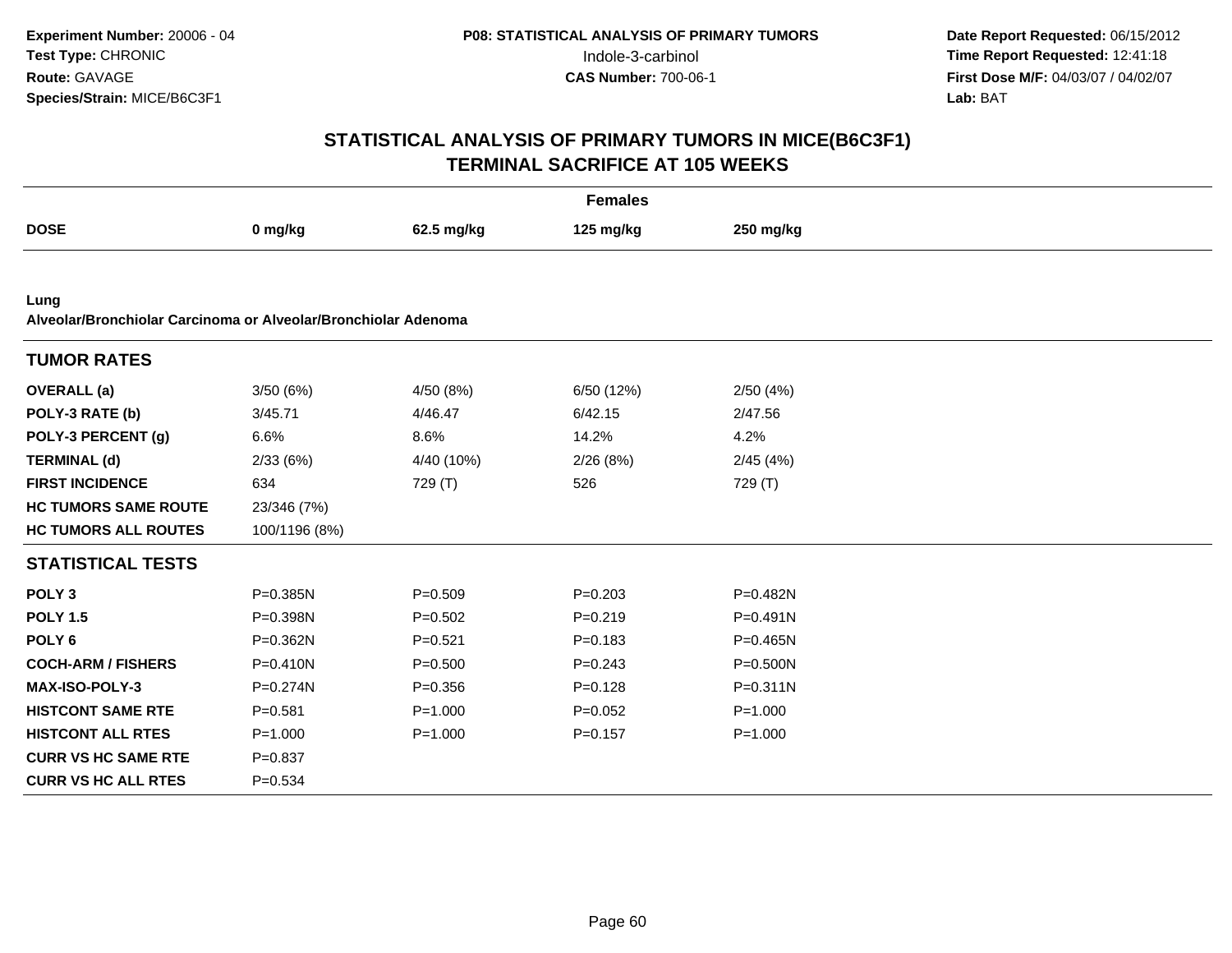| <b>Females</b>              |              |             |             |             |  |
|-----------------------------|--------------|-------------|-------------|-------------|--|
| <b>DOSE</b>                 | 0 mg/kg      | 62.5 mg/kg  | 125 mg/kg   | 250 mg/kg   |  |
|                             |              |             |             |             |  |
| Ovary<br>Cystadenoma        |              |             |             |             |  |
| <b>TUMOR RATES</b>          |              |             |             |             |  |
| <b>OVERALL</b> (a)          | 1/50(2%)     | 4/50 (8%)   | 1/50(2%)    | 4/50 (8%)   |  |
| POLY-3 RATE (b)             | 1/45.50      | 4/46.47     | 1/40.99     | 4/47.56     |  |
| POLY-3 PERCENT (g)          | 2.2%         | 8.6%        | 2.4%        | 8.4%        |  |
| <b>TERMINAL (d)</b>         | 0/33(0%)     | 4/40 (10%)  | 0/26(0%)    | 4/45 (9%)   |  |
| <b>FIRST INCIDENCE</b>      | 695          | 729 (T)     | 638         | 729 (T)     |  |
| <b>HC TUMORS SAME ROUTE</b> | 16/345 (5%)  |             |             |             |  |
| <b>HC TUMORS ALL ROUTES</b> | 55/1179 (5%) |             |             |             |  |
| <b>STATISTICAL TESTS</b>    |              |             |             |             |  |
| POLY <sub>3</sub>           | $P = 0.232$  | $P = 0.185$ | $P = 0.737$ | $P = 0.193$ |  |
| <b>POLY 1.5</b>             | $P=0.226$    | $P = 0.181$ | $P=0.747$   | $P = 0.186$ |  |
| POLY <sub>6</sub>           | $P = 0.245$  | $P = 0.193$ | $P=0.723$   | $P = 0.205$ |  |
| <b>COCH-ARM / FISHERS</b>   | $P = 0.221$  | $P = 0.181$ | P=0.753N    | $P = 0.181$ |  |
| MAX-ISO-POLY-3              | $P = 0.153$  | $P = 0.090$ | $P = 0.471$ | $P=0.097$   |  |
| <b>HISTCONT SAME RTE</b>    | $P = 0.287$  | $P = 0.194$ | $P = 1.000$ | $P = 0.206$ |  |
| <b>HISTCONT ALL RTES</b>    | $P = 0.293$  | $P = 0.169$ | $P = 1.000$ | $P = 0.181$ |  |
| <b>CURR VS HC SAME RTE</b>  | $P = 0.376$  |             |             |             |  |
| <b>CURR VS HC ALL RTES</b>  | $P = 0.368$  |             |             |             |  |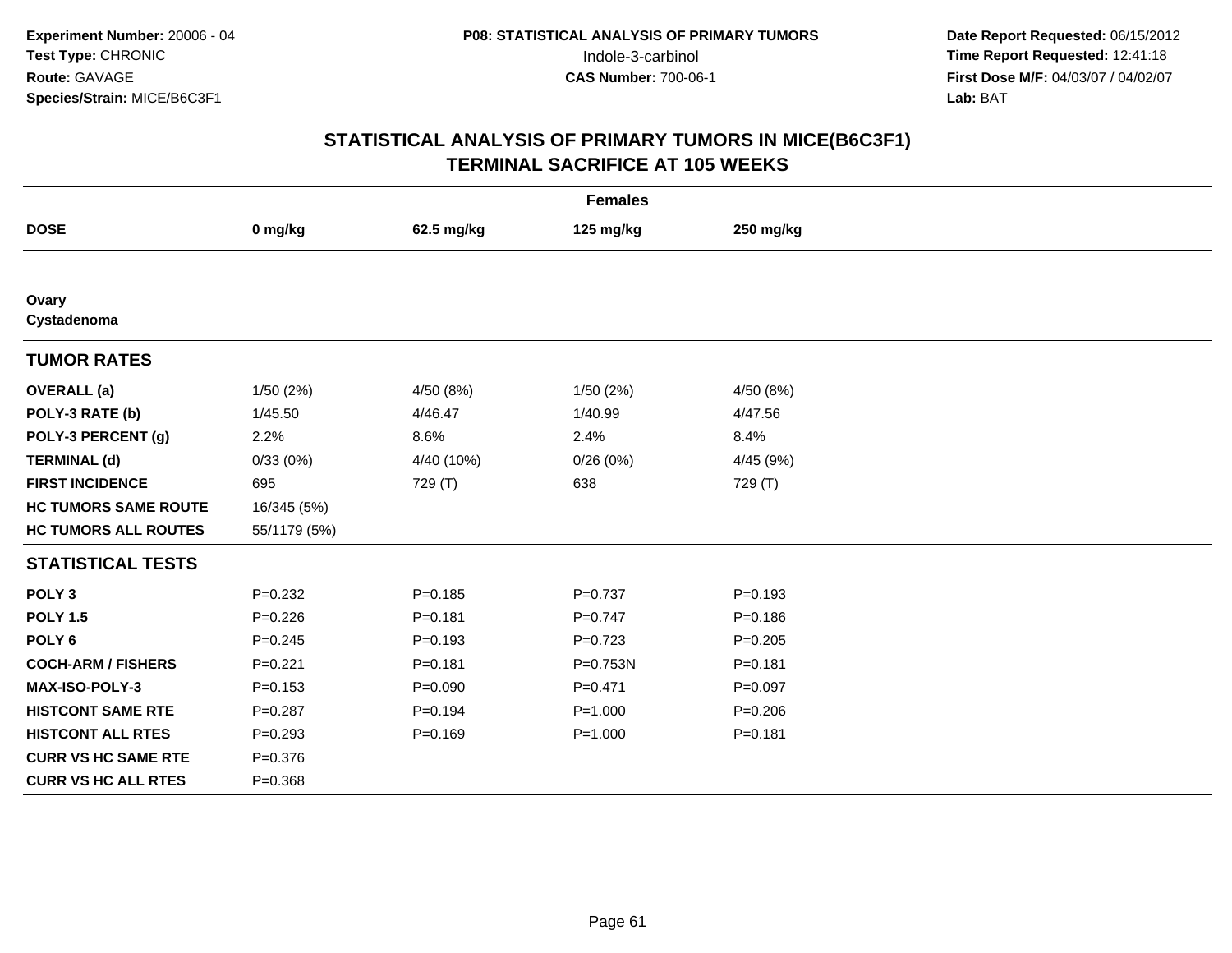| <b>Females</b>                                                       |              |             |              |              |  |
|----------------------------------------------------------------------|--------------|-------------|--------------|--------------|--|
| <b>DOSE</b>                                                          | 0 mg/kg      | 62.5 mg/kg  | 125 mg/kg    | 250 mg/kg    |  |
|                                                                      |              |             |              |              |  |
| <b>Pituitary Gland: Pars Distalis or Unspecified Site</b><br>Adenoma |              |             |              |              |  |
| <b>TUMOR RATES</b>                                                   |              |             |              |              |  |
| <b>OVERALL</b> (a)                                                   | 3/49(6%)     | 4/50 (8%)   | 0/50(0%)     | 1/49(2%)     |  |
| POLY-3 RATE (b)                                                      | 3/44.37      | 4/46.47     | 0/40.66      | 1/46.56      |  |
| POLY-3 PERCENT (g)                                                   | 6.8%         | 8.6%        | 0%           | 2.2%         |  |
| <b>TERMINAL (d)</b>                                                  | 3/32 (9%)    | 4/40 (10%)  | 0/26(0%)     | 1/44(2%)     |  |
| <b>FIRST INCIDENCE</b>                                               | 729 (T)      | 729 (T)     | ---          | 729 (T)      |  |
| <b>HC TUMORS SAME ROUTE</b>                                          | 14/343 (4%)  |             |              |              |  |
| <b>HC TUMORS ALL ROUTES</b>                                          | 76/1175 (7%) |             |              |              |  |
| <b>STATISTICAL TESTS</b>                                             |              |             |              |              |  |
| POLY <sub>3</sub>                                                    | P=0.108N     | $P = 0.525$ | P=0.135N     | P=0.288N     |  |
| <b>POLY 1.5</b>                                                      | $P = 0.110N$ | $P = 0.516$ | P=0.126N     | P=0.297N     |  |
| POLY <sub>6</sub>                                                    | P=0.103N     | $P = 0.541$ | $P = 0.147N$ | $P = 0.273N$ |  |
| <b>COCH-ARM / FISHERS</b>                                            | $P = 0.111N$ | $P = 0.511$ | $P = 0.117N$ | P=0.309N     |  |
| MAX-ISO-POLY-3                                                       | P=0.104N     | $P=0.372$   | P=0.052N     | P=0.148N     |  |
| <b>HISTCONT SAME RTE</b>                                             | $P = 1.000$  | $P = 0.167$ | $P = 1.000$  | $P = 1.000$  |  |
| <b>HISTCONT ALL RTES</b>                                             | $P = 1.000$  | $P=0.462$   | $P = 1.000$  | $P = 1.000$  |  |
| <b>CURR VS HC SAME RTE</b>                                           | $P = 0.533$  |             |              |              |  |
| <b>CURR VS HC ALL RTES</b>                                           | $P = 0.923$  |             |              |              |  |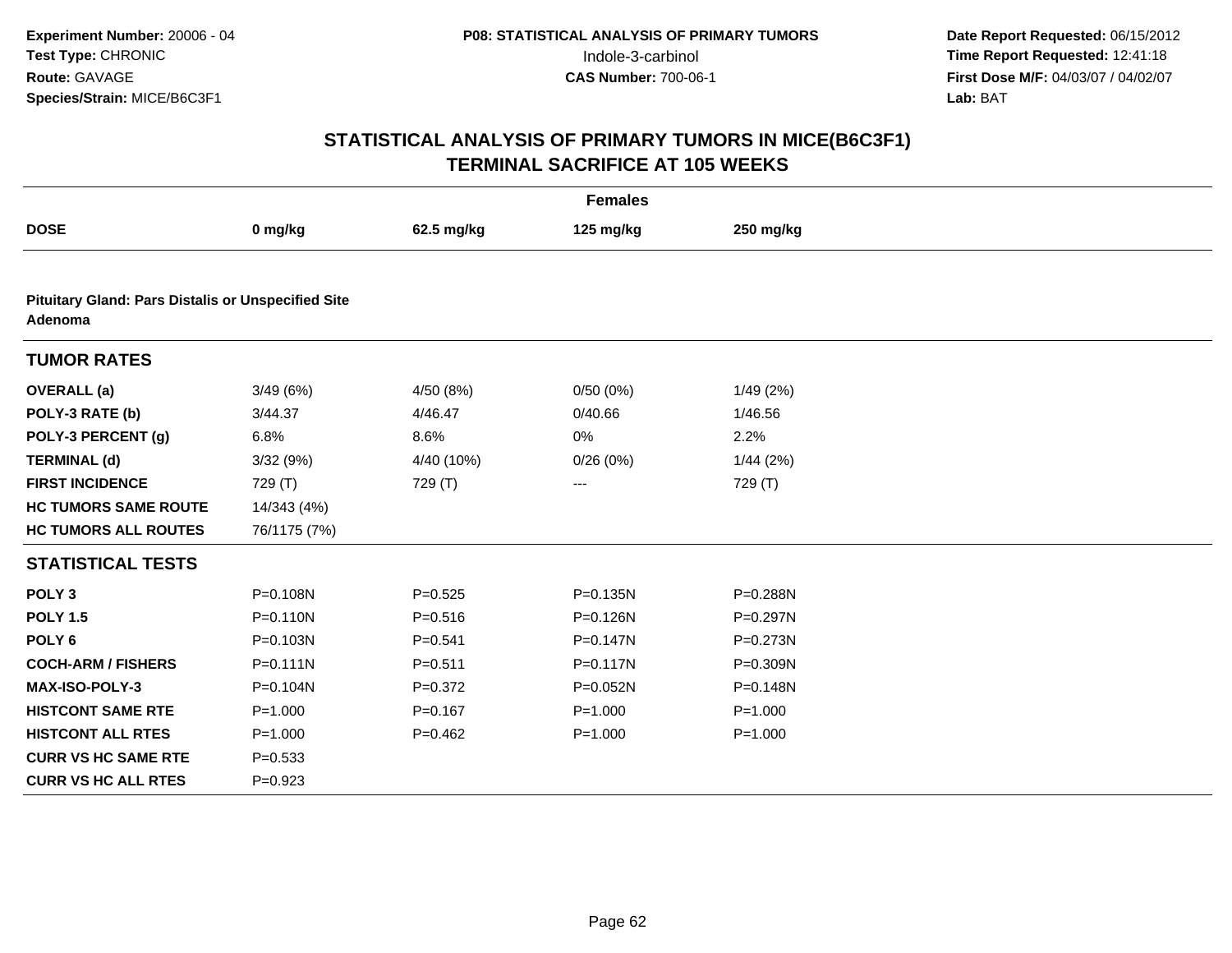| <b>Females</b>                            |             |             |                        |           |  |
|-------------------------------------------|-------------|-------------|------------------------|-----------|--|
| <b>DOSE</b>                               | 0 mg/kg     | 62.5 mg/kg  | 125 mg/kg              | 250 mg/kg |  |
|                                           |             |             |                        |           |  |
| <b>Skeletal Muscle</b><br>Hemangiosarcoma |             |             |                        |           |  |
| <b>TUMOR RATES</b>                        | $\#$        | $\#$        | $\#$                   | $\#$      |  |
| <b>OVERALL</b> (a)                        | 0/50(0%)    | 0/50(0%)    | 0/50(0%)               | 0/50(0%)  |  |
| POLY-3 RATE (b)                           | 0/45.37     | 0/46.47     | 0/40.66                | 0/47.56   |  |
| POLY-3 PERCENT (g)                        | 0%          | 0%          | 0%                     | 0%        |  |
| <b>TERMINAL (d)</b>                       | 0/33(0%)    | $0/40(0\%)$ | 0/26(0%)               | 0/45(0%)  |  |
| <b>FIRST INCIDENCE</b>                    | ---         | ---         | $\qquad \qquad \cdots$ | $--$      |  |
| <b>HC TUMORS SAME ROUTE</b>               | 1/348 (0%)  |             |                        |           |  |
| <b>HC TUMORS ALL ROUTES</b>               | 4/1198 (0%) |             |                        |           |  |
| <b>STATISTICAL TESTS</b>                  |             |             |                        |           |  |
| POLY <sub>3</sub>                         | (n)         | (n)         | (n)                    | (n)       |  |
| <b>POLY 1.5</b>                           | (n)         | (n)         | (n)                    | (n)       |  |
| POLY <sub>6</sub>                         | (n)         | (n)         | (n)                    | (n)       |  |
| <b>COCH-ARM / FISHERS</b>                 | (n)         | (n)         | (n)                    | (n)       |  |
| MAX-ISO-POLY-3                            | (n)         | (n)         | (n)                    | (n)       |  |
| <b>HISTCONT SAME RTE</b>                  | (n)         | (n)         | (n)                    | (n)       |  |
| <b>HISTCONT ALL RTES</b>                  | (n)         | (n)         | (n)                    | (n)       |  |
| <b>CURR VS HC SAME RTE</b>                | (n)         |             |                        |           |  |
| <b>CURR VS HC ALL RTES</b>                | (n)         |             |                        |           |  |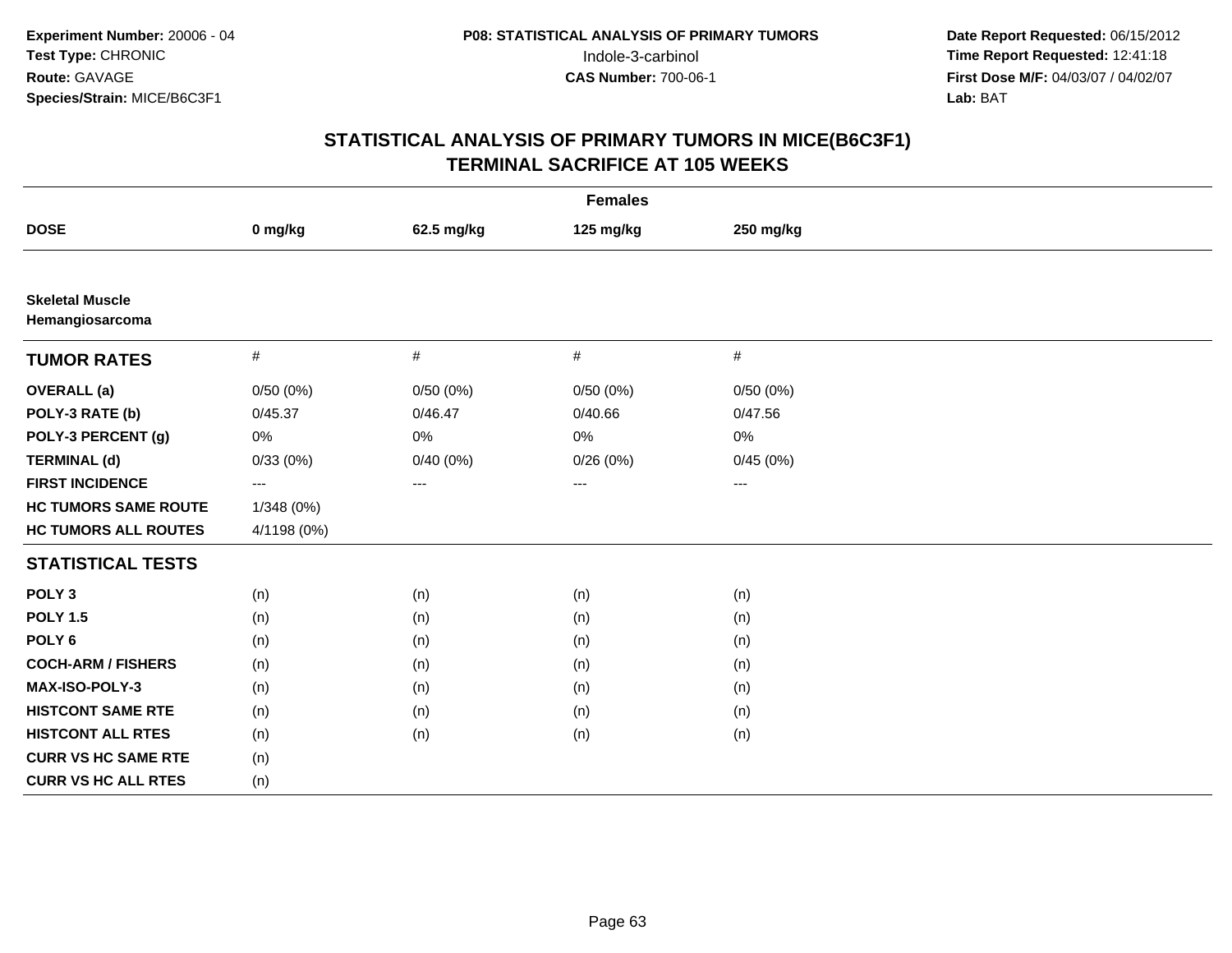# **STATISTICAL ANALYSIS OF PRIMARY TUMORS IN MICE(B6C3F1)TERMINAL SACRIFICE AT 105 WEEKS**

| Females     |         |            |           |           |  |
|-------------|---------|------------|-----------|-----------|--|
| <b>DOSE</b> | 0 mg/kg | 62.5 mg/kg | 125 mg/kg | 250 mg/kg |  |

**Skin**

**Fibroma, Fibrosarcoma, Sarcoma, Myxoma, Myxosarcoma, or Fibrous Histiocytoma**

| <b>TUMOR RATES</b>          | $\#$         | #            | #           | #            |  |
|-----------------------------|--------------|--------------|-------------|--------------|--|
| <b>OVERALL</b> (a)          | 1/50(2%)     | 0/50(0%)     | 2/50(4%)    | 0/50(0%)     |  |
| POLY-3 RATE (b)             | 1/45.50      | 0/46.47      | 2/41.22     | 0/47.56      |  |
| POLY-3 PERCENT (g)          | 2.2%         | 0%           | 4.9%        | 0%           |  |
| <b>TERMINAL (d)</b>         | 0/33(0%)     | 0/40(0%)     | 0/26(0%)    | 0/45(0%)     |  |
| <b>FIRST INCIDENCE</b>      | 695          | ---          | 645         | ---          |  |
| <b>HC TUMORS SAME ROUTE</b> | 13/348 (4%)  |              |             |              |  |
| <b>HC TUMORS ALL ROUTES</b> | 62/1198 (5%) |              |             |              |  |
| <b>STATISTICAL TESTS</b>    |              |              |             |              |  |
| POLY <sub>3</sub>           | P=0.450N     | P=0.496N     | $P=0.466$   | P=0.491N     |  |
| <b>POLY 1.5</b>             | $P = 0.454N$ | $P = 0.499N$ | $P=0.480$   | $P = 0.496N$ |  |
| POLY 6                      | P=0.441N     | P=0.491N     | $P=0.447$   | P=0.483N     |  |
| <b>COCH-ARM / FISHERS</b>   | $P = 0.461N$ | P=0.500N     | $P = 0.500$ | $P = 0.500N$ |  |
| <b>MAX-ISO-POLY-3</b>       | P=0.322N     | P=0.159N     | $P = 0.262$ | P=0.159N     |  |
| <b>HISTCONT SAME RTE</b>    | $P = 1.000$  | $P = 1.000$  | $P = 1.000$ | $P = 1.000$  |  |
| <b>HISTCONT ALL RTES</b>    | (h)          | (h)          | (h)         | (h)          |  |
| <b>CURR VS HC SAME RTE</b>  | $P = 0.519$  |              |             |              |  |
| <b>CURR VS HC ALL RTES</b>  | $P = 0.317$  |              |             |              |  |
|                             |              |              |             |              |  |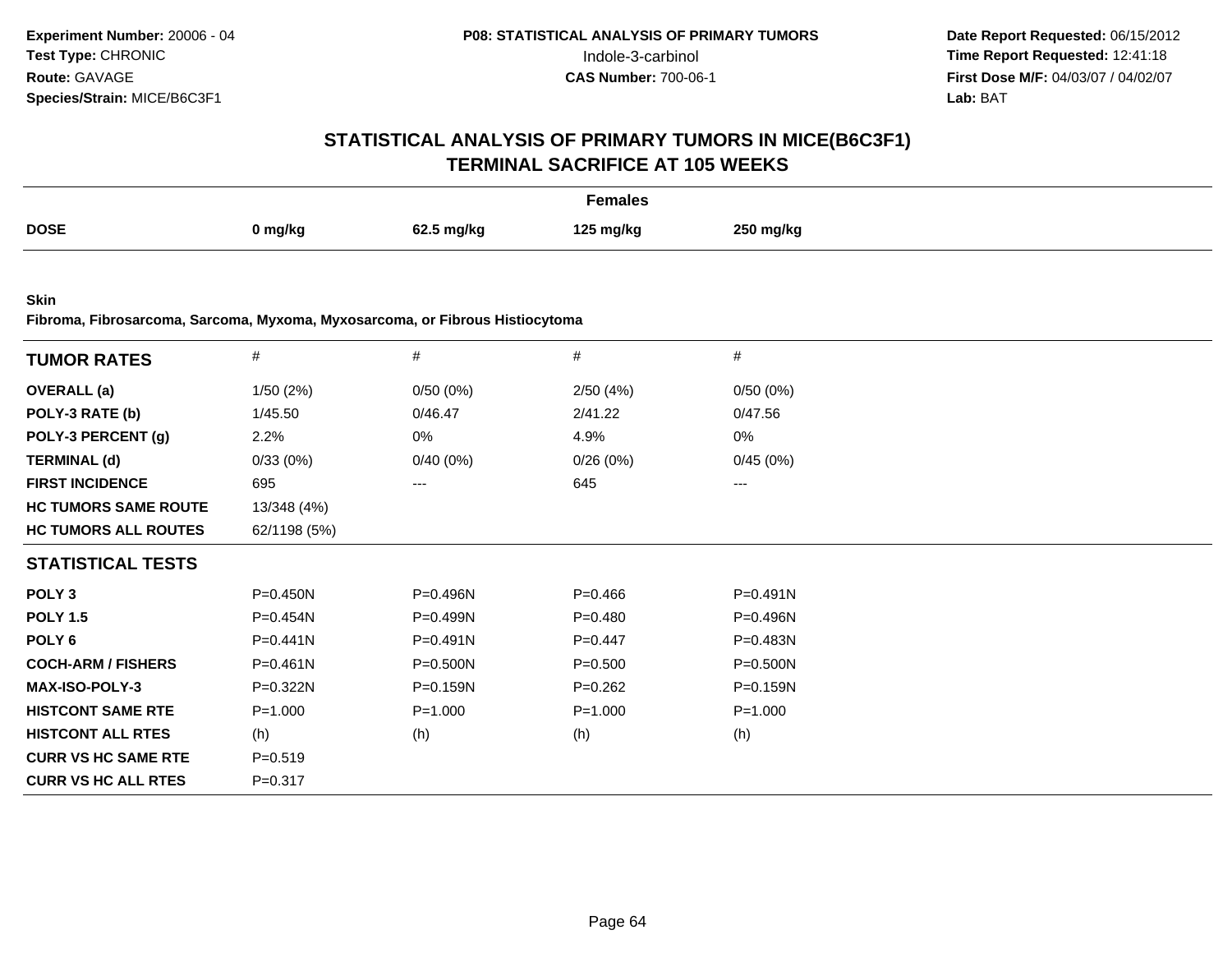| <b>Females</b>              |                   |                   |             |                     |  |
|-----------------------------|-------------------|-------------------|-------------|---------------------|--|
| <b>DOSE</b>                 | 0 mg/kg           | 62.5 mg/kg        | 125 mg/kg   | 250 mg/kg           |  |
|                             |                   |                   |             |                     |  |
| <b>Skin</b><br>Fibrosarcoma |                   |                   |             |                     |  |
| <b>TUMOR RATES</b>          | $\#$              | $\#$              | $\#$        | $\#$                |  |
| <b>OVERALL</b> (a)          | 0/50(0%)          | 0/50(0%)          | 2/50(4%)    | 0/50(0%)            |  |
| POLY-3 RATE (b)             | 0/45.37           | 0/46.47           | 2/41.22     | 0/47.56             |  |
| POLY-3 PERCENT (g)          | 0%                | $0\%$             | 4.9%        | 0%                  |  |
| <b>TERMINAL (d)</b>         | 0/33(0%)          | 0/40(0%)          | 0/26(0%)    | 0/45(0%)            |  |
| <b>FIRST INCIDENCE</b>      | $\qquad \qquad -$ | $\qquad \qquad -$ | 645         | $\qquad \qquad - -$ |  |
| <b>HC TUMORS SAME ROUTE</b> | 5/348(1%)         |                   |             |                     |  |
| <b>HC TUMORS ALL ROUTES</b> | 28/1198 (2%)      |                   |             |                     |  |
| <b>STATISTICAL TESTS</b>    |                   |                   |             |                     |  |
| POLY <sub>3</sub>           | $P=0.624$         | (e)               | $P = 0.216$ | (e)                 |  |
| <b>POLY 1.5</b>             | $P = 0.612$       | (e)               | $P=0.225$   | (e)                 |  |
| POLY <sub>6</sub>           | $P = 0.645$       | (e)               | $P = 0.206$ | (e)                 |  |
| <b>COCH-ARM / FISHERS</b>   | $P = 0.595$       | (e)               | $P = 0.247$ | (e)                 |  |
| MAX-ISO-POLY-3              | $P=0.242$         | (e)               | $P=0.075$   | (e)                 |  |
| <b>HISTCONT SAME RTE</b>    | $P = 0.550$       | (e)               | $P=0.123$   | (e)                 |  |
| <b>HISTCONT ALL RTES</b>    | $P = 1.000$       | (e)               | $P = 0.317$ | (e)                 |  |
| <b>CURR VS HC SAME RTE</b>  | $P = 0.340$       |                   |             |                     |  |
| <b>CURR VS HC ALL RTES</b>  | $P = 0.264$       |                   |             |                     |  |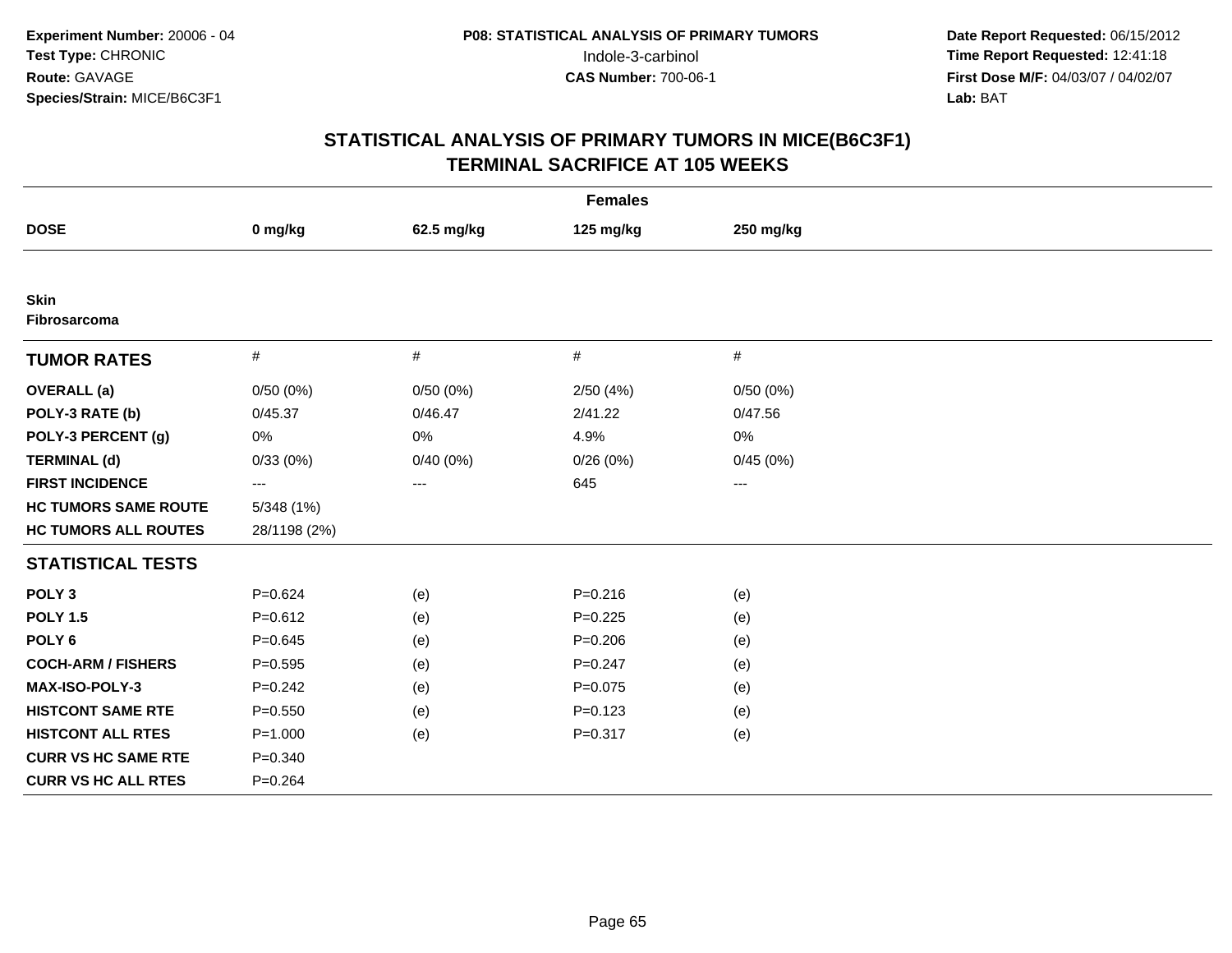| <b>Females</b>                                              |              |              |             |              |  |
|-------------------------------------------------------------|--------------|--------------|-------------|--------------|--|
| <b>DOSE</b>                                                 | 0 mg/kg      | 62.5 mg/kg   | 125 mg/kg   | 250 mg/kg    |  |
|                                                             |              |              |             |              |  |
| <b>Skin</b>                                                 |              |              |             |              |  |
| Fibrosarcoma, Sarcoma, Myxosarcoma, or Fibrous Histiocytoma |              |              |             |              |  |
| <b>TUMOR RATES</b>                                          | #            | $\#$         | #           | #            |  |
| <b>OVERALL</b> (a)                                          | 1/50(2%)     | 0/50(0%)     | 2/50(4%)    | 0/50(0%)     |  |
| POLY-3 RATE (b)                                             | 1/45.50      | 0/46.47      | 2/41.22     | 0/47.56      |  |
| POLY-3 PERCENT (g)                                          | 2.2%         | 0%           | 4.9%        | 0%           |  |
| <b>TERMINAL (d)</b>                                         | 0/33(0%)     | 0/40(0%)     | 0/26(0%)    | 0/45(0%)     |  |
| <b>FIRST INCIDENCE</b>                                      | 695          | ---          | 645         | ---          |  |
| <b>HC TUMORS SAME ROUTE</b>                                 | 13/348 (4%)  |              |             |              |  |
| <b>HC TUMORS ALL ROUTES</b>                                 | 62/1198 (5%) |              |             |              |  |
| <b>STATISTICAL TESTS</b>                                    |              |              |             |              |  |
| POLY <sub>3</sub>                                           | $P = 0.450N$ | P=0.496N     | $P = 0.466$ | $P = 0.491N$ |  |
| <b>POLY 1.5</b>                                             | $P = 0.454N$ | P=0.499N     | $P=0.480$   | P=0.496N     |  |
| POLY <sub>6</sub>                                           | $P = 0.441N$ | $P = 0.491N$ | $P=0.447$   | $P = 0.483N$ |  |
| <b>COCH-ARM / FISHERS</b>                                   | $P = 0.461N$ | P=0.500N     | $P = 0.500$ | $P = 0.500N$ |  |
| MAX-ISO-POLY-3                                              | P=0.322N     | P=0.159N     | $P=0.262$   | $P = 0.159N$ |  |
| <b>HISTCONT SAME RTE</b>                                    | $P = 1.000$  | $P = 1.000$  | $P = 1.000$ | $P = 1.000$  |  |
| <b>HISTCONT ALL RTES</b>                                    | (h)          | (h)          | (h)         | (h)          |  |
| <b>CURR VS HC SAME RTE</b>                                  | $P = 0.519$  |              |             |              |  |
| <b>CURR VS HC ALL RTES</b>                                  | $P = 0.317$  |              |             |              |  |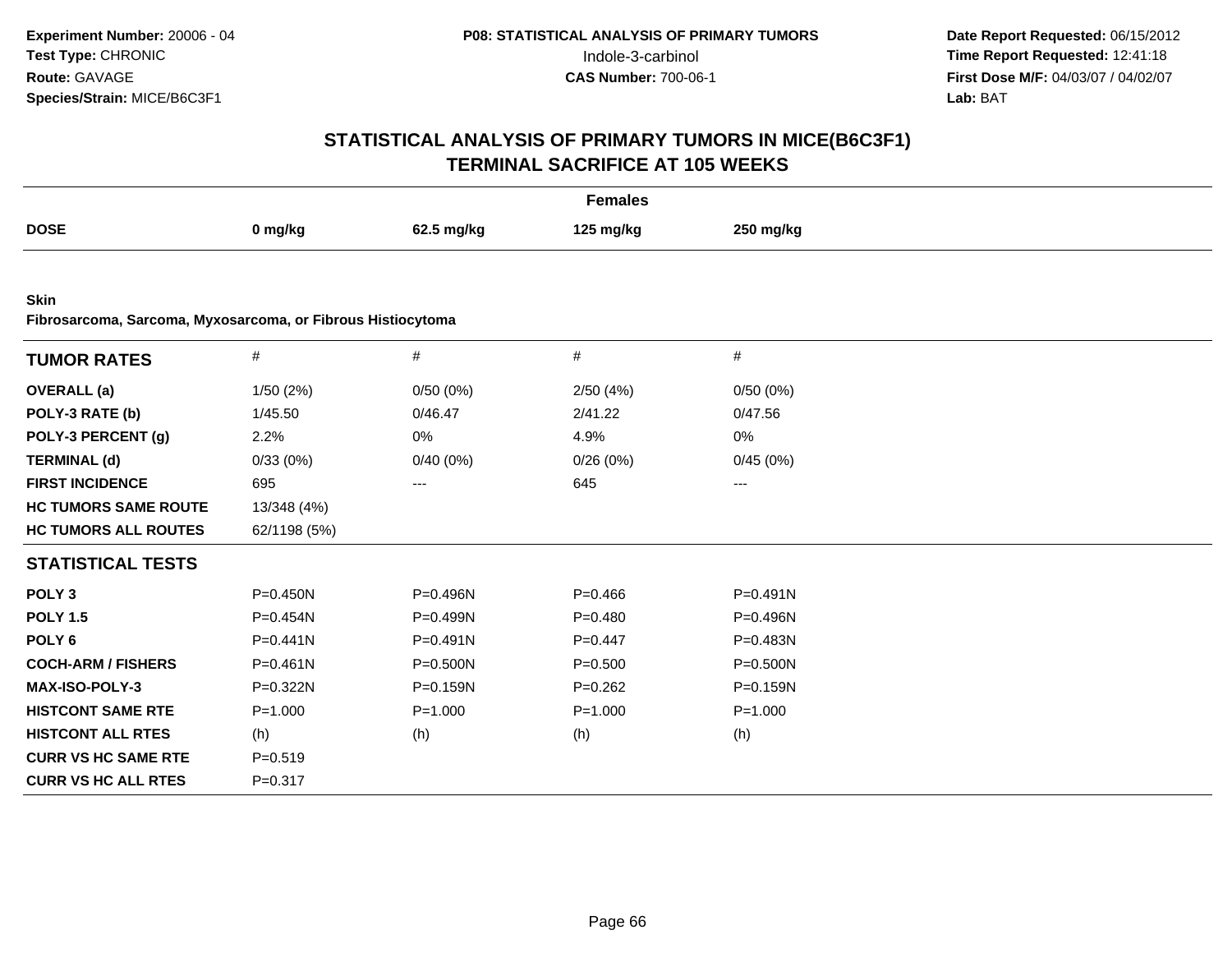| <b>Females</b>                 |              |            |           |           |  |
|--------------------------------|--------------|------------|-----------|-----------|--|
| <b>DOSE</b>                    | 0 mg/kg      | 62.5 mg/kg | 125 mg/kg | 250 mg/kg |  |
|                                |              |            |           |           |  |
| <b>Skin</b><br>Hemangiosarcoma |              |            |           |           |  |
| <b>TUMOR RATES</b>             | $\#$         | $\#$       | #         | $\#$      |  |
| <b>OVERALL</b> (a)             | 0/50(0%)     | 0/50(0%)   | 1/50(2%)  | 0/50(0%)  |  |
| POLY-3 RATE (b)                | 0/45.37      | 0/46.47    | 1/41.04   | 0/47.56   |  |
| POLY-3 PERCENT (g)             | $0\%$        | 0%         | 2.4%      | 0%        |  |
| <b>TERMINAL (d)</b>            | 0/33(0%)     | 0/40(0%)   | 0/26(0%)  | 0/45(0%)  |  |
| <b>FIRST INCIDENCE</b>         | ---          | ---        | 621       | $---$     |  |
| <b>HC TUMORS SAME ROUTE</b>    | 2/348(1%)    |            |           |           |  |
| <b>HC TUMORS ALL ROUTES</b>    | 13/1198 (1%) |            |           |           |  |
| <b>STATISTICAL TESTS</b>       |              |            |           |           |  |
| POLY <sub>3</sub>              | (n)          | (n)        | (n)       | (n)       |  |
| <b>POLY 1.5</b>                | (n)          | (n)        | (n)       | (n)       |  |
| POLY <sub>6</sub>              | (n)          | (n)        | (n)       | (n)       |  |
| <b>COCH-ARM / FISHERS</b>      | (n)          | (n)        | (n)       | (n)       |  |
| <b>MAX-ISO-POLY-3</b>          | (n)          | (n)        | (n)       | (n)       |  |
| <b>HISTCONT SAME RTE</b>       | (n)          | (n)        | (n)       | (n)       |  |
| <b>HISTCONT ALL RTES</b>       | (n)          | (n)        | (n)       | (n)       |  |
| <b>CURR VS HC SAME RTE</b>     | (n)          |            |           |           |  |
| <b>CURR VS HC ALL RTES</b>     | (n)          |            |           |           |  |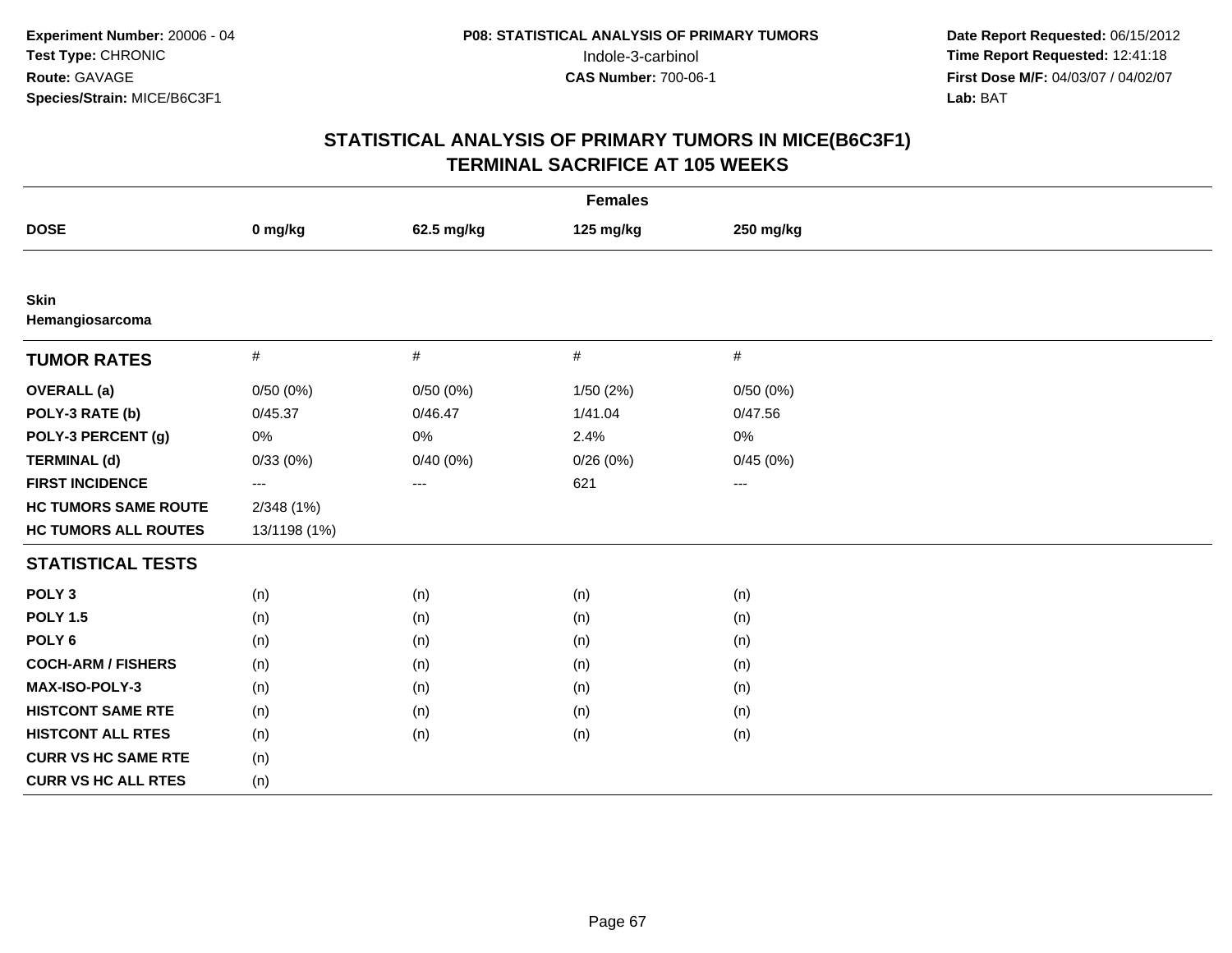| <b>Females</b>                                                        |              |            |           |           |  |
|-----------------------------------------------------------------------|--------------|------------|-----------|-----------|--|
| <b>DOSE</b>                                                           | 0 mg/kg      | 62.5 mg/kg | 125 mg/kg | 250 mg/kg |  |
|                                                                       |              |            |           |           |  |
| Stomach, Forestomach<br>Squamous Cell Carcinoma or Papilloma Squamous |              |            |           |           |  |
|                                                                       |              |            |           |           |  |
| <b>TUMOR RATES</b>                                                    | #            | #          | $\#$      | $\#$      |  |
| <b>OVERALL</b> (a)                                                    | 1/50 (2%)    | 0/50(0%)   | 0/50(0%)  | 0/50(0%)  |  |
| POLY-3 RATE (b)                                                       | 1/45.37      | 0/46.47    | 0/40.66   | 0/47.56   |  |
| POLY-3 PERCENT (g)                                                    | 2.2%         | 0%         | 0%        | 0%        |  |
| <b>TERMINAL (d)</b>                                                   | 1/33(3%)     | 0/40(0%)   | 0/26(0%)  | 0/45(0%)  |  |
| <b>FIRST INCIDENCE</b>                                                | 729 (T)      | ---        | $\cdots$  | ---       |  |
| <b>HC TUMORS SAME ROUTE</b>                                           | 12/348 (3%)  |            |           |           |  |
| <b>HC TUMORS ALL ROUTES</b>                                           | 23/1198 (2%) |            |           |           |  |
| <b>STATISTICAL TESTS</b>                                              |              |            |           |           |  |
| POLY <sub>3</sub>                                                     | (n)          | (n)        | (n)       | (n)       |  |
| <b>POLY 1.5</b>                                                       | (n)          | (n)        | (n)       | (n)       |  |
| POLY <sub>6</sub>                                                     | (n)          | (n)        | (n)       | (n)       |  |
| <b>COCH-ARM / FISHERS</b>                                             | (n)          | (n)        | (n)       | (n)       |  |
| <b>MAX-ISO-POLY-3</b>                                                 | (n)          | (n)        | (n)       | (n)       |  |
| <b>HISTCONT SAME RTE</b>                                              | (n)          | (n)        | (n)       | (n)       |  |
| <b>HISTCONT ALL RTES</b>                                              | (n)          | (n)        | (n)       | (n)       |  |
| <b>CURR VS HC SAME RTE</b>                                            | (n)          |            |           |           |  |
| <b>CURR VS HC ALL RTES</b>                                            | (n)          |            |           |           |  |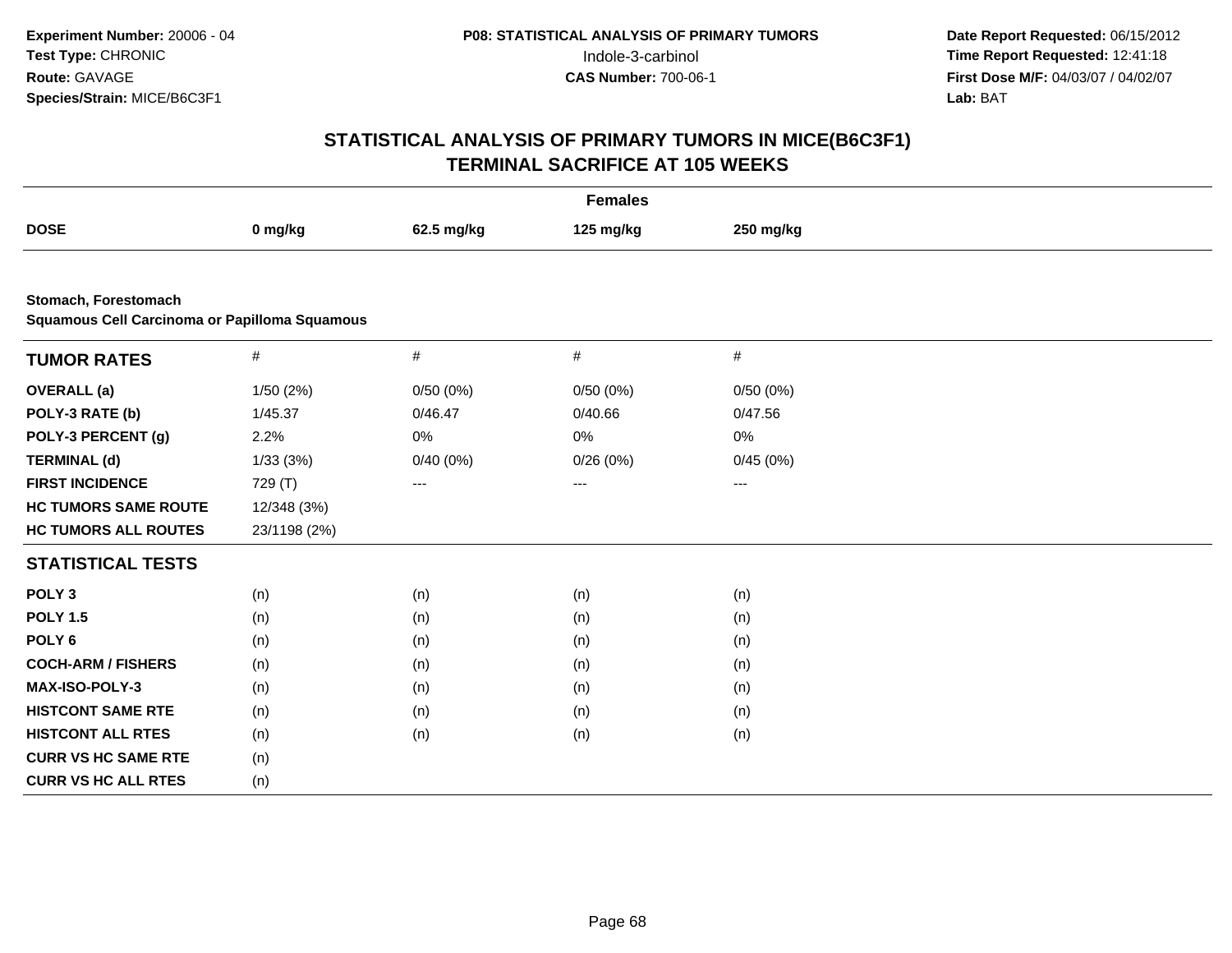| <b>Females</b>                                         |              |            |                   |           |  |
|--------------------------------------------------------|--------------|------------|-------------------|-----------|--|
| <b>DOSE</b>                                            | 0 mg/kg      | 62.5 mg/kg | 125 mg/kg         | 250 mg/kg |  |
|                                                        |              |            |                   |           |  |
| Stomach, Forestomach<br><b>Squamous Cell Papilloma</b> |              |            |                   |           |  |
| <b>TUMOR RATES</b>                                     | $\#$         | #          | $\#$              | #         |  |
| <b>OVERALL</b> (a)                                     | 1/50(2%)     | 0/50(0%)   | 0/50(0%)          | 0/50(0%)  |  |
| POLY-3 RATE (b)                                        | 1/45.37      | 0/46.47    | 0/40.66           | 0/47.56   |  |
| POLY-3 PERCENT (g)                                     | 2.2%         | 0%         | 0%                | 0%        |  |
| <b>TERMINAL (d)</b>                                    | 1/33(3%)     | 0/40(0%)   | 0/26(0%)          | 0/45(0%)  |  |
| <b>FIRST INCIDENCE</b>                                 | 729 (T)      | $---$      | $\qquad \qquad -$ | $---$     |  |
| <b>HC TUMORS SAME ROUTE</b>                            | 12/348 (3%)  |            |                   |           |  |
| <b>HC TUMORS ALL ROUTES</b>                            | 22/1198 (2%) |            |                   |           |  |
| <b>STATISTICAL TESTS</b>                               |              |            |                   |           |  |
| POLY <sub>3</sub>                                      | (n)          | (n)        | (n)               | (n)       |  |
| <b>POLY 1.5</b>                                        | (n)          | (n)        | (n)               | (n)       |  |
| POLY <sub>6</sub>                                      | (n)          | (n)        | (n)               | (n)       |  |
| <b>COCH-ARM / FISHERS</b>                              | (n)          | (n)        | (n)               | (n)       |  |
| MAX-ISO-POLY-3                                         | (n)          | (n)        | (n)               | (n)       |  |
| <b>HISTCONT SAME RTE</b>                               | (n)          | (n)        | (n)               | (n)       |  |
| <b>HISTCONT ALL RTES</b>                               | (n)          | (n)        | (n)               | (n)       |  |
| <b>CURR VS HC SAME RTE</b>                             | (n)          |            |                   |           |  |
| <b>CURR VS HC ALL RTES</b>                             | (n)          |            |                   |           |  |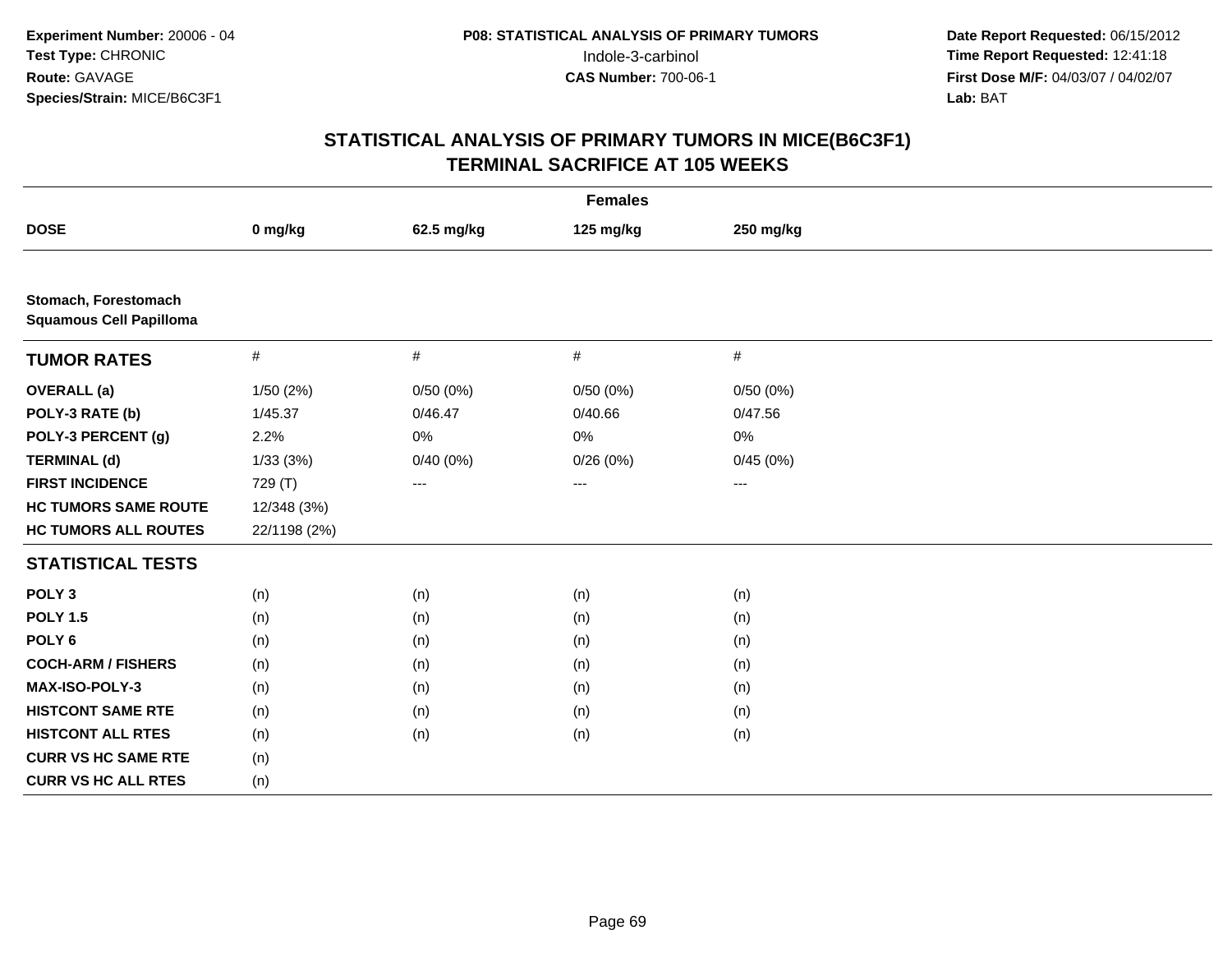| <b>Females</b>                        |                   |            |           |             |  |
|---------------------------------------|-------------------|------------|-----------|-------------|--|
| <b>DOSE</b>                           | 0 mg/kg           | 62.5 mg/kg | 125 mg/kg | 250 mg/kg   |  |
|                                       |                   |            |           |             |  |
| <b>Uterus</b><br><b>Polyp Stromal</b> |                   |            |           |             |  |
| <b>TUMOR RATES</b>                    | $\#$              | #          | $\#$      | $\#$        |  |
| <b>OVERALL</b> (a)                    | 0/50(0%)          | 0/50(0%)   | 0/50(0%)  | 4/50 (8%)   |  |
| POLY-3 RATE (b)                       | 0/45.37           | 0/46.47    | 0/40.66   | 4/47.56     |  |
| POLY-3 PERCENT (g)                    | $0\%$             | $0\%$      | 0%        | 8.4%        |  |
| <b>TERMINAL (d)</b>                   | 0/33(0%)          | 0/40(0%)   | 0/26(0%)  | 4/45 (9%)   |  |
| <b>FIRST INCIDENCE</b>                | $\qquad \qquad -$ | $---$      | $--$      | 729 (T)     |  |
| <b>HC TUMORS SAME ROUTE</b>           | 3/348(1%)         |            |           |             |  |
| <b>HC TUMORS ALL ROUTES</b>           | 24/1198 (2%)      |            |           |             |  |
| <b>STATISTICAL TESTS</b>              |                   |            |           |             |  |
| POLY <sub>3</sub>                     | P=0.003**         | (e)        | (e)       | $P = 0.067$ |  |
| <b>POLY 1.5</b>                       | P=0.003**         | (e)        | (e)       | $P = 0.064$ |  |
| POLY <sub>6</sub>                     | $P=0.003**$       | (e)        | (e)       | $P = 0.073$ |  |
| <b>COCH-ARM / FISHERS</b>             | P=0.003**         | (e)        | (e)       | $P = 0.059$ |  |
| MAX-ISO-POLY-3                        | P=0.004**         | (e)        | (e)       | $P=0.024*$  |  |
| <b>HISTCONT SAME RTE</b>              | $P=0.011*$        | (e)        | (e)       | P=0.005**   |  |
| <b>HISTCONT ALL RTES</b>              | $P=0.021*$        | (e)        | (e)       | P=0.003**   |  |
| <b>CURR VS HC SAME RTE</b>            | $P = 0.506$       |            |           |             |  |
| <b>CURR VS HC ALL RTES</b>            | $P = 0.303$       |            |           |             |  |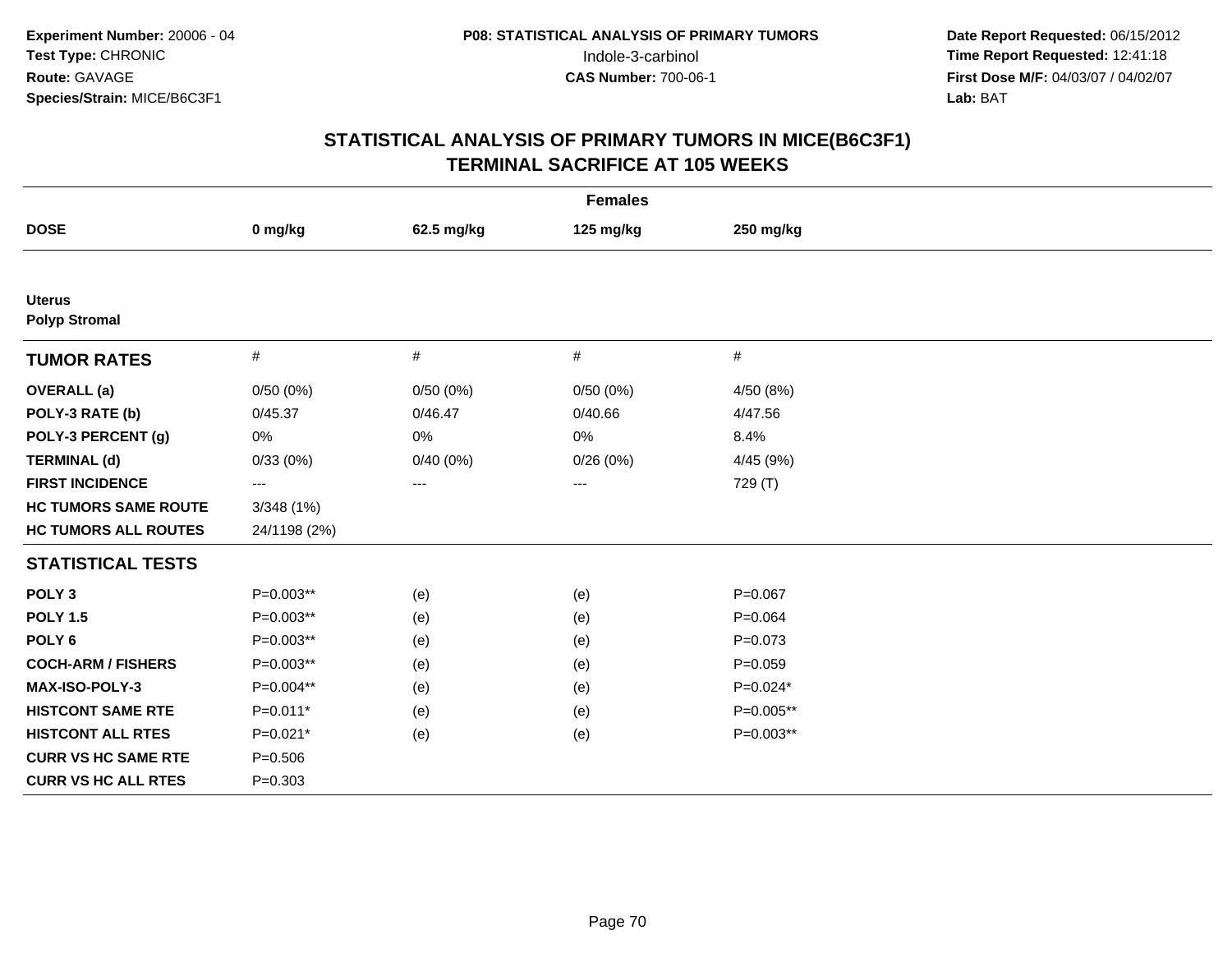| <b>Females</b>                  |              |             |             |             |  |  |
|---------------------------------|--------------|-------------|-------------|-------------|--|--|
| <b>DOSE</b>                     | 0 mg/kg      | 62.5 mg/kg  | 125 mg/kg   | 250 mg/kg   |  |  |
|                                 |              |             |             |             |  |  |
| <b>All Organs</b><br>Hemangioma |              |             |             |             |  |  |
| <b>TUMOR RATES</b>              | $\#$         | #           | #           | #           |  |  |
| <b>OVERALL</b> (a)              | 1/50(2%)     | 0/50(0%)    | 1/50 (2%)   | 2/50(4%)    |  |  |
| POLY-3 RATE (b)                 | 1/45.45      | 0/46.47     | 1/40.91     | 2/47.56     |  |  |
| POLY-3 PERCENT (g)              | 2.2%         | $0\%$       | 2.4%        | 4.2%        |  |  |
| <b>TERMINAL (d)</b>             | 0/33(0%)     | 0/40(0%)    | 0/26(0%)    | 2/45(4%)    |  |  |
| <b>FIRST INCIDENCE</b>          | 709          | ---         | 662         | 729 (T)     |  |  |
| <b>HC TUMORS SAME ROUTE</b>     | 5/348 (1%)   |             |             |             |  |  |
| <b>HC TUMORS ALL ROUTES</b>     | 11/1198 (1%) |             |             |             |  |  |
| <b>STATISTICAL TESTS</b>        |              |             |             |             |  |  |
| POLY <sub>3</sub>               | $P = 0.255$  | P=0.496N    | $P=0.737$   | $P = 0.516$ |  |  |
| <b>POLY 1.5</b>                 | $P=0.252$    | P=0.499N    | $P=0.747$   | $P = 0.508$ |  |  |
| POLY <sub>6</sub>               | $P = 0.262$  | P=0.490N    | $P=0.723$   | $P = 0.530$ |  |  |
| <b>COCH-ARM / FISHERS</b>       | $P = 0.247$  | P=0.500N    | P=0.753N    | $P = 0.500$ |  |  |
| <b>MAX-ISO-POLY-3</b>           | $P=0.252$    | P=0.159N    | $P = 0.471$ | $P=0.298$   |  |  |
| <b>HISTCONT SAME RTE</b>        | $P = 0.105$  | $P = 1.000$ | $P = 1.000$ | $P = 0.158$ |  |  |
| <b>HISTCONT ALL RTES</b>        | $P=0.016*$   | $P = 1.000$ | $P=0.440$   | $P=0.018*$  |  |  |
| <b>CURR VS HC SAME RTE</b>      | $P=0.772$    |             |             |             |  |  |
| <b>CURR VS HC ALL RTES</b>      | $P = 0.453$  |             |             |             |  |  |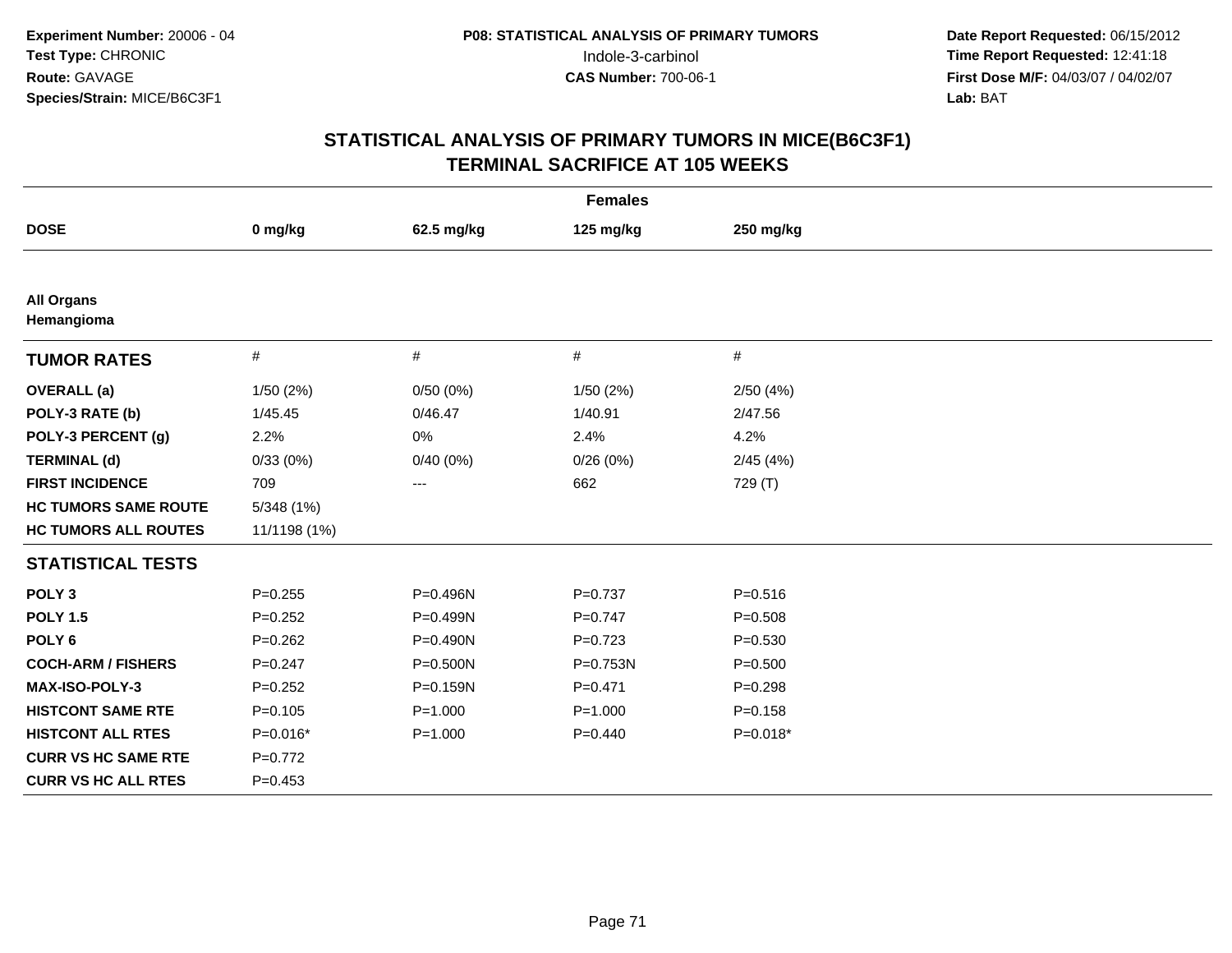| <b>Females</b>                       |                   |            |             |                         |  |  |
|--------------------------------------|-------------------|------------|-------------|-------------------------|--|--|
| <b>DOSE</b>                          | 0 mg/kg           | 62.5 mg/kg | 125 mg/kg   | 250 mg/kg               |  |  |
|                                      |                   |            |             |                         |  |  |
| <b>All Organs</b><br>Hemangiosarcoma |                   |            |             |                         |  |  |
| <b>TUMOR RATES</b>                   | $\#$              | $\#$       | $\#$        | $\#$                    |  |  |
| <b>OVERALL</b> (a)                   | 0/50(0%)          | 0/50(0%)   | 2/50(4%)    | 0/50(0%)                |  |  |
| POLY-3 RATE (b)                      | 0/45.37           | 0/46.47    | 2/41.34     | 0/47.56                 |  |  |
| POLY-3 PERCENT (g)                   | $0\%$             | 0%         | 4.8%        | 0%                      |  |  |
| <b>TERMINAL (d)</b>                  | 0/33(0%)          | 0/40(0%)   | 0/26(0%)    | 0/45(0%)                |  |  |
| <b>FIRST INCIDENCE</b>               | $\qquad \qquad -$ | ---        | 621         | $\qquad \qquad -\qquad$ |  |  |
| <b>HC TUMORS SAME ROUTE</b>          | 8/348 (2%)        |            |             |                         |  |  |
| <b>HC TUMORS ALL ROUTES</b>          | 54/1198 (5%)      |            |             |                         |  |  |
| <b>STATISTICAL TESTS</b>             |                   |            |             |                         |  |  |
| POLY <sub>3</sub>                    | $P = 0.624$       | (e)        | $P = 0.217$ | (e)                     |  |  |
| <b>POLY 1.5</b>                      | $P = 0.611$       | (e)        | $P=0.225$   | (e)                     |  |  |
| POLY <sub>6</sub>                    | $P = 0.645$       | (e)        | $P=0.207$   | (e)                     |  |  |
| <b>COCH-ARM / FISHERS</b>            | $P = 0.595$       | (e)        | $P = 0.247$ | (e)                     |  |  |
| MAX-ISO-POLY-3                       | $P = 0.243$       | (e)        | $P=0.075$   | (e)                     |  |  |
| <b>HISTCONT SAME RTE</b>             | $P = 0.780$       | (e)        | $P = 0.332$ | (e)                     |  |  |
| <b>HISTCONT ALL RTES</b>             | (h)               | (e)        | (h)         | (e)                     |  |  |
| <b>CURR VS HC SAME RTE</b>           | $P = 0.254$       |            |             |                         |  |  |
| <b>CURR VS HC ALL RTES</b>           | $P = 0.112$       |            |             |                         |  |  |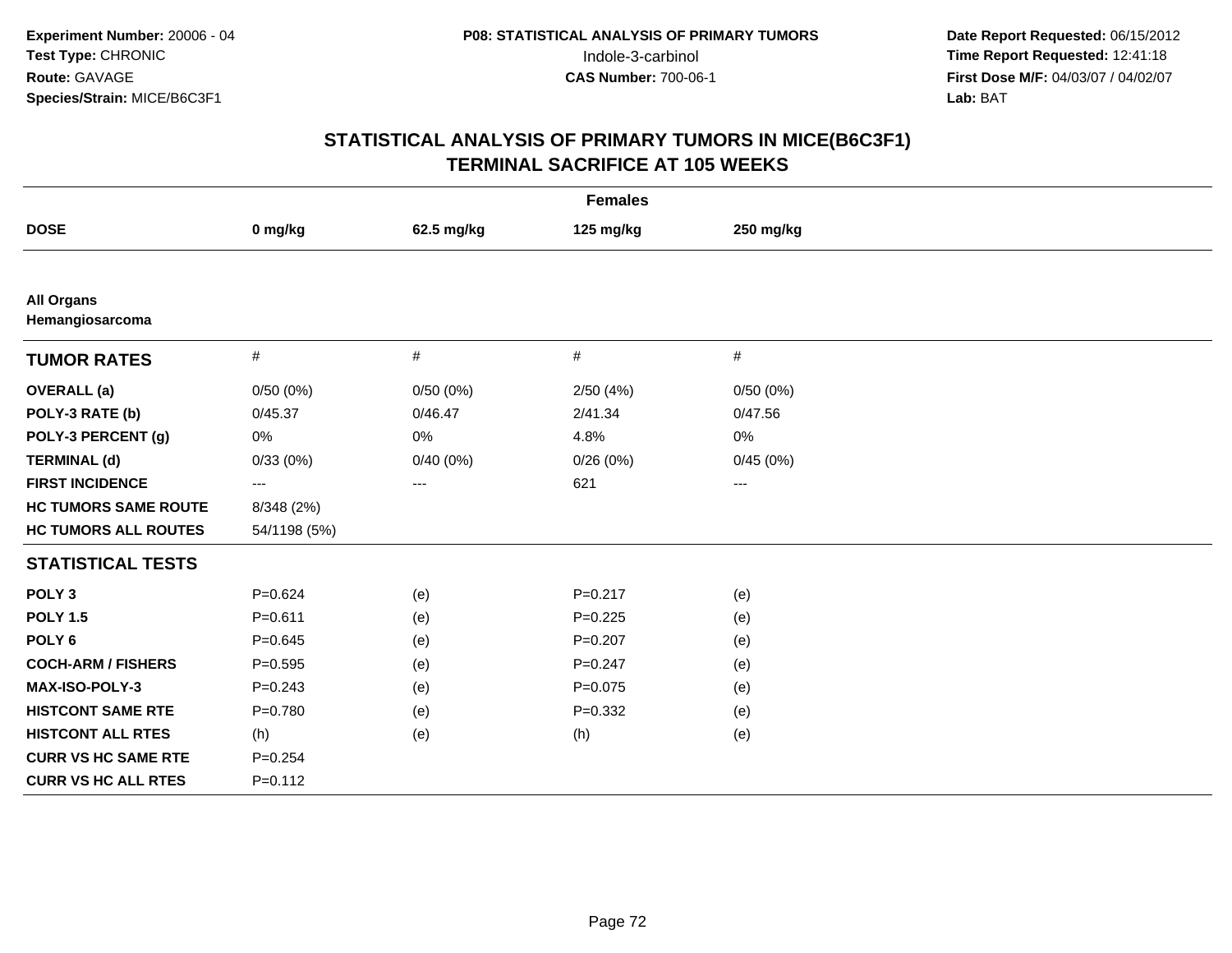| <b>Females</b>                                     |              |              |             |             |  |
|----------------------------------------------------|--------------|--------------|-------------|-------------|--|
| <b>DOSE</b>                                        | 0 mg/kg      | 62.5 mg/kg   | 125 mg/kg   | 250 mg/kg   |  |
|                                                    |              |              |             |             |  |
| <b>All Organs</b><br>Hemangiosarcoma or Hemangioma |              |              |             |             |  |
| <b>TUMOR RATES</b>                                 | $\#$         | #            | $\#$        | #           |  |
| <b>OVERALL</b> (a)                                 | 1/50(2%)     | 0/50(0%)     | 3/50(6%)    | 2/50(4%)    |  |
| POLY-3 RATE (b)                                    | 1/45.45      | 0/46.47      | 3/41.59     | 2/47.56     |  |
| POLY-3 PERCENT (g)                                 | 2.2%         | 0%           | 7.2%        | 4.2%        |  |
| <b>TERMINAL (d)</b>                                | 0/33(0%)     | 0/40(0%)     | 0/26(0%)    | 2/45(4%)    |  |
| <b>FIRST INCIDENCE</b>                             | 709          | $\cdots$     | 621         | 729 (T)     |  |
| <b>HC TUMORS SAME ROUTE</b>                        | 13/348 (4%)  |              |             |             |  |
| <b>HC TUMORS ALL ROUTES</b>                        | 65/1198 (5%) |              |             |             |  |
| <b>STATISTICAL TESTS</b>                           |              |              |             |             |  |
| POLY <sub>3</sub>                                  | $P = 0.258$  | P=0.496N     | $P = 0.274$ | $P = 0.516$ |  |
| <b>POLY 1.5</b>                                    | $P = 0.251$  | P=0.499N     | $P = 0.287$ | $P = 0.508$ |  |
| POLY <sub>6</sub>                                  | $P = 0.271$  | P=0.490N     | $P = 0.259$ | $P = 0.530$ |  |
| <b>COCH-ARM / FISHERS</b>                          | $P=0.242$    | $P = 0.500N$ | $P = 0.309$ | $P = 0.500$ |  |
| <b>MAX-ISO-POLY-3</b>                              | $P = 0.181$  | P=0.159N     | $P = 0.143$ | $P = 0.298$ |  |
| <b>HISTCONT SAME RTE</b>                           | $P=0.425$    | $P = 1.000$  | $P = 0.236$ | $P = 1.000$ |  |
| <b>HISTCONT ALL RTES</b>                           | $P = 1.000$  | $P = 1.000$  | $P = 1.000$ | $P = 1.000$ |  |
| <b>CURR VS HC SAME RTE</b>                         | $P = 0.516$  |              |             |             |  |
| <b>CURR VS HC ALL RTES</b>                         | $P = 0.286$  |              |             |             |  |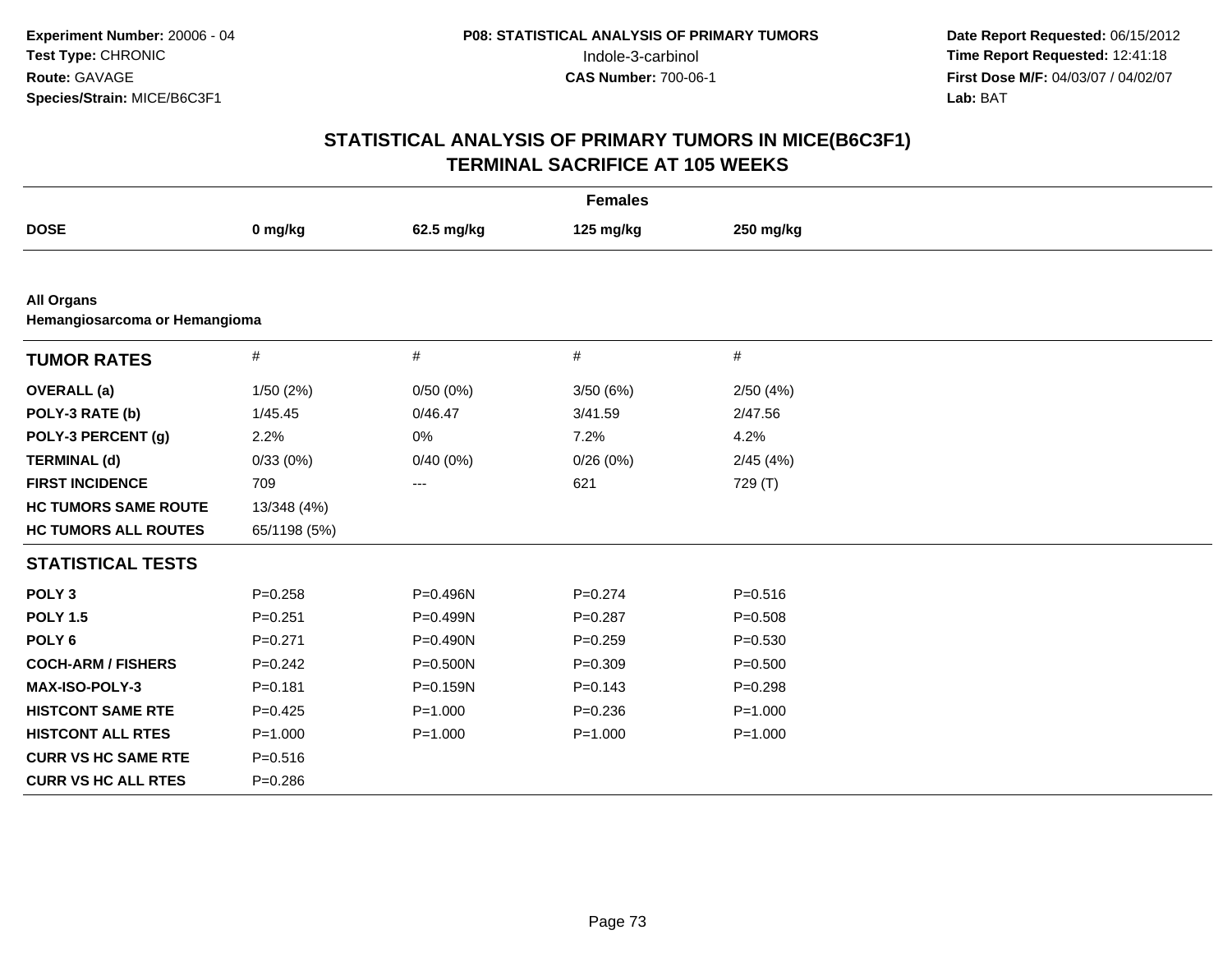| <b>Females</b>                                  |              |            |                        |           |  |
|-------------------------------------------------|--------------|------------|------------------------|-----------|--|
| <b>DOSE</b>                                     | 0 mg/kg      | 62.5 mg/kg | 125 mg/kg              | 250 mg/kg |  |
|                                                 |              |            |                        |           |  |
| <b>All Organs</b><br><b>Histiocytic Sarcoma</b> |              |            |                        |           |  |
| <b>TUMOR RATES</b>                              | $\#$         | $\#$       | #                      | $\#$      |  |
| <b>OVERALL</b> (a)                              | 1/50(2%)     | 0/50(0%)   | 0/50(0%)               | 1/50(2%)  |  |
| POLY-3 RATE (b)                                 | 1/45.84      | 0/46.47    | 0/40.66                | 1/48.11   |  |
| POLY-3 PERCENT (g)                              | 2.2%         | 0%         | 0%                     | 2.1%      |  |
| <b>TERMINAL (d)</b>                             | 0/33(0%)     | 0/40(0%)   | 0/26(0%)               | 0/45(0%)  |  |
| <b>FIRST INCIDENCE</b>                          | 589          | ---        | $\qquad \qquad \cdots$ | 558       |  |
| <b>HC TUMORS SAME ROUTE</b>                     | 8/348 (2%)   |            |                        |           |  |
| <b>HC TUMORS ALL ROUTES</b>                     | 30/1198 (3%) |            |                        |           |  |
| <b>STATISTICAL TESTS</b>                        |              |            |                        |           |  |
| POLY <sub>3</sub>                               | (n)          | (n)        | (n)                    | (n)       |  |
| <b>POLY 1.5</b>                                 | (n)          | (n)        | (n)                    | (n)       |  |
| POLY <sub>6</sub>                               | (n)          | (n)        | (n)                    | (n)       |  |
| <b>COCH-ARM / FISHERS</b>                       | (n)          | (n)        | (n)                    | (n)       |  |
| MAX-ISO-POLY-3                                  | (n)          | (n)        | (n)                    | (n)       |  |
| <b>HISTCONT SAME RTE</b>                        | (n)          | (n)        | (n)                    | (n)       |  |
| <b>HISTCONT ALL RTES</b>                        | (n)          | (n)        | (n)                    | (n)       |  |
| <b>CURR VS HC SAME RTE</b>                      | (n)          |            |                        |           |  |
| <b>CURR VS HC ALL RTES</b>                      | (n)          |            |                        |           |  |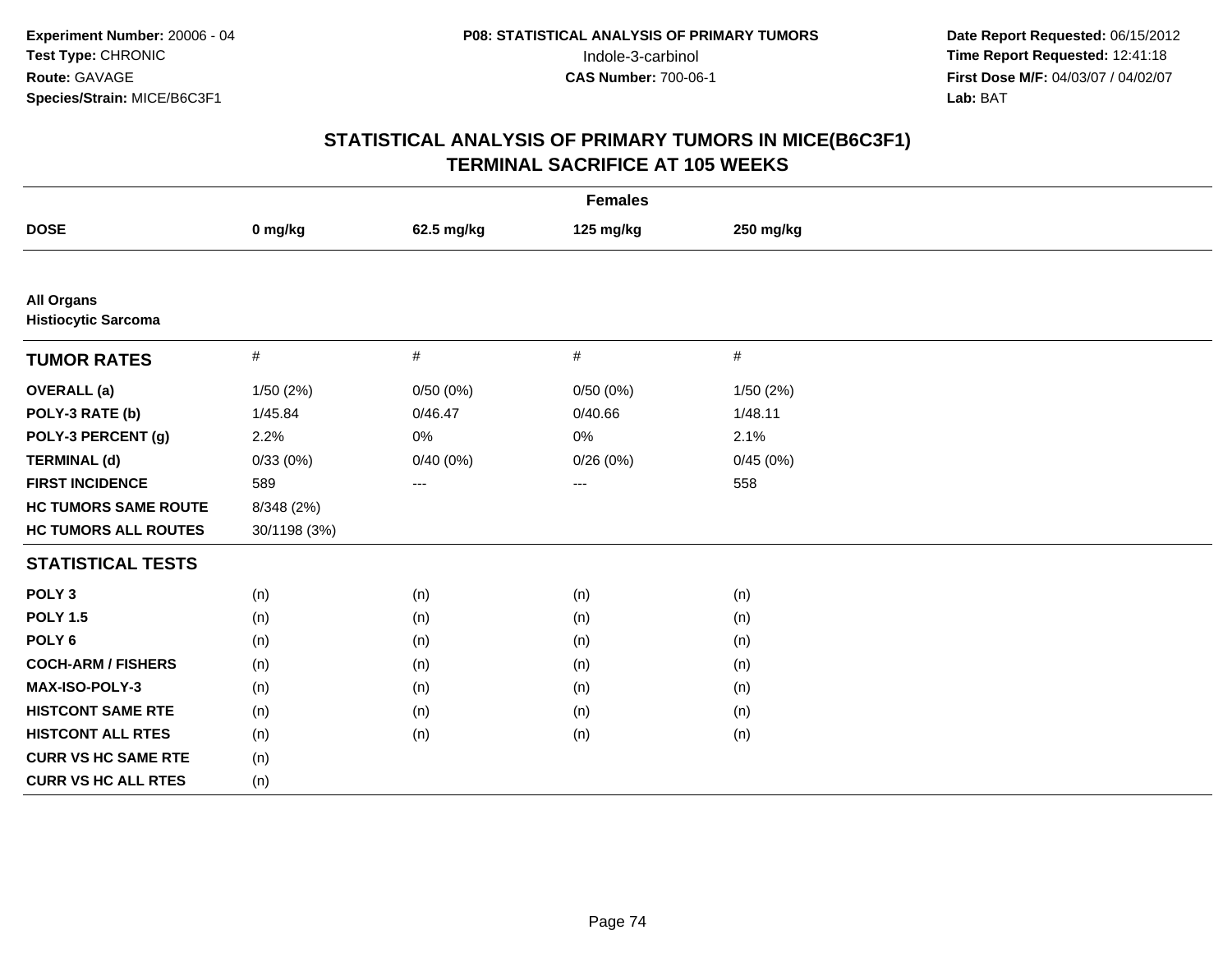# **STATISTICAL ANALYSIS OF PRIMARY TUMORS IN MICE(B6C3F1)TERMINAL SACRIFICE AT 105 WEEKS**

|             |         |           | Females   |           |
|-------------|---------|-----------|-----------|-----------|
| <b>DOSE</b> | 0 mg/kg | 625 malka | 125 ma/ka | 250 mg/kg |

**All Organs**

**Malignant Lymphoma: Histiocytic, Lymphocytic, Mixed, NOS, or Undifferentiated Cell Type**

| <b>TUMOR RATES</b>          | $\#$           | $\#$        | $\#$        | $\#$         |
|-----------------------------|----------------|-------------|-------------|--------------|
| <b>OVERALL</b> (a)          | 6/50 (12%)     | 9/50 (18%)  | 6/50 (12%)  | 3/50(6%)     |
| POLY-3 RATE (b)             | 6/46.69        | 9/47.57     | 6/41.73     | 3/47.56      |
| POLY-3 PERCENT (g)          | 12.9%          | 18.9%       | 14.4%       | 6.3%         |
| <b>TERMINAL (d)</b>         | 0/33(0%)       | 6/40 (15%)  | 3/26(12%)   | 3/45(7%)     |
| <b>FIRST INCIDENCE</b>      | 634            | 558         | 597         | 729 (T)      |
| <b>HC TUMORS SAME ROUTE</b> | 58/348 (17%)   |             |             |              |
| <b>HC TUMORS ALL ROUTES</b> | 250/1198 (21%) |             |             |              |
| <b>STATISTICAL TESTS</b>    |                |             |             |              |
| POLY <sub>3</sub>           | P=0.116N       | $P = 0.301$ | $P = 0.540$ | P=0.233N     |
| <b>POLY 1.5</b>             | P=0.118N       | $P=0.292$   | $P = 0.574$ | P=0.238N     |
| POLY 6                      | $P = 0.110N$   | $P = 0.314$ | $P=0.492$   | $P=0.224N$   |
| <b>COCH-ARM / FISHERS</b>   | P=0.120N       | $P = 0.288$ | P=0.620N    | P=0.243N     |
| <b>MAX-ISO-POLY-3</b>       | $P = 0.129N$   | $P=0.214$   | $P=0.420$   | $P = 0.143N$ |
| <b>HISTCONT SAME RTE</b>    | $P = 1.000$    | $P = 1.000$ | $P = 1.000$ | $P = 1.000$  |
| <b>HISTCONT ALL RTES</b>    | (h)            | (h)         | (h)         | (h)          |
| <b>CURR VS HC SAME RTE</b>  | $P = 0.386$    |             |             |              |
| <b>CURR VS HC ALL RTES</b>  | $P = 0.107$    |             |             |              |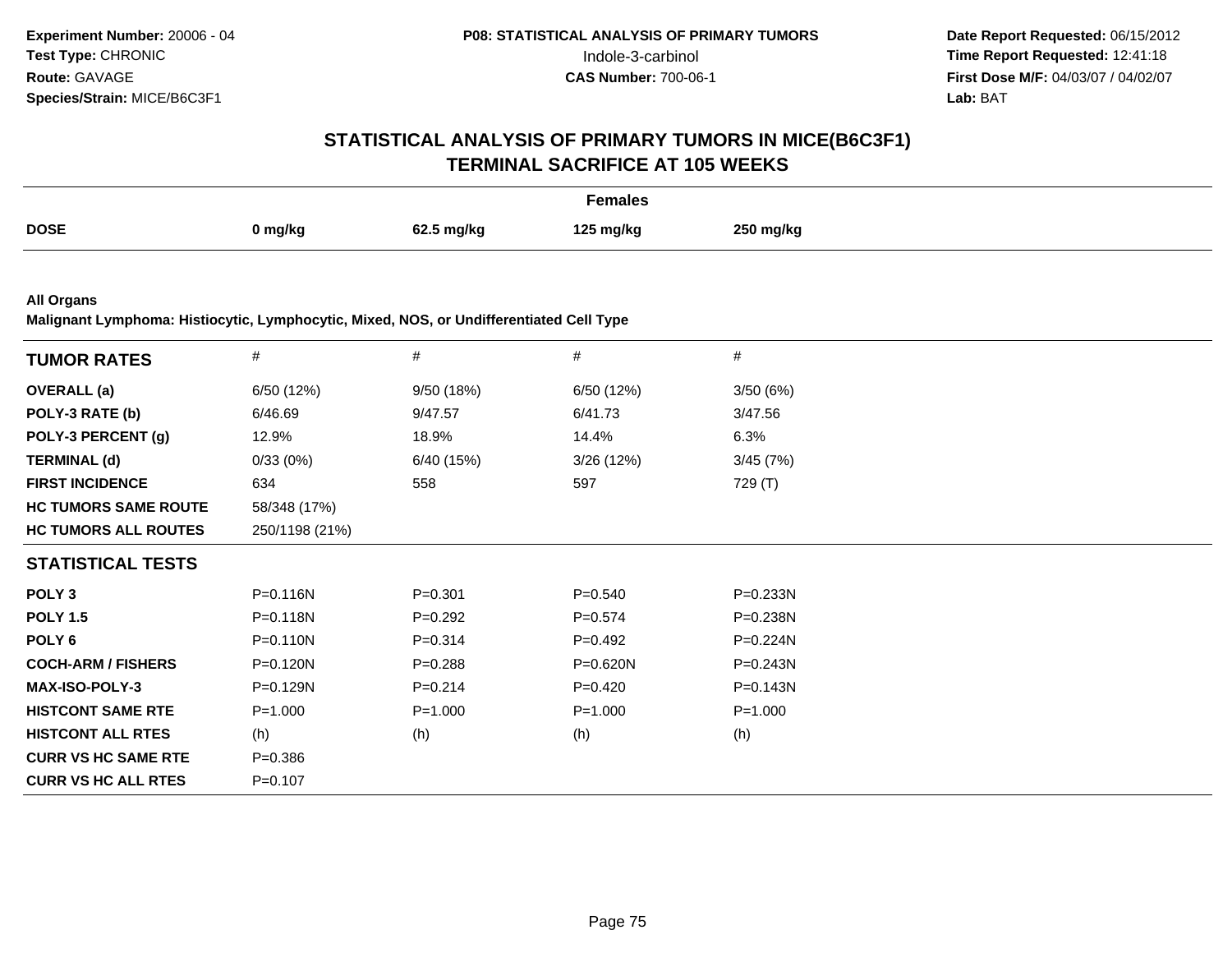| <b>Females</b>                            |                |             |              |             |  |
|-------------------------------------------|----------------|-------------|--------------|-------------|--|
| <b>DOSE</b>                               | 0 mg/kg        | 62.5 mg/kg  | 125 mg/kg    | 250 mg/kg   |  |
|                                           |                |             |              |             |  |
| <b>All Organs</b><br><b>Benign Tumors</b> |                |             |              |             |  |
| <b>TUMOR RATES</b>                        | $\#$           | #           | $\#$         | $\#$        |  |
| <b>OVERALL</b> (a)                        | 17/50 (34%)    | 21/50 (42%) | 17/50 (34%)  | 20/50 (40%) |  |
| POLY-3 RATE (b)                           | 17/46.53       | 21/46.93    | 17/43.44     | 20/48.00    |  |
| POLY-3 PERCENT (g)                        | 36.5%          | 44.8%       | 39.1%        | 41.7%       |  |
| <b>TERMINAL (d)</b>                       | 12/33 (36%)    | 18/40 (45%) | 11/26 (42%)  | 19/45 (42%) |  |
| <b>FIRST INCIDENCE</b>                    | 568            | 681         | 381          | 603         |  |
| <b>HC TUMORS SAME ROUTE</b>               | 167/348 (48%)  |             |              |             |  |
| <b>HC TUMORS ALL ROUTES</b>               | 628/1198 (52%) |             |              |             |  |
| <b>STATISTICAL TESTS</b>                  |                |             |              |             |  |
| POLY <sub>3</sub>                         | $P=0.427$      | $P = 0.274$ | $P=0.485$    | $P = 0.382$ |  |
| <b>POLY 1.5</b>                           | $P=0.410$      | $P = 0.263$ | $P=0.529$    | $P = 0.359$ |  |
| POLY <sub>6</sub>                         | $P=0.467$      | $P = 0.296$ | $P=0.423$    | $P=0.426$   |  |
| <b>COCH-ARM / FISHERS</b>                 | $P = 0.393$    | $P = 0.268$ | $P = 0.583N$ | $P = 0.339$ |  |
| <b>MAX-ISO-POLY-3</b>                     | $P=0.475$      | $P = 0.209$ | $P=0.400$    | $P = 0.307$ |  |
| <b>HISTCONT SAME RTE</b>                  | (h)            | (h)         | (h)          | (h)         |  |
| <b>HISTCONT ALL RTES</b>                  | (h)            | (h)         | (h)          | (h)         |  |
| <b>CURR VS HC SAME RTE</b>                | $P=0.037*$     |             |              |             |  |
| <b>CURR VS HC ALL RTES</b>                | P=0.007**      |             |              |             |  |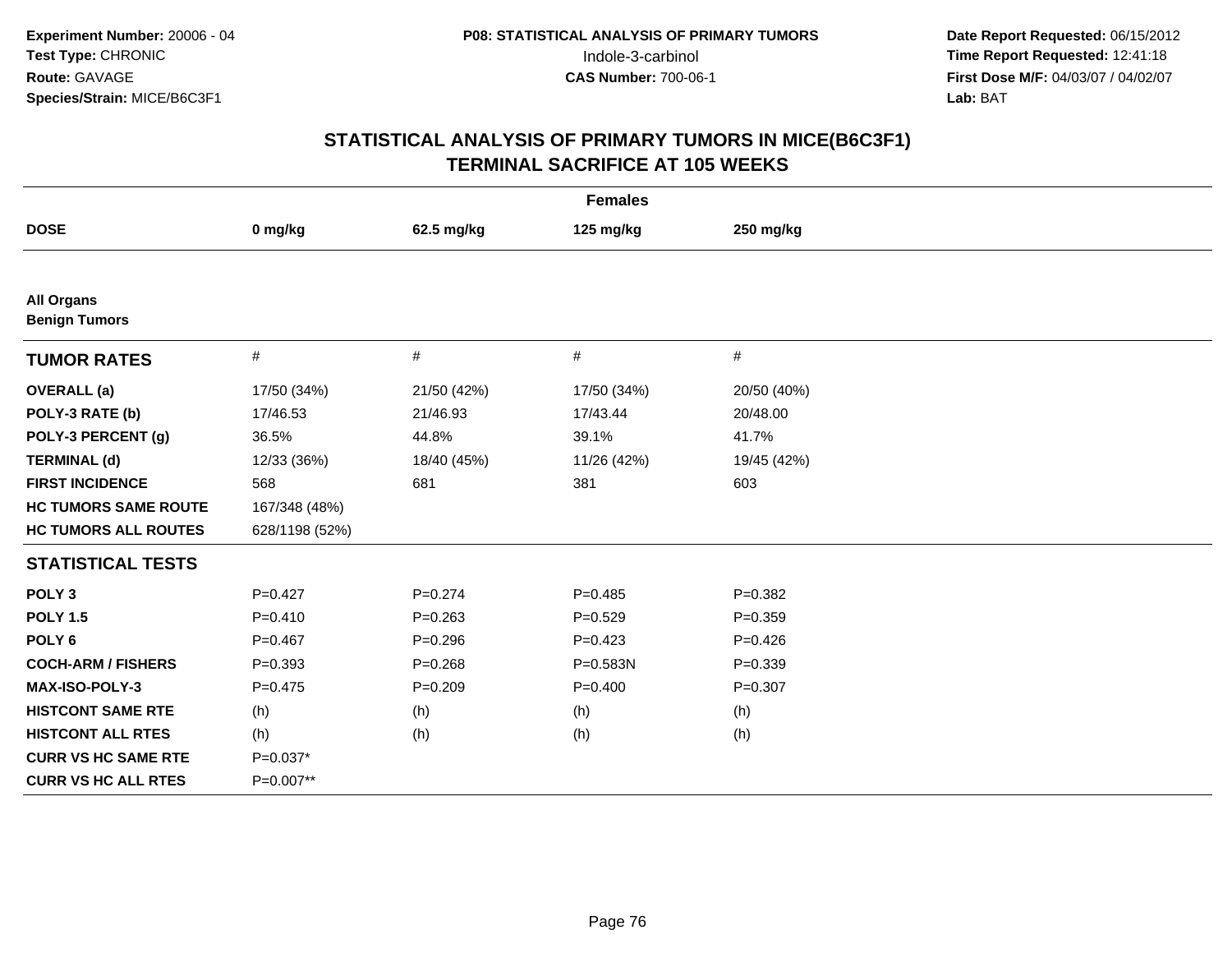| <b>Females</b>                               |                |              |             |             |
|----------------------------------------------|----------------|--------------|-------------|-------------|
| <b>DOSE</b>                                  | 0 mg/kg        | 62.5 mg/kg   | 125 mg/kg   | 250 mg/kg   |
|                                              |                |              |             |             |
| <b>All Organs</b><br><b>Malignant Tumors</b> |                |              |             |             |
| <b>TUMOR RATES</b>                           | $\#$           | $\#$         | $\#$        | $\#$        |
| <b>OVERALL</b> (a)                           | 19/50 (38%)    | 19/50 (38%)  | 26/50 (52%) | 9/50 (18%)  |
| POLY-3 RATE (b)                              | 19/48.23       | 19/48.04     | 26/46.04    | 9/49.24     |
| POLY-3 PERCENT (g)                           | 39.4%          | 39.6%        | 56.5%       | 18.3%       |
| <b>TERMINAL (d)</b>                          | 8/33 (24%)     | 14/40 (35%)  | 10/26 (39%) | 6/45 (13%)  |
| <b>FIRST INCIDENCE</b>                       | 569            | 558          | 526         | 491         |
| <b>HC TUMORS SAME ROUTE</b>                  | 136/348 (39%)  |              |             |             |
| <b>HC TUMORS ALL ROUTES</b>                  | 581/1198 (49%) |              |             |             |
| <b>STATISTICAL TESTS</b>                     |                |              |             |             |
| POLY <sub>3</sub>                            | $P=0.015N^*$   | $P = 0.576$  | $P = 0.070$ | P=0.017N*   |
| <b>POLY 1.5</b>                              | P=0.018N*      | $P = 0.570$  | $P = 0.084$ | P=0.019N*   |
| POLY <sub>6</sub>                            | P=0.013N*      | $P = 0.581N$ | $P = 0.058$ | P=0.015N*   |
| <b>COCH-ARM / FISHERS</b>                    | P=0.025N*      | P=0.582N     | $P = 0.114$ | P=0.022N*   |
| <b>MAX-ISO-POLY-3</b>                        | P=0.004N**     | $P=0.493$    | $P=0.049*$  | P=0.010N**  |
| <b>HISTCONT SAME RTE</b>                     | $P = 1.000$    | $P = 1.000$  | $P = 0.080$ | $P = 1.000$ |
| <b>HISTCONT ALL RTES</b>                     | $P = 1.000$    | $P = 1.000$  | $P = 0.353$ | $P = 1.000$ |
| <b>CURR VS HC SAME RTE</b>                   | $P=0.782$      |              |             |             |
| <b>CURR VS HC ALL RTES</b>                   | $P=0.119$      |              |             |             |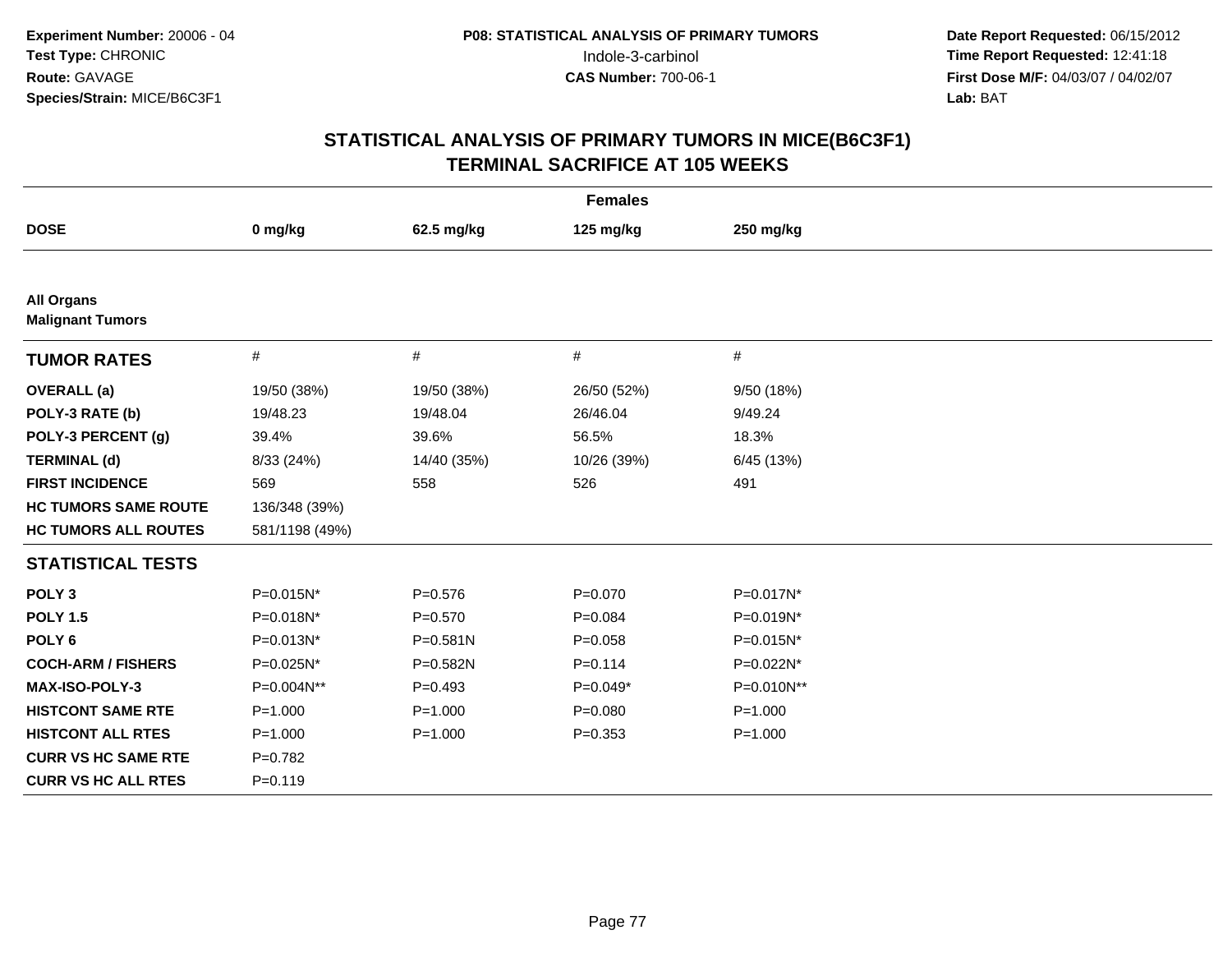| <b>Females</b>                                          |                |             |             |              |
|---------------------------------------------------------|----------------|-------------|-------------|--------------|
| <b>DOSE</b>                                             | 0 mg/kg        | 62.5 mg/kg  | 125 mg/kg   | 250 mg/kg    |
|                                                         |                |             |             |              |
| <b>All Organs</b><br><b>Malignant and Benign Tumors</b> |                |             |             |              |
| <b>TUMOR RATES</b>                                      | $\#$           | #           | $\#$        | $\#$         |
| <b>OVERALL</b> (a)                                      | 30/50 (60%)    | 32/50 (64%) | 36/50 (72%) | 26/50 (52%)  |
| POLY-3 RATE (b)                                         | 30/48.76       | 32/48.32    | 36/47.85    | 26/49.24     |
| POLY-3 PERCENT (g)                                      | 61.5%          | 66.2%       | 75.2%       | 52.8%        |
| <b>TERMINAL (d)</b>                                     | 18/33 (55%)    | 25/40 (63%) | 17/26 (65%) | 23/45 (51%)  |
| <b>FIRST INCIDENCE</b>                                  | 568            | 558         | 381         | 491          |
| <b>HC TUMORS SAME ROUTE</b>                             | 242/348 (70%)  |             |             |              |
| <b>HC TUMORS ALL ROUTES</b>                             | 906/1198 (76%) |             |             |              |
| <b>STATISTICAL TESTS</b>                                |                |             |             |              |
| POLY <sub>3</sub>                                       | P=0.182N       | $P = 0.393$ | $P = 0.105$ | $P = 0.252N$ |
| <b>POLY 1.5</b>                                         | P=0.193N       | $P = 0.390$ | $P = 0.119$ | $P = 0.262N$ |
| POLY <sub>6</sub>                                       | P=0.166N       | $P = 0.404$ | $P = 0.091$ | $P = 0.235N$ |
| <b>COCH-ARM / FISHERS</b>                               | $P = 0.215N$   | $P = 0.418$ | $P = 0.146$ | $P = 0.273N$ |
| MAX-ISO-POLY-3                                          | P=0.094N       | $P = 0.315$ | $P = 0.071$ | P=0.192N     |
| <b>HISTCONT SAME RTE</b>                                | $P = 1.000$    | $P = 1.000$ | $P=0.408$   | $P = 1.000$  |
| <b>HISTCONT ALL RTES</b>                                | (h)            | (h)         | (h)         | (h)          |
| <b>CURR VS HC SAME RTE</b>                              | $P=0.122$      |             |             |              |
| <b>CURR VS HC ALL RTES</b>                              | P=0.006**      |             |             |              |